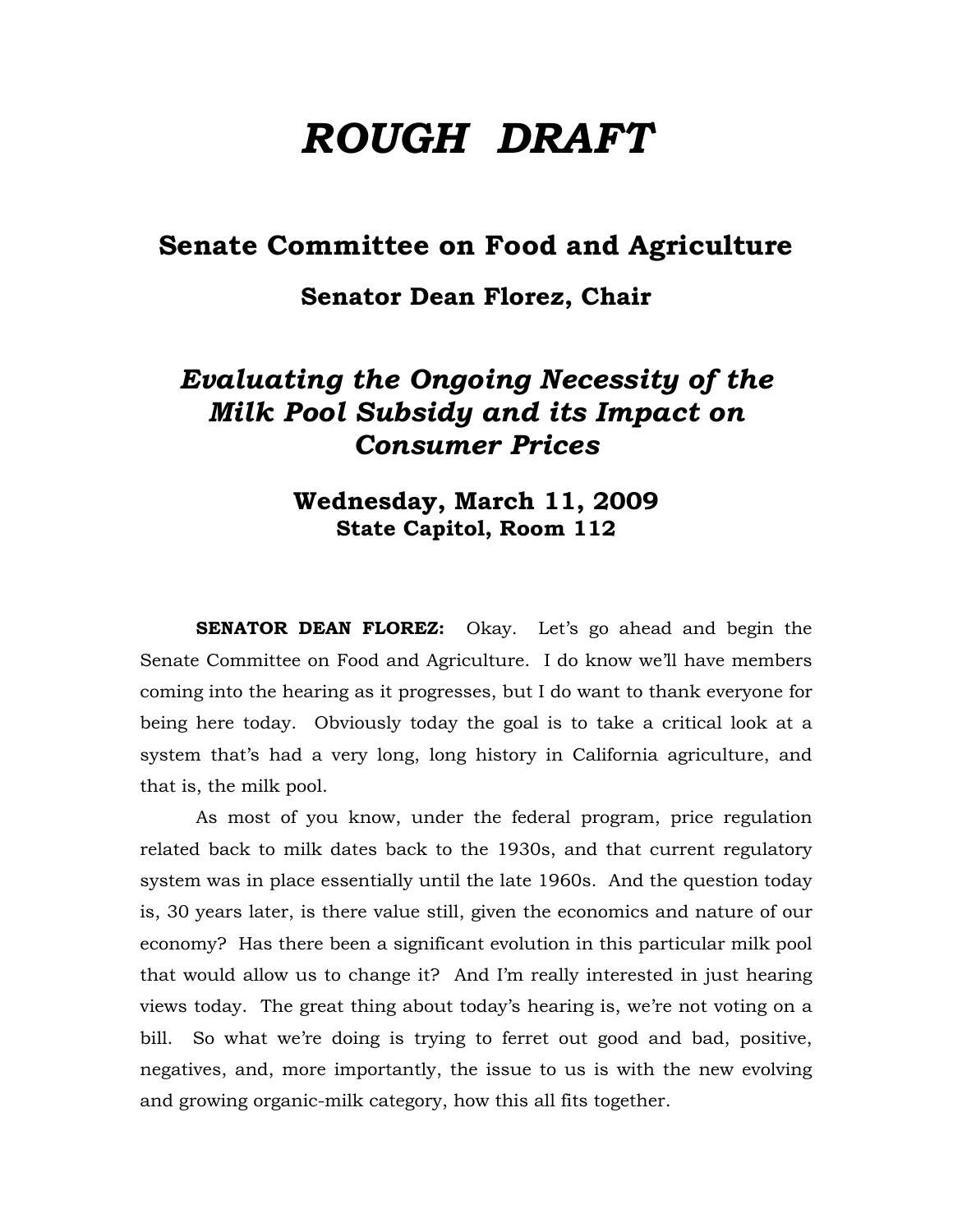Obviously there's been a resurgence in popularity in terms of organic milk and particularly raw milk. Issues that pertain to those particular categories are of extreme interest to the committee. Obviously we know that the economy and the dairy industry's evolved. The way we regulate the price of milk has substantially remained unchanged, and the issue to the basic question today is whether or not the milk pricing structure is prepared or does it make a difference in the new economy.

I can tell you that the issue for us tonight is—or today—is really, the one critical element is the consumer, and the consumer obviously, from its value-chain perspective in many cases, is left out of the discussion. As you know, we've reformulated the Ag Committee to include consumers, consumption, and distribution. These are as important as production, so we want to make sure that on our three-legged stool that we continue in the committee to continue to talk about these issues. And milk pool's a great place to start to have that conversation. As you know, it's the new paradigm of the committee. We need to understand how we regulate milk and its impact on the consumer and consumer prices, and specifically we want to know what is the bottom-line effect on what people pay for the gallon of milk that they buy and what kinds of effects and what kind of brand marketing and what types of sub-categories there are now in milk, and how we can decipher that when we have a milk pool that in essence covers five categories of product.

I can tell you that we are absolutely very thankful for all of you who have come to our office before the hearing. It's been an educational experience, to say the least, and I want you to know that the vertical curve on understanding this complex market mechanism is straight up for us. But we did enjoy in many cases the opportunity to get a better handle on this. We have a lot of questions today. And so if there are prepared statements, we'd ask you to hold those statements and maybe briefly summarize the statement if you have one. But I'd like to get to some of the questions. The goal is to build a transcript so we can reread it, have an opportunity to look at it, before we start moving any legislation, if at all,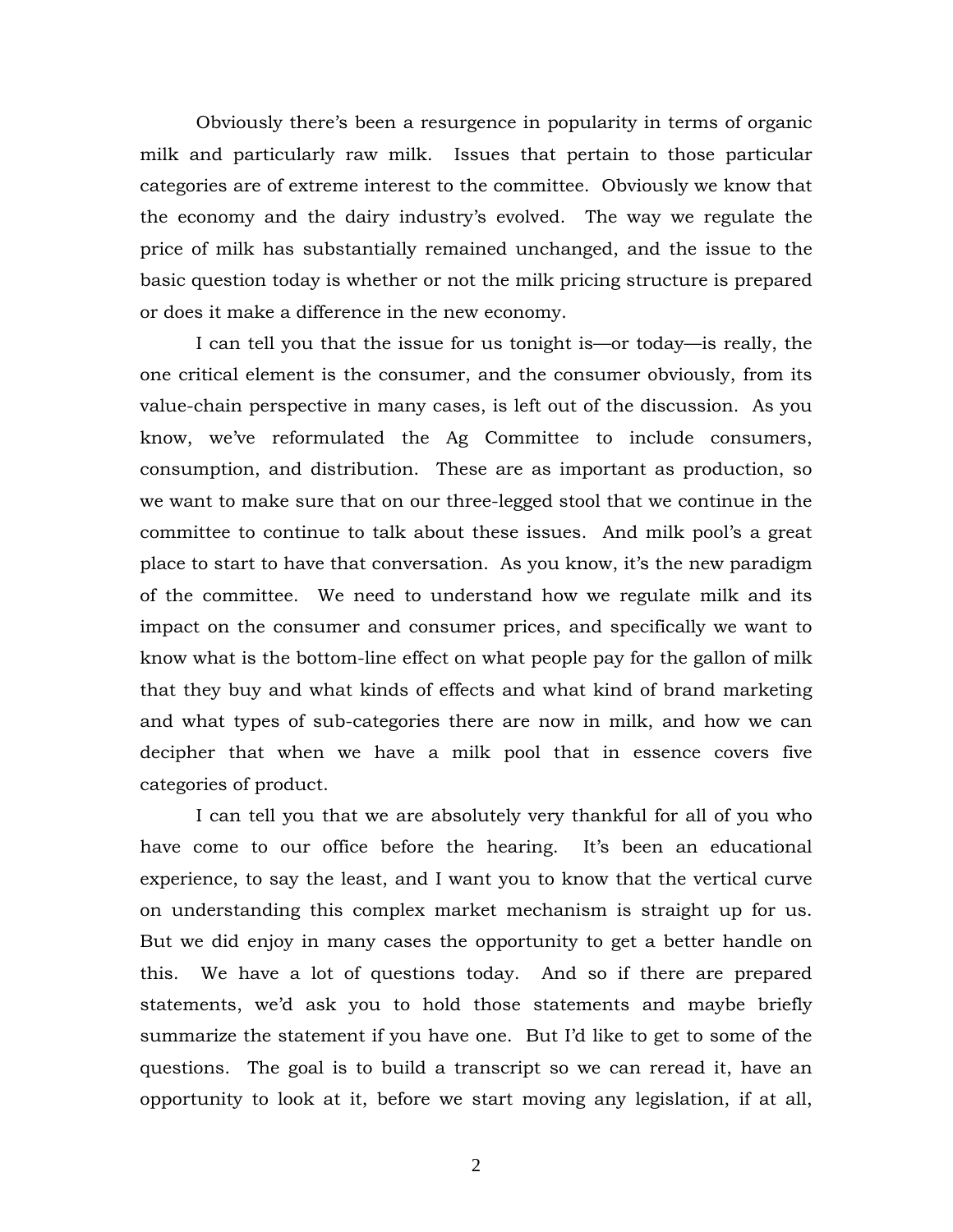through the process. And so if there are items that you want on the record, please make sure that the sergeants grab them. We will make sure they're part of the record as well. And I do want you to know we also have public comment at the end of this hearing, so there is a sign-in sheet for public comment. We look forward to hearing anyone else who was not on the agenda. And let's go ahead and begin, if we could, with Panel 1, which is entitled What is the Milk Pool and How Does it Work?

 And I do want to thank our Department of Food and Agriculture. As you know, the committee has renamed ourselves to reflect the Department of Food and Ag. We're now the Senate Committee on Food and Ag, and we very appreciate Rayne Pegg being, as she normally is, and thank you very much. And if you can introduce your counterparts. I do have some questions. And if we might start with questions and then maybe a statement. It's really up to you.

**MS. RAYNE PEGG:** Yes. My name is Rayne Pegg, deputy secretary of legislation and policy with the department. And with me, I have Don Shippelhoute and Candace Gates who are with our dairy programs and can address many of the pooling and producer pricing questions.

**SENATOR FLOREZ:** Thank you.

**MS. PEGG:** Now do you want to start with questions?

**SENATOR FLOREZ:** Yes, if we could.

**MS. PEGG:** Okay.

**SENATOR FLOREZ:** Let's go through as many questions as we can. And anything I didn't ask, maybe you can then bring to the forefront in terms of whatever statement you may have had. But I'd like to—the big question obviously is, to start the threshold point of view, is really, What's the purpose of the milk pool and the state marketing order?

#### **MS. PEGG:** Right.

**SENATOR FLOREZ:** Any of you can answer these.

**MS. PEGG:** Yes. Well, I think what's interesting is, actually when the law was created, it recognized, that prior to the milk-pooling system, that the system was inadequate. What you saw is, you saw fluctuations in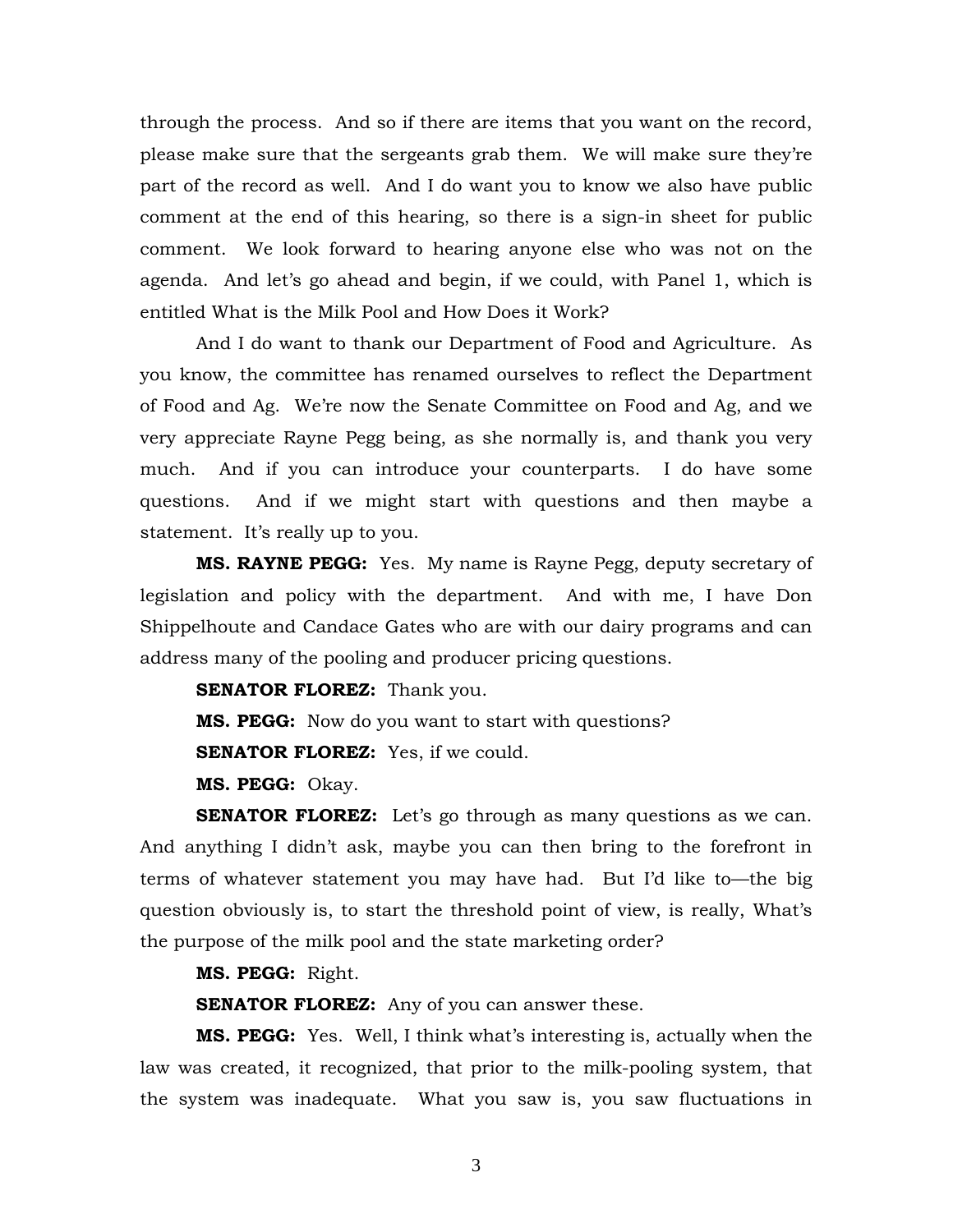consumer prices, you saw instability in supply, and many of the small producers were not able to compete with the big producers; so hence why pooling went into effect in 1967 with the Gonsalves Act, so that's the initial intent of it. The law even clearly states this, that it was created to provide consumers with the adequate and continuous supply of fresh milk products and at a fair and reasonable price.

**SENATOR FLOREZ:** Okay. So the state marketing order—and I'll name some of the things you've mentioned—the orderly—allows for orderly marketing, the adequate supply of milk, and increasing farmer's income some of the stated goals of this. But I guess the question really is whether the goals that we've set then in 1967, have they been achieved, and I'd really be interested, from your perspective, whether or not we've reached that.

**MS. PEGG:** Well, and I think a lot of the producer groups can also comment on this. But, you know, looking at—I think history is really what shows us why the pool was put into place. Looking at the history, what was occurring is for the fluid milk price, people primarily, they wanted to sell to those processors that were processing fluid milk products because they got the best price. And so the smaller producer could not always compete with the larger producer. That was say to the processor, hey, I'll give you a deal on it; I'll give you a vacation; I'll give you a Rolex watch, whatever. And the smaller producer wasn't able to do that. He had to sell his milk at a lower price and wasn't able to compete. So pooling is basically to take all the revenue and distribute it out amongst all the producers.

**SENATOR FLOREZ:** Okay. So everybody out there with a Rolex watch was given quotas. Is that what you're saying, or is there some other way to look at it? Why ultimately did the system not work, from your vantage point, CDFA's perspective? Did it allow gaming of this system? Were there illegalities occurring; were there buyoffs occurring? There must have been some major reason to create this pool beyond some of the things that are stated—adequate supply of milk and orderly marketing and these types of things. Is that the primary reason why this system has changed?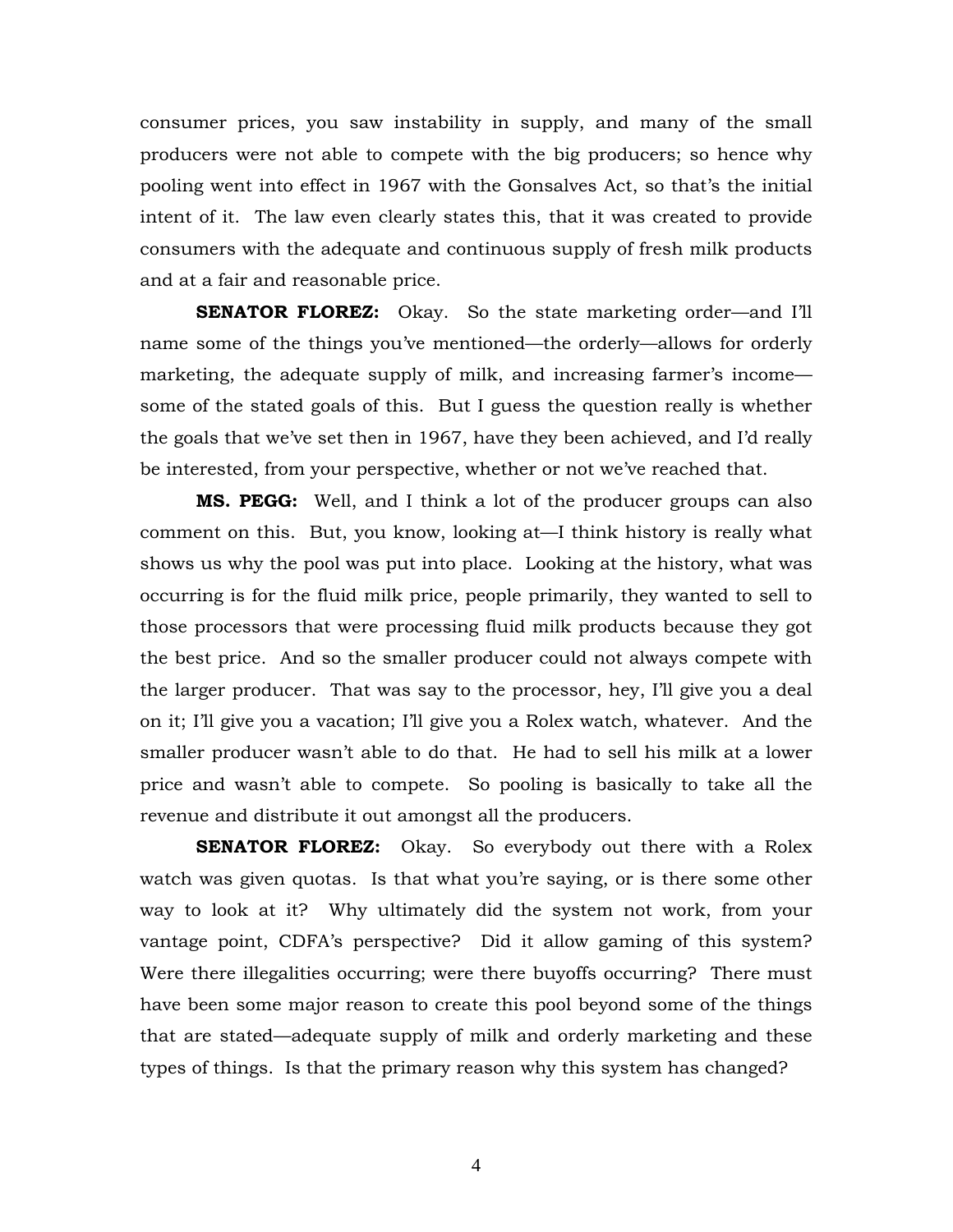**MS. PEGG:** It was to help smaller producers as well as provides stability in the marketplace for consumers.

**SENATOR FLOREZ:** Okay. Why does California have a separate marketing order and the federals have a marketing order as well? Why do we have two separate systems?

**MS. PEGG:** I know Don can go into more detail. I think what, with the California marketing order, basically the federals also mirrored our marketing order; and producers can decide if they want to go to a federal marketing order at any point. Our marketing order is similar. There are some differences. Our prices are very similar.

**SENATOR FLOREZ:** Okay. Similar in some cases, not in others, right?

**MS. PEGG:** Right.

**SENATOR FLOREZ:** Cheese, for example.

**MS. PEGG:** Right.

**SENATOR FLOREZ:** And these types of things.

 Does the marketing order provide more flexibility, for example? Is there statewide…

**MR. DONALD SHIPPELHOUTE:** By flexibility, what do you mean?

**SENATOR FLOREZ:** Well, I mean, in terms of the benefits of someone picking one system or another. Is there a reason, I think as has been mentioned, folks can choose what system they can be under? Is it really a choice or is it something that federal or state…

**MR. SHIPPELHOUTE:** I'm sorry. It would not be a choice. Producers can make a choice to participate in a federal system or a state system. If a California producer wanted to participate in a federal order today, they would have to ship their milk into an area that had a federal order, and there is milk produced in California shipped into federal orders and participating in those federal orders.

 If somebody wanted to adopt a federal order in California and have California become a federal order, they would have to go to USDA, petition USDA, to have an order written for California, and then it would be voted on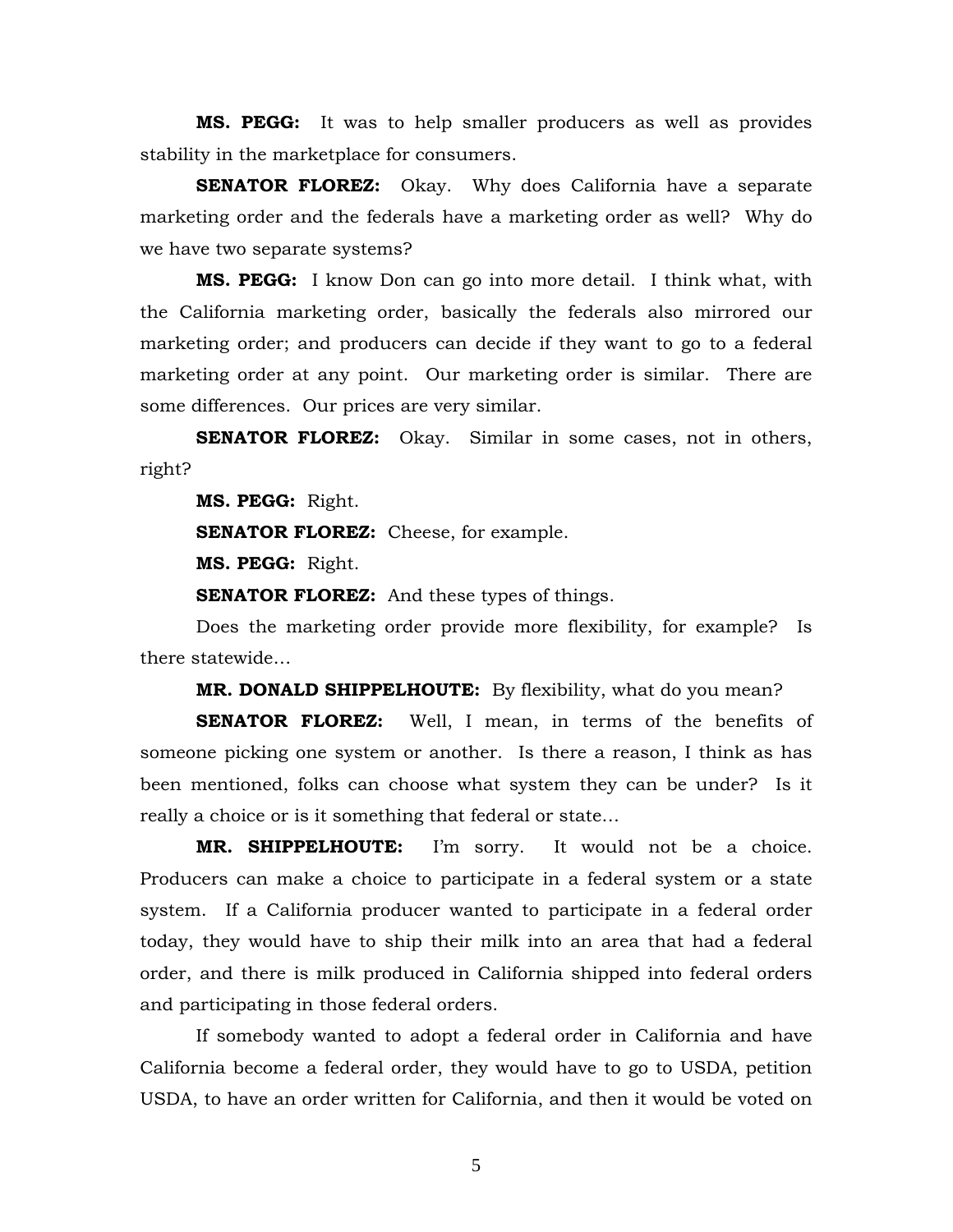by the producers to determine whether or not they wanted that order to come into existence. There was an attempt in the '30s to have the federal order in California. However, the courts said that the conditions weren't proper for there to be a federal order in California, and so the producers came to the legislature and asked for California to regulate prices, and that's when the state stepped in and started regulating prices in the '30s.

**SENATOR FLOREZ:** And in terms of those regulations, prices, so it's the wish of the producers that the state step in, in order to deal with the fluctuation in prices; or was it a supply issue at that time?

**MR. SHIPPELHOUTE:** Well, it was a fluctuation of price that was impacting supply. In an unregulated environment, retailers and processors, in order to try and get consumers into their stores or to win market share, we're reducing their prices, passing those price reductions onto the dairy farmer to the point that the dairy farmers could not continue to stay in business. And so in order to ensure that continuous supply of milk, the regulations were put into place, the laws and regulations were put into place, to establish those prices that the farmers would receive.

**SENATOR FLOREZ:** Okay. And do you have any thought in terms of, if California were to eliminate the state marketing order, would this system automatically revert to the federal marketing order?

**MR. SHIPPELHOUTE:** It would not be automatic.

**SENATOR FLOREZ:** It would not be automatic. Then what would be in place then, if the state were to, in essence, end its marketing order?

**MR. SHIPPELHOUTE:** It depends on what—in looking at SB 362, if you were to eliminate the pool, you would still have minimum prices for farmers. You would still have the five class prices.

**SENATOR FLOREZ:** And you would still have them because of the federal order?

**MR. SHIPPELHOUTE:** No.

**SENATOR FLOREZ:** Okay. Tell me why. Explain that.

**MS. PEGG:** You haven't eliminated the minimum, the minimum prices. You've just eliminated the pool.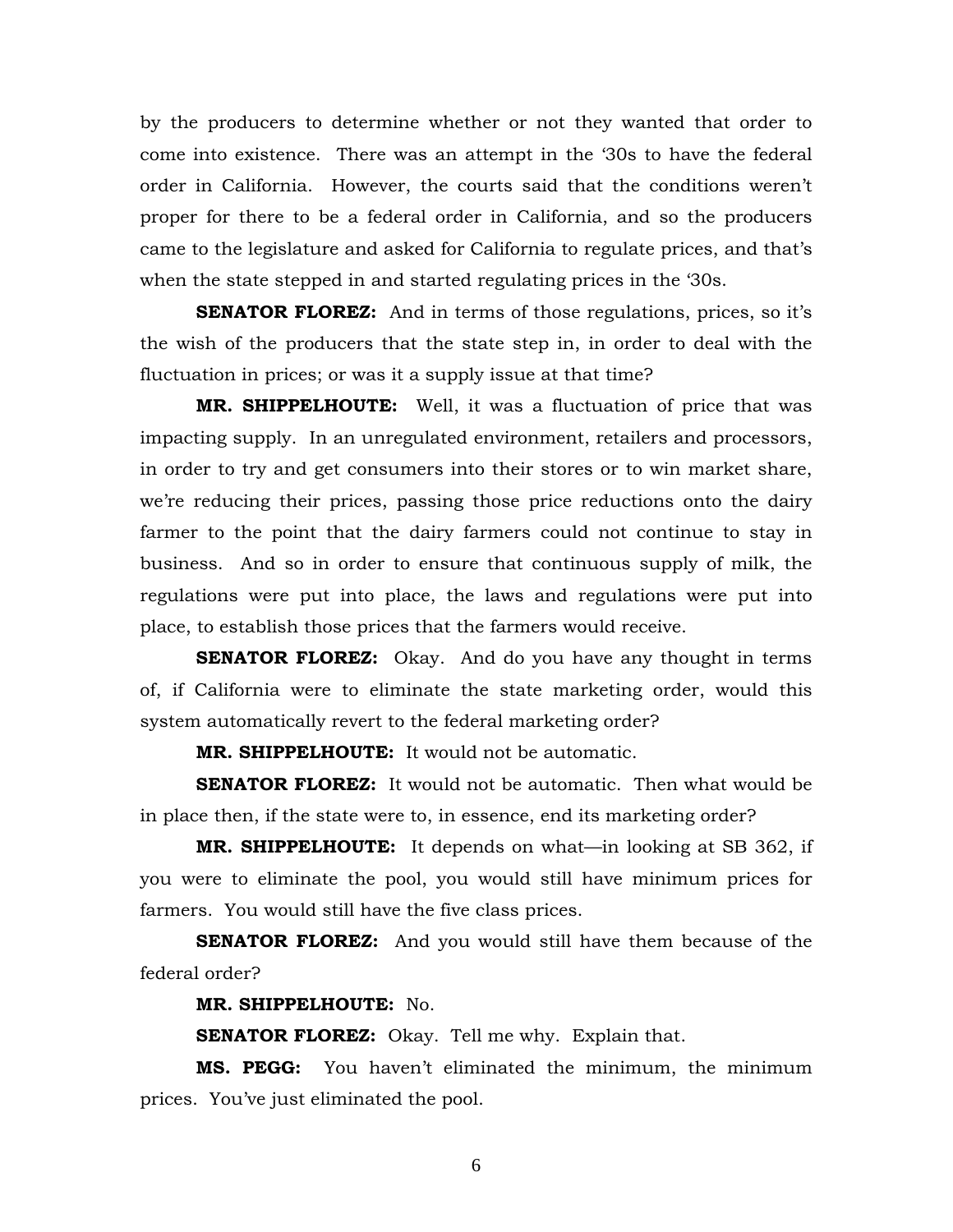**SENATOR FLOREZ:** Okay.

**MS. PEGG:** And so the prices would still…

**SENATOR FLOREZ:** Gotcha.

**MS. PEGG:** …be in effect.

**SENATOR FLOREZ:** And you're referring to the bill. But I'm asking a larger question in terms of the actual marketing order in terms of categories altogether. If were to deregulate the entire market, would it revert to a federal system, I guess, is my…

**MS. PEGG:** Well, I believe they would have to petition USDA to do a federal order and that could take a year, year and a half. They may expedite it.

**SENATOR FLOREZ:** Okay. So in terms of the actual dairy industry itself, it couldn't remove itself from the state marketing order at all? What if the majority of folks wanted to get out of this process?

**MS. PEGG:** The legislature can do that. They can also petition the secretary.

**SENATOR FLOREZ:** Who's *they* can petition?

**MS. PEGG:** Producers.

**SENATOR FLOREZ:** The producers themselves, okay, okay. Can they modify the provisions of the state marketing order?

**MR. SHIPPELHOUTE:** Can I…

**SENATOR FLOREZ:** Yes. Jump in.

**MR. SHIPPELHOUTE:** I'm sorry. Anybody can petition for a public hearing. Any producers, processors, consumers—any interested party can petition to change the stabilization of marketing plans and regulations. Those changes that we would make have to stay within the restrictions of the law, but one of the changes that could be made would be—the program could be voted out after a public hearing and a system put up to a vote.

**SENATOR FLOREZ:** Okay. So the state couldn't simply decide to deregulate? It's not a possibility in this system?

**MR. SHIPPELHOUTE:** When you say the *state*, are you talking about…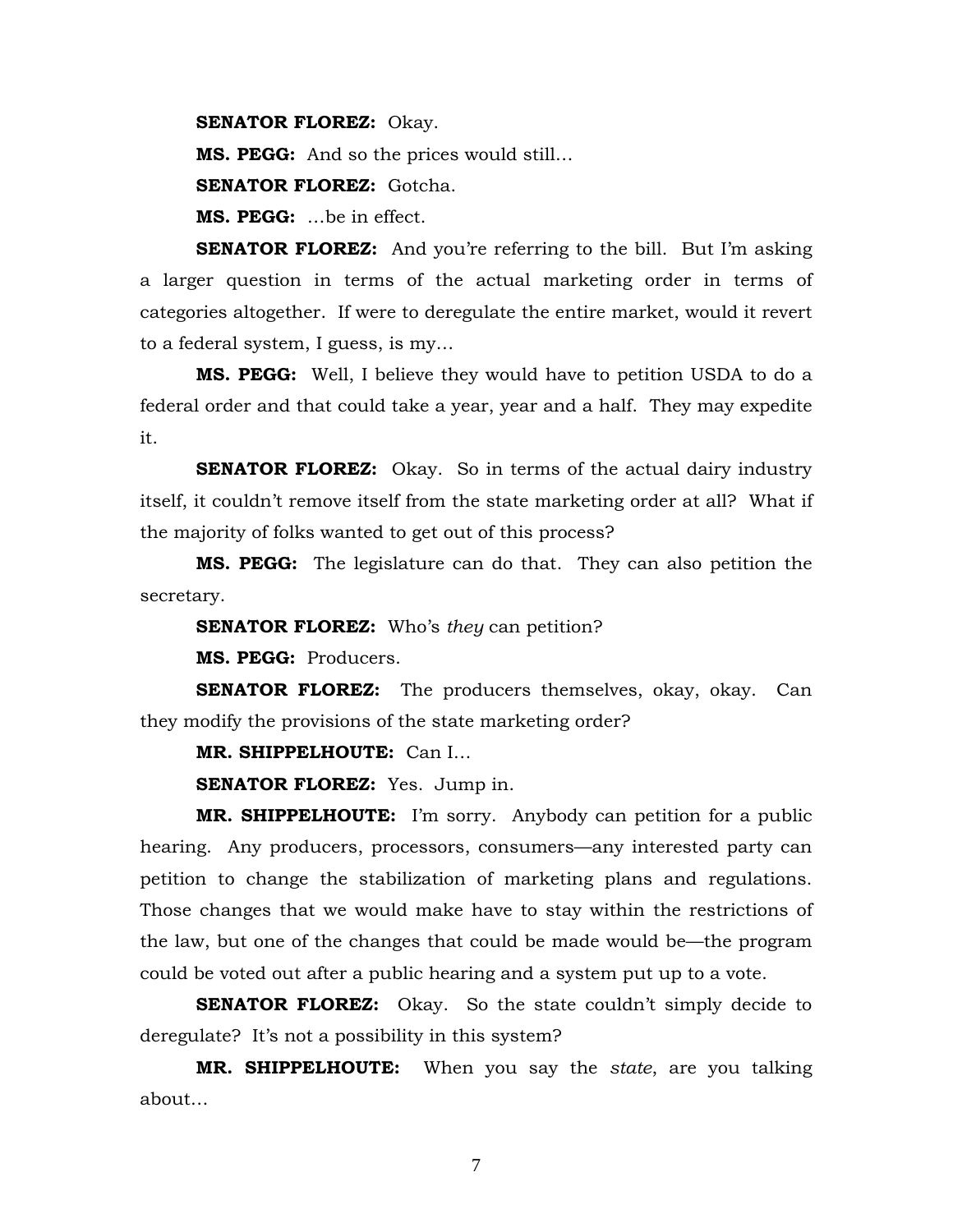**SENATOR FLOREZ:** Legislature.

**MR. SHIPPELHOUTE:** The legislature could eliminate the California system.

**SENATOR FLOREZ:** It could?

**MS. PEGG:** Yes.

**SENATOR FLOREZ:** Okay. And, again, if we decided to do that, what would be the fallback?

**MS. PEGG:** There would be no system in place until a federal system…

**SENATOR FLOREZ:** You have to pull the mike up.

**MS. PEGG:** There would be no system in place until a federal marketing order went into effect.

**SENATOR FLOREZ:** Okay. And is that what would happen, is the federal marketing order would—we'd have to wait for that to come into effect? Or what's the—take me through the process.

**MS. CANDACE GATES:** We would have to—is that on?

**MS. PEGG:** Yes, it's on.

**MS. GATES:** The industry would have to petition.

**SENATOR FLOREZ:** Okay. You're going to have to pull your mikes really close and a lot louder…

**MS. GATES:** Okay.

**SENATOR FLOREZ:** ...because I can't hear you from here so I know somebody in the back of the room can't hear you.

**MS. GATES:** Okay. The industry would have to petition USDA to be part of the federal order.

**SENATOR FLOREZ:** Okay.

**MS. GATES:** It would not just automatically revert to that.

**SENATOR FLOREZ:** Okay. And do we know the timeframe for that if indeed that was the current…

**MS. PEGG:** That could be a year, year-and-a-half process.

**SENATOR FLOREZ:** A year, year and a half. Okay. And can you tell us, in terms of—is there any understanding? I mean, Idaho deregulated its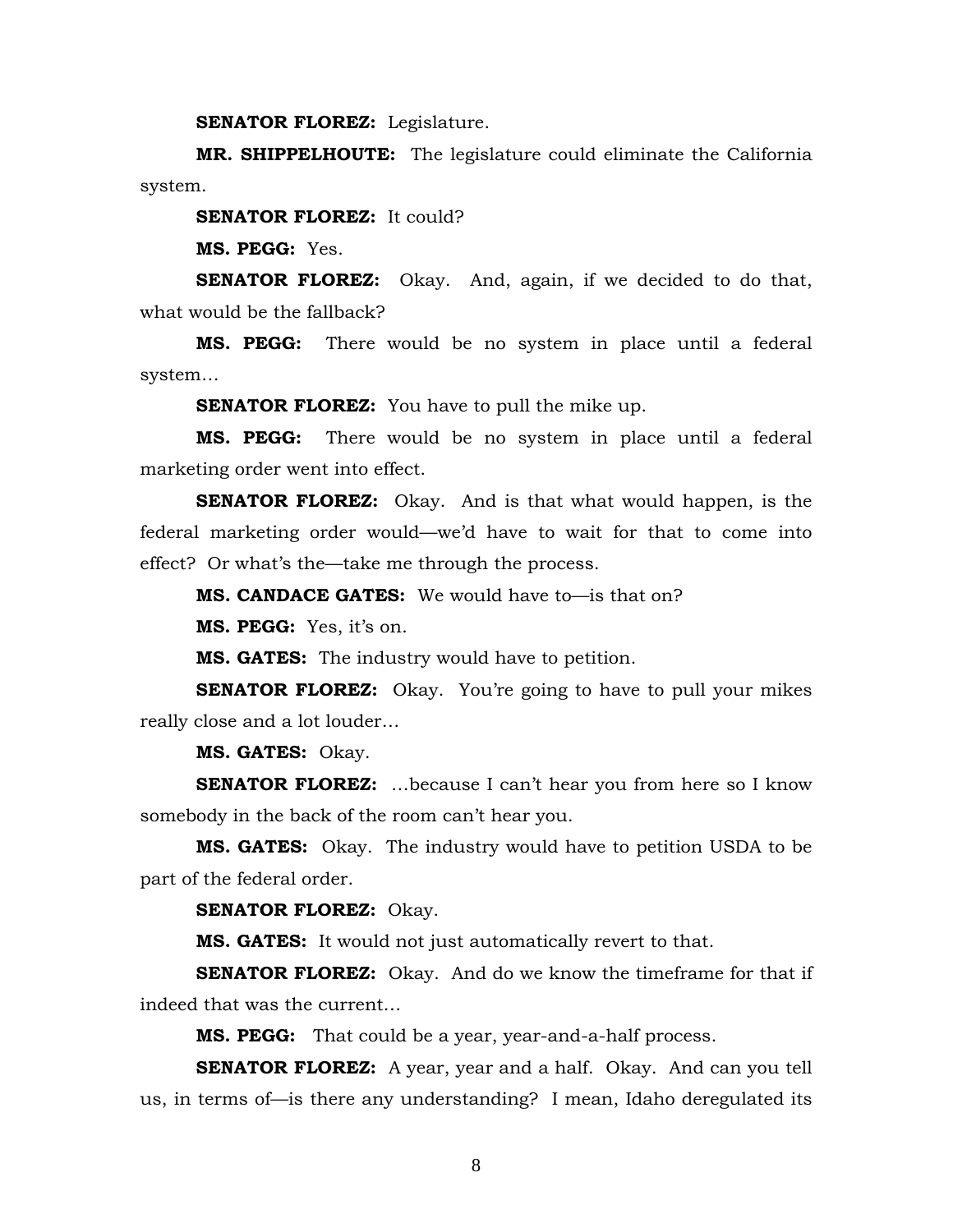milk market. Any consequences to that, from your vantage point, here in California?

**MR. SHIPPELHOUTE:** Not from my vantage point, no.

**SENATOR FLOREZ:** No opinions on that? Okay.

 Can you tell us how the calculation for the various classes of milk are determined? How are the prices set, for example?

**MS. GATES:** I think in your packet, we always tend to start with the 4a, 4b price.

#### **SENATOR FLOREZ:** Okay.

**MS. GATES:** So you're looking at—we're doing end-product pricing which is the commodity, whether it's cheese or butter or powder. We're taking that and moving backwards with it, so we're taking the commodity prices…

**SENATOR FLOREZ:** Can I interrupt you for one second?

**MS. GATES:** Sure.

**SENATOR FLOREZ:** Sergeant, can you turn the microphones up substantially because I'm sorry…

**MS. GATES:** I'm sorry. It's echoing here so I can hear it.

**SENATOR FLOREZ:** No. It's not you. Can we turn the system up, please. It would help us quite a bit.

All right. So you were starting at the end product, right?

**MS. GATES:** Right.

**SENATOR FLOREZ:** This would be the 4b or...

**MS. GATES:** Right. We'll start with 4b…

**SENATOR FLOREZ:** Okay.

**MS. GATES:** …and I'll walk you through that. I'll get it with where you're at here.

What you have on your sheet there, the cheddar price, that is going to be the average price that is traded at the Chicago Mercantile Exchange for whatever timeframe that we're looking at. And then you're going to take the difference between what the California producers, processors, receive and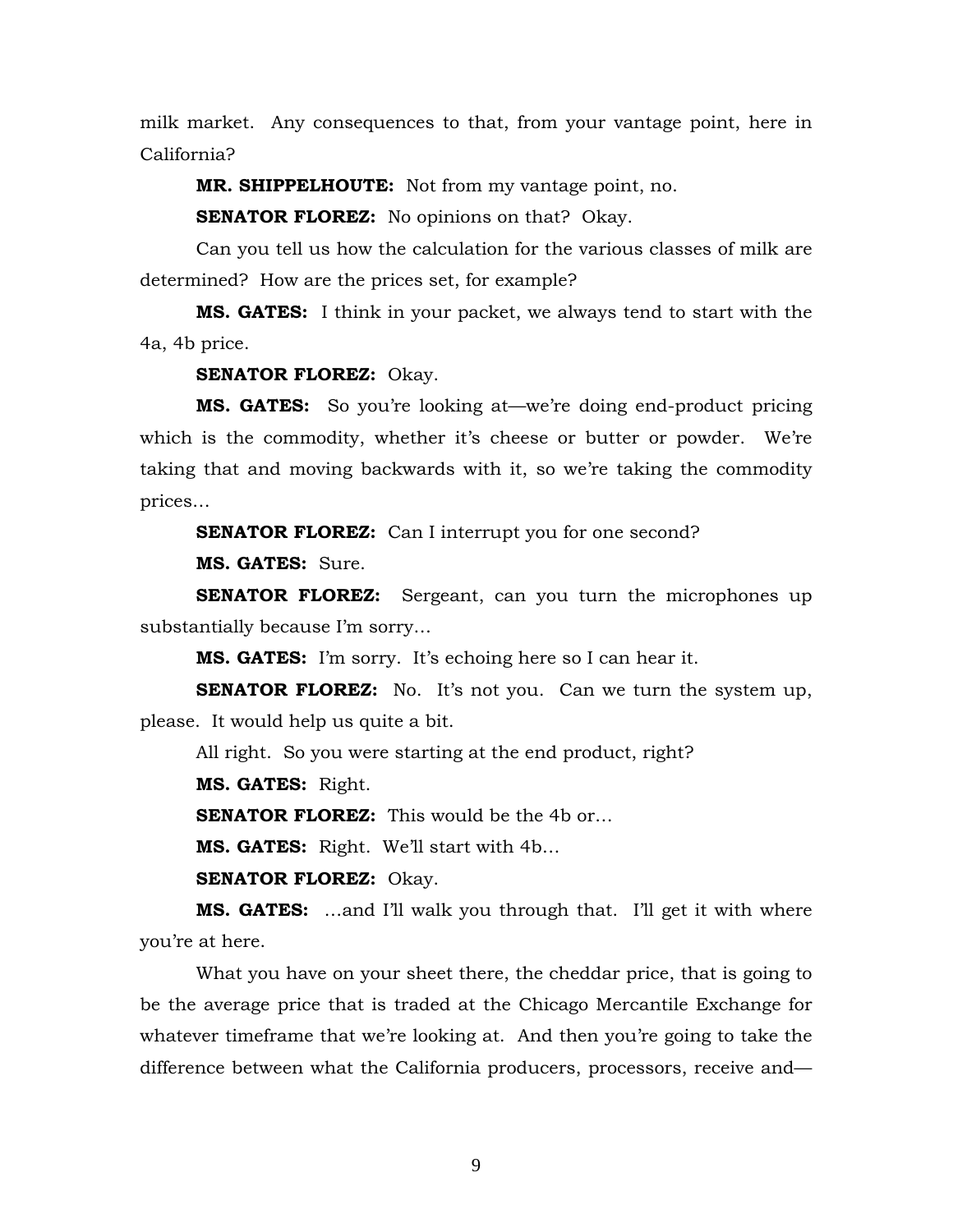Okay? I want to make sure you're all right. It's basically the cost of transportation between here and the Midwest.

**SENATOR FLOREZ:** And who's watching that? You are? **MS. GATES:** Yes.

**SENATOR FLOREZ:** Okay. How often? Daily, weekly, monthly? **MS. GATES:** That's done yearly. We do a yearly survey on that. **SENATOR FLOREZ:** Yearly. Wow. Okay.

**MS. PEGG:** We establish minimum price once a month.

**SENATOR FLOREZ:** Once a month. So the 26<sup>th</sup> or something like that?

**MR. SHIPPELHOUTE:** Again, I'd like to clarify your question. When you say we're monitoring, which piece of the formula are you referring to?

**SENATOR FLOREZ:** I'm asking you, in terms of the various classes of milk, it's my understanding that there's some driver in this process, right?

**MR. SHIPPELHOUTE:** Yes.

**SENATOR FLOREZ:** And I think the assumption was, it's going to be fluid milk way back in the day, right? It was going to be 85 percent or something like that. Now it's 15 percent, and it isn't really driving the market. In fact, the lower—the 4b is kind of the driver of this, right?

**MS. PEGG:** Um-hmm.

**SENATOR FLOREZ:** And you have control of that, you folks, CDFA. Do you control by looking at the prices, what you set that amount? Or who sets this?

**MS. PEGG:** That's consumption trends so there's 30—you know, consumers have just changed their habits in eating so we don't…

**SENATOR FLOREZ:** Did we incentivize consumers to change their habits a long time ago?

**MS. PEGG:** I mean…

**SENATOR FLOREZ:** I mean, our cheese is priced lower than federal's right? We're not exactly matching the federal system. We have a different price structure somewhere in this. If our price structure is more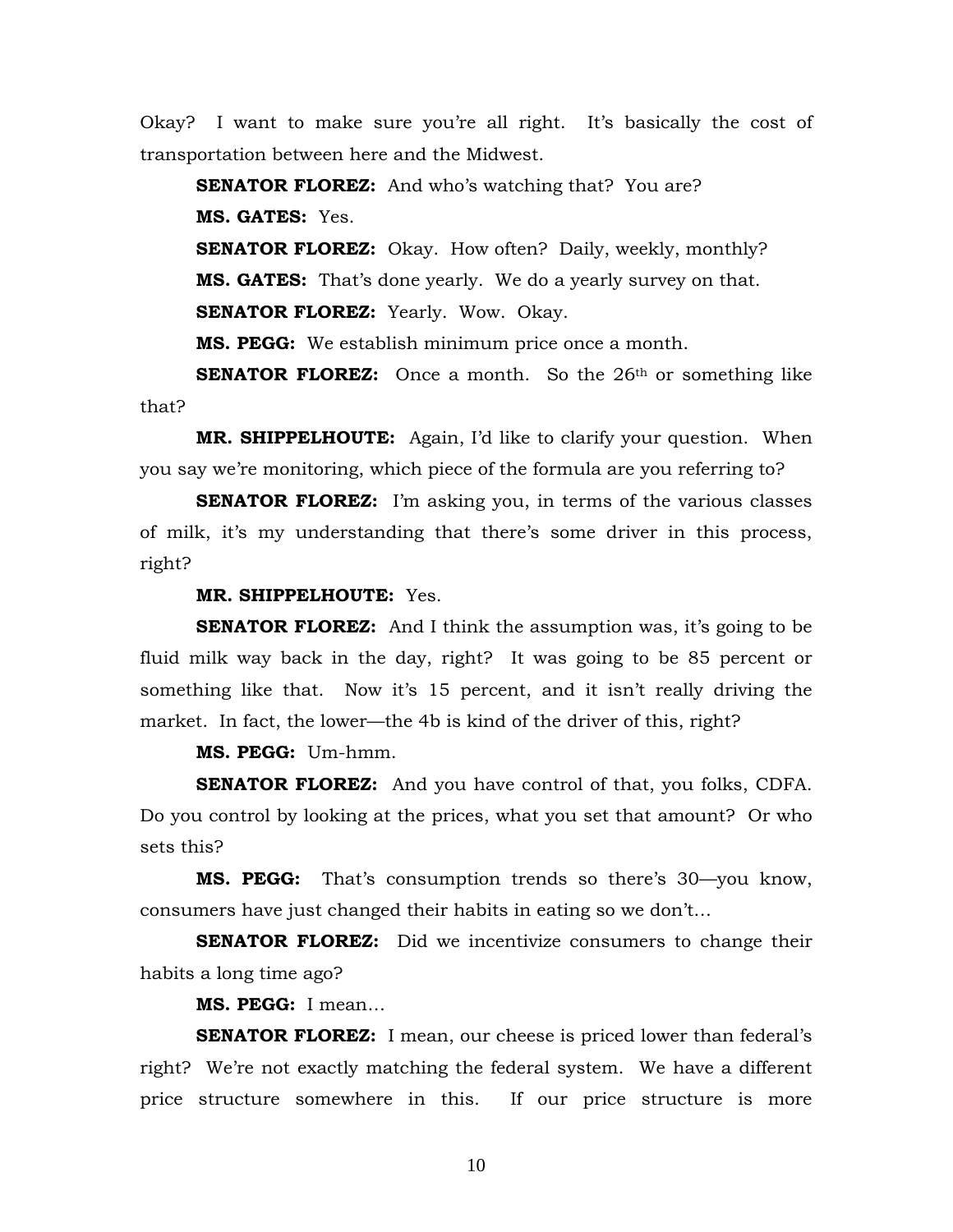advantageous than the feds in many cases, some producers might want to take advantage of that so that might drive a market, right?

**MS. PEGG:** Well, I mean, in looking at what's going on, milk is as low as \$1.99 in some stores here in Sacramento. So we didn't do a survey on cheese, so I don't have that available but as of yesterday.

**SENATOR FLOREZ:** Got it. And I guess I'm focusing on wholesale prices and I'm just trying to figure out what the driver in this is. And you folks are a big part of that, I assume. You're looking at these on a monthly basis. You're making some determination. And if you're picking—let me put it a different way.

Do you believe that you pick winners and losers in your system yourselves at CDFA?

**MS. PEGG:** I think there's—first, let's—maybe it's getting a little bit confusing here—the minimum prices to producers.

**SENATOR FLOREZ:** All right.

**MS. PEGG:** And so it's just an accounting system. So at the end of the day, that's what goes into the pool, fluid milk. And if you see on your chart, we only have February here but we have a new price out for April. But, you know, fluid milk, you account \$11.42 per hundred weight and Class 4b, which is the hard chesses, is \$10.11 per hundred weight.

**SENATOR FLOREZ:** Let's start at the beginning of that. So who sets that price you've just mentioned?

**MS. PEGG:** We do.

**SENATOR FLOREZ:** There we go. Now we're back on track again. So you set, you set the price?

**MS. PEGG:** Right.

**SENATOR FLOREZ:** I didn't say it. You did. So I guess the question is, How often are you looking at these markets and therefore setting the price? And therefore, if you're setting prices, I have seen that you are, in many cases, making them on some assumption. And I guess what I'm trying to get from you, the very start question of this, is, How are you making that decision? That's kind of to the core of why we're here.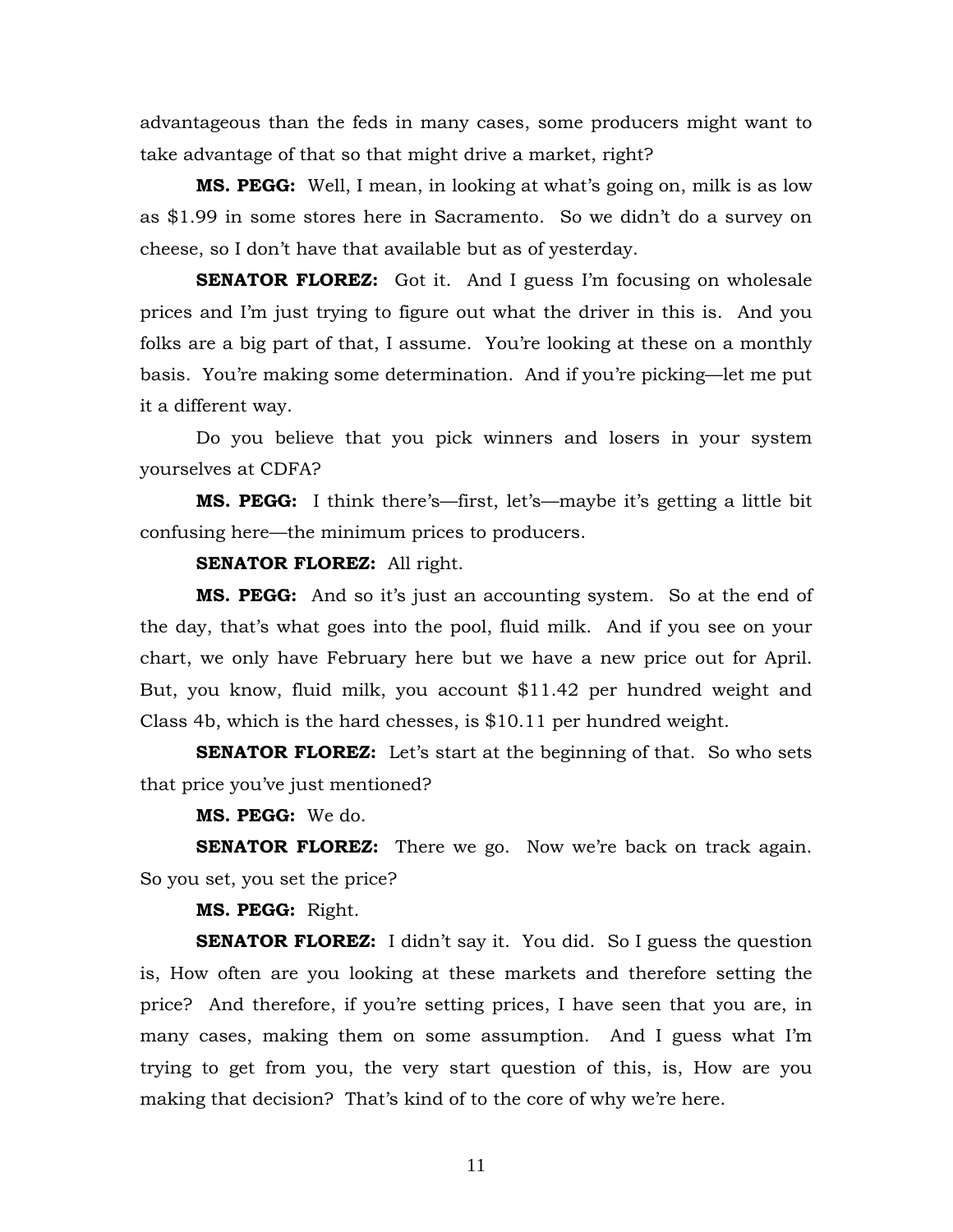**MS. PEGG:** What we're looking at, we're looking at what's going on in the other states, production costs, milk production, number of cows, relationship of California prices to the federal order. So we take all that into account, as well as the Chicago Mercantile, into account when in fact, when determining the price that we're establishing.

#### **SENATOR FLOREZ:** Okay.

**MS. PEGG:** Now if you're asking, you know, what are our other options for price…

**SENATOR FLOREZ:** No. I'm staying right here for a moment...

**MS. PEGG:** Okay.

**SENATOR FLOREZ:** ...so we can stay on this.

Is what you're doing, in terms of that particular choice in this very first instance that you've mentioned, is this a precise process? I mean, is this—or is there some fudge factor in this? Is this an absolutely precise factor; you know exactly what you should be doing? Is there a formula? I mean, is there something beyond you looking at and going, we kind of think…

**MR. SHIPPELHOUTE:** The formula that we're referring to, the 4b formula, that formula is changed. Every month, there are some variables that go into that formula to determine the price.

#### **SENATOR FLOREZ:** Okay.

**MR. SHIPPELHOUTE:** Those variable inputs would be the Chicago Mercantile Exchange price for 40-pound blocks of cheddar cheese. We look at that Chicago price. Cheese is traded every day. We take a monthly average of that price to plug into the formula, the same with the AA butter price, again, traded at Chicago.

#### **SENATOR FLOREZ:** Okay.

**MR. SHIPPELHOUTE:** We plugged that variable over one month average, plugged that into the formula. And whatever number comes out at the end of that formula is the minimum price that farmers receive. So this formula takes the value of finished product and determines how much of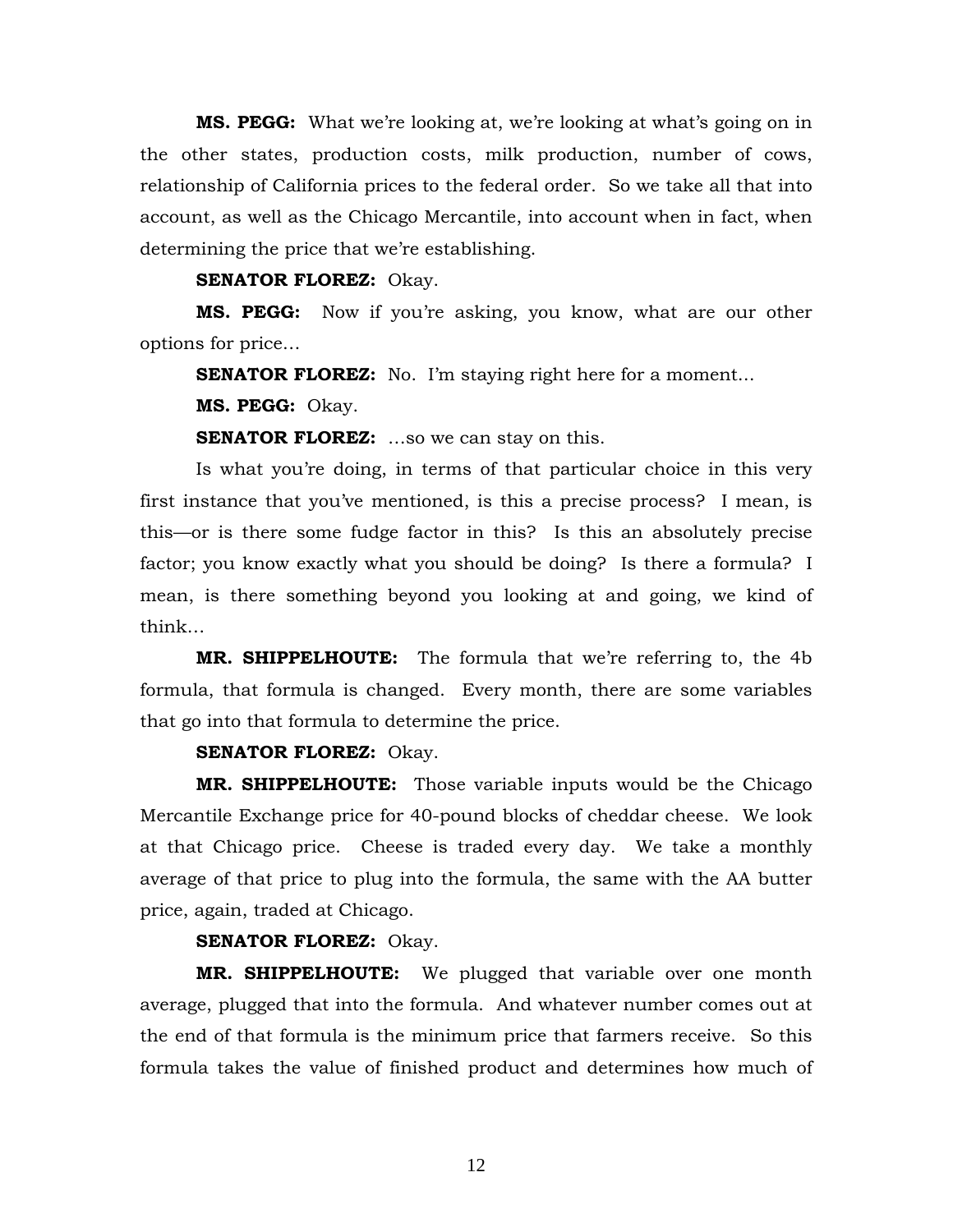that value goes back to producers and how much of it stays with the processor.

**SENATOR FLOREZ:** Okay. Now you're making that determination on a monthly basis, correct?

**MR. SHIPPELHOUTE:** We're feeding those variables into the formula on a monthly basis; that's correct.

**SENATOR FLOREZ:** Does any producer out there able to feed their same variables in and get the same, precise calculation that you have given, that it's—I mean, is what you're doing then not a surprise because everybody has already plugged in their own numbers and the formula? The variables haven't changed? Everybody understands what the variables are?

**MR. SHIPPELHOUTE:** Everybody understands what the variables are; that's correct.

**SENATOR FLOREZ:** So no one's ever mad at you if you set a certain price?

**MR. SHIPPELHOUTE:** I wouldn't say that.

**SENATOR FLOREZ:** Because they've already calculated themselves, right? No reason to be mad at you?

**MS. GATES:** Senator, those variables…

**SENATOR FLOREZ:** Because these are things they can plug in, correct?

**MS. GATES:** Well, Senator, those variables can be changed through a public hearing process.

**SENATOR FLOREZ:** Gotcha.

**MS. GATES:** Which they will petition the department that they would like a change in one of those aspects of that formula.

**SENATOR FLOREZ:** And how often does that happen?

**MS. GATES:** Sometimes once a year; sometimes six times a year. It depends on the economic and business climate, you know, in the industry.

**SENATOR FLOREZ:** Got it. And who makes that decision once there's a hearing?

**MS. GATES:** The department does.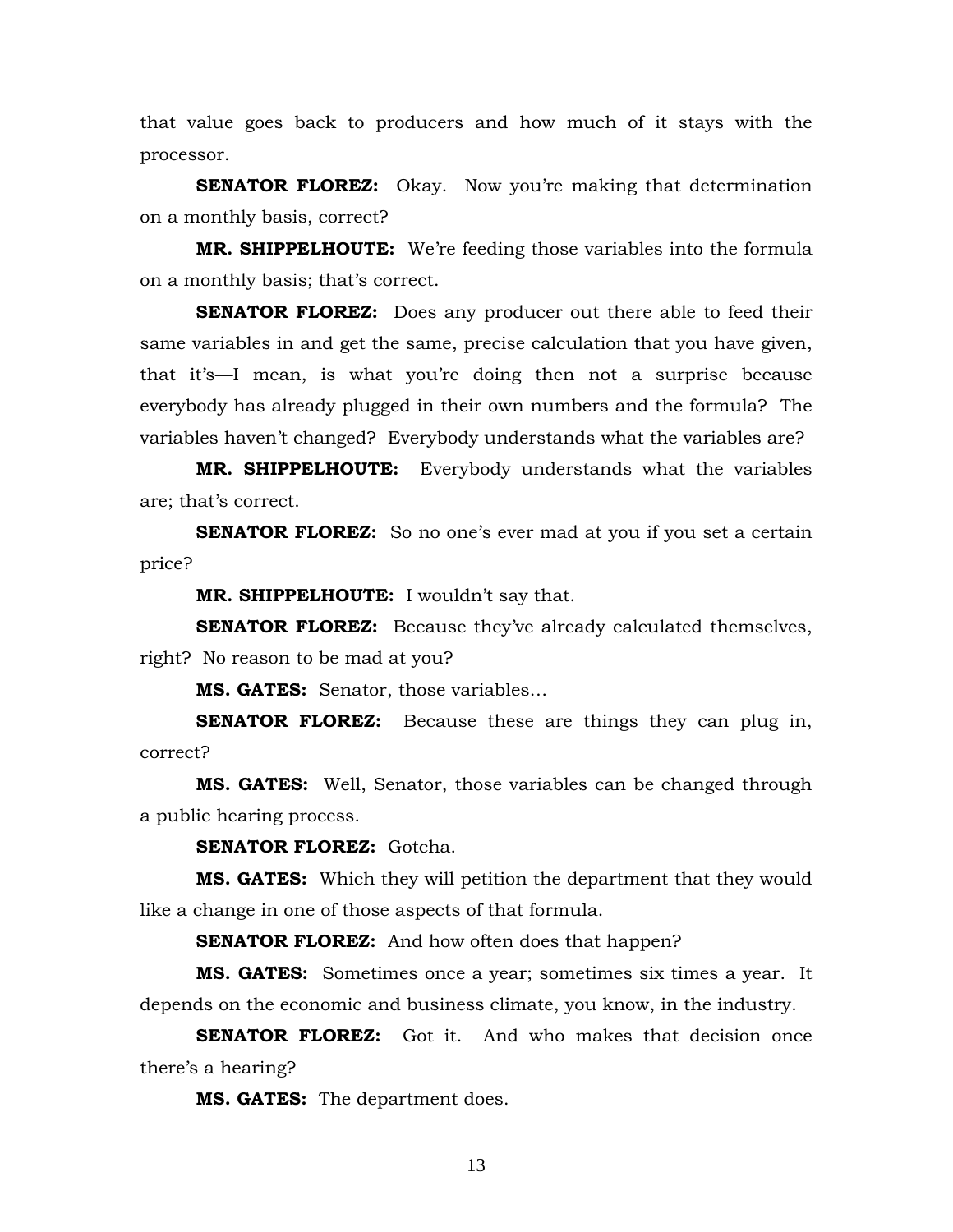**SENATOR FLOREZ:** The…

**MS. GATES:** The department does.

**SENATOR FLOREZ:** And who in the department? Is that the secretary?

**MS. GATES:** Yes.

**MS. PEGG:** The secretary.

**SENATOR FLOREZ:** Okay. And how does that process work? Is he sitting at the hearing, or does it somehow filter up to him? Is there a board? I mean, how does…

**MS. GATES:** There's a hearing panel that takes all the evidence, gathers all the evidence, puts together a hearing panel or report or a recommendation to the secretary, and then the secretary makes that decision.

**SENATOR FLOREZ:** And how often has that happened in the last year or two?

**MS. GATES:** I think we had two hearings in 2008.

**SENATOR FLOREZ:** Has there been any changes?

**MS. GATES:** Yes, there have been.

**SENATOR FLOREZ:** And when it's a change, what does that tell you at CDFA?

**MS. GATES:** That there was changes in the market conditions that warranted a change.

**SENATOR FLOREZ:** Okay. So it's completely—your customers, your consumers, producers, other folks, are driving this; you're not making decisions? If indeed it is absolutely wrong in terms of their perspective, they can go get a hearing; it's easy; everybody sees the day that they make a change and there's no conflict; you're not fighting them? You're agreeing…

**MS. GATES:** Well, it's a balance between the needs of the consumers, the processors, and the producers to ensure an adequate supply of milk at fair and reasonable prices to consumers.

**SENATOR FLOREZ:** Okay. Thank you for that. I appreciate the variables.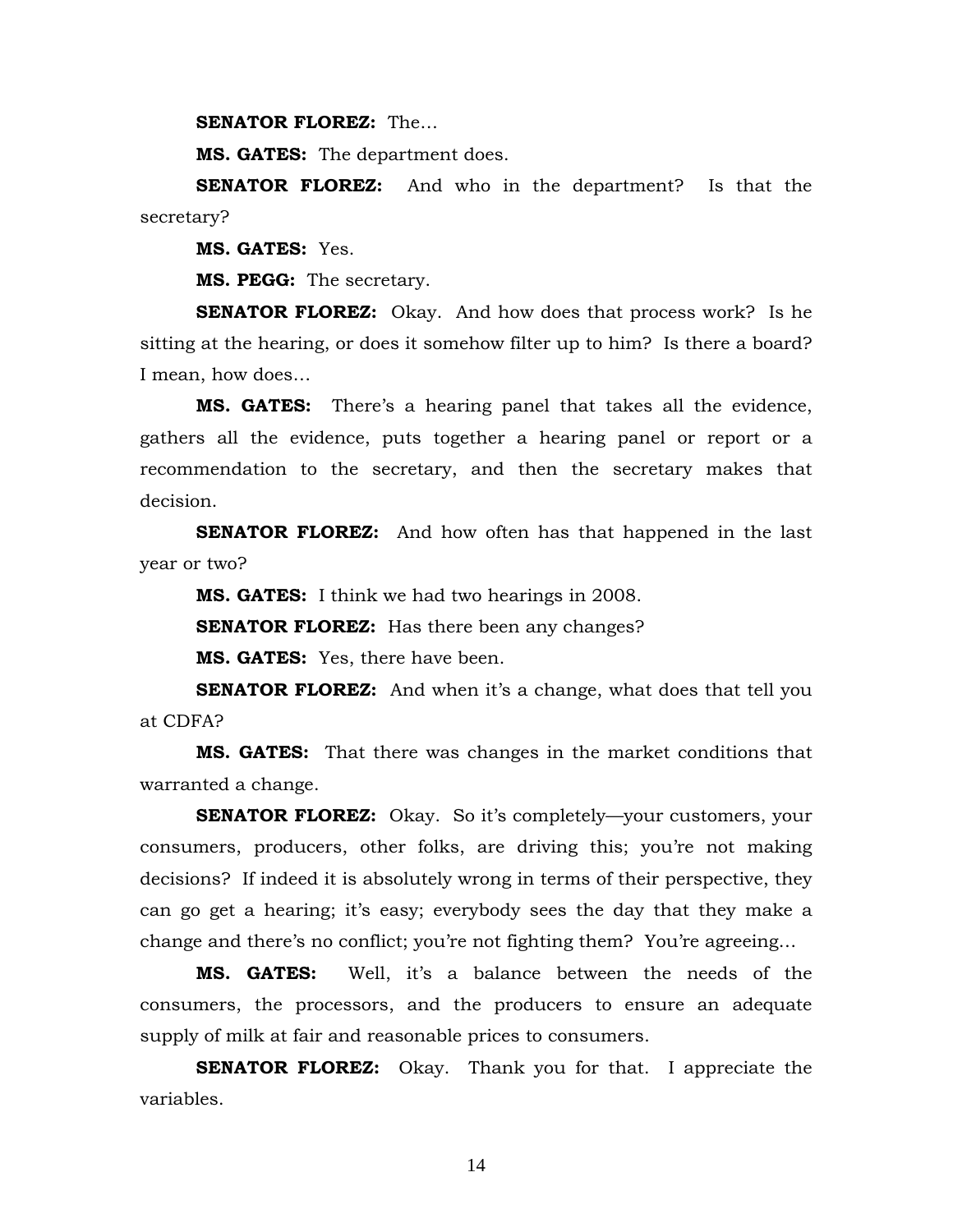There are different classes that we've been talking about. We have five classes; is that right?

**MS. PEGG:** Correct.

**MS. GATES:** Right.

**SENATOR FLOREZ:** And the feds have four, right? So why is that? Why do we have five and they have four?

**MR. SHIPPELHOUTE:** It's just an evolution of the programs over the years. We used to have four and they had three.

**SENATOR FLOREZ:** Okay.

**MR. SHIPPELHOUTE:** And we went to five and they went to four. They came closer to meeting us. By that, I mean, they separated cheese out from butter and powder in 2000. So it's just evolved as conditions have changed, what products consumers are purchasing.

**SENATOR FLOREZ:** And has that evolution—was the change in the classes through legislation or regulation?

**MR. SHIPPELHOUTE:** Legislation.

**SENATOR FLOREZ:** Through legislation. Okay. is there any advantage to having less classes of milk?

**MR. SHIPPELHOUTE:** It would make administration a bit easier, to start with, but I would leave that up to the processors and producers behind me that have more input on that.

**SENATOR FLOREZ:** It'd make it easier, but would it affect the—I'll ask the next panels, I guess. But if there were just two—one fluid and one manufactured, for example, two classes—is that good or bad from your perspective? Easier to administer or just absolutely not a workable system?

**MR. SHIPPELHOUTE:** I would leave that up to the producers and processors.

**SENATOR FLOREZ:** Okay. That's fair.

 Let's talk about quota for a minute so I can understand this a little better. We do have a quota system—correct—and that's different than the federal system. Can you tell us the difference, please.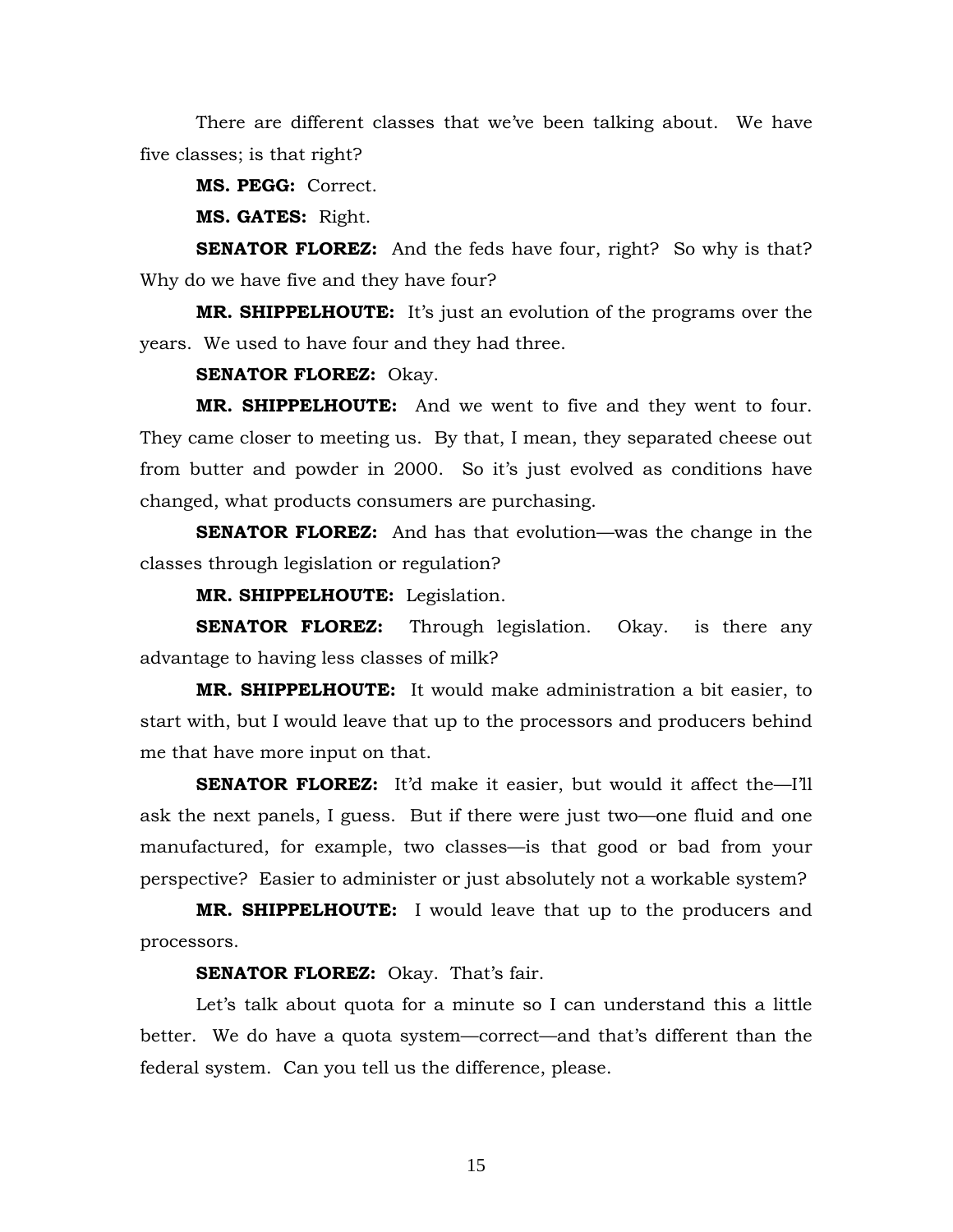**MR. SHIPPELHOUTE:** Well, the quota is not a limit on production. If you own quota, the amount of quota that you own, and that you have milk, that same volume of milk, you get a higher price for that milk than you would for milk that you produced that is not covered by quota.

**SENATOR FLOREZ:** Okay. Anybody can have quota or is this...

**MR. SHIPPELHOUTE:** Any producer can own quota.

**SENATOR FLOREZ:** Any producer can own quota.

**MR. SHIPPELHOUTE:** Any Grade A producer can own…

**SENATOR FLOREZ:** Any Grade A producer. So where does the producer get, that wants quota, get it? So if I want quota, where do I get it?

**MR. SHIPPELHOUTE:** You find another producer that's wanting to sell it.

**SENATOR FLOREZ:** Okay. And that producer can charge me, or how does it work?

**MR. SHIPPELHOUTE:** Whatever you two agree to, as far as the price, that's an open market.

**SENATOR FLOREZ:** So it's kind of like the old system we were trying to change in terms of the price quota? I mean, we had quota at some point and then everyone said, not a fair system; I'm trying to get into this system, but yet everybody who has quota or has a producer that they have an arrangement with, isn't fair to folks and so therefore we've created this other system which in essence is supposed to take that out because of a fair milk price. But now if I have quota, I've got to go buy quota at the highest price that someone might be willing to sell to me. Is that the way it works?

**MR. SHIPPELHOUTE:** Not exactly.

**SENATOR FLOREZ:** How does it work then?

**MR. SHIPPELHOUTE:** In the old system, you as a producer got a higher price by entering into an arrangement with a different processor.

**SENATOR FLOREZ:** Right.

**MR. SHIPPELHOUTE:** The processor had the upper hand when it came to negotiating terms and contract price, so on and so forth. When we went to the milk pooling system, it took a lot of that advantage away from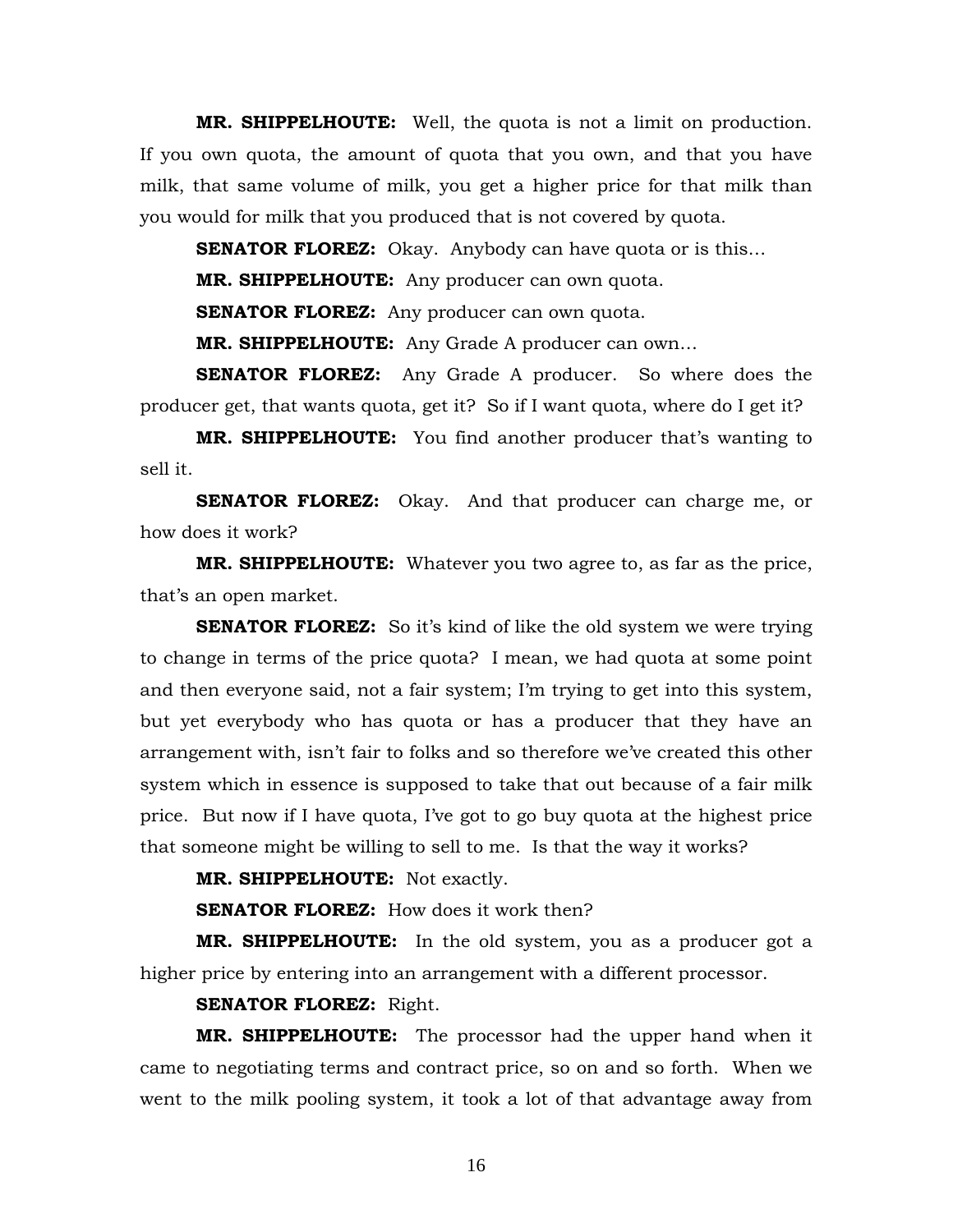the processor and put the producers and processors on a level playing field. So as a producer, if you own quota, yes, you get a higher price but it doesn't matter to you whether you ship your milk to a cheese plant or a butter, powder plant or a fluid plant. You are still going to get that same price, the quota price.

**SENATOR FLOREZ:** I've gotcha. Okay. The strategic reason for the establishment of quota then, has it worked?

**MR. SHIPPELHOUTE:** Yes. The reason for quota was to ease the transition from the old system into the pooling system. There were producers, that prior to pooling, had purchased contract with Class 1 bottling plants. And so to ensure that those producers continue to get the Class 1 price, they were issued quota; and in doing so, they basically had the same revenue stream as they would have pre-pooling days.

**SENATOR FLOREZ:** Got it. Is quota, from you vantage point, and I understand how it makes the system work, but is this an artificial value, quota? I mean, is this in essence, because you have quotas, there's somehow some extra value that, because you own it or you have it, it gives you more value than if you didn't, I mean, in terms of this system?

**MR. SHIPPELHOUTE:** It's simply an entitlement to a higher price. It's something that you either receive because you were already receiving that pre-pooling days or because you purchased that right from another producer.

**SENATOR FLOREZ:** Right. Okay. And so it was a preexisting right that in essence was passed on to get a high value; quota gives you a higher value in the market?

**MR. SHIPPELHOUTE:** The initial quotas that were allocated were based on a producer's historical Class 1 sales.

**SENATOR FLOREZ:** Okay. Is it still needed 30 years later?

**MR. SHIPPELHOUTE:** Yes. Produces will comment on that. The pool is just a distribution of revenues, and it's producer revenue that's being redistributed. The quota is a part of that revenue distribution system, and so I would leave it to them.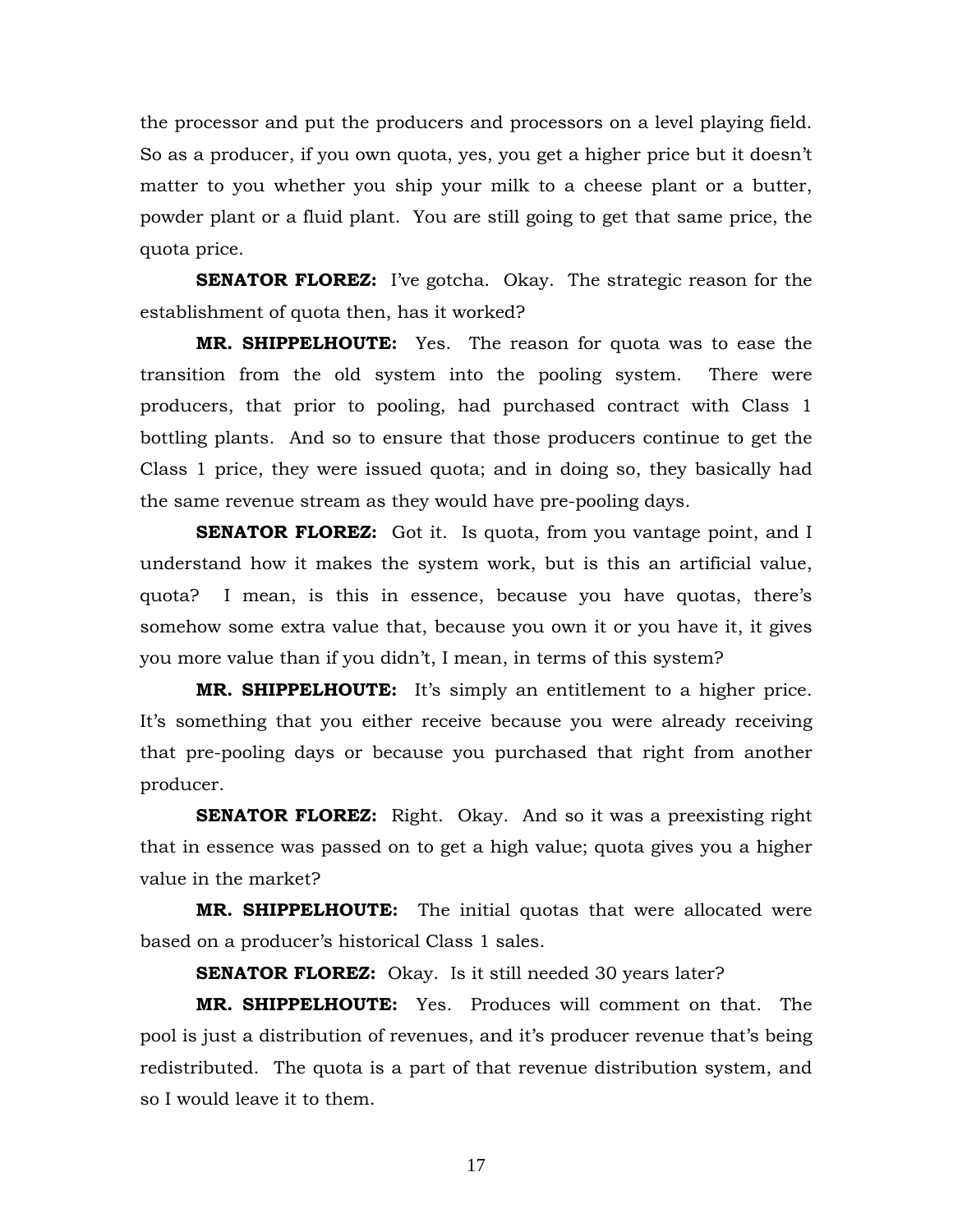**SENATOR FLOREZ:** Okay. That's fair. In terms of trying to stabilize the market, this is your job, though, correct? This is your role. So I guess let me ask you the question the other way. Is quota helping to stabilize the market then, from your vantage point?

**MR. SHIPPELHOUTE:** One thing that quota has done is it has helped a lot of small producers stay in business that might not otherwise, especially over in the North Coast area, north bay. A high percentage of quota being produced there helped those producers stay in business. It's also helped producers in Southern California where milk is needed for the fluid market. It has allowed some of those producers down at Chino Basin to stay in business who otherwise may not have.

**SENATOR FLOREZ:** And how has it helped, from your vantage point, this has helped the smaller producer then, this quota system?

**MR. SHIPPELHOUTE:** It has helped a lot of smaller producers, yes, especially North Bay is a good example of where, for a variety of reasons, those producers can't expand their herds, but they're able to increase their revenue stream by purchasing more quota.

**SENATOR FLOREZ:** Okay. And how would you view quota in terms of value to the consumer? Is this quota adding value to the consumer, this system?

**MR. SHIPPELHOUTE:** It doesn't add or detract from it.

**SENATOR FLOREZ:** Neither, nor?

**MR. SHIPPELHOUTE:** Neither.

**SENATOR FLOREZ:** Okay. All right. Let me just ask a few more questions to the secretary of Agriculture, if I could. If there anything that precludes the secretary from creating a separate, organic classification?

**MS. PEGG:** We do it on direction of the legislation, so that would be a legislative change.

**SENATOR FLOREZ:** So a sector can't just say...

**MS. PEGG:** No.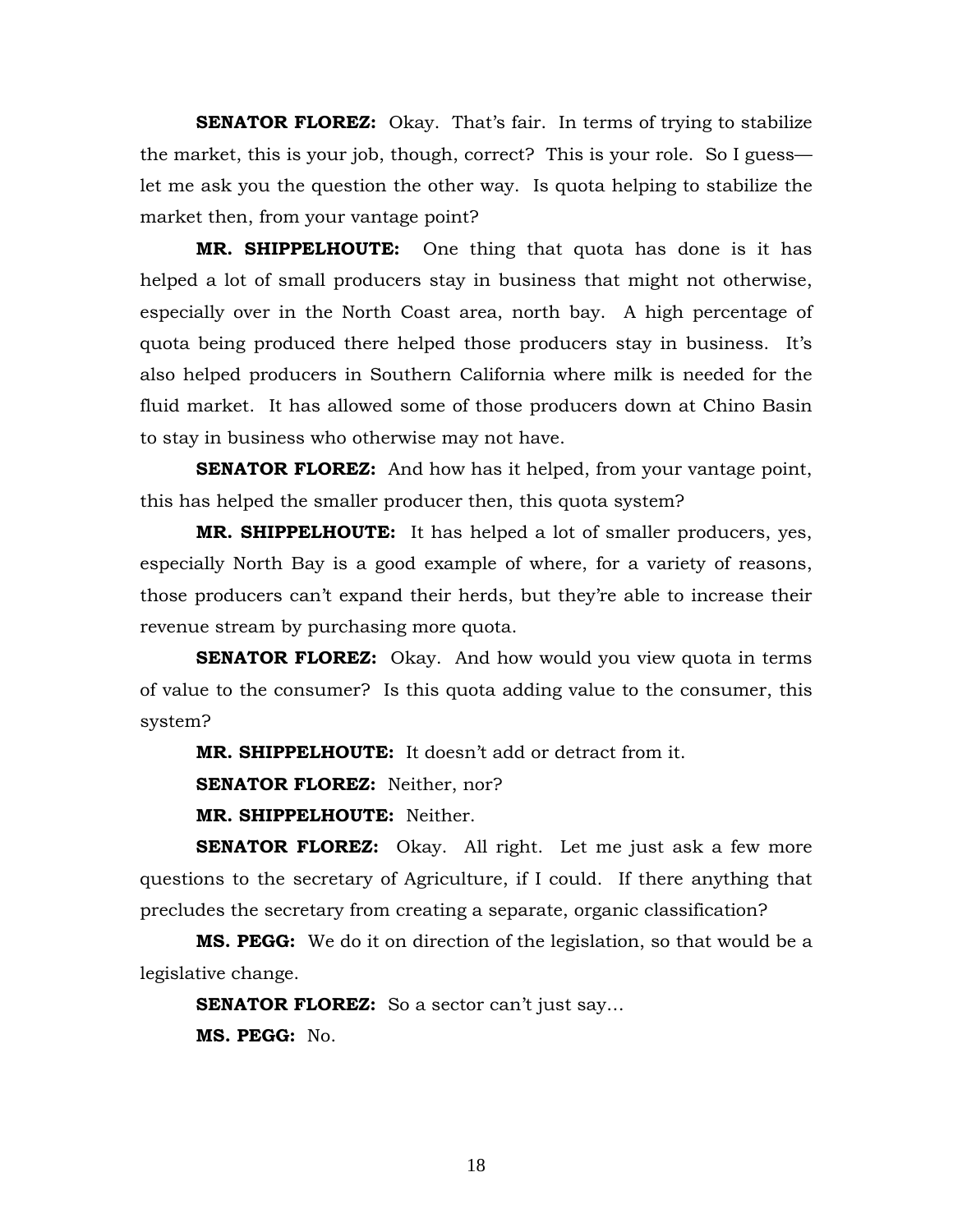**SENATOR FLOREZ:** ...you know, I'd like to have my separate organic milk classification or a separate raw-milk classification or other classifications within this; this is something that we'd have to legislate?

**MS. PEGG:** Right. That question has been asked before in terms of pooling obligation, and the courts have decided that, when the law was written, they clearly took that into account and included all those parties.

**SENATOR FLOREZ:** Okay. So the secretary cannot exempt a milk producer from participating in the marketing order?

**MS. PEGG:** Correct.

**SENATOR FLOREZ:** Okay. And can you give us some thought process. Does every milk producer then, if you will, participate in the milk pool?

**MS. PEGG:** Well, there are certain, there are certain, there was a small exemption, that when the law was created, there was an exemption for small producers. They're 500 gallons per day. There's two currently in this state. They're farmer processors.

**SENATOR FLOREZ:** They're what?

**MS. PEGG:** They are farmer processors and they're currently in the state, and then some of the, when the law was written, there were also some producer-distributors that were given an exemption for a certain amount of the milk that they produced. And they are still in business today, and I think you'll be hearing from them later.

**SENATOR FLOREZ:** So out-of-state providers of raw products are exempted or part of the pool or not?

**MS. PEGG:** Correct.

**SENATOR FLOREZ:** Which one?

**MS. PEGG:** They're exempt. They're not part of the pool.

**SENATOR FLOREZ:** So if you're doing a raw product outside the state, you're exempt from the milk pool?

**MS. PEGG:** Well, you know, that's Interstate Commerce.

**SENATOR FLOREZ:** But if you're in the state, you are?

**MS. PEGG:** Well, yes, you have to. You're regulated by the pool.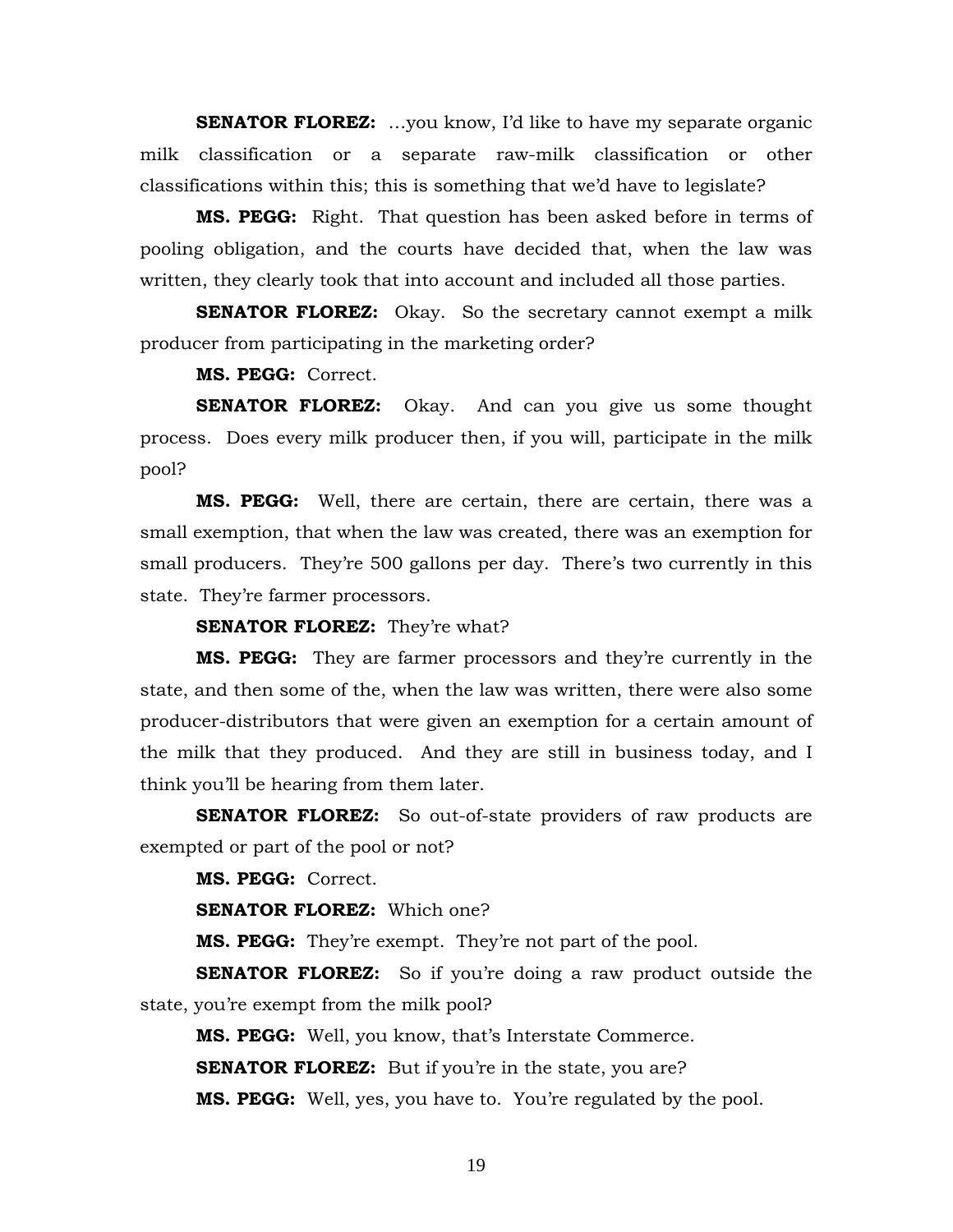**SENATOR FLOREZ:** But if you're outside, you don't, outside the state?

**MS. PEGG:** Correct.

**SENATOR FLOREZ:** Okay. Let me just ask a few more, one more question, actually.

 We were going over the class prices, 1, and we were led down to 4b. In terms of where California's Class 1 price compares to the federal marketing order, it's on par, higher or lower or it's basically the same?

**MS. PEGG:** I think it's basically the same.

**MS. GATES:** Yes. It's pretty close to the same.

**SENATOR FLOREZ:** Close to the same.

**MS. GATES:** Very close.

**SENATOR FLOREZ:** And is this the case for Class 4 cheese, same as the fed's?

**MS. GATES:** I think it's fairly close.

**SENATOR FLOREZ:** Okay. So here's no differential between the feds and our state when it comes to that last category?

**MS. PEGG:** There may be some differential but I don't think it's significant at all.

**SENATOR FLOREZ:** Okay. All right. Is there anything else you guys would like to add in terms of other comments?

**MS. GATES:** Did you want to add something?

**MR. SHIPPELHOUTE:** I would just point out that differential between the state price and the federal order price, that relationship has changed over the years, so it's not always been where it is today. There's been times where California 4b price was considerably lower than the now Class 3 price in the federal order which is…

**SENATOR FLOREZ:** Has it ever been higher than the federal price, '97?

**MR. SHIPPELHOUTE:** There may be some short windows perhaps where it was. I don't know the answer to that for sure.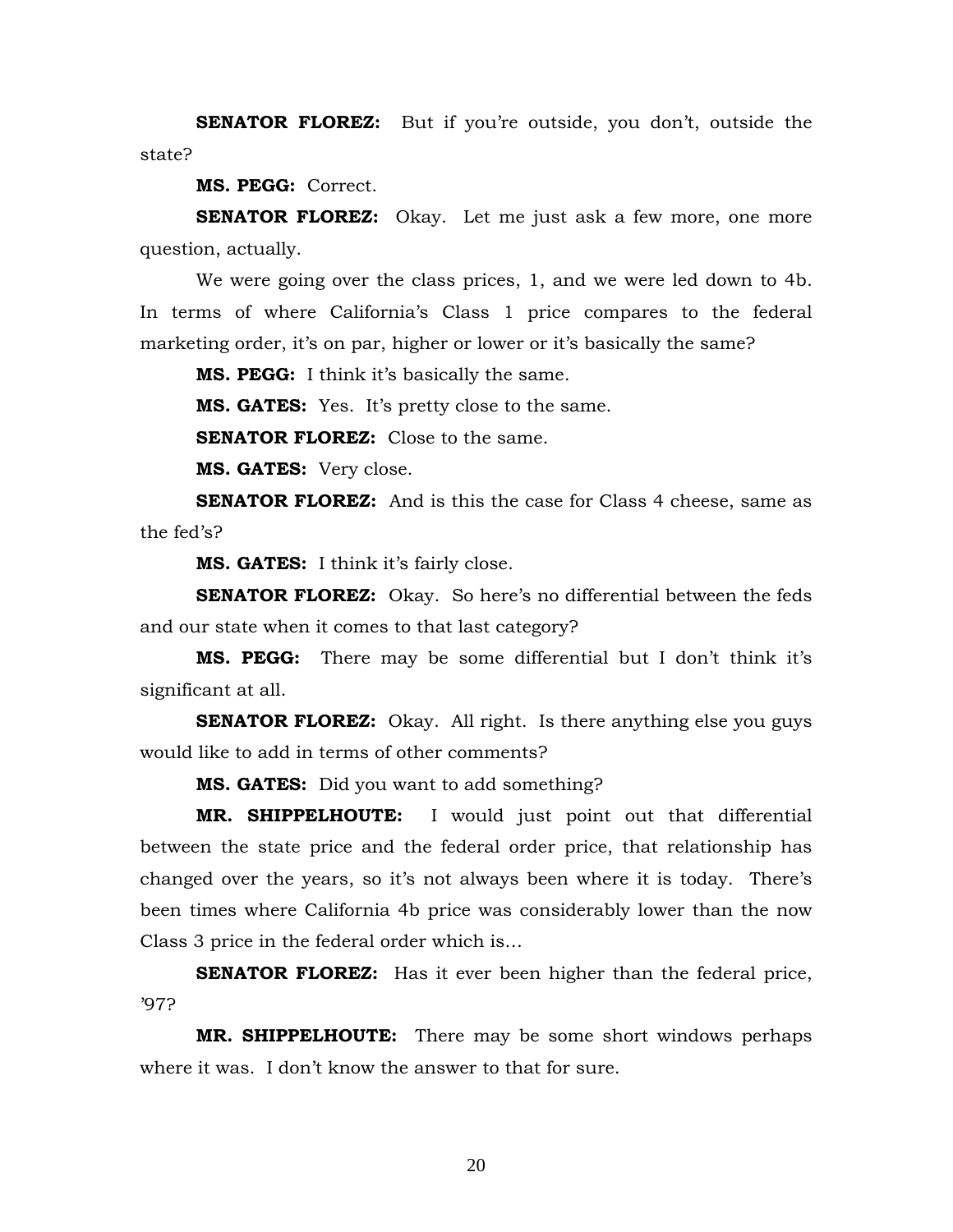**SENATOR FLOREZ:** That was a long pause. (Laughter) Not much came out of that one. What was the reason for the pause? Was there some thought processes that you might want to share with us?

**MR. SHIPPELHOUTE:** I think you were asking me about the relationship between what a cheese processor has to pay in a federal order versus what a cheese processor would have to pay in the California system.

**SENATOR FLOREZ:** Yes, and you said that there was a very small distinction, correct?

**MR. SHIPPELHOUTE:** What I said was, that has fluctuated over time. It's not always been what it is today. The reason for my pause was, her question was on a different issue.

**SENATOR FLOREZ:** Okay. All right. Did we not mention a right issue we should have asked or…

**MS. PEGG:** No.

**SENATOR FLOREZ:** Rayne?

**MS. PEGG:** You've got it all covered.

**SENATOR FLOREZ:** Okay. All right. Well, thank you for the testimony.

**MS. PEGG:** Thank you.

**SENATOR FLOREZ:** I appreciate it.

Okay. Let's go, if we could, to Evaluating the Need for Change in California's Milk Pool. We have Richard Shehadey, Scott Shehadey, John Knutson, and Rachel Kaldor. Nice seeing you.

Thank you for joining us. I have some questions. I know you probably have some statements; but if I could, maybe some questions for Richard and Scott first. Is that possible to start there?

#### **MR. SCOTT SHEHADEY:** Yes.

**SENATOR FLOREZ:** Great. Now you are conventional dairies, meaning, you're a producer-processor; is that correct?

**MR. S. SHEHADEY:** That's correct.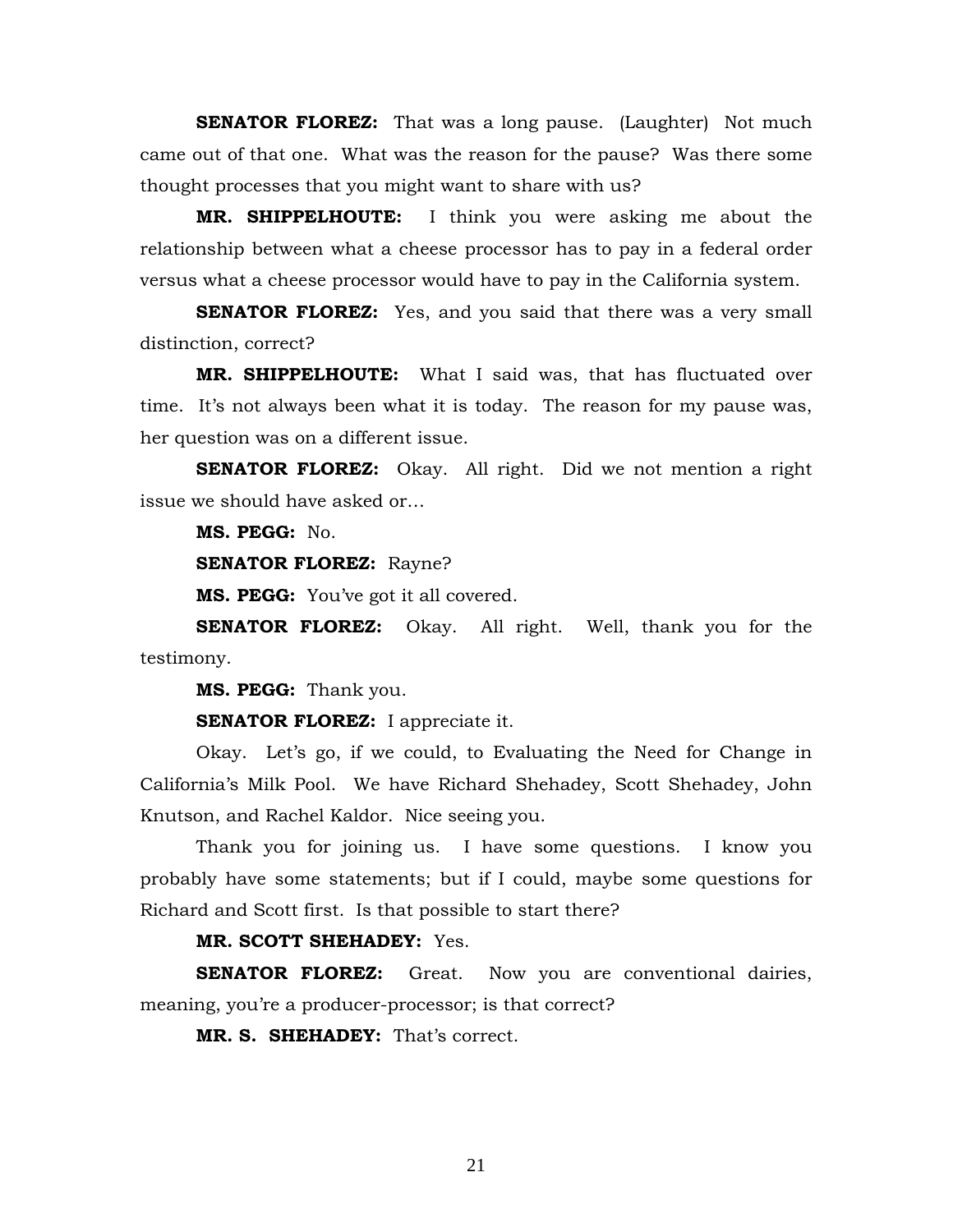**SENATOR FLOREZ:** It is? Okay. Can you give the committee a second to give us some background of your dairy operations so we can get a better understanding about how it works in this producer-processor mode?

**MR. S. SHEHADEY:** Sure. We have our own farms where we produce a percentage of the milk that we process. We also buy milk from cooperative and independent farmers as well, and we process, package, and distribute the dairy products throughout Northern California.

**SENATOR FLOREZ:** And what does a producer-processor mean? Some of didn't get that. Vertically integrated? Is that…

**MR. S. SHEHADEY:** Vertically integrated, yes, on a portion of what we sell.

**SENATOR FLOREZ:** Okay. And who do you sell your milk to? Is that retailers, another distributor?

**MR. S. SHEHADEY:** Retailers, distributors, restaurants, food service, hospitals, schools, a broad array.

**SENATOR FLOREZ:** Okay. And how would you describe the impact of the milk pool in your business?

**MR. S. SHEHADEY:** Currently one of the challenges that we're facing is out-of-state competition, and we are in a place where we're not competitive due to the regulations that we have to pay minimum prices, and pooling is a component of that as well as pricing is a component of that. Our concern is being able to compete and being able to provide a product to the consumer that's competitive and fair with everyone else. So that's one of the concerns that we have with respect to the current regulations as they stand.

**SENATOR FLOREZ:** And would you say that the milk pools helped your business? Big softballs I'm throwing to you right now.

#### **MR. S. SHEHADEY:** Yes.

**SENATOR FLOREZ:** I mean, how would you term it? It's helped business; is it tougher, no value, good, bad?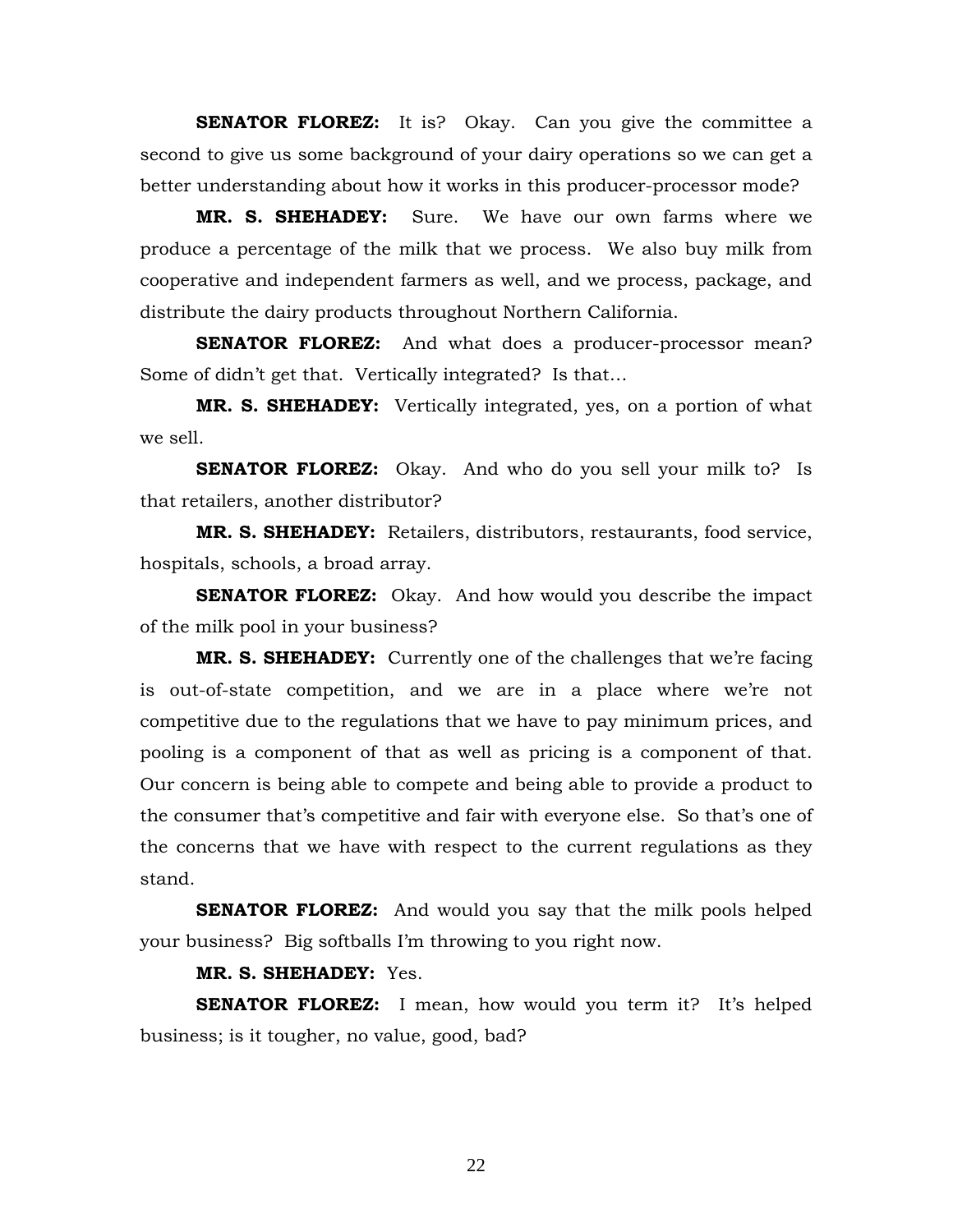**MR. S. SHEHADEY:** Over the years, it's been fairly—I would say, one way or the other, it hasn't impacted us, other than this being competitive with other states at this point.

**SENATOR FLOREZ:** And how much money are you paying per month into the milk pool?

**MR. S. SHEHADEY:** Offhand, I can't say exactly but it's in the hundreds of thousands to millions of dollars per month.

**SENATOR FLOREZ:** Per month? Okay.

And is it your thought that, given that amount of money, you're disadvantaged because you are vertically integrated in terms of the milk pool?

**MR. S. SHEHADEY:** We are disadvantaged on the amount of milk that we buy from our own farms where we are obligated to pay into the pool. We cannot pay ourselves directly. At that point, we're disadvantaged in the pool as something that hurts us. There's a portion of milk that we can pay ourselves the full price, as was mentioned by the department, but there's a large portion that we cannot pay ourselves.

**SENATOR FLOREZ:** So even though you're vertically integrated—and it's all one operation—you're still paying into the milk pool even though you're set up to be, if you will, vertically integrated and you're not—you can't take advantage of these economies or to get the value chain or vertical integration—is that basically…

**MR. S. SHEHADEY:** That's correct.

**SENATOR FLOREZ:** ...that you have to pay into this, even though you're all one operation and you're there?

**MR. S. SHEHADEY:** That's correct.

**MR. RICHARD SHEHADEY:** That's correct.

**SENATOR FLOREZ:** Okay. Is there a thought process that, Then why be business efficient? I mean, if indeed you're paying into the milk pool but you're vertically integrated—I mean, this is something—you're still trying to be business efficient because you're bringing your cost down? I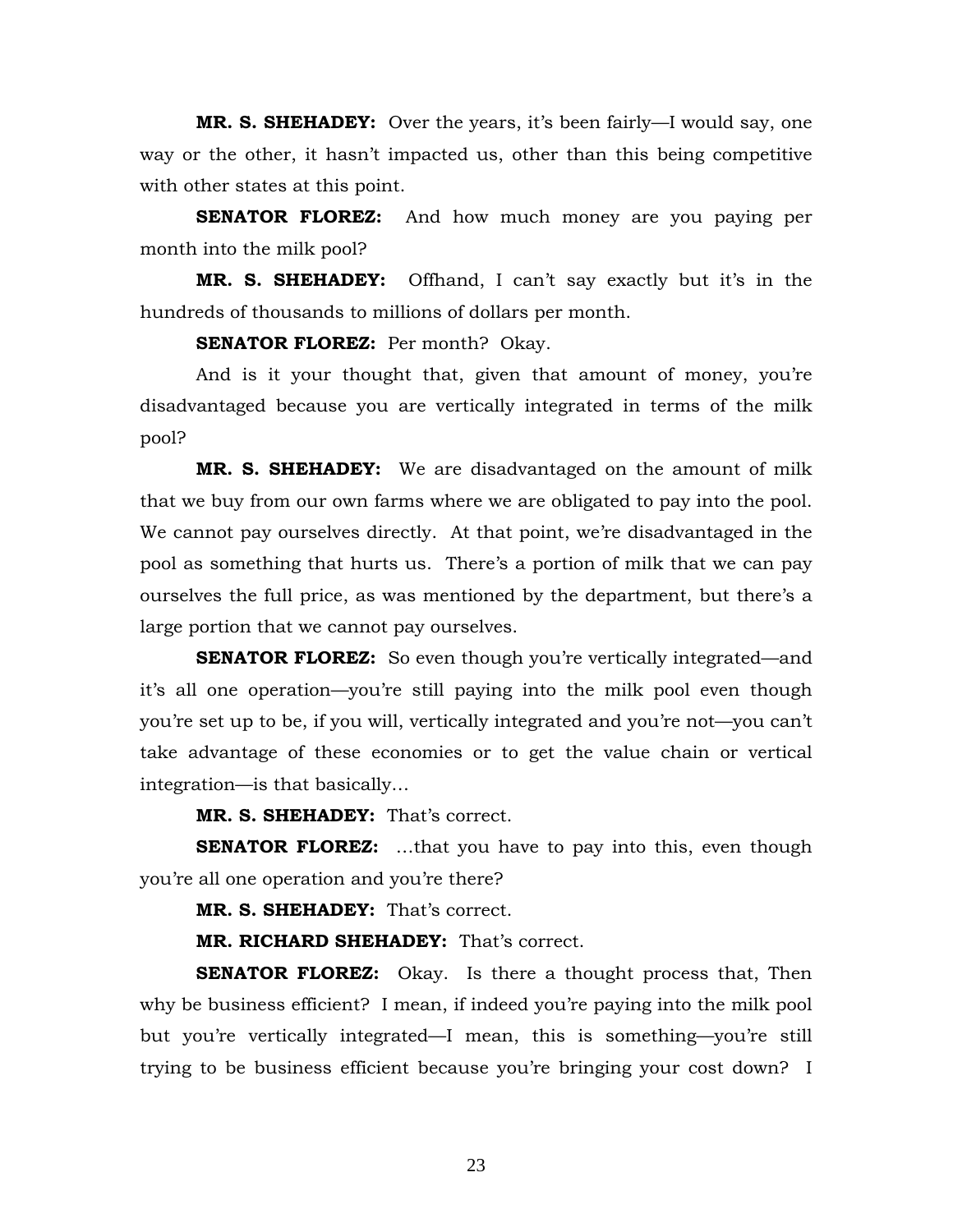mean, how does business efficiencies work in this industry then if producers, processors are penalized, if you will, under the milk pool system?

**MR. S. SHEHADEY:** Well, it certainly hurts the potential efficiencies that could be there because of the pooling obligation.

**SENATOR FLOREZ:** And these are monies you could in essence put back into various efficiencies going forward? What would you do with the extra money that you didn't have to put in the milk pool?

**MR. S. SHEHADEY:** Well, it's a combination of being more efficient as an operator, providing a better price to the consumer, and we're currently engaged in certain environmental improvements and things that we're doing with methane digesters, et cetera, that I think are positive for California.

**SENATOR FLOREZ:** And from a price perspective, how would, how does it impact a consumer from your vantage point and the folks you have to compete with; you're vertically integrated and yet paying in, not being able to take advantage of some of that?

**MR. S. SHEHADEY:** Well, the difference varies from month to month, but it can be anywhere from 15 cents a gallon to 40+ cents a gallon.

**SENATOR FLOREZ:** To the consumer?

**MR. S. SHEHADEY:** Difference. Now how that would play out to the consumer would be relative to exactly what the blend was, you know, of our milk versus other milk, et cetera.

**SENATOR FLOREZ:** And how do you view the import of milk into the state and how does that affect you, given this system?

**MR. S. SHEHADEY:** Given the system, it affects us in that our retailers are looking for the most competitive price that they possibly can buy at. And if we are able to meet the price, we have the business. If not, we lose the business. And as it stands right now, we're losing some of our own business due to this out-of-state issue. So from a competitive standpoint, we're not competitive.

**SENATOR FLOREZ:** Maybe the last question for either of you, but obviously the big question is, the milk pool for producer-processors like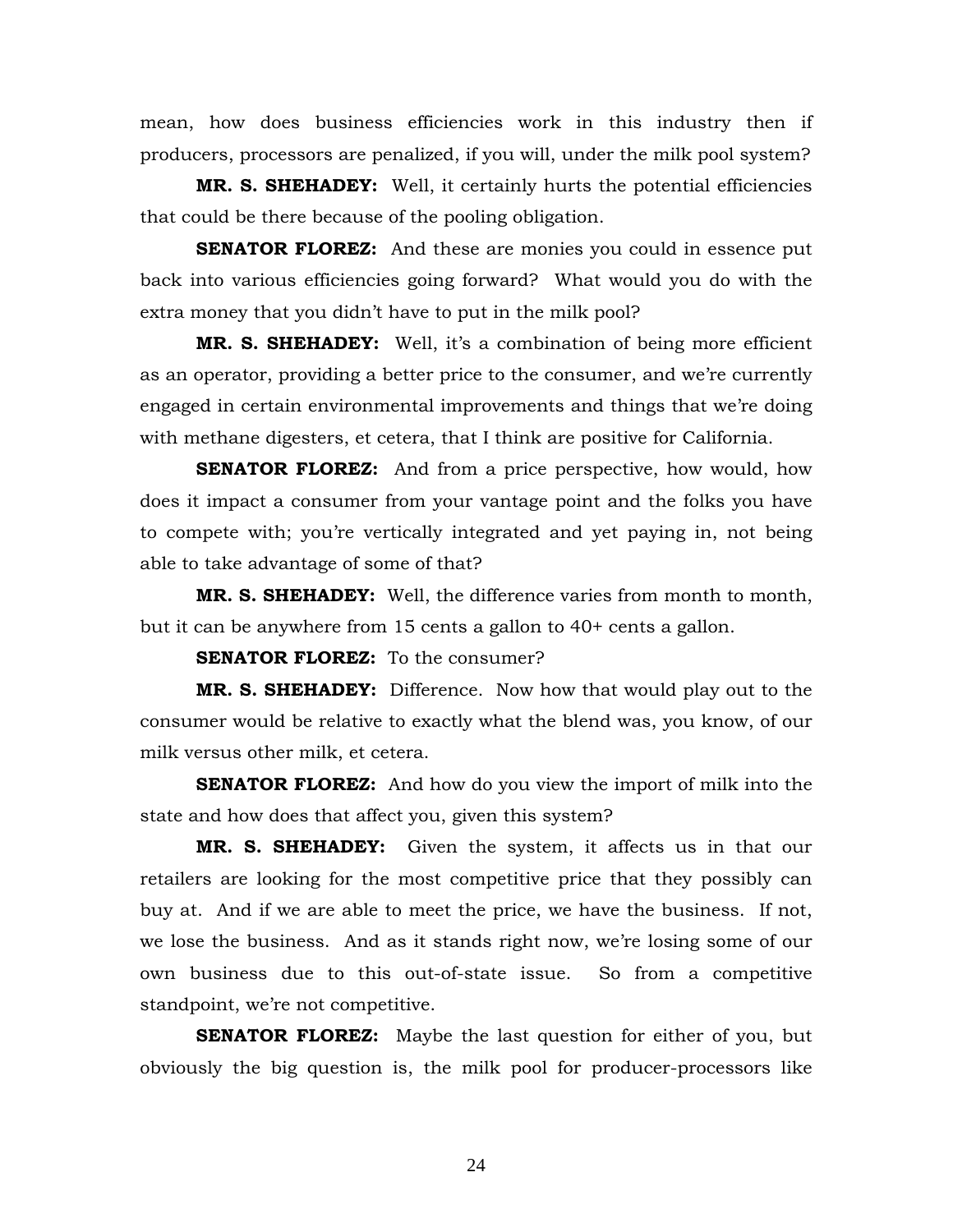yourself, is it working; do you want changes; do you see recommendations to make the system better?

**MR. S. SHEHADEY:** The system as it stands is not working for us, and we don't see ourselves in a competitive situation and we're not able to run our business competitively with these interstate issues so we don't see the system working as it is. With respect to recommendations, I think there needs to be a lot or discussion about exactly what the correct solution is. But from our standpoint, there needs to be change.

**SENATOR FLOREZ:** And does milk produced in California ever get transported out of state, get bottled, and brought back into California to avoid the milk pool?

**MR. R. SHEHADEY:** Yes.

**SENATOR FLOREZ:** It does. So give me an explanation of how that works.

**MR. R. SHEHADEY:** Sure. Last year, one of the examples that my brother Scott had mentioned was a plant in Yerington, Nevada. It's 90 miles outside of the border. The sole purpose was to take advantage of California state milk regulations, the sole purpose. Its key customer is large warehouse stores, okay? And the sole purpose was to take milk from, or over-supplied milk, surplus milk, out of California or other regions, bottle it, and then ship it back into California.

**SENATOR FLOREZ:** And avoid the milk pool altogether?

**MR. R. SHEHADEY:** Avoid the milk pool and to be able to be at an advantage of 20 to 30 cents a gallon.

**SENATOR FLOREZ:** And that's the cost differential in terms of being competitive in today's market?

**MR. R. SHEHADEY:** Right, correct. **SENATOR FLOREZ:** Okay. **UNIDENTIFIED SPEAKER:** \_\_\_\_\_\_\_\_? **MR. S. SHEHADEY:** We have not. **MR. R. SHEHADEY:** No, we have not done that. **SENATOR FLOREZ:** And is the plant still in operation?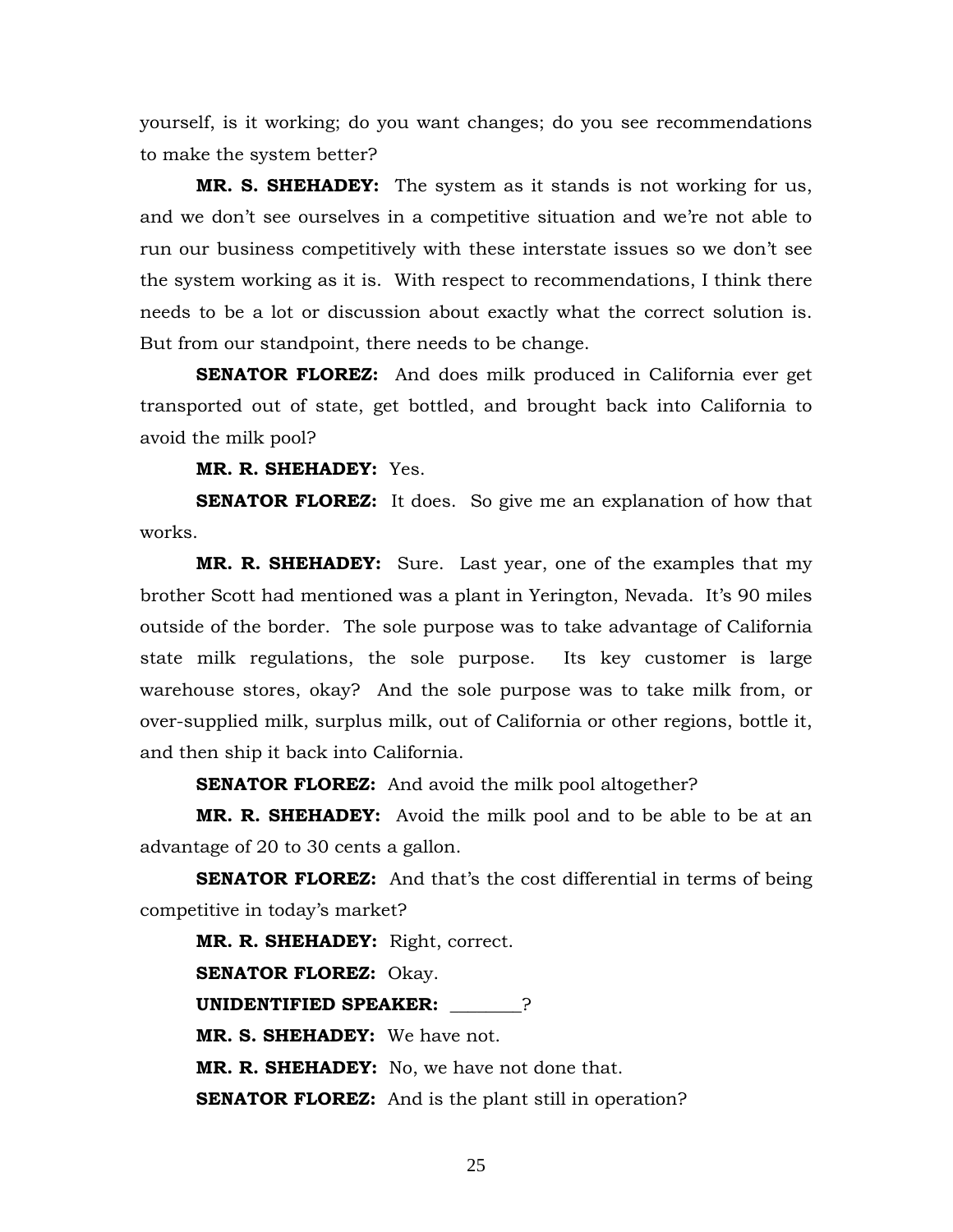**MR. R. SHEHADEY:** Yes. **SENATOR FLOREZ:** Has it cost you any business? **MR. R. SHEHADEY:** Yes. **SENATOR FLOREZ:** Okay. **MR. S. SHEHADEY:** Significant.

**MR. R. SHEHADEY:** And it's not only this business. But when they took some of our business, they also lowered the retail price in California at the sum of 20 to 30 cents a gallon. So then it wasn't just this customer that we were losing, but it's every one of our other customers that was calling us because now they couldn't compete from just these stores. But all of the other retail outlets couldn't so it was forcing us to have pressure on our margins, trying to compete, and we can't. Our hands are tied.

#### **UNIDENTIFIED SPEAKER:** \_\_\_\_\_\_\_\_\_\_?

**MR. S. SHEHADEY:** Yes.

**SENATOR FLOREZ:** Okay. Gentlemen, thank you.

 If I could, let's go to Mr. Knutson. Appreciate you being here. You're in organic dairy; is that correct?

**MR. JOHN KNUTSON:** Yes, we are.

**SENATOR FLOREZ:** Okay. And you're also a producer-processor, correct?

**MR. KNUTSON:** No. Independent dairy.

**SENATOR FLOREZ:** You're not? Okay. You're just a producer? **MR. KNUTSON:** Yes.

**SENATOR FLOREZ:** And the difference, for Senator Maldonado and I, between a conventional dairy and an organic dairy is what principally?

**MR. KNUTSON:** The way the animals are raised, fed, treated, all the different feeds they eat, there's no antibiotics, growth hormones, no fertilizers in the pastures, commercial fertilizers, everything is just as it was 100 years ago.

**SENATOR FLOREZ:** Okay. Senator Maldonado.

**SENATOR ABEL MALDONADO:** Does surplus organic milk make it back into conventional milk?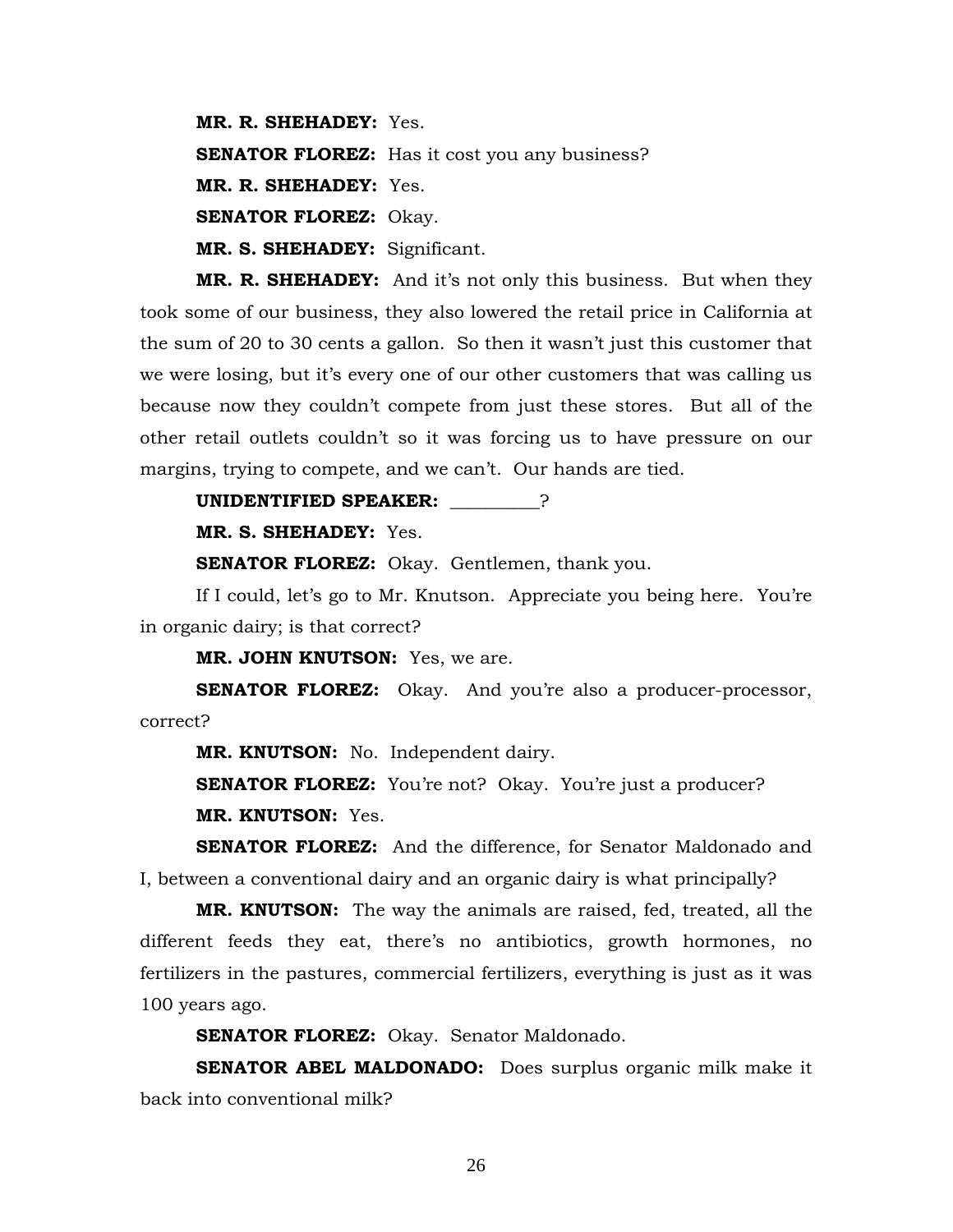**MR. KNUTSON:** Yes.

**SENATOR MALDONADO:** If I'm drinking conventional milk, I might be drinking organic milk?

**MR. KNUTSON:** Not likely.

**SENATOR MALDONADO:** You just said it does.

**MR. KNUTSON:** It does but it may be a load a week or a load a month or something that might be sold.

**SENATOR MALDONADO:** Maybe three loads a month?

**MR. KNUTSON:** Yes.

**SENATOR MALDONADO:** Maybe half a load this month and six next month?

**MR. KNUTSON:** Yes, right.

**SENATOR MALDONADO:** Okay.

**SENATOR FLOREZ:** And in terms of the different markets, are the different markets for your product and conventional products, organic dairies and conventional dairies, two different markets, from your perspective?

**MR. KNUTSON:** Yes, they are.

**SENATOR FLOREZ:** Okay. And how does the California milk pool account for this difference in markets?

**MR. KNUTSON:** Could you repeat that, please?

**SENATOR FLOREZ:** How does the milk pool account for the difference in markets?

**MR. KNUTSON:** Our milk, we're above minimum price so our price is set by whoever we sell our milk to. Our milk goes through the pool, but our price is not the same as a conventional.

**SENATOR FLOREZ:** So you go through the pool and you pay into the pool?

**MR. KNUTSON:** Yes.

**SENATOR FLOREZ:** Right. But the milk pool doesn't necessarily account for the difference in your market segmentation, does it?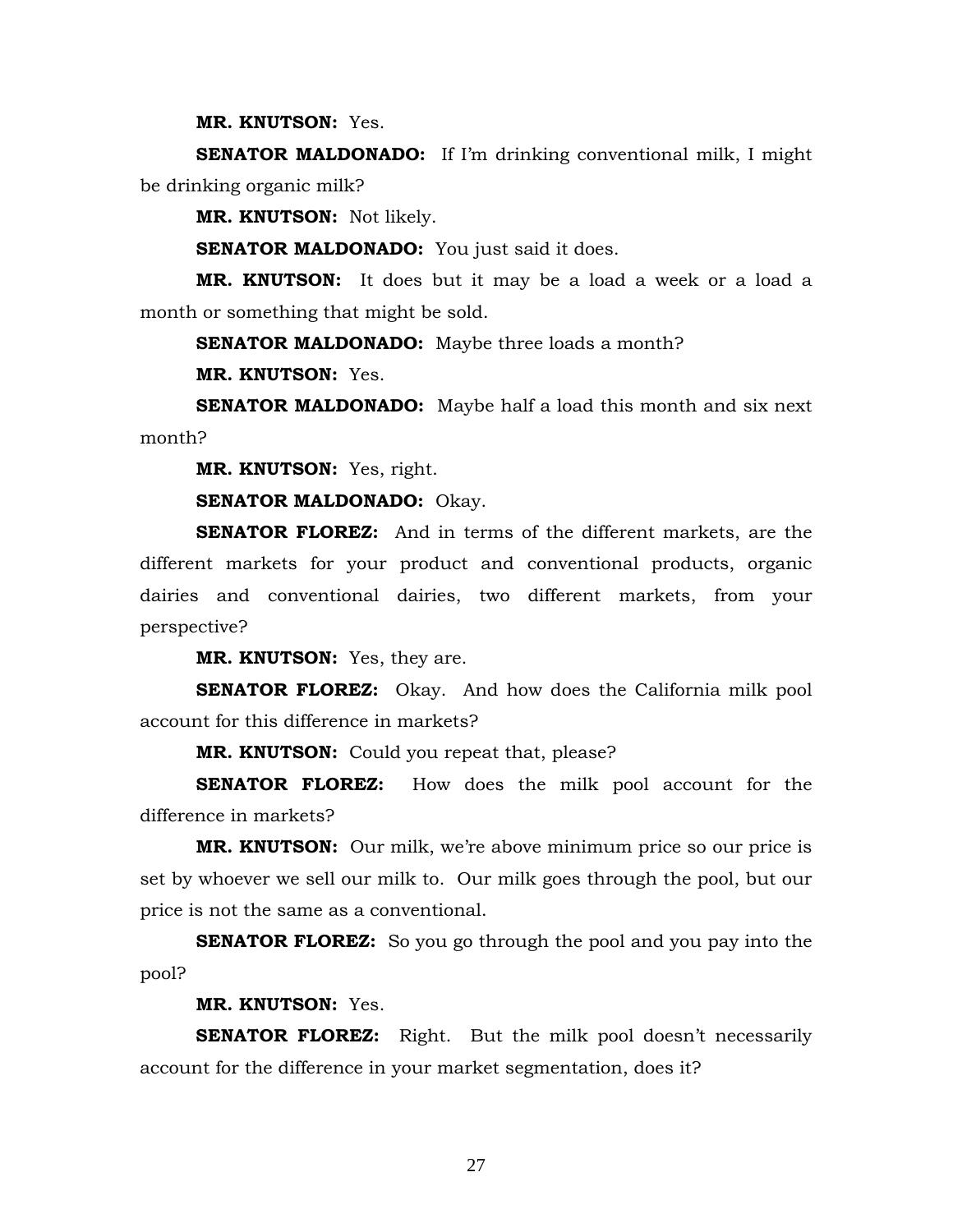**MR. KNUTSON:** I don't believe so. I'm just a dairyman. They write me the check.

**SENATOR FLOREZ:** No, I get that. I get that. But should the pool recognize a difference between organic and non-organic milk?

**MR. KNUTSON:** I believe it should because we're looking at different procedures of the cattle, we're looking at a specialty product, and we're looking at a different consumer.

**SENATOR FLOREZ:** Okay. And do you believe that the amount of money you pay per month in the pool is reflective of the value that you're producing? I mean, how would you—or what you're getting from the pool?

**MR. KNUTSON:** We have the same situation as these guys here. From what I understand, 14 percent of the milk on the store shelves, packaged milk, is imported milk. Of that, 14 percent, 40 percent of that is organic that's been imported and brought into the state. And there's a lot of truckloads of organic milk coming in from the north, the northeast, daily into the state. I know last fall there's at least five loads a day that doesn't go into the pool.

**SENATOR FLOREZ:** Okay. And do you think that the organic dairy industry should be excluded from the pool?

**MR. KNUTSON:** Yes, I do.

**SENATOR FLOREZ:** Exempted from the pool? And what harm would that cause the pool if you were indeed excluded? What would be your picture of this?

**MR. KNUTSON:** I don't think we'd harm the pool.

**SENATOR FLOREZ:** And why not?

**MR. KNUTSON:** Because we're a small amount. We're a small amount.

**SENATOR FLOREZ:** And you're small but at the same time a growing industry, right?

**MR. KNUTSON:** Yes, yes. We are but we'll never be. If we ever reached 10 percent, that would be a surprise.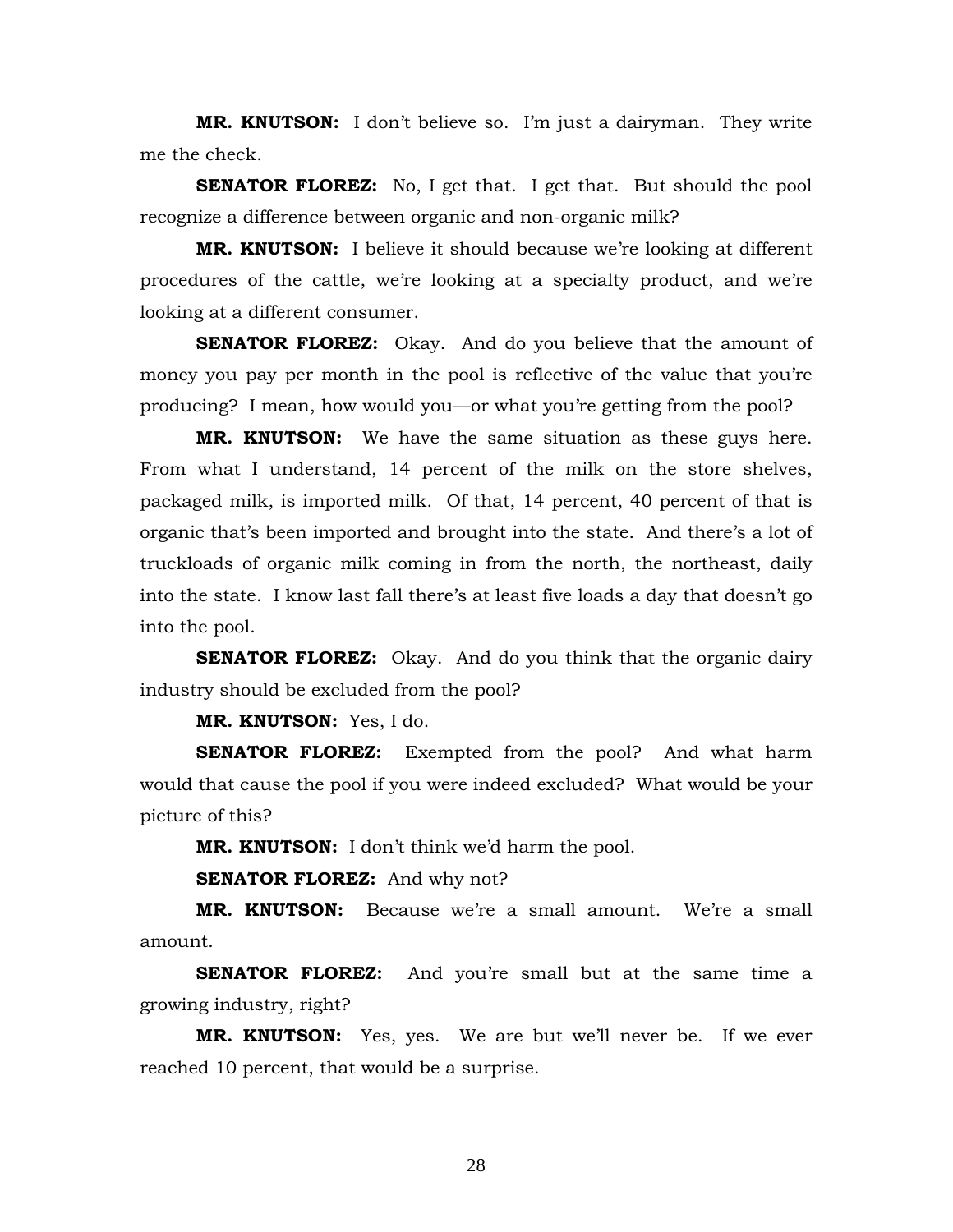**SENATOR FLOREZ:** Okay. And maybe just a last question for you. How would you change the milk pool to allow for more positive impacts for your particular market and segmentation?

**MR. KNUTSON:** Well, I'd like not to be in it at all, but I think that the pool has been good for California for a lot of years, and I think it needs to be tweaked, not necessarily done away with.

**SENATOR FLOREZ:** Okay. Mr. Knutson, another thing I'd like to know about is that we spend a lot of money on the McKinsey Report, and I don't know what's going on with that, if anybody is looking into this and seeing what they wrote and if we're going to do anything about it because they had some suggestions.

**SENATOR FLOREZ:** We do. We have that. In fact, we are going to talk about that a little later. But, yes, and that was part of a process of trying to figure out what we should be looking at and not looking at—what should be in the pool, what should be out of the pool. Thank you so much for your testimony.

 Okay. Rachel, thanks for being here. Just in terms of the, if we could, the milk processors, the threshold question obviously, milk pool working, not working, and just get your overall impressions of it.

**MS. RACHEL KALDOR:** Well, our overall impression is that it's a producer-driven program. It came into existence in 1967 in order to equalize, as was talked about by the department, producer's access to the market. It is a program that is very similar to the United States, I should say, USDA, programs that are administered throughout the rest of the country.

 From our perspective, we in 1967, processors, that is, surrendered the ability to obtain milk on the open market in exchange for equal rawproduct cost when we're dealing with head-to-head competitors. So that's the exchange that was made at that time. For our membership, the most important factor in the pool is maintaining equal raw-product costs so that, when we're dealing, as the earlier witnesses noted, we are dealing with situations at times of out-of-state milk coming in. The Nevada plant that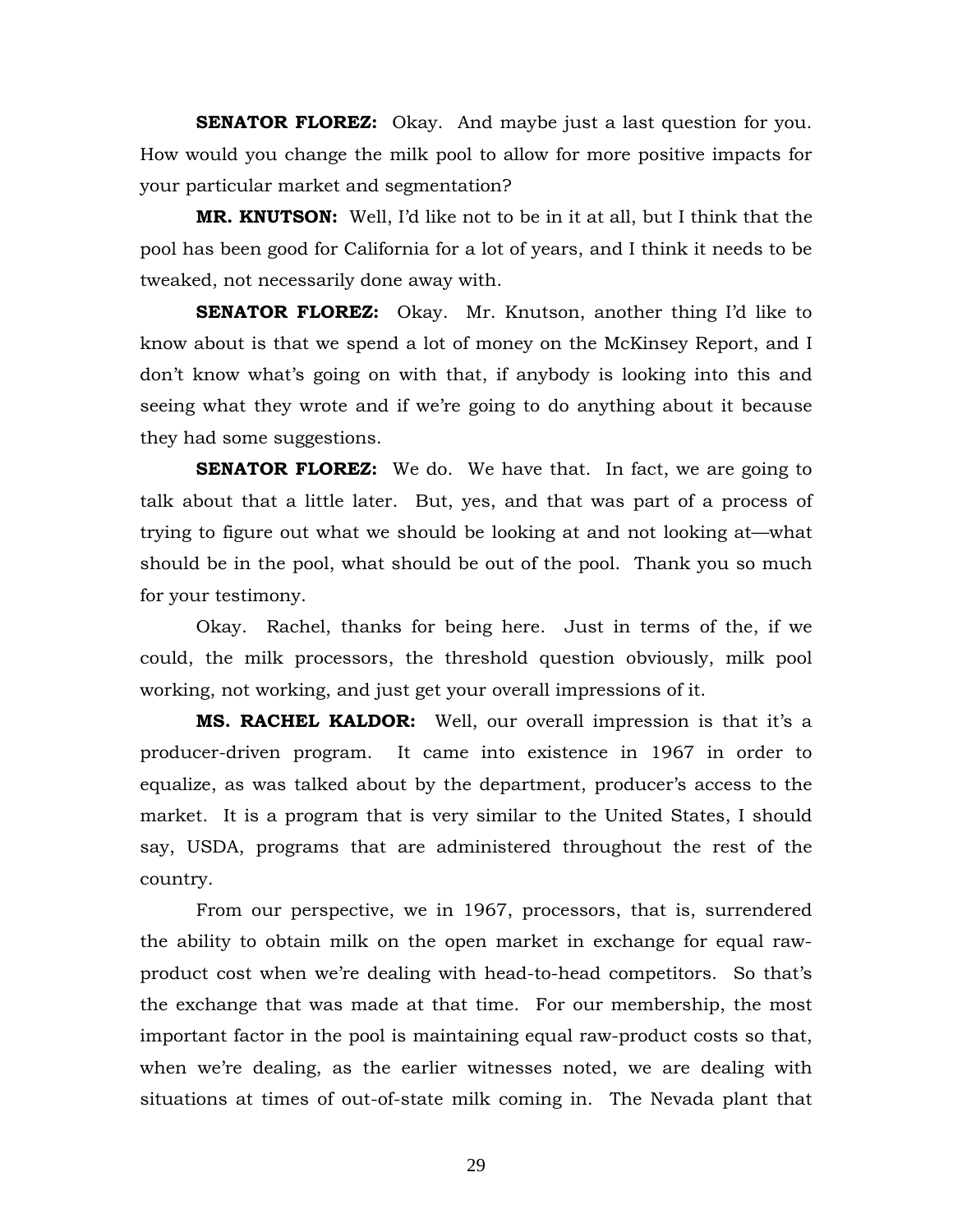was mentioned is a huge challenge for the entire bottling industry. It exists somewhat mysteriously, given its location and the challenges it faces in terms of supply and distribution. But that said, as was also noted earlier, it does serve those big-box stores so it's meant to serve a certain segment of the market. Its prices as an unregulated plant operating outside the state create major challenges for other conventional bottlers, and those are our members. So while the producer-distributors have enjoyed a portion of their production being exempted from the pool that happened in 1967, the cap of exempt quota that producers-distributors have was increased in 1978 and then again in 1995. When that happened, that created some inequities in terms of equal raw product costs again. So that's a key factor for our membership.

 So again, in terms of the pool and how it works, we do obviously acknowledge that producers decided to join together and share revenue, and our position is and our function in that is paying in based on the classified pricing that you heard from the earlier panelists.

**SENATOR FLOREZ:** Do you think the milk pool should be revised, tweaked, or do we need to deal with the Nevada distributing plant and everything goes away and everything's fine…

**MS. KALDOR:** No. Frankly, the institute, has been very clear with our producer partners that we do feel that there is now a time to modernize the industry, modernize the regulation that provides the governance of the industry, to reflect our marketing challenges, our production challenges, and so forth. So we have engaged in in-depth discussion. Western United Dairymen, who you'll be hearing from on a later panel, has been hosting some forums for producers and processors to discuss change. And you noted earlier the McKinsey Study which outlines the challenges and potential changes that could occur in the industry to ensure its future success.

**SENATOR FLOREZ:** Does the milk pool limit processor's ability to forward contract?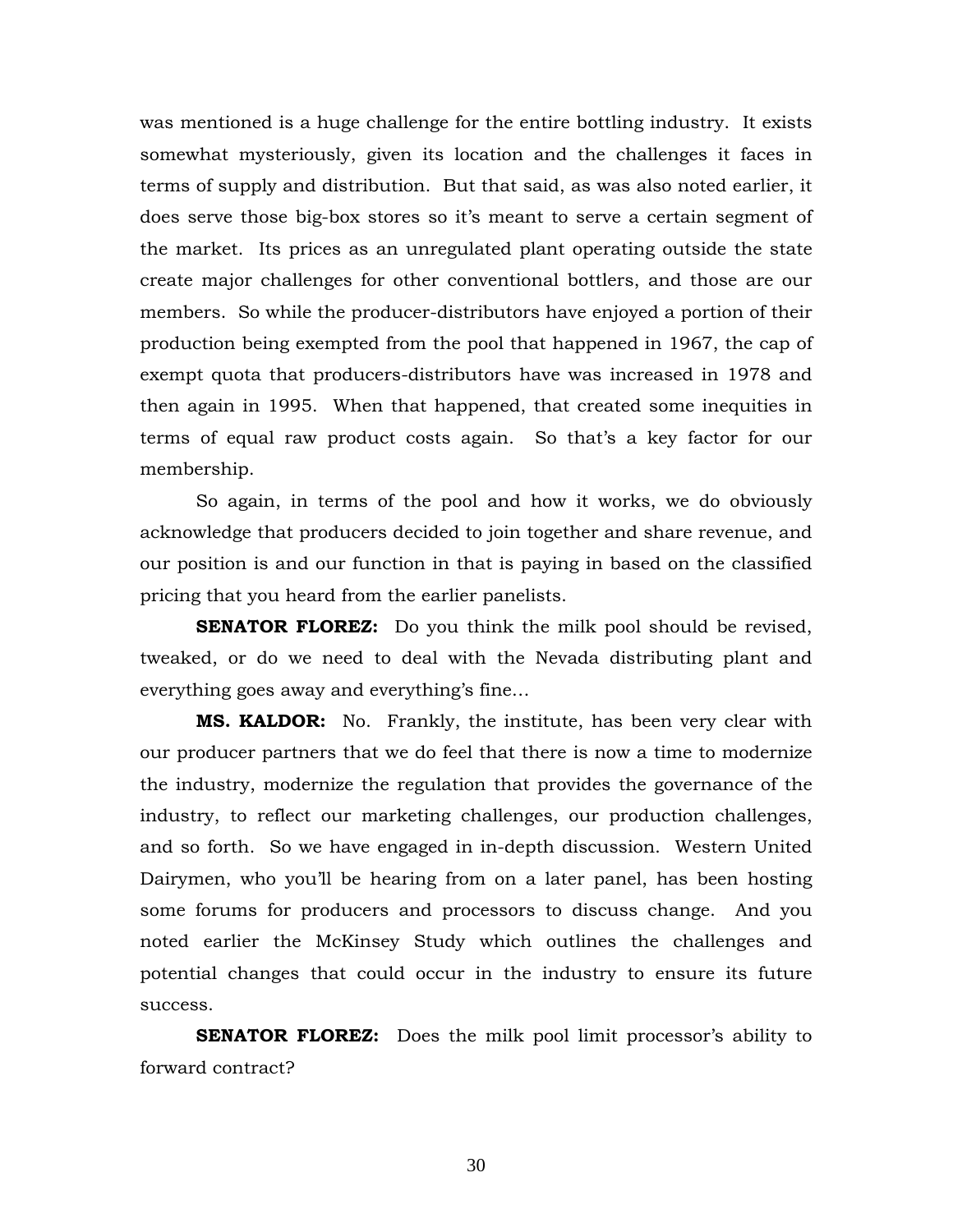**MS. KALDOR:** Milk pooling does not. However, the law does state that we can never pay below the regulated minimum price. So proprietary processors, those of my membership, cannot forward contract. I would add that forward contracting has never been really an issue at Class 1, the bottled-milk segment, but for lower classes would provide some income assurety—this is my picture—income assurety to farmers and input security for processors so they could forward price in the market. But forward contracting, as much as we have tried, does not exist for proprietary processors. Here in California, it is allowed at the federal level, I might note.

**SENATOR FLOREZ:** I was going to ask you, Is that a disadvantage then outside, compared to other states then?

**MS. KALDOR:** I would say that we would appreciate having that same advantage as other states do.

**SENATOR FLOREZ:** Okay. Is there anything else you'd like to add in terms of the milk pool?

**MS. KALDOR:** No. Other than the fact that you've noted the complexity of the regulatory framework that we're dealing with, we do believe that we can work with our producer partners to achieve positive change in the industry and we're looking forward to moving forward on that. Thank you.

**SENATOR FLOREZ:** Yes, Senator Maldonado.

**SENATOR MALDONADO:** Rachel, thanks for being here. Who owns that plant in Nevada?

**MS. KALDOR:** It's one dairy farmer.

**SENATOR MALDONADO:** Is he in California?

**MS. KALDOR:** And several other investors. Pardon me?

**SENATOR MALDONADO:** Is the dairy farmer from California?

**MS. KALDOR:** No. He is from Nevada. He does have a long-term contract with a processor in California so he does ship milk. We've had a longstanding relationship with the state of Nevada in terms of it being a very lucrative market for California milk, namely, into Southern Nevada. That's obviously Clark County, a large, until now, growing population.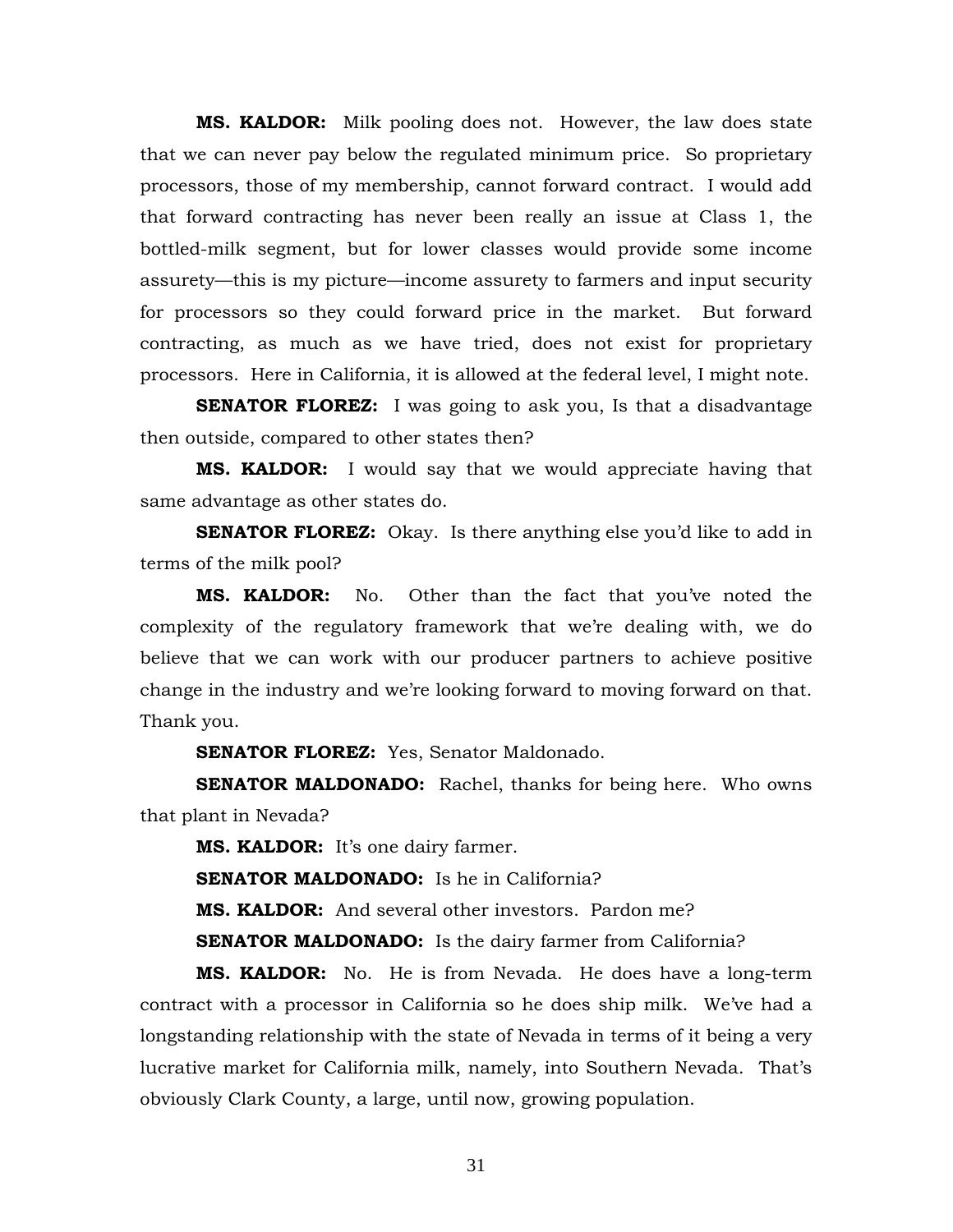**SENATOR FLOREZ:** And the state of Nevada then obviously couldn't join the state of California in a marketing order that would…

**MS. KALDOR:** That would be what we would be determining, a Compact, and that would have to be approved by Congress. So, yes, they do have, they have a Nevada Dairy Commission. They set price; their rawproduct price is the same as Northern California.

**SENATOR FLOREZ:** All right. So there's some semblance that that could occur but probably wouldn't or would if indeed \_\_\_\_\_\_?

**MS. KALDOR:** You know, if the state, if the state's dairy farmers wanted to join with California farmers, if there were an advantage to them to do that, they could in fact—again, this would form a Compact. It could operate in ways that would allow for interstate commerce, burdens to be lifted and so forth.

**SENATOR FLOREZ:** All right. For anybody on the panel, any other questions or any comments you would like to leave before we go onto the next panel?

Yes, Senator Maldonado.

**SENATOR MALDONADO:** I just want to ask one more question of you, John, organic farmer, and I'm not going to harp on this too much today, but I'm going to ask you a question and hope you can answer it for me.

 You told me earlier today that surplus organic milk goes into the conventional milk.

**MR. KNUTSON:** Yes.

**SENATOR MALDONADO:** Why don't you just lower the price of the organic milk and put it all on organic so you can sell it in the market?

**MR. KNUTSON:** Well, the cost of organic milk, the cost to produce organic milk, is really high because of the feed costs that we have to pay. Our feed costs will generally run double what the conventional farmers will run, and our feed stuffs are hay, generally comes from high desert because—and then we have to haul it in from there but we get it from there because it's colder in the winter; they don't have the weed problems; they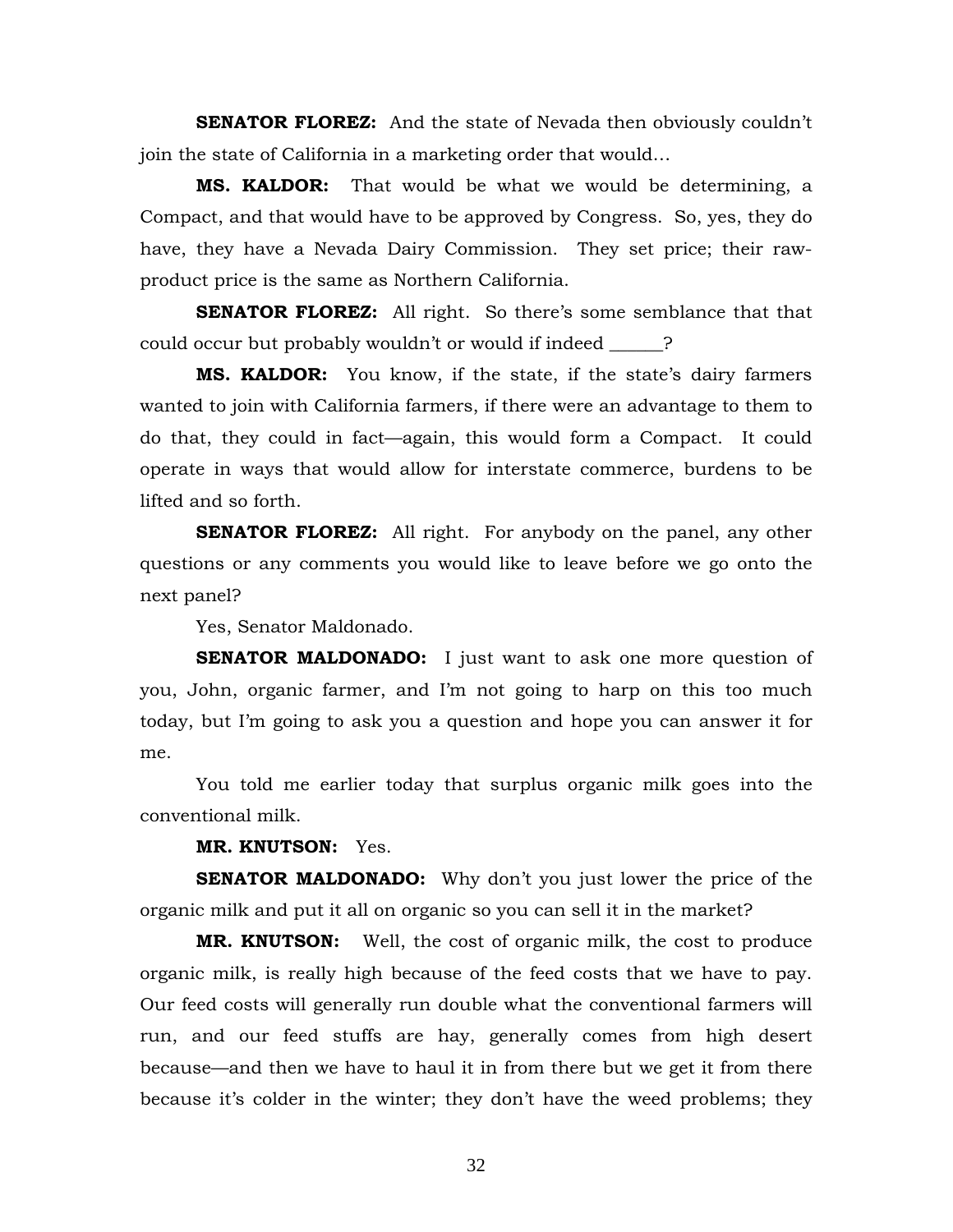don't have the bug infestation, okay? So we've got to pay that extra feed cost coming in. All our grains coming in from the Midwest is \$80 a ton on the freight. And then we have to compete against that Midwest organic producer that is getting all his feeds cheaper than us.

**SENATOR MALDONADO:** So in essence, rather than...

**MR. KNUTSON:** We can't afford it.

**SENATOR MALDONADO:** So you can't afford it?

**MR. KNUTSON:** Yeah. But generally it doesn't happen very often. In the spring flush when the cows…

**SENATOR MALDONADO:** So you don't use it as a marketing tool? **MR. KNUTSON:** No.

**SENATOR MALDONADO:** You're saying, you just use it as a fact that you have extra milk?

**MR. KNUTSON:** Yes.

**SENATOR MALDONADO:** You can't sell it?

**MR. KNUTSON:** Yes.

**SENATOR MALDONADO:** You have a couple of loads left over; and instead of throwing it away or lowering the price, you put it into the conventional site?

**MR. KNUTSON:** Yes. And I don't know that that happens at all in California.

**SENATOR MALDONADO:** Okay.

**MR. KNUTSON:** I know it doesn't happen with the people that we sell our milk to.

**SENATOR MALDONADO:** Okay. Thank you.

**SENATOR FLOREZ:** Thank you all. Appreciate it.

**UNIDENTIFIED SPEAKER:** Thank you.

**SENATOR FLOREZ:** Let's go onto the third panel, evaluating the ongoing necessity of the milk pool subsidy and its impact on consumer prices. And in this section, the perspective on the efficiency of the milk pool as it presently operates, we do have Tiffany LaMen—pronounce that for me.

**MS. TIFFANY LaMENDOLA:** LaMendola.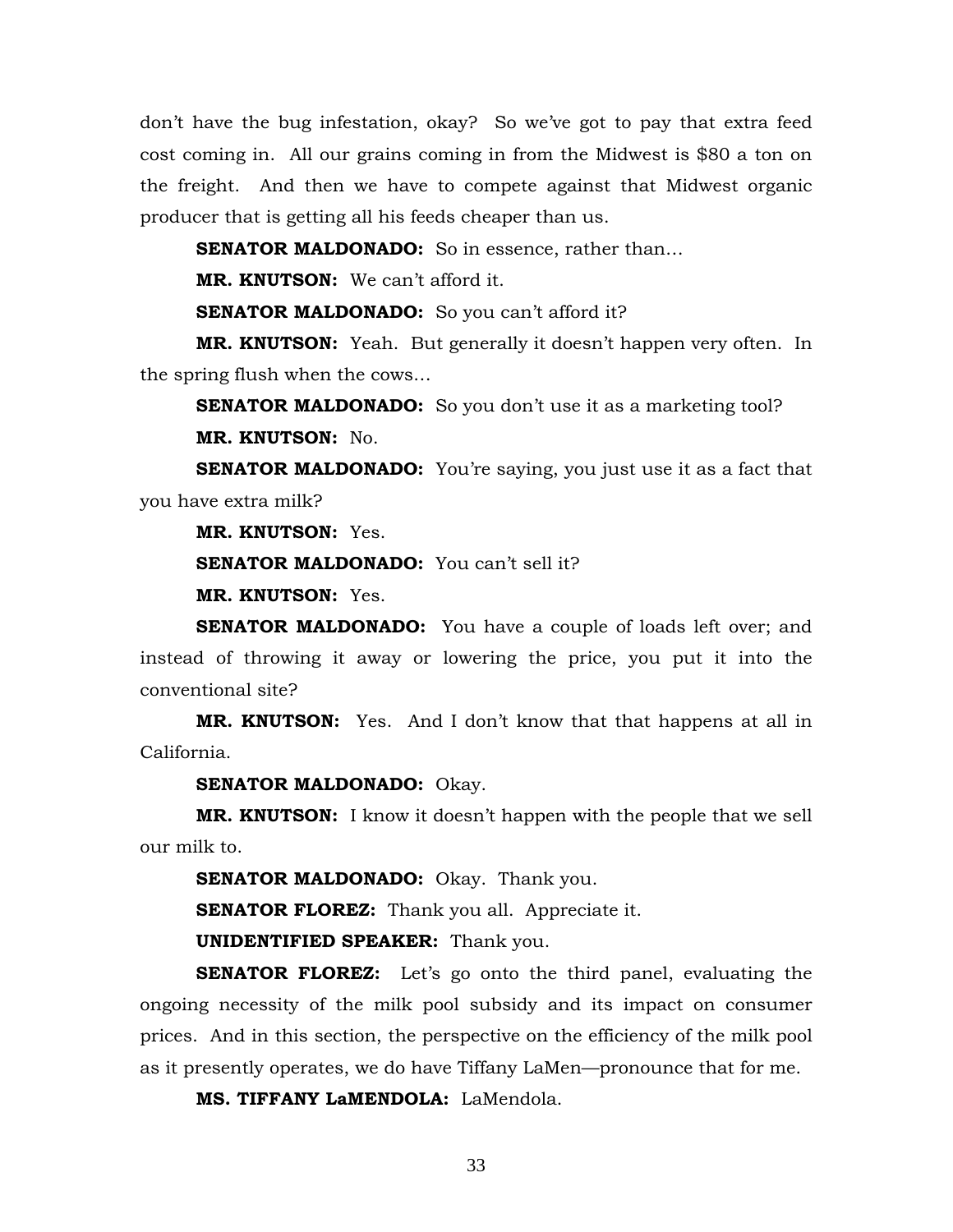**SENATOR FLOREZ:** The director of Economic Analysis for Western United Dairymen, and Bill Van Dam, CEO—good to see you again—Alliance of Western Milk Producers.

 And let's go ahead. And if we could begin, just general questions for either of you, in terms of the milk pool. The question, of course, is, Is this the right system for California? Why is milk sold in this manner and why is it, of all the commodities sold, why is it so special in this case to have this particular milk pool to it? Big broad question and then we'll probably narrow it down. Either of you.

**MR. VILL VAN DAM:** Who would like to start? **SENATOR FLOREZ:** Go ahead.

**MS. LaMENDOLA:** I'll start. Yes, I think the pooling program has a long history in the state. Milk is a highly perishable product and producers need to find a home for that product. The system, I think, has done a really good job in bringing stability to the industry and ensures that all producers of all sizes, no matter where they're located or where they ship their milk, receive a price at equitable and equal to the their neighbors who are shipping milk of the same composition. I think for consumers, its ensured a local supply, continuous supply, of milk throughout the state and I think for processors, as you heard, it provides for equal raw product costs. So, you know, lots of changes have been made to this system in the last 40 years. I think changes will continue to be made, but overall it's been an effective program for the industry as a whole.

**SENATOR FLOREZ:** Okay. So does it work?

**MR. VAN DAM:** Oh, yes, it works.

**SENATOR FLOREZ:** Okay. And to whose benefit does it work?

**MR. VAN DAM:** It works for the benefit of everybody in the system. I believe every party in the system benefits from the system that's been set up with the pricing as it stands. And then with the pooling, the pooling in particular probably works most for the producers but it avoids a lot of problems that would occur if we didn't have a system of equitably distributing those funds that we collect out to the producers. If we don't do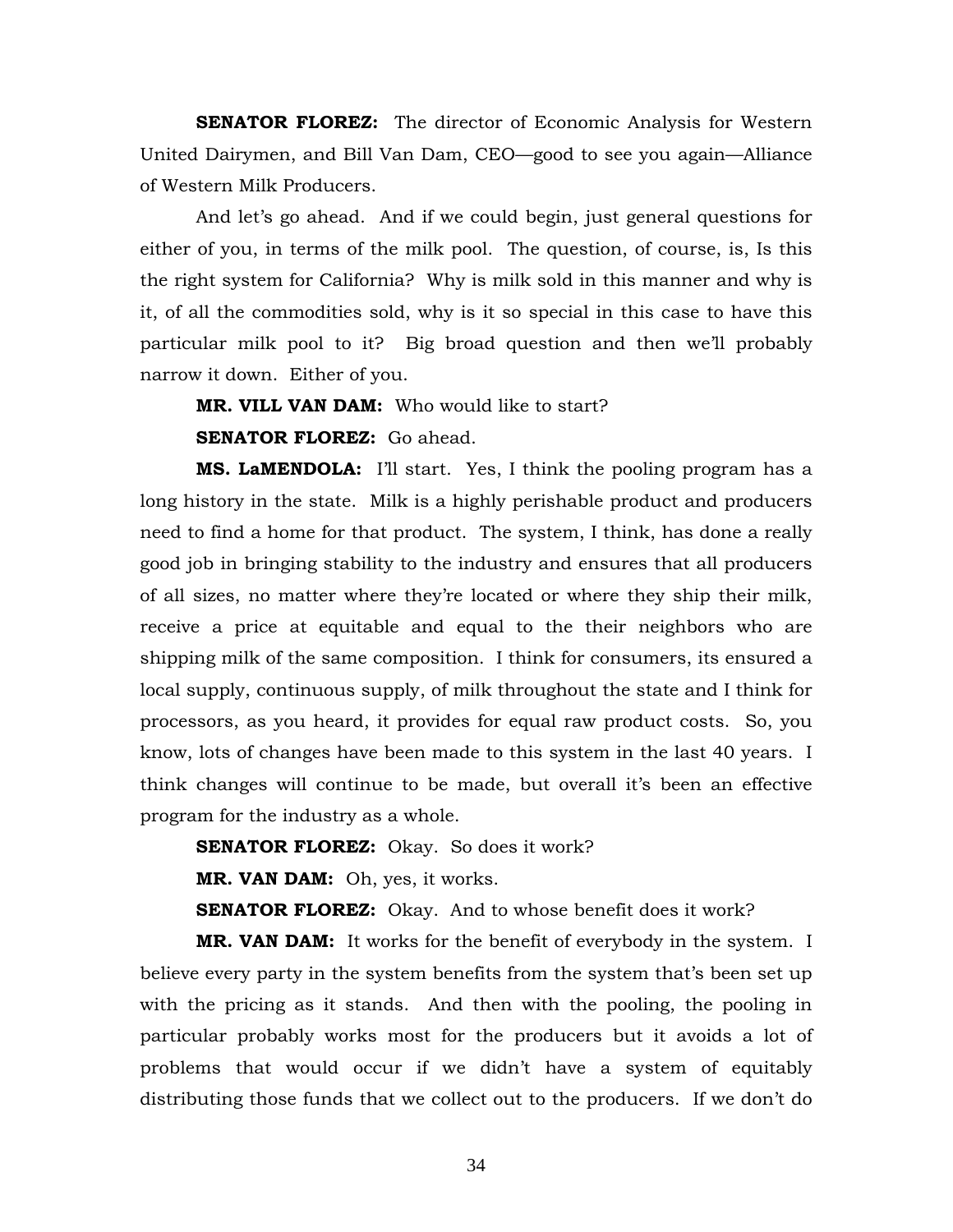it that way, they'll only end up competing directly with each other for those markets, and that's where the problem started way back in 1930s when we were driven down to those low prices. They put in the pricing to stop them from driving the price so low. Then you had the problem of the producers then competing for those various markets and that's why pooling came in. You were earlier alluding to the old shipping right from way back. That was a problem.

#### **SENATOR FLOREZ:** Yes.

**MR. VAN DAM:** People had to invest a lot of money in getting into the market.

**SENATOR FLOREZ:** Okay. And in terms of the consumers benefiting from the milk pool, you didn't mention them.

**MR. VAN DAM:** Yes. The consumers, the pool is almost totally transparent to them. All the pool does is, it takes the money that's generated by the pricing system and distributes it to producers. There's some real esoteric arguments we can make about…

**SENATOR FLOREZ:** Unless you're buying it from the Nevada plant, right? Then you're getting a cheaper price.

**MR. VAN DAM:** Well, that cheaper price…

**SENATOR FLOREZ:** The consumer probably sees a big difference there.

**MR. VAN DAM:** Yes. That's a very interesting question and we can spend a long time on it. It is an interstate commerce clause issue that we have been unable to deal with. We would like to but we can't. At first, when they started up this plant, we had a temporary, really big timing difference between what milk prices were available to them compared to what our Class 1 prices—that's narrowed considerably since then. And there are competitive issues are going to play there. They're a long ways away, but they have put together a very special package that a particular company wanted. That is the advantage they have in the market. I think they got a lock on that for a while.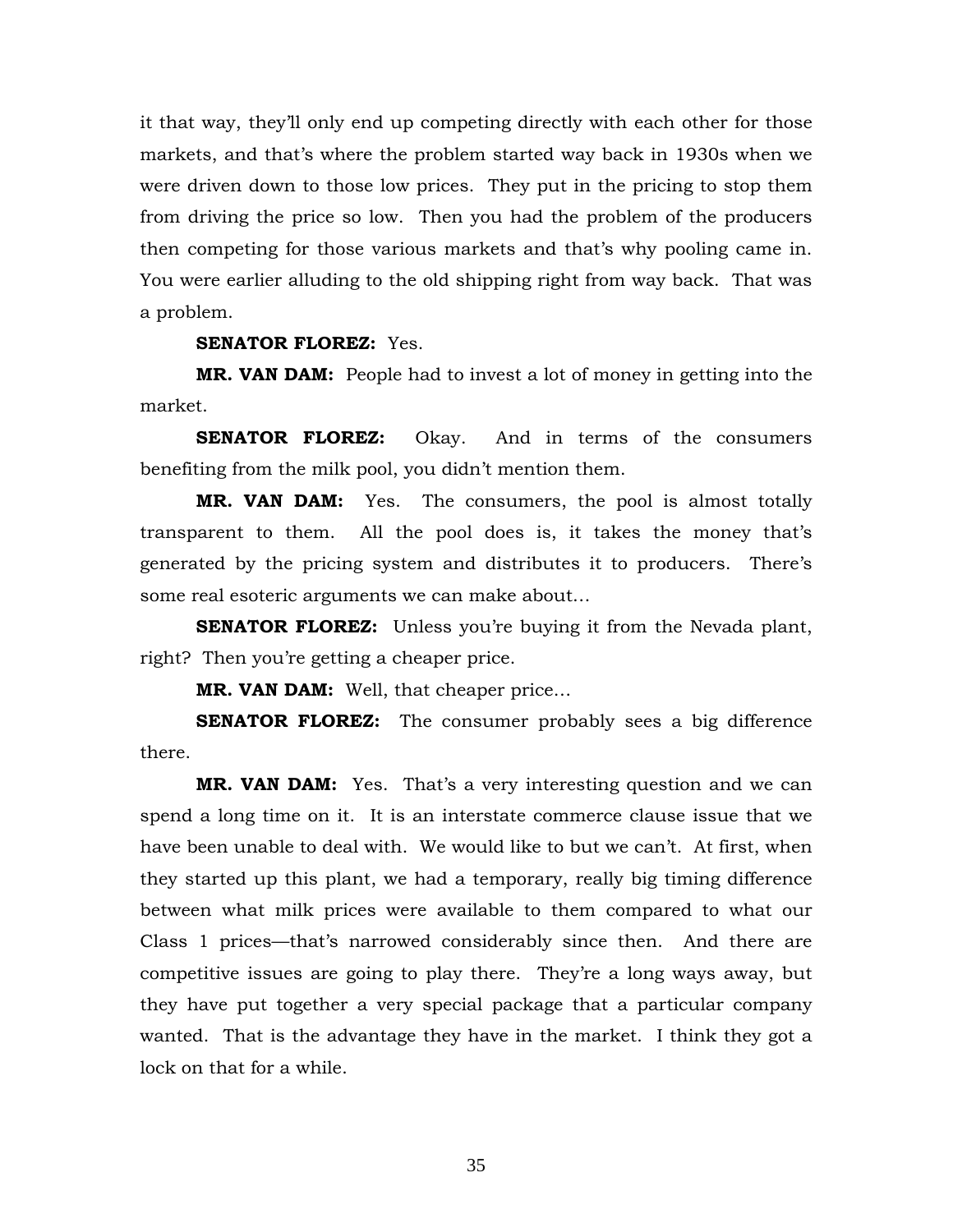**SENATOR FLOREZ:** And let me give you some—it's been said—and you can tell me if it's right or not—that the milk pool was really only a system created for growth. In other words, if there was growth and demand, that somehow the milk pool was going to be a very good thing. Is that the case in terms of growth, or what if there's an oversupply of milk? How is this milk pool elastic enough to deal with all of these variables, changes?

**MR. VAN DAM:** The interesting part of the pool back in 1967, '65, and stuff like that, and I'm one of those people that was—I started working in California in the dairy industry in 1969, so I've been around while those arguments are very fresh. It was not intended to generate a lot of growth in the state of California. It was intended to have that Class 1 utilization be spread equitably to producers. What it did, however, by transferring the ownership of that market right to the producers that freed them up—and we had exactly the opposite of the intended effect, which is what we see now—is a very, very large dairy state making a lot of manufacturing products, and that has been a big part of the success story in this state. The pooling provided the security in the business for the producers to grow like that and they did and it was successful. This is a very successful dairy industry.

**MS. LaMENDOLA:** I might just add to that too, that as the industry grew, there's only so much fluid milk you can produce to supply to the consumers in the state and that's not an easy product to ship. So when there's growth, it needs to come in manufactured products that can be stored and shipped out of state and we ship a great deal of product outside of California, so that was part of the dynamics as well.

**SENATOR FLOREZ:** And that is the case when we have an oversupply of milk, or what happens when we have an oversupply of milk in this milk pool system?

**MS. LaMENDOLA:** Exactly what's—I mean, what's happening right now is mostly a demand issue. I mean, we're facing a global recession; demand has dropped off. Prices to producers right now are frankly terrible. It's about half of their cost of production. So prices to them are market driven based on supply and demand. There has been periods where supply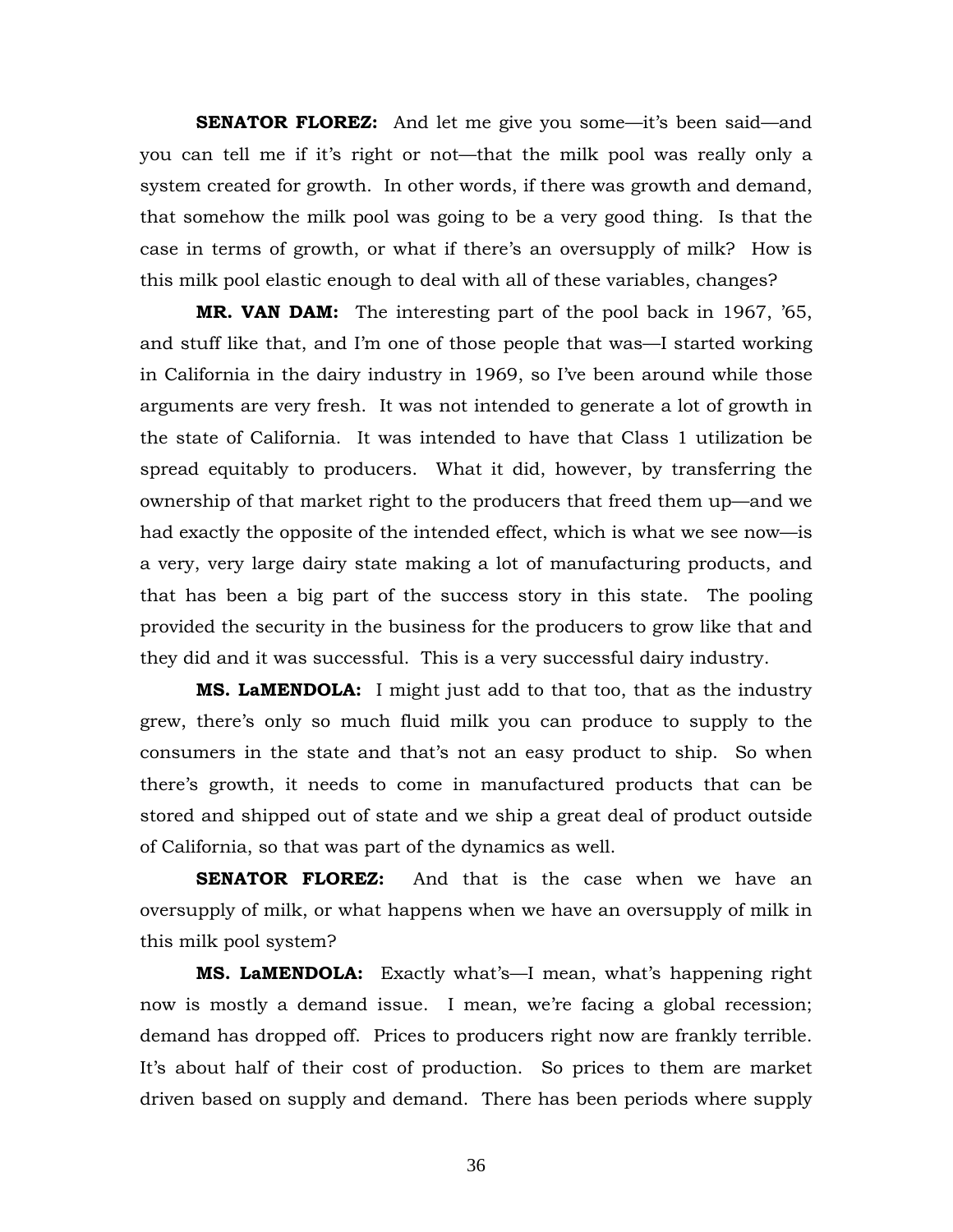exceeds demand and the same thing happens—prices fall. And we'll see a supply response quickly after that and we're seeing that now. California's had about eight consecutive months of year over year declines in milk production.

# **SENATOR FLOREZ:** Go ahead.

**MR. VAN DAM:** If I could add to that, because there's two aspects to that oversupply problem.

 One is that we just went through a period and we're in it a little bit now but we'll be out of it shortly where we actually had more milk in this state than we had plants. That is a bad problem. That causes a lot of grief. It happens rarely. But when it happens, it is not a fun time to be in, and so you have to build more plants in order to have the milk processed. Those plants are being built. They're being built by the cooperatives, the ones that I represent, and that milk will be handled.

 The second part of it is, is that as you get bigger supplies of milk, that drives the prices down as that product gets out to the market and pushes the prices down, and that becomes an issue as, Are we able to produce milk and process it at a rate that will make money for our producers and then our supplies will grow? And, clearly, that's what happened over the last 30 years. It did grow.

 Right now, it's not so clear. The international situation that was going to be our saving grace that was last year—the reason prices went up, because the export markets were fantastic. It looked like we had a new paradigm going. So much for new paradigms. They are not going to happen very often. We still don't know how that's going play out, but it is of great interest to us.

**SENATOR FLOREZ:** Okay. Any validity to the criticism that the milk pool creates waste and unnecessary high consumer prices? You would say absolutely not in each of those criticisms?

**MR. VAN DAM:** Yes. I'll steal your words, *absolutely not*. **SENATOR FLOREZ:** Okay.

**MR. VAN DAM:** I cannot see how that's even remotely possible.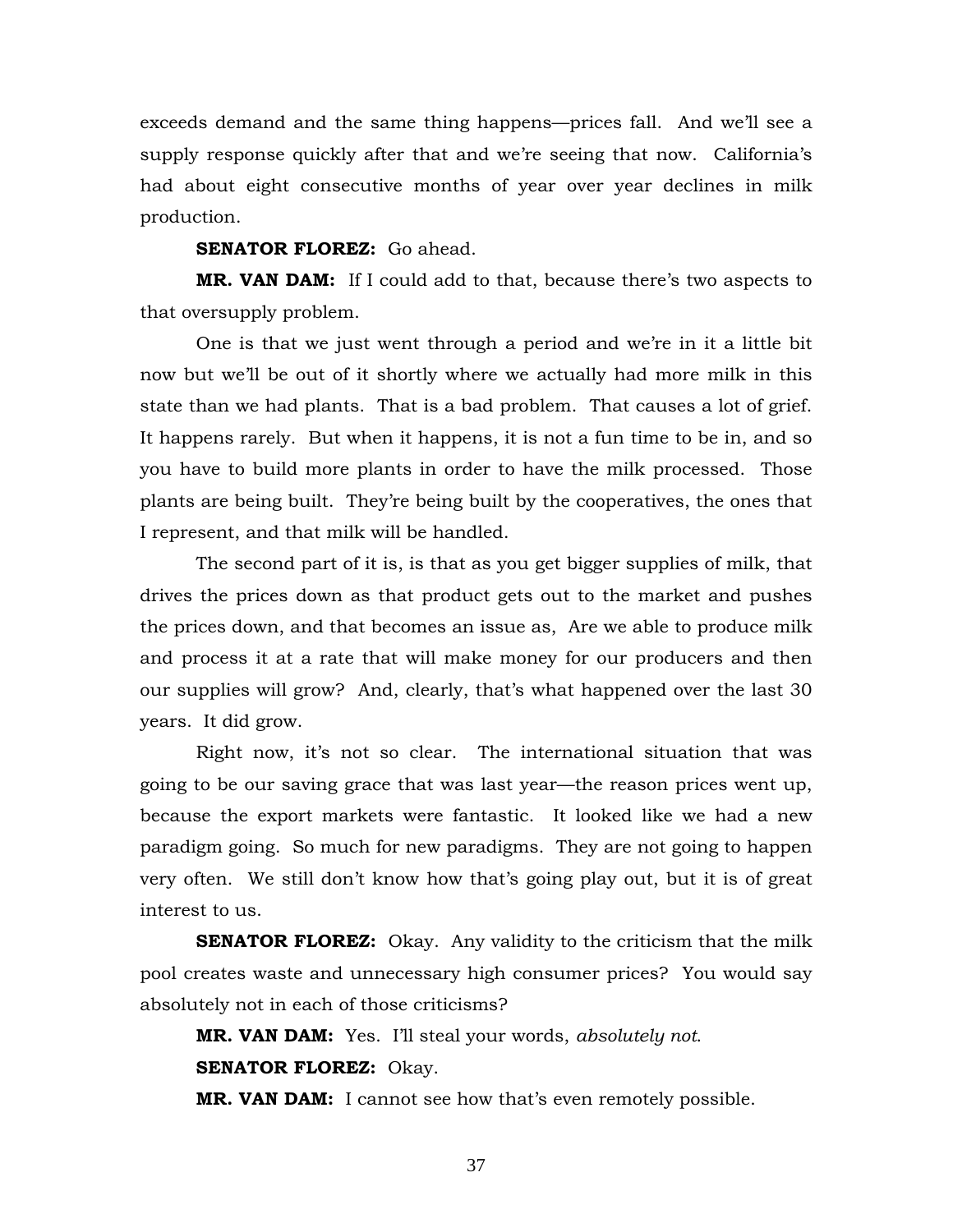**SENATOR FLOREZ:** Okay. And explain that for us in why it isn't so we can just get it on the record.

**MR. VAN DAM:** Well, I'm not sure what it is you're getting at. It does not cause higher prices.

**SENATOR FLOREZ:** Why isn't it creating waste, one; and why isn't it creating higher consumer costs for fluid milk and cheese?

**MS. LaMENDOLA:** As far as consumer prices, the pooling program does not set consumer prices. That's completely determined by the retail level. So what the pooling and pricing system does, it establish…

**SENATOR FLOREZ:** Does it affect it at all or…

**MS. LaMENDOLA:** Minimum prices. So it establishes minimum prices that the processors pay. Whatever is charged or extracted from the marketplace beyond that is out of the control of the state or producers, quite frankly.

**SENATOR FLOREZ:** And in terms of the efficiency argument we're talking about, vertically integrated producer processors, what would you say to them?

**MR. VAN DAM:** Well, on the vertically integrated producer…

**SENATOR FLOREZ:** Should we do something for them that's different than for the rest of folks, given they're vertically integrated and they've vested in efficiencies and they're trying to, you know, and yet they have this milk pool that forces them, even though they're on the same…

**MR. VAN DAM:** They made a deal 40 years ago. There were a lot of them in existence back in 1965, producer-handlers, producer-distributors, whichever you want to call them, PDs, and there were a lot of them around then because the only way, one of the only ways that a producer going into business could get himself a Class 1 price was to bottle his own milk and sell it directly to the consumers, and the Class 1 prices were worth a lot then. And as a differential price, it was huge. The differentials are about the same. But against the lower prices then, it was very big, and they were a force to be reckoned with when we went into pooling. And the deal that was struck is that they would agree to take an exempt quota, a special kind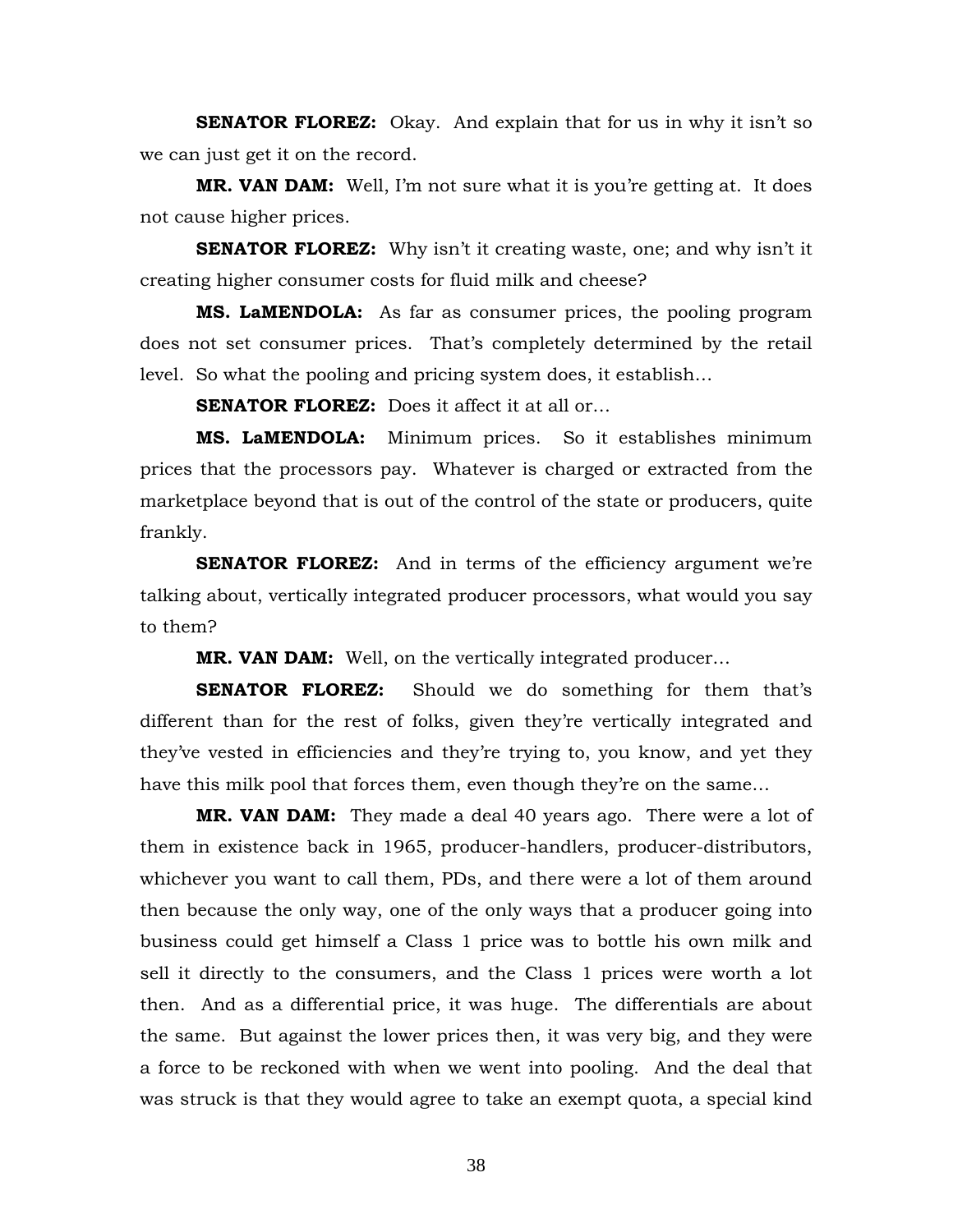of quota, for their production that they had in Class 1 at that moment and that would be exempted from the pool end.

 But here's the key thing—and this is the point that I need to make all their growth would be participating in the pool; and on all their growth, they would compete on equal footing with all the other handlers in the state. That was a key element in pooling and an agreement made. They have grown; the ones that still exist have grown. They have expanded their Class 1 sales. Their Class 1 sales are more than they used to be, and they settled with the pool with the rest of it. It's a deal they made. It's a deal I feel they should honor.

**SENATOR FLOREZ:** Okay. So you saw the gentlemen that were up here testifying as producer-processors who I'm sure themselves aren't 40 years old. So when you say 40 years ago a deal was made, I mean, are we in the same market that we were 40 years ago, same amount of producers, same amount of consumers in terms of their choices, what they want, see? I mean, is this still the same market it was 40 years ago?

**MR. VAN DAM:** Everything is bigger; everything is going faster and there's fewer of them. But the point is still the same. They have a given amount that they're exempt from the pool. It's a fixed amount that they've agreed to. It works within our system. If it keeps getting bigger, then it's going to screw up the system. We like to keep the system like it is. They made an agreement. We live with it.

 We have, I believe, and I've always argued this, and I spent some of my career out in the federal market areas, we had in California what I considered to be the best solution to the producer-distributor problem. The federal order is now working just the opposite, and they have a set of hearings in process now that will come to a culmination probably in a year that is going to eliminate the concept of producer-distributors in the federal orders, so they would not even exist in the federal order.

**SENATOR FLOREZ:** Is that a good thing for producer-processors?

39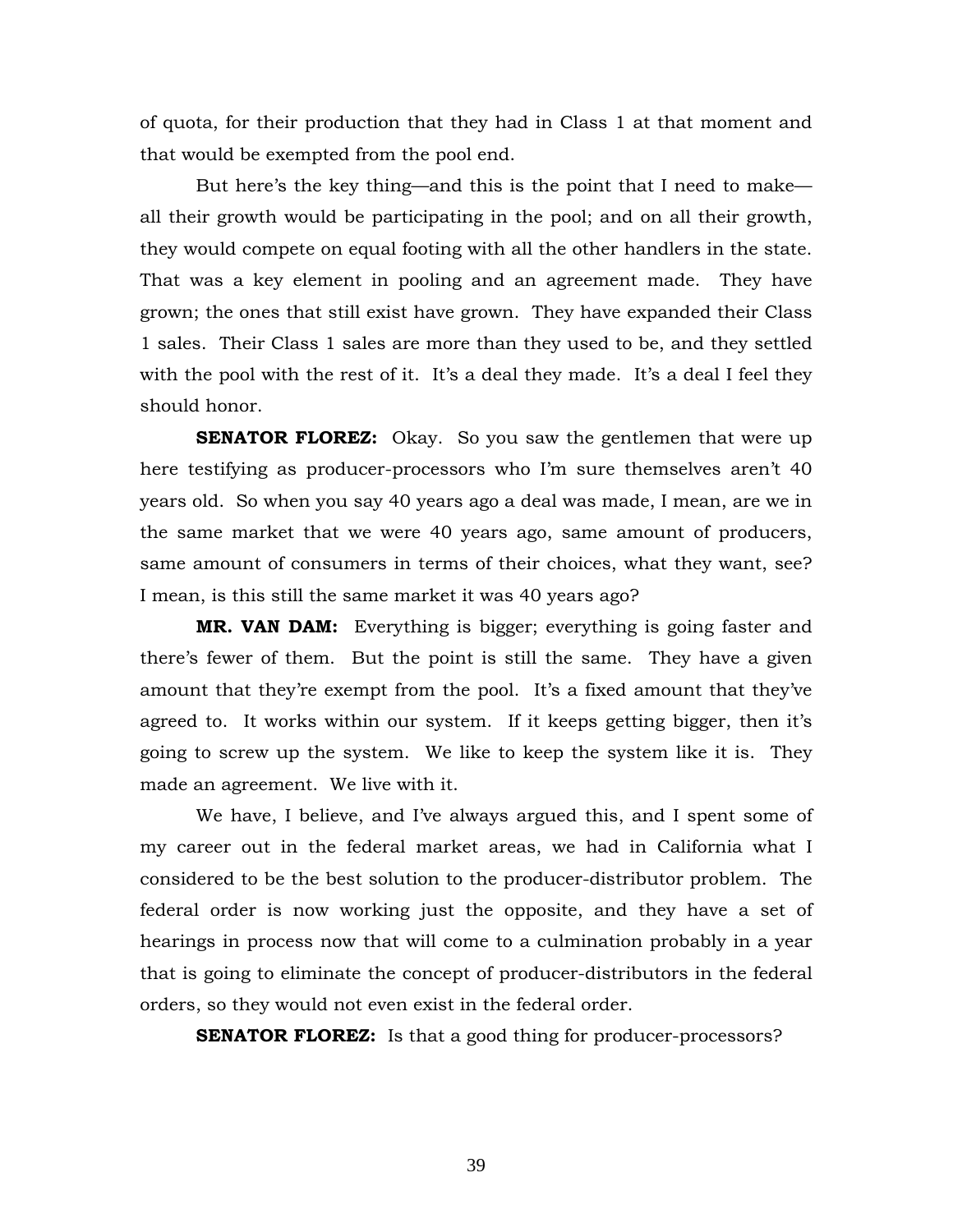**MR. VAN DAM:** It's a horrible thing for the producer-processors, but it is a good thing in terms of getting your regulatory systems set up. If you're going to regulate milk, regulate it all.

**SENATOR FLOREZ:** Okay.

**MR. VAN DAM:** Because, if you start leaving these exceptions, and there'll be people in there—the Yerington Plant's classic—classic—because the boundary is in there and it causes the problem so that plant gets built in a place that makes no sense to build the fluid milk plant. But in order to get around the regulations, you do it and you'd have those activities that cause these laws to be put in place 70 and 40 years ago. You'd have the same problems again.

**SENATOR FLOREZ:** So no exception, no exceptions? Organic milk should be part of this?

**MR. VAN DAM:** Milk is milk. If you're going to have a regulatory system, you need to regulate it all.

**SENATOR FLOREZ:** Is raw milk, milk?

**MR. VAN DAM:** Yes, it is. All our milk is raw milk until it gets processed at a plant.

**SENATOR FLOREZ:** And processed meaning it's...

**MR. VAN DAM:** Homogenized and pasteurized.

**SENATOR FLOREZ:** Pasteurized.

**MR. VAN DAM:** Or turned into cheese.

**SENATOR FLOREZ:** And raw milk is...

**MR. VAN DAM:** Raw milk is a product that is just bottled as raw milk.

**SENATOR FLOREZ:** Right, non-pasteurized.

**MR. VAN DAM:** Say again.

**SENATOR FLOREZ:** Pasteurized or non-pasteurized?

**MR. VAN DAM:** Not pasteurized. That's the point of it.

**SENATOR FLOREZ:** Right. So then you would include that also in the milk pool?

**MR. VAN DAM:** Well, certainly.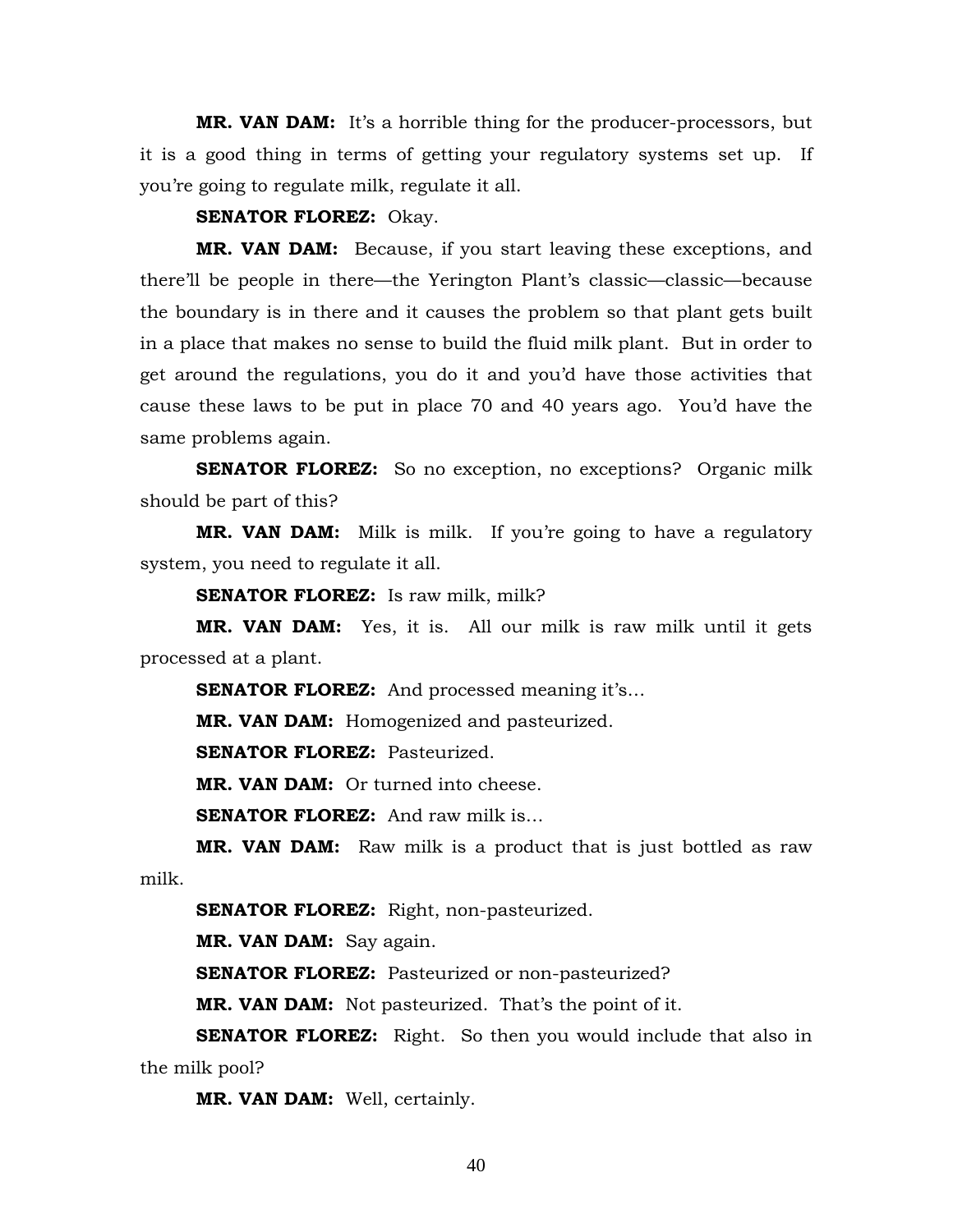**SENATOR FLOREZ:** And what value would raw milk get out of this pool, given they're paying into it? What's the value of it?

**MR. VAN DAM:** The value for them, that isn't the issue. The value is that we have a system that works right to set a standard for all of milk. The value they would get—we have, what, two raw-milk producers? If they became exempt from pooling and had all those things, then people again would be out pushing and we'd see a lot more raw-milk people going into business.

**SENATOR FLOREZ:** Okay. So the stability of the market depends on everyone being part of this system…

**MR. VAN DAM:** Yes.

**SENATOR FLOREZ:** ..and not one link being out of it?

**MR. VAN DAM:** In times, stability to market is involved. But as a policy on why you regulate something, if the policy is going to make sense, you have to regulate it all. You don't have to do anything. I suggest that you would need to. (Laughter)

**SENATOR FLOREZ:** No, no, and we probably won't. So we're just trying to figure out what should stay in and what should be in or what should be out and I'm just wondering—yes.

**MS. LaMENDOLA:** I might just add too—and I kind of said this earlier—but pooling and pricing, all it does is establish again just that minimum price, that equal raw-product cost for all milk going into fluid purposes. What each of the different segments is able to extract from the marketplace is totally up to them. Those revenues are maintained by them. This is just setting an equal raw product.

**SENATOR FLOREZ:** Yes, but they're paying money out of their pocket into something that—I guess at the beginning of the hearing, and we asked CDFA this, and I think you mentioned as well, that the whole purpose of the milk pool is to create stability, right?

# **MR. VAN DAM:** Yes.

**SENATOR FLOREZ:** Right. So stability in all of the milk products, is raw milk an unstable—is it part of this? I mean, was there a problem in raw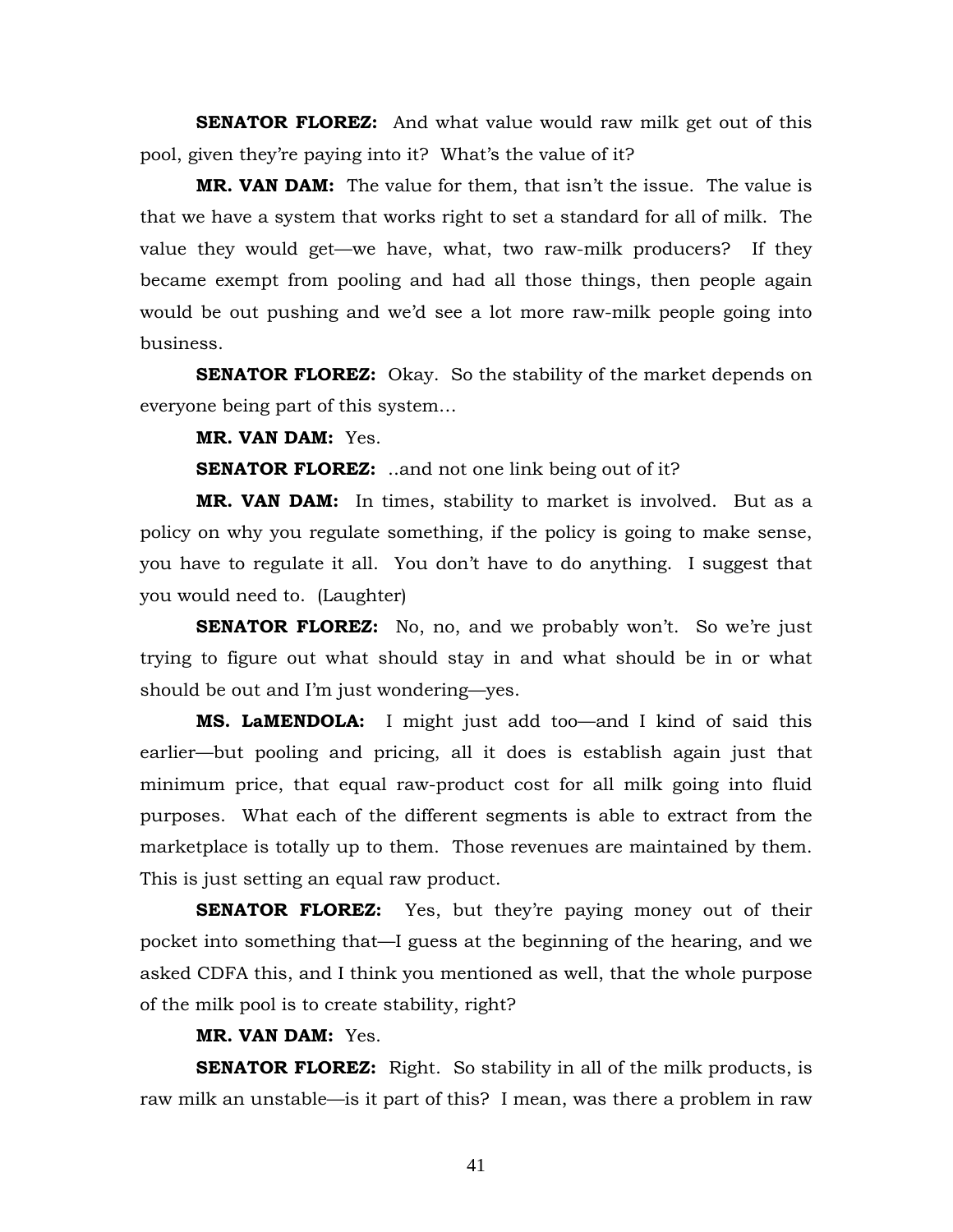milk in terms of stability? No one had enough and people were arguing and taking barters? We had all of these, you know, ups and downs that the rest of the market did?

**MR. VAN DAM:** The point would be, though, not that the small amount that we have now would cause instability in our market.

## **SENATOR FLOREZ:** Okay.

**MR. VAN DAM:** It is the fact that some of it is exempted—that is a Class 1 product—it's a fluid milk product. Some of it is exempted and would cause things that have to happen which would cause the instability, that we got rid of many years ago.

**SENATOR FLOREZ:** And that assumption is that, because it's part of the pool, it's going to be used in some fashion, even though we know it's not going to be used for the final product but its part of the setup ?? pool.

**MR. VAN DAM:** It is milk. It needs to be part of the whole thing.

**SENATOR FLOREZ:** Okay. And it's milk up to the point of what? I mean, in terms of till it's distributed?

**MR. VAN DAM:** Well, it's milk until the consumer drinks it. I don't mean to be flippant but…

**SENATOR FLOREZ:** Right.

**MR. VAN DAM:** …you're getting at something different.

**SENATOR FLOREZ:** Right, right.

**MR. VAN DAM:** Yes, well, until the raw milk is processed, then it's still milk, though. We've got it in the system.

**SENATOR FLOREZ:** Right. But the milk pool limits in terms—we have a raw-milk panel right after you, so maybe you can answer some of these questions about it. But in terms of raw milk being out of the process or exempted from the process, the pool limits for the raw-milk market, from your vantage point, you say it's very small number, two producers?

**MR. VAN DAM:** So far, the volume's quite small. Yes, I do see it as a small amount.

**SENATOR FLOREZ:** And we have an exemption for—I think CDFA mentioned already for some folks, correct?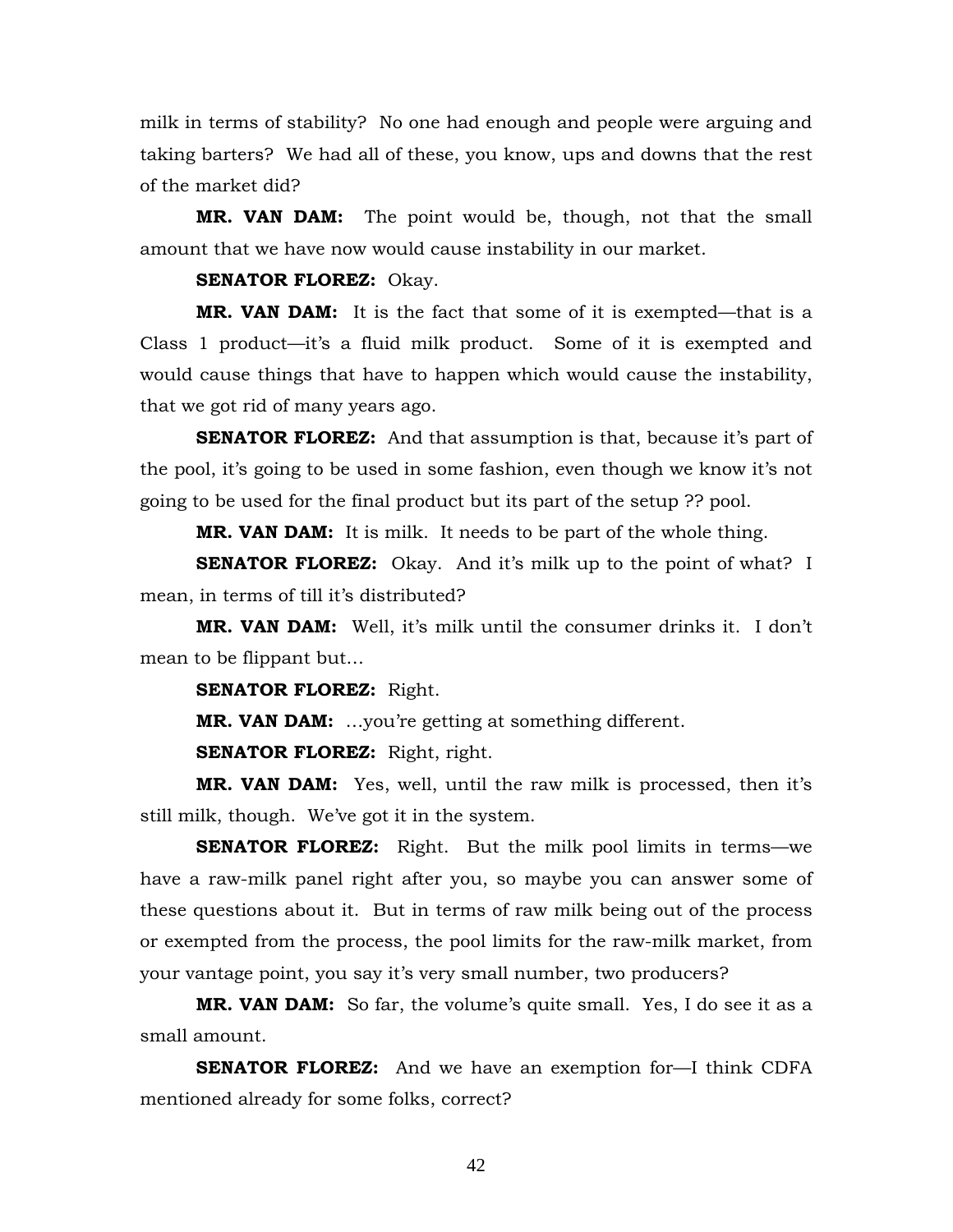**MR. VAN DAM:** For producer-distributors who have had the historical right for 40 years. The new ones are not allowed to start up. Forty years ago, we shut the door on any new producer-distributors.

**MS. LaMENDOLA:** And any of their growth is pooled beyond a set exemption. That was set 40 years ago.

**SENATOR FLOREZ:** Okay. And 40 years still works today for you, in other words?

**MR. VAN DAM:** Yes.

**SENATOR FLOREZ:** In other words?

**MR. VAN DAM:** Yes.

**SENATOR FLOREZ:** What's the consequence of simply allowing the market to determine minimum prices? When that starts happening and you turn the whole thing lose, what starts—you're anxious to answer that?

**MS. LaMENDOLA:** Well, I guess I would argue that the market does set minimum prices currently. I mean, we have pricing formulas, but the market drives the commodity prices that are pushed through those formulas. So we have, you know, classified pricing formulas but the marketplace drives those commodity prices that drives—that's exactly why producer prices are so low right now.

**SENATOR FLOREZ:** So are the most efficient producers in California rewarded under this system?

**MS. LaMENDOLA:** Most efficient? What do you mean?

**SENATOR FLOREZ:** Are able to bid for the lowest price? I mean, this system, in my view, is inefficient, maybe not from a price perspective or from a pay perspective. But how do we get—how is a producer incentivized in this system to be more efficient if everybody is getting the same price—if Senator Maldonado and I are getting the same price—he runs a great farm; I run a crappy farm?

**MS. LaMENDOLA:** Yes. Well, there's minimum prices set. **SENATOR FLOREZ:** He's got a bid; I've got a bid. I mean... **SENATOR MALDONADO:** But there's also minimum standards too.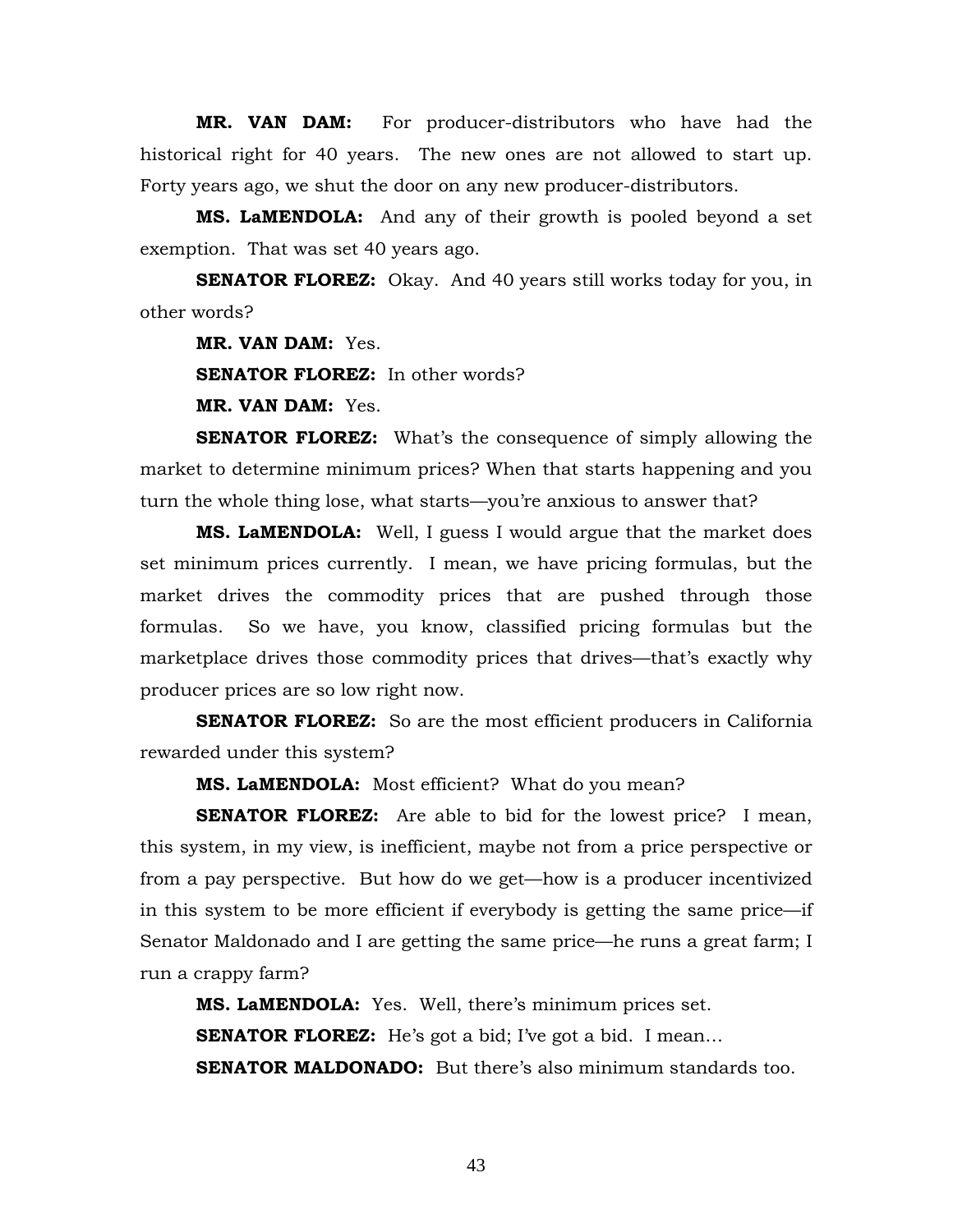**MS. LaMENDOLA:** Yes. But each producer can receive a fluctuation on that price based on the quality of their milk, the premiums they may attain, dividends, the components of their fat and solids and nonfat. Every price fluctuates by dairy. There's just this minimum level that sort of sets a standard. And each dairy has the ability to increase that price based on, you know, different factors of their milk composition.

**SENATOR FLOREZ:** Okay. So there's a floor, is what you saying? **MS. LaMENDOLA:** Yes. **SENATOR FLOREZ:** Okay. And the floor is set by who again? **MS. LaMENDOLA:** The market. **SENATOR FLOREZ:** The market. And the retailer? **MS. LaMENDOLA:** No. **SENATOR FLOREZ:** No? The retailer doesn't get to determine... **MS. LaMENDOLA:** The market is what…

**SENATOR FLOREZ:** The retailer doesn't get to determine what they want to charge?

**MS. LaMENDOLA:** Oh, retailers can determine what they want to charge; those are consumer prices. But the market is on the Chicago Mercantile Exchange.

**SENATOR FLOREZ:** I get it.

**MS. LaMENDOLA:** So that drives the prices for cheese and butter.

**SENATOR FLOREZ:** But this is an input into the retailer's price as well, correct? So the reason they're able to…

**MS. LaMENDOLA:** Yes. They're free to charge…

**SENATOR FLOREZ:** …sell milk cheaper from Nevada is because the production process of this, because no one's paying into the milk pool for that, is lower so that the retailer can actually charge a lower price than any other item in the store, correct?

**MS. LaMENDOLA:** A retailer can charge whatever they want.

**SENATOR FLOREZ:** Right. So then who's in control of the prices then? What's the value of you telling me, well, don't worry about it; there's a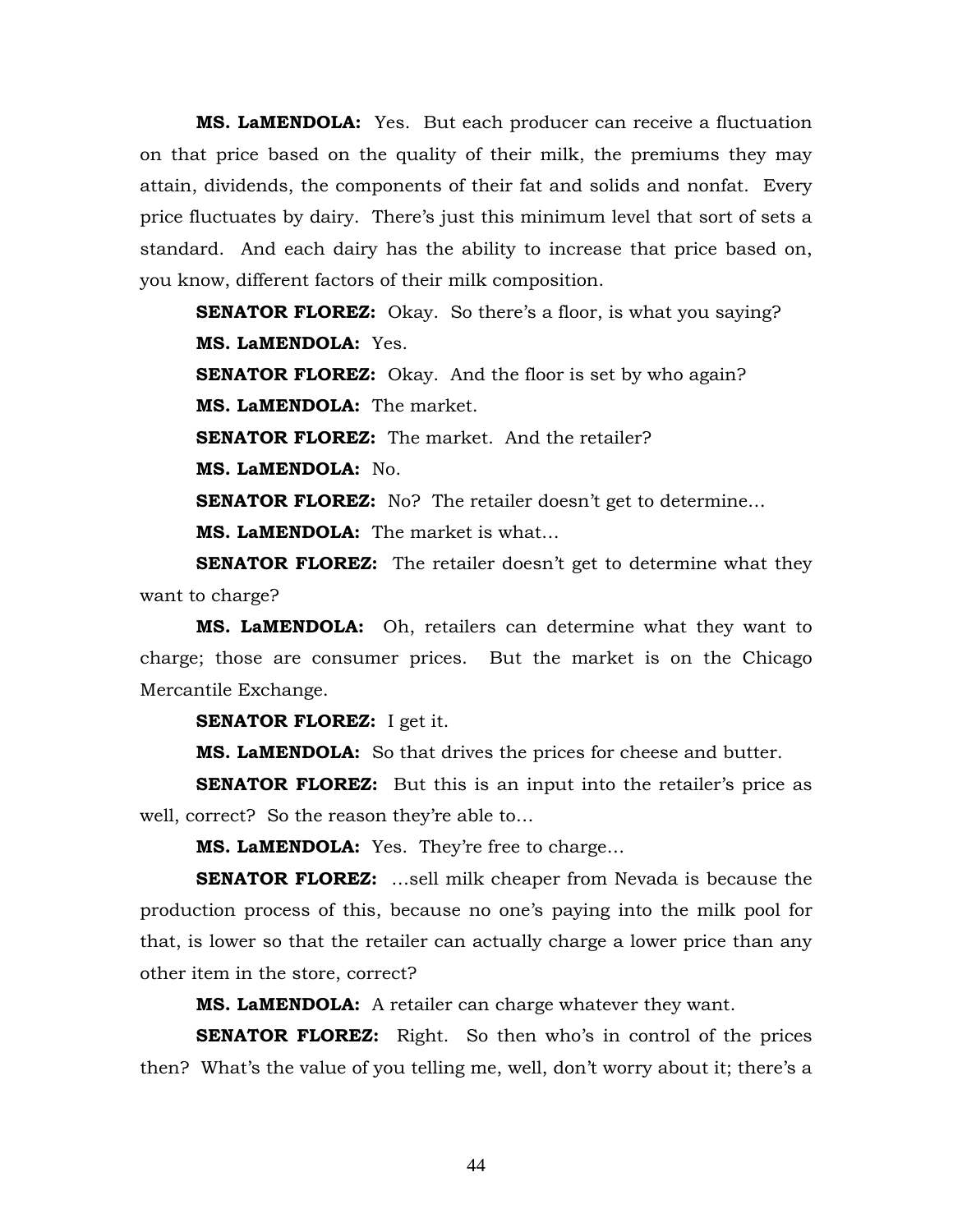floor, there's a minimum? You're talking about your particular industries. Maybe we're talking—I'm thinking about consumers.

**MS. LaMENDOLA:** There's very much a disconnect here between consumer prices and what's happening with processor and producer prices. It's like the levels of the marketing chain.

**SENATOR FLOREZ:** So what's the consequence of allowing wholesalers or retailers to set the price rather than you set a price?

**MS. LaMENDOLA:** So maybe working…

**SENATOR FLOREZ:** That's what happens.

**MS. LaMENDOLA:** …backwards?

**SENATOR FLOREZ:** Yes.

**MS. LaMENDOLA:** So you probably read that in the McKinsey Report as a possible idea.

# **SENATOR FLOREZ:** Yes.

**MS. LaMENDOLA:** I guess producers might like that. I mean, if we started at retail prices and worked backwards, but there's a lot of difficulties in that. As an industry, we review that.

**SENATOR FLOREZ:** Tell me what those are because that's what we're here for. I mean, to kill bad ideas early before legislation or to think about some of these things. Why is the McKinsey Report, in terms of controlling milk prices to wholesale or retail level a bad thing versus kind of where we're at in terms of a minimum?

**MR. VAN DAM:** We were there. We had many years of that where we did have retail pricing and wholesale-level pricing and the minimum price to the producers because the argument then was, hey, if we control all the levels, then there's no non-competitive problems. It turns out that there get to be a lot of squeaky issues that flow through a system, and those squeaky issues gradually causes this thing to come down because when you frankly, I was here during part of that. You cannot write rules fast enough to keep up with inventive people. And the principle became that you just need to set one price and that's the producer price to the plant and leave the rest of it to compete like it needs to.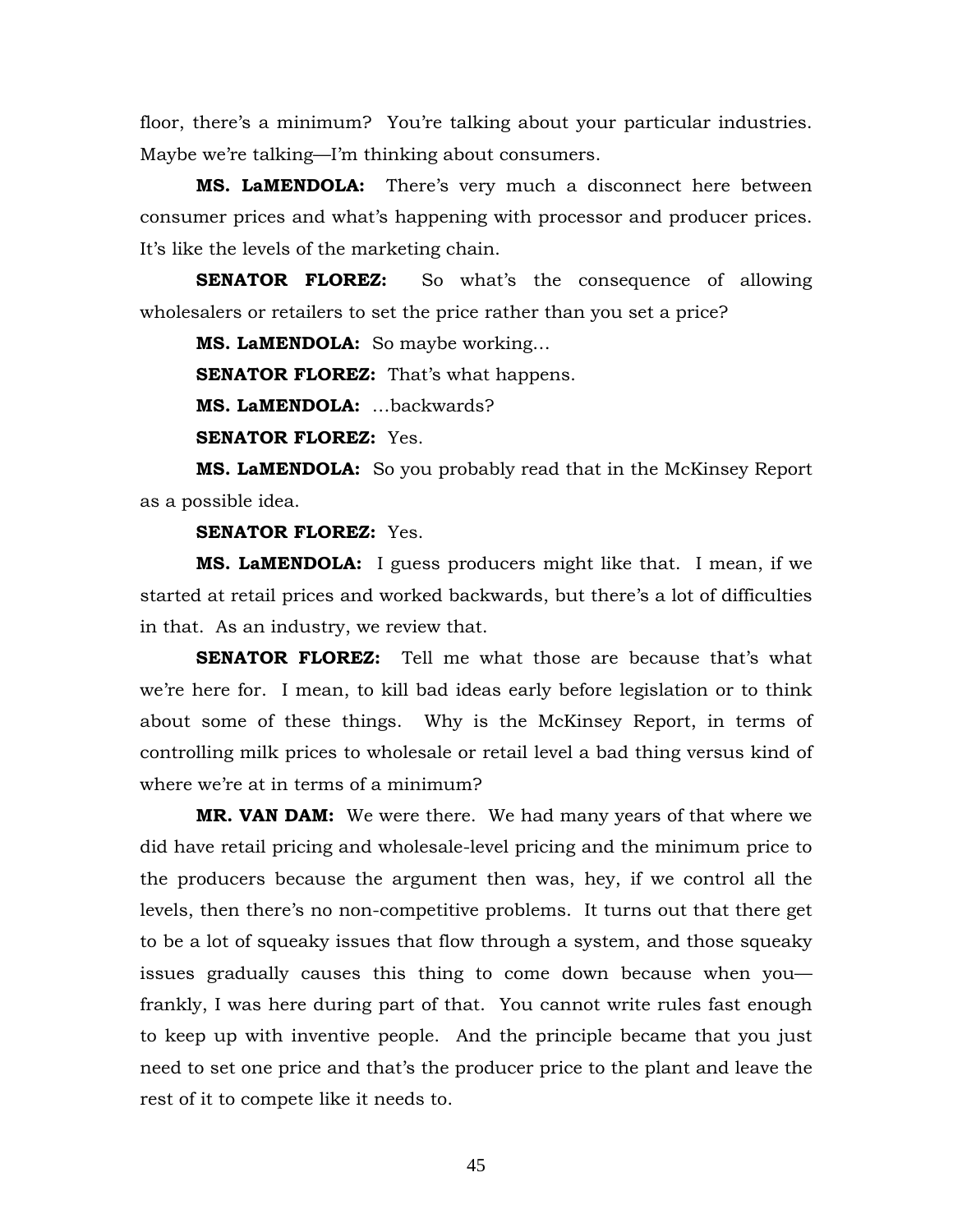**SENATOR FLOREZ:** That's good for somebody within that chain.

**MR. VAN DAM:** Yes. They'll compete and they all have the same price and that takes care of that thing. And the offset is, that the producers then have a price that they all get so they don't fight each other for one that's a nickel better and they end up with a price that they can live with. Right now we can't, but that will fix itself; it always does in the market as the bigger market starts moving pieces of it. Sorry. I probably lost you there. I didn't mean to.

**SENATOR FLOREZ:** No, you didn't. In terms of that bigger market, in your thought process in terms of this, not looking at retailer backwards but right where we're at with producer controlled price—and that's our system, correct? I mean, this is really where the floor is drawn.

**MR. VAN DAM:** Market's set but same price to all producers because the cheese, the butter, and the powder are the ones that set our market, so everything rides on those three products.

**MS. LaMENDOLA:** So the pooling system does not ensure high prices to producers. We're all clear on that. It's set by the marketplace. It just sets formulas, collects revenues, and redistributes it equally to producers. It doesn't guarantee them…

**SENATOR FLOREZ:** When this system was set up 40 years ago, were people thinking that cheese was going to be the driver of this, or was it going to be Class A milk?

**MR. VAN DAM:** Absolutely not.

**SENATOR FLOREZ:** Which one?

**MR. VAN DAM:** There's hardly any cheese produced back then. And back then, the prices…

**SENATOR FLOREZ:** So things do change for you?

**MR. VAN DAM:** Oh, they do. Okay, yes. That's a point we should make. They change quite dramatically. Forty years—70 years ago—the pricing rule was put in place—74 years ago. And you got that pricing rule; and through time, you had to adjust as you went—and we did—and we constantly do. And back then the cost of producing milk was the single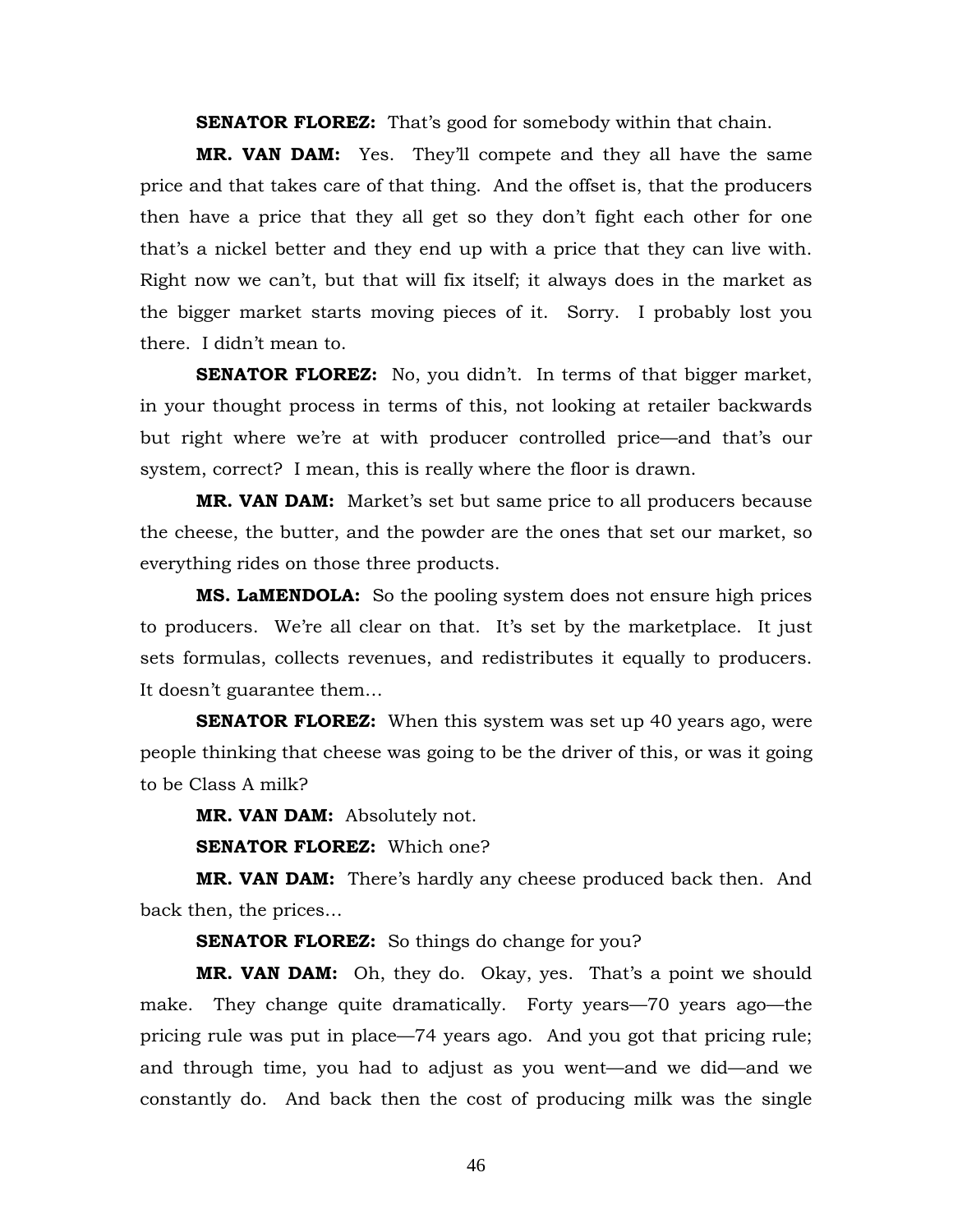most important part of it because 80 percent was going to fluid milk. Cheese didn't move it at all. And so we go to hearings, and they were always about the cost of producing the milk and then we were looking at 13-cent increments, which means nothing to you but it's a penny a gallon, was the idea. In my first hearing back in 19—probably—'70, was about exactly that.

**SENATOR FLOREZ:** Just to stay on point in terms of the discussion we had with CDFA on prices, the prices then, is it fair to say the prices aren't necessarily then adjusted to supply and demand?

**MR. VAN DAM:** Oh, they are adjusted to supply constantly.

**SENATOR FLOREZ:** But the Mercantile driver in this, is it affected by this lower cheese's rush to—the cheese that we didn't have 40 years ago or something?

**MR. VAN DAM:** Oh, it certainly does. We're constantly watching it. Those of us in this business watch that cheese market all the time because it is the most important single mover and it crashed last year. As the supply of cheese in the world got bigger, it just dropped off the end and we had a horrible crash in December going into January and it was as bad and as precipitous as I've ever seen, and all our prices moved with it, all of them.

**SENATOR MALDONADO:** There was a correction.

**MS. LaMENDOLA:** Yes.

**MR. VAN DAM:** Now it's starting to edge up just a little bit. We're hopeful that it will edge up.

**SENATOR FLOREZ:** Go ahead, Senator.

**SENATOR MALDONADO:** I'm trying to—I'm not an expert on the milk pool but I do want to learn more, and I'd love to talk to you, sir.

**MR. VAN DAM:** I'm here. Just call me.

**SENATOR MALDONADO:** You've been around the block. This is not your…

**MR. VAN DAM:** Unfortunately. (Laughter)

**SENATOR MALDONADO:** This is not your first barbecue (laughter). So what I'm hearing today is that the milk pool covers the bottom-end price for the producer.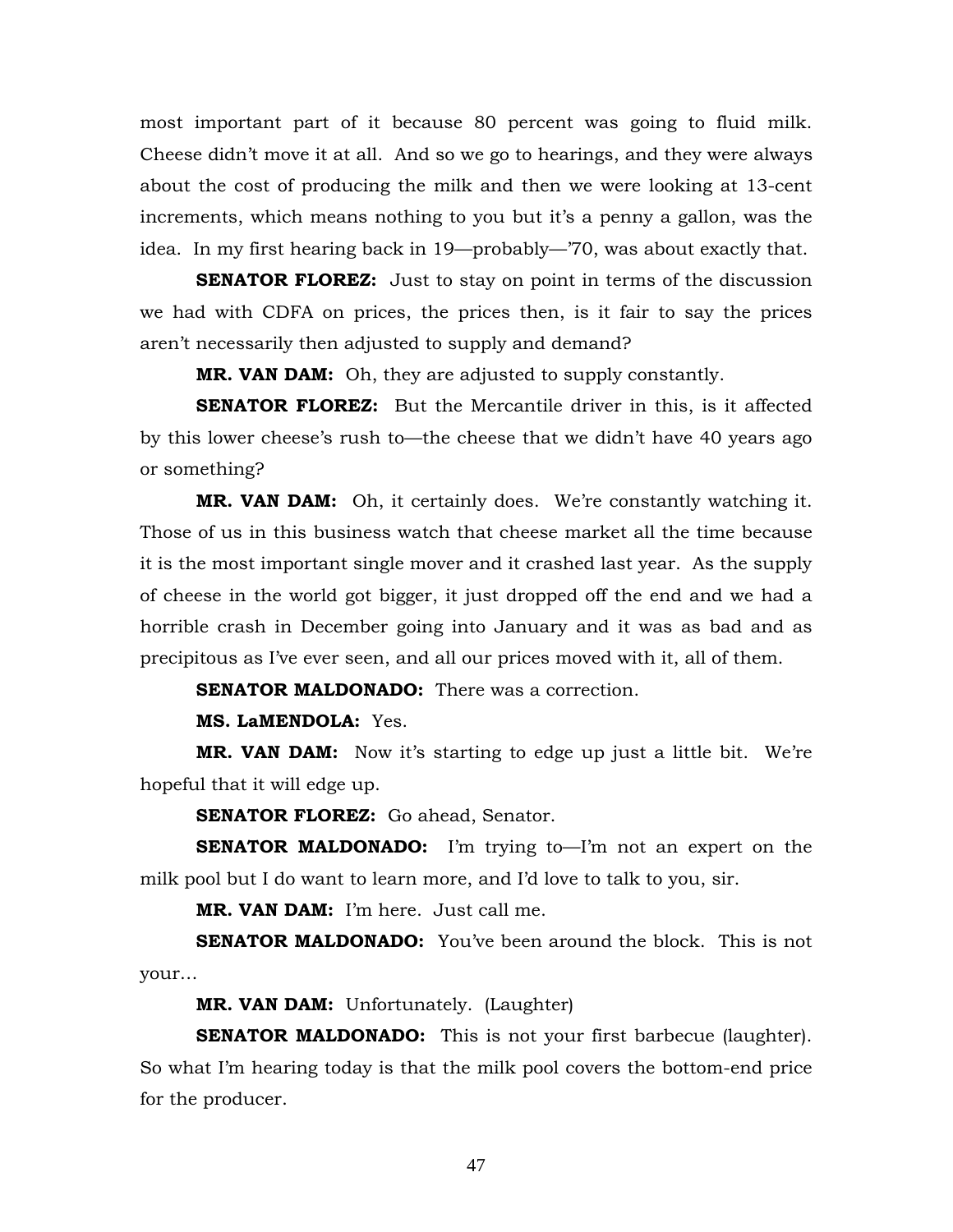## **MR. VAN DAM:** Yes.

**SENATOR MALDONADO:** So I'm a producer. I produce a gallon of milk; I send it to the processor. And I deliver to the processor for a certain price. Everybody gets the same price.

**MR. VAN DAM:** Right.

**SENATOR MALDONADO:** But the processor gets to process the milk and they don't have a set price. They sell it for whatever they like.

**MR. VAN DAM:** Yes, that's true and we've got to be careful who we're talking about.

### **SENATOR MALDONADO:** Right.

**MR. VAN DAM:** Because if you're talking about the fluid milk price, the guy that's bottling it and putting it out on the market, that becomes the beginning. As Senator Florez said, that becomes the beginning of his pricing for doing what he does with the rest of the stuff.

**SENATOR MALDONADO:** But he doesn't have a bottom line. He can charge whatever…

**MR. VAN DAM:** He can charge whatever he wants after that, not the minimum.

**SENATOR MALDONADO:** And obviously he sells it to the grocery stores and they can sell it for whatever they want to?

**MR. VAN DAM:** That's right. That is unregulated. The only regulated step in that is the transfer of our raw milk to them.

**SENATOR MALDONADO:** I think the question that Senator Florez is trying to get to—I might be wrong—is that you have a bottom for the producer, but is there a bottom for the consumer? I mean, is the consumer getting the right price under this pooling system?

**MR. VAN DAM:** Well, we believe he does, and there's been dramatic drop in what consumers are paying for milk now as the cheese price went down. I tried to track it. I went over to Costco before and after the thing, went in there, and they dropped their price by 60 cents a gallon so the consumers get a lot better deal.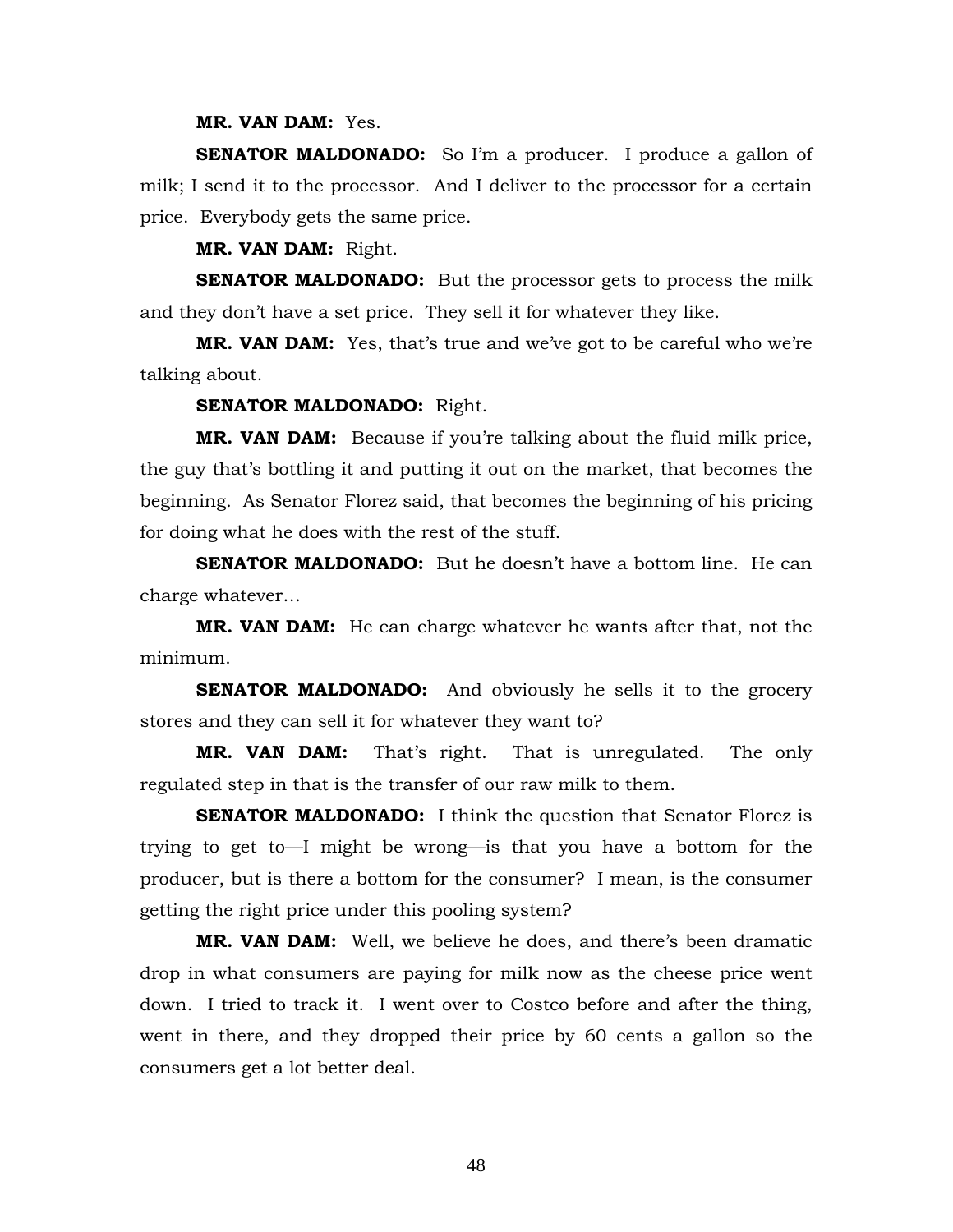**SENATOR MALDONADO:** But the grocery stores are the ones that can set their pricing wherever they want?

**MR. VAN DAM:** This is true.

**SENATOR MALDONADO:** They can set it at 3 bucks, 4 bucks, 2 bucks.

**MR. VAN DAM:** Yes. And, of course, they've got to sell it. And if nobody comes to their store, then the won't. They have competitive constraints on what they can do and get done. They can't just say it's going to be 10 bucks.

**SENATOR MALDONADO:** But the consumer never knows what the producer got for their milk?

**MR. VAN DAM:** Unless they know somebody over in CDFA or knows one of us, they probably don't.

**SENATOR MALDONADO:** Or if we ask the grocery stores to post the price right under their price, won't they pay the producer?

**MR. VAN DAM:** They probably would not…

**SENATOR MALDONADO:** Of course not.

**MR. VAN DAM:** They don't like doing that very much.

**SENATOR MALDONADO:** Okay.

**MR. VAN DAM:** We try and put that out occasionally, but it is not our business. We just like the world to know when we're really getting slammed what's going on.

**SENATOR MALDONADO:** What is the pool price today?

**MR. VAN DAM:** The…

**SENATOR MALDONADO:** Pool price…

**MS. LaMENDOLA:** Over base or blended price to producers is about 83 cents a gallon right now.

**SENATOR MALDONADO:** Eighty-three cents. So I think what I'm saying, Senator Florez, is that if at Costco or at Raley's, you just put right under the gallon of milk that the producer was paid 83 cents, and then that would probably help them with buying milk.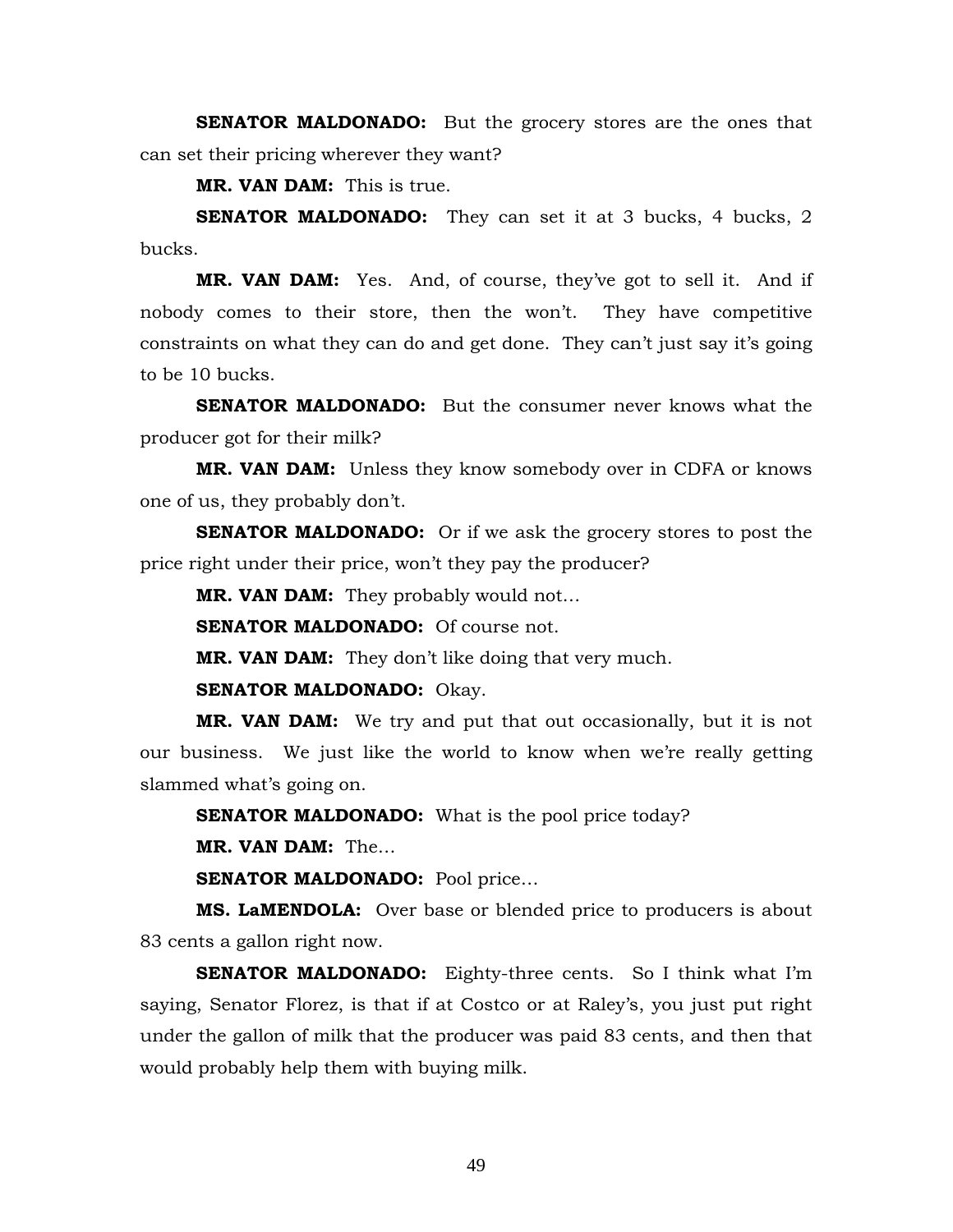**MR. VAN DAM:** It's an interesting thought. We did put out a news release that hit out just in the first of February at which point the price, the value of the milk in the bottle, was 97 cents and it had dropped from a \$1.65 which is a pretty dramatic drop just to try and get the word out there that they could expect a big price drop. And we figured if we, if we had to take the hit on the values, at least we can get some benefit from some overall sales response, and I believe we're getting it.

**SENATOR MALDONADO:** The reason I say that, Senator, the reason I say that, sir, is because, you might know this but I'm a grower. And the translation from the grower to when it gets to the shelf just isn't there, and the grower is the one that's paying the farm worker and paying the lines of credit and paying everything. And it just seems, that when they see lettuce or broccoli or milk at 4 bucks, they think that producers are the one getting 4 bucks and it just doesn't work that way.

**MR. VAN DAM:** I agree. It's not very transparent.

**MR. ROBERT VANDENHEUVEL:** I guess I got my name in too late to make the official agenda, but your staff asked me to be on this panel. Rob Vandenheuvel with Milk Producers Council. I obviously echo the comments here made by my colleagues, but I would concede to Bill to talk mostly about this since he's been around a lot longer than I have and he's given a good historical context.

But the issue we're talking about right now is exactly what I wanted to talk about, is really, if you're looking at consumer prices at the store, the pooling regulations is kind of the wrong target. I mean, what we've got here—and California is not on an island; this is happening nationwide—is you've got a very volatile milk price. Prices in 2006 were very low, near where we are today. Prices in 2007 were record highs, maybe double what they were in 2006 and now we're right back down. And what happens is, when the price is increasing at the farm level, the retailers drive their prices up at that time. Obviously they have higher input costs blaming farmers for that increase. But as our price crashes back down to where we're at now, those retail prices don't come down near as fast as the farm level price does.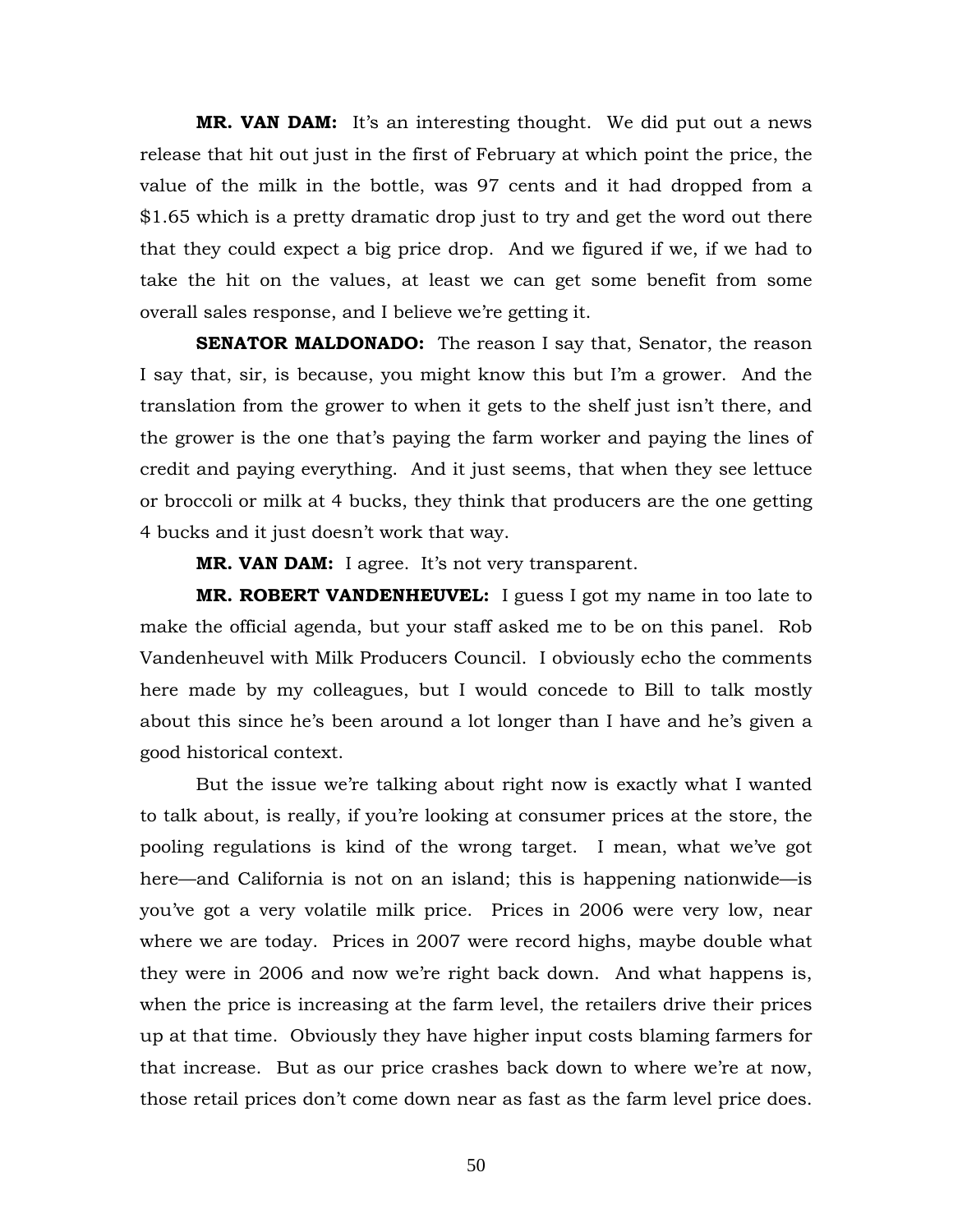Some have called that the stickiness, the stickiness of retail milk prices. It just, you know, they take, like a good business person, they take advantage of that increase of raw-product cost to pass it along to the consumers and they're not so quick to bring that price back down at the stores.

Now Bill has talked a little bit about Costco, and Costcos and Wal-Marts of the world do tend to pass that along. But I've gone into the local grocery store and still seen milk as high as \$4-plus a gallon, you know, last week, so there is still a stickiness to those products. They don't come down. And what you're seeing today with this testimony is that it has nothing to do really with the function of pooling. It has to do with this national milk price volatility.

**SENATOR FLOREZ:** Let me just make sure for all three of you—let me get this on the record. So you're telling us that pooling doesn't affect retail costs or it doesn't affect retail at all?

**MS. LaMENDOLA:** Correct.

**SENATOR FLOREZ:** At all?

**MR. VANDENHEUVEL:** Correct. And to demonstrate that, I would…

**SENATOR FLOREZ:** And, what, Costco has milk that's 20 cents lower. That's just on Costco's dime? They're just feeling really good about things, so they decide that they're going to do milk 20 cents lower than anywhere else; is that right?

**MR. VAN DAM:** They certainly can but that's not…

**SENATOR FLOREZ:** No. That's what they do; it's not they can. That's what's going on. So I'm just asking, so is that…

**MR. VAN DAM:** It's not a function of pooling.

**SENATOR FLOREZ:** It's not a function of pooling?

**MR. VAN DAM:** No.

**SENATOR FLOREZ:** Okay. So the Nevada argument we heard earlier is completely invalid?

**MR. VAN DAM:** Yes, it is. It's a function of pricing. They've got different pricing and they've got a rule there. And I'm probably being too technical.

51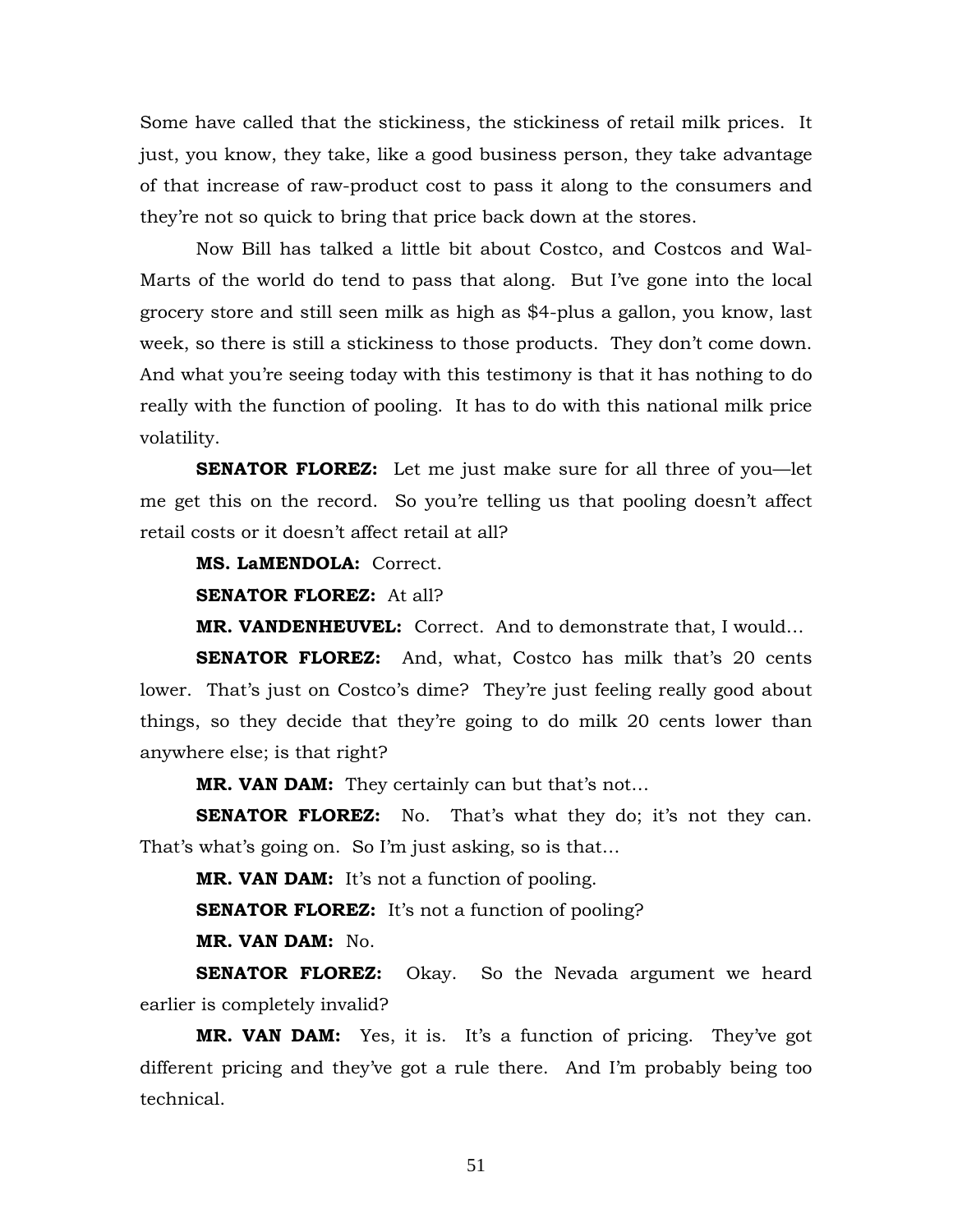**SENATOR FLOREZ:** No, you're not. It's just that it's hard to believe that the base price is not going to affect the retail price at all.

**MR. VAN DAM:** The base price is set by the pricing system.

**SENATOR FLOREZ:** I get that. No, I understand. But the pricing system is set—let's just follow the logic here. The pricing system at the end of the day is affected by the Mercantile; the Mercantile is affected by the cheese in many cases, which is it the lowest denominator; we in many cases in California dictate that. So it's a circular thing. So we in many cases, our own California policies in many cases, encourage some of this. Cheese became a much bigger player. As cheese went up, we affected the Mercantile; the Mercantile went up and it goes circular. So at the end of the day, the base price, right? The base price is affected by us as well, correct? Our price, the base price?

**MR. VAN DAM:** No. We don't have any direct impact on the Mercantile.

**SENATOR FLOREZ:** We don't?

**MR. VAN DAM:** What we do have…

**SENATOR FLOREZ:** Really? We don't have any effect on the California has no effect on the Mercantile whatsoever in terms of how we cheese and all?

**MR. VAN DAM:** Not because of any rules, not because of any rules anybody has.

**SENATOR FLOREZ:** No.

**MR. VAN DAM:** We have an impact because we make a lot of cheese.

**SENATOR FLOREZ: Exactly.** 

**MR. VAN DAM:** And we cannot ignore that.

**SENATOR FLOREZ:** Thank you. Right.

**MR. VAN DAM:** That again is in response to the cheese market; and to an extent you're right about the circularity, but that was true of Wisconsin back in the old day too. They made a lot of cheese. That set the market which…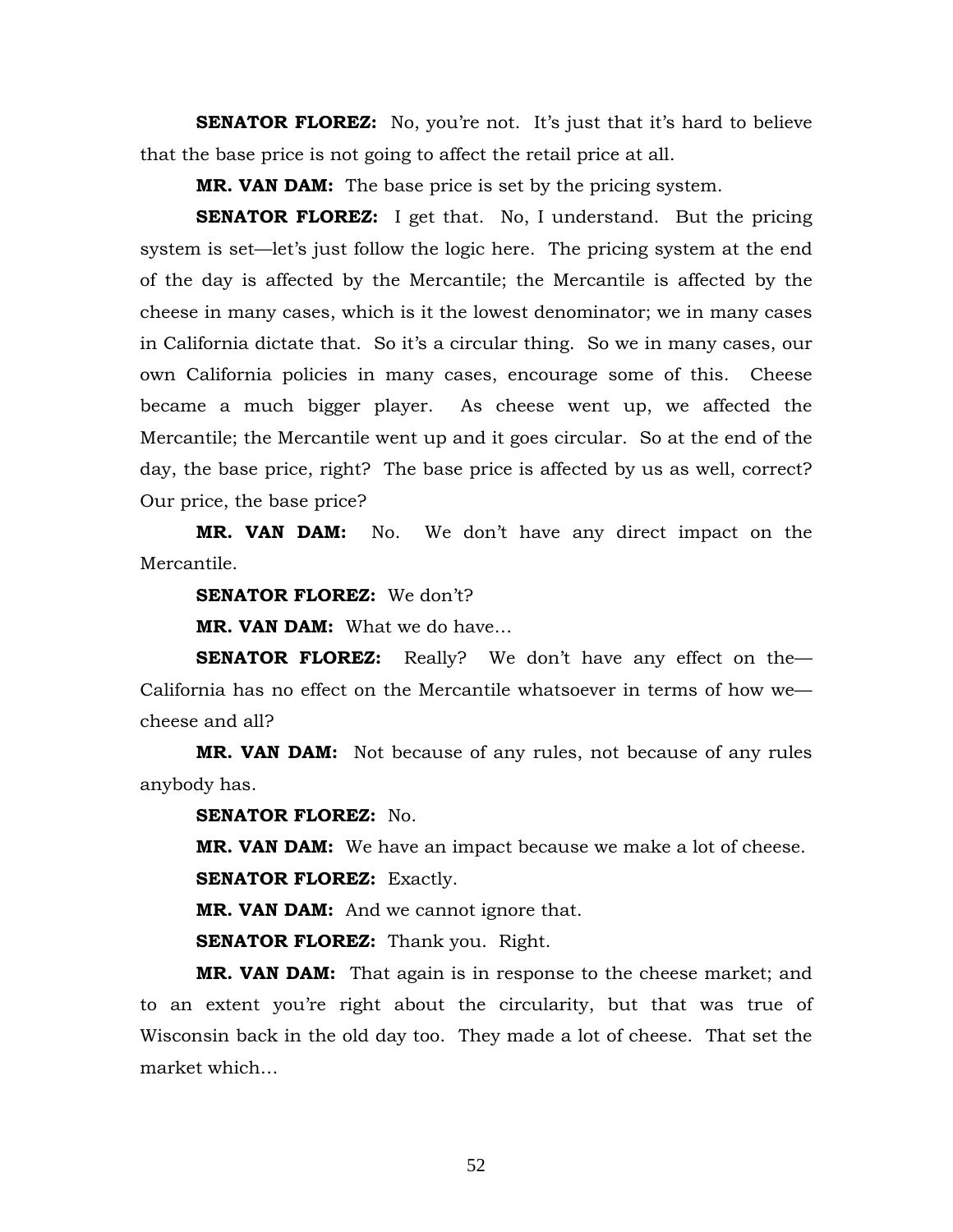**SENATOR FLOREZ:** Thank you. I'm just trying to understand. It doesn't make any sense that we don't have any effect on the Mercantile at all to sit and say, no, we don't; we'll kind of settle. So it is circular, in a sense, correct?

**MR. VAN DAM:** It is to an extent, yes, because those prices that you get for the product set the price you're going to get for the milk that went into it, yes.

**SENATOR FLOREZ:** Correct. Okay. Thank you.

**MR. VAN DAM:** And that's the formulas. That's the function of the formulas in there.

**SENATOR FLOREZ:** Got it. And the formulas are set by the folks that came up earlier every month on the 26th.

**MR. VAN DAM:** By CDFA through—if you want to attend a boring hearing, go to…

**SENATOR FLOREZ:** I've heard they're quite exciting sometimes so, you know…

**MR. VAN DAM:** Well, come. Next time we have one, I'll invite you.

**SENATOR FLOREZ:** People disagree. I heard they're actually pretty good.

**SENATOR MALDONADO:** If you're there, Senator Florez, it will be exciting. (Laughter)

**MS. LaMENDOLA:** Senator Florez…

**SENATOR FLOREZ:** I'm just trying to—I mean, Senator Maldonado has made the clearest argument for me today but go ahead.

**MS. LaMENDOLA:** You just mentioned that CDFA sets the formulas on the  $26<sup>th</sup>$ . It's not the formulas that they adjust. On the  $26<sup>th</sup>$ , we look at the average of the commodity prices in the market.

**SENATOR FLOREZ:** And the plugging in and do the formula. Now it pops out the price.

**MS. LaMENDOLA:** The formulas are adjusted through the hearing process, and that can be changed one to six times a year…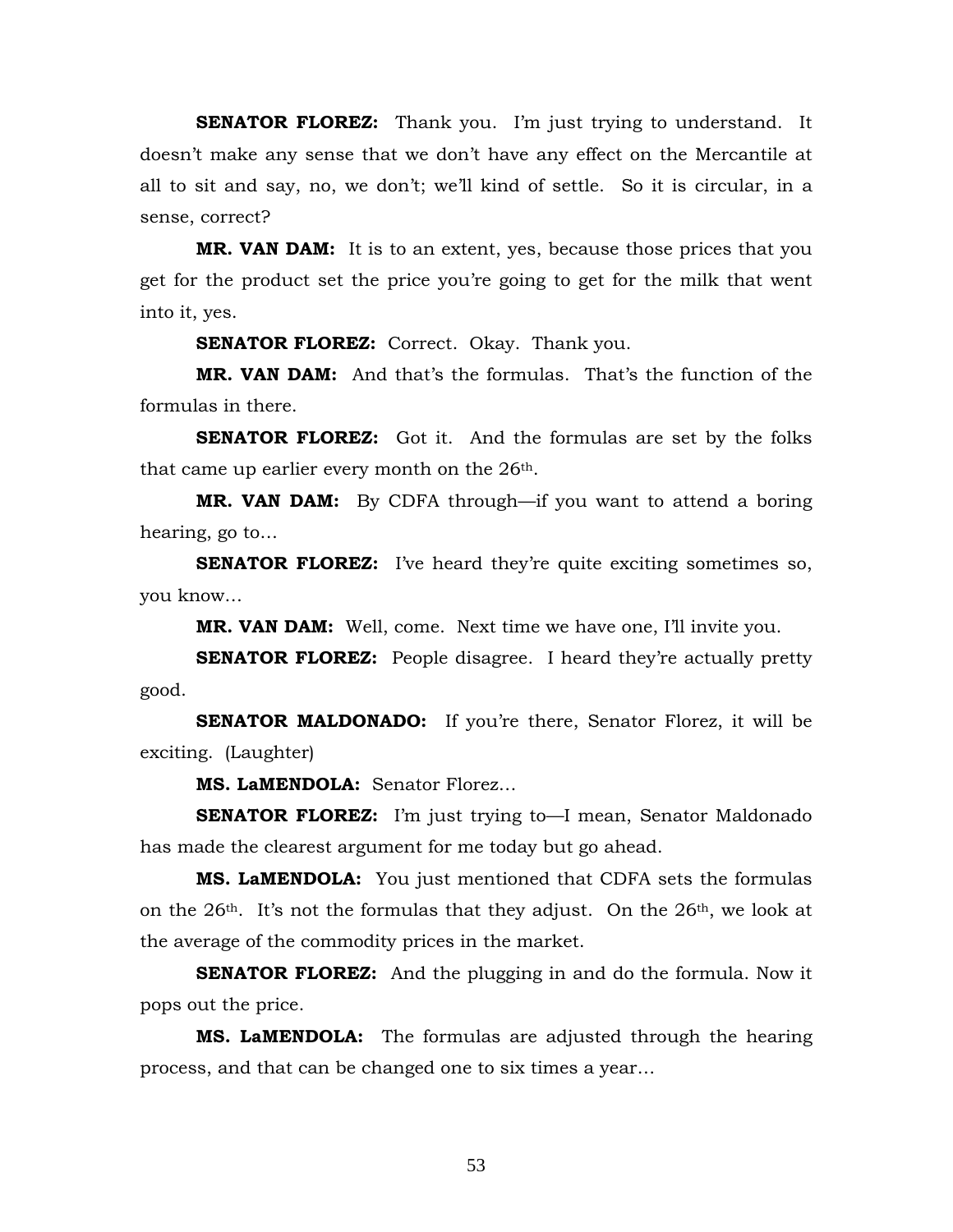**SENATOR FLOREZ:** I understand. But is it fair to say—just let me get this straight. So 40 years ago, we never probably assumed that our policies, our five tiers versus the fed's four tiers, would be encouraging—not encouraging—it's probably too strong a word—would be moving towards cheese as opposed to fluid milk? Is that fair to say?

**MR. VAN DAM:** If I follow your statement, it is fair to say that we did not anticipate that happening. It was not anticipated that we would become a major cheese-producing state. That came later. The 1980s is when it started. I should have brought my picture along. In 1977 I attended—'72—I attended the groundbreaking of the first big cheese plant in California. It was in Tracy.

### **SENATOR FLOREZ:** Interesting.

**MR. VAN DAM:** And that was the beginning of that thing. So it's my fault. (Laughter)

**SENATOR FLOREZ:** Do you see that changing in the next 20 years, 30 years?

**MR. VAN DAM:** We're certainly worried about it, cheese, because we are so far from where the consumer is. We produced more cheese than this state needs. We're a long ways away from the consumer in this country, and they're over on the Eastern Seaboard; that's where the people are. And a lot of cheese plants are being built between us and them by our brothers and cousins and people like that. So we're worried about that and we could see a change. The change that seemed to be building up was we're moving over toward producing powdered milk which is an item in international trade and we're participating in feeding the world, and we're pretty excited about it until that market crashed.

# **SENATOR FLOREZ:** And that was China?

**MR. VAN DAM:** Partly China; partly it started raining in New Zealand and Australia; partly that Argentina is responding to it; partly that European economic community responded to the higher prices that were caused by this world market, and now they're back in the subsidy business.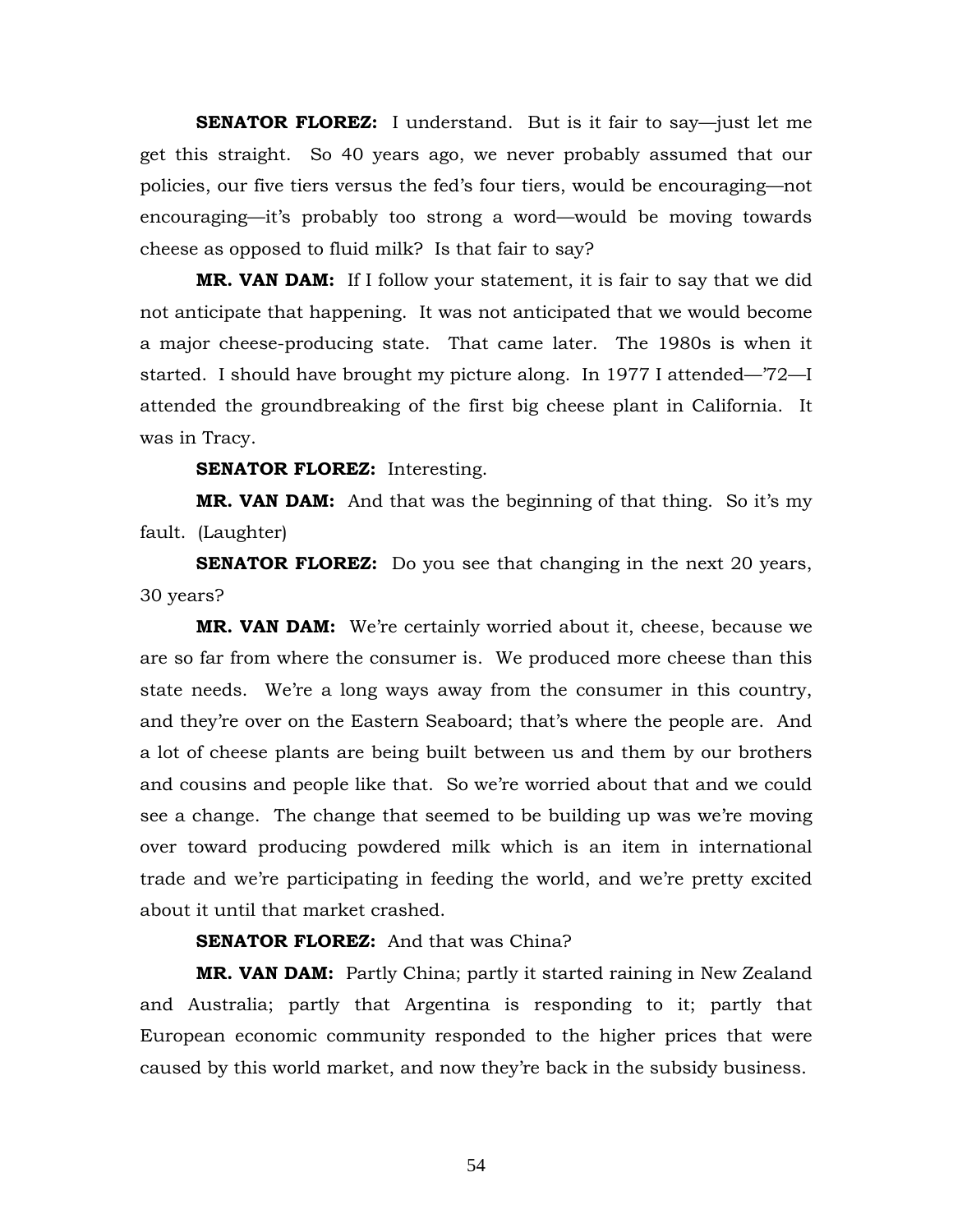**SENATOR FLOREZ:** Gotcha. Let's just go to a few more questions so I can understand from your perspective. I think you heard me mention a contract forward type, forwarding, contract forwarding.

 What would be your perspective on that in terms of forward contracting? What's wrong with that? Does it work with the milk pools? Does it create efficiencies, create, allow for innovation? What would be your big picture on that?

**MS. LaMENDOLA:** Yes. So the program that was proposed a few years back worked within the pooling system and the way that that worked, according to a report CFA published to the legislature, was that it shifted 100 percent of the risk to the producers. So it was only the processor that was guaranteed a fixed price so that was our biggest concern with that. I guess if you move outside of that, I need to know kind of the specifics of forward contracting to say definitely. I mean, there are mechanism for risk management that both producers and processors all over the state take place in today, through the futures and options and different setups. So that was our biggest concern but there was no way to make it work, at least the way it was proposed, that didn't shift the risk to the producer. It didn't really work as a forward contracting program for them.

**SENATOR FLOREZ:** And in terms—well, let me ask: Is there a form of forward contracting that would work in this system? Not in the one that you looked but any sort of variation of that?

**MR. VAN DAM:** What Tiffany was alluding to is the fact that there is a futures market that allows any producer to participate in lock-in prices for the future. That is a Class 3 contract which is the federal cheese price but you can do it and the game will play, even if you're a California producer, because you don't have to necessarily be supplying a Class 3 plant. So that is there. That is available to people, and it's had rather modest degrees of success. But anybody that bought a futures position last year would be delighted right now because a year ago you could have gotten \$17, and now we're at 9 something or 10 something. So it can work; it is there; that is working.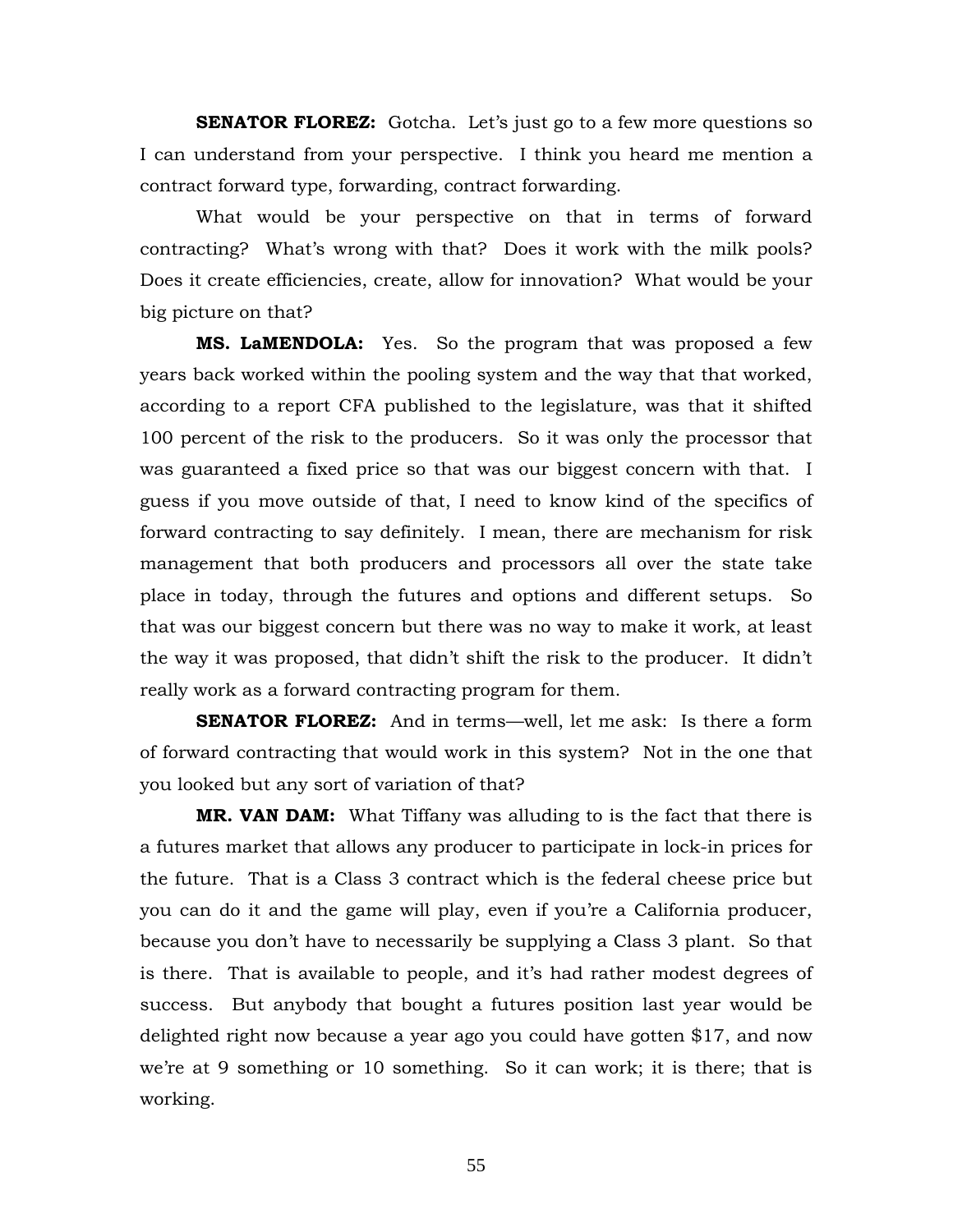I should add to this whole debate on the futures contracts, is, much of the reticence of producers to talk about it, it goes back to the days—they still remember; some of the guys are still around; there are a few guys older than me in the business that are still around—that remember the days when they had no leverage against their buyer, and their worry is that they will be made to accept these contracts. It may be somewhat irrational. But, you know, where there's smoke there's sometimes fire. In fact, there's often fire. And that is the basis of our reticence. We'll stay there for a while as we work on this and try and understand it and get to the point where we really get a clear vision of it. In the meantime, those who really want to do it, they can through the futures market.

**SENATOR FLOREZ:** Okay. Just a couple more questions in terms of the thought processes for Australia in terms of their experiment in deregulation. What would you say about that, that it worked, didn't work, better, wouldn't work here?

**MR. VAN DAM:** It wouldn't work here. It's worked for them. It's quite a shock to their system. But as they were ready to go into international trade, they had to have a mechanism in place to have their prices meet what international trade is willing to pay. So they went through big shock on getting out of that thing and they did, but they didn't have a lot of options for their milk. They just had a handful of milk and they wanted to grow and do it.

You also mentioned Idaho and you might be getting there. I happened to spend a good deal of time in Idaho. Idaho—95 percent of their milk goes to cheese. Therefore it's only the cheese plants competing with each other for milk and it's working out very nicely, but a key element in that is that…

**SENATOR FLOREZ:** Is that where California's going? I mean, how much is our fluid milk, 15 percent or something?

**MR. VAN DAM:** Well, it's 38 percent now.

**SENATOR FLOREZ:** Thirty-eight percent now?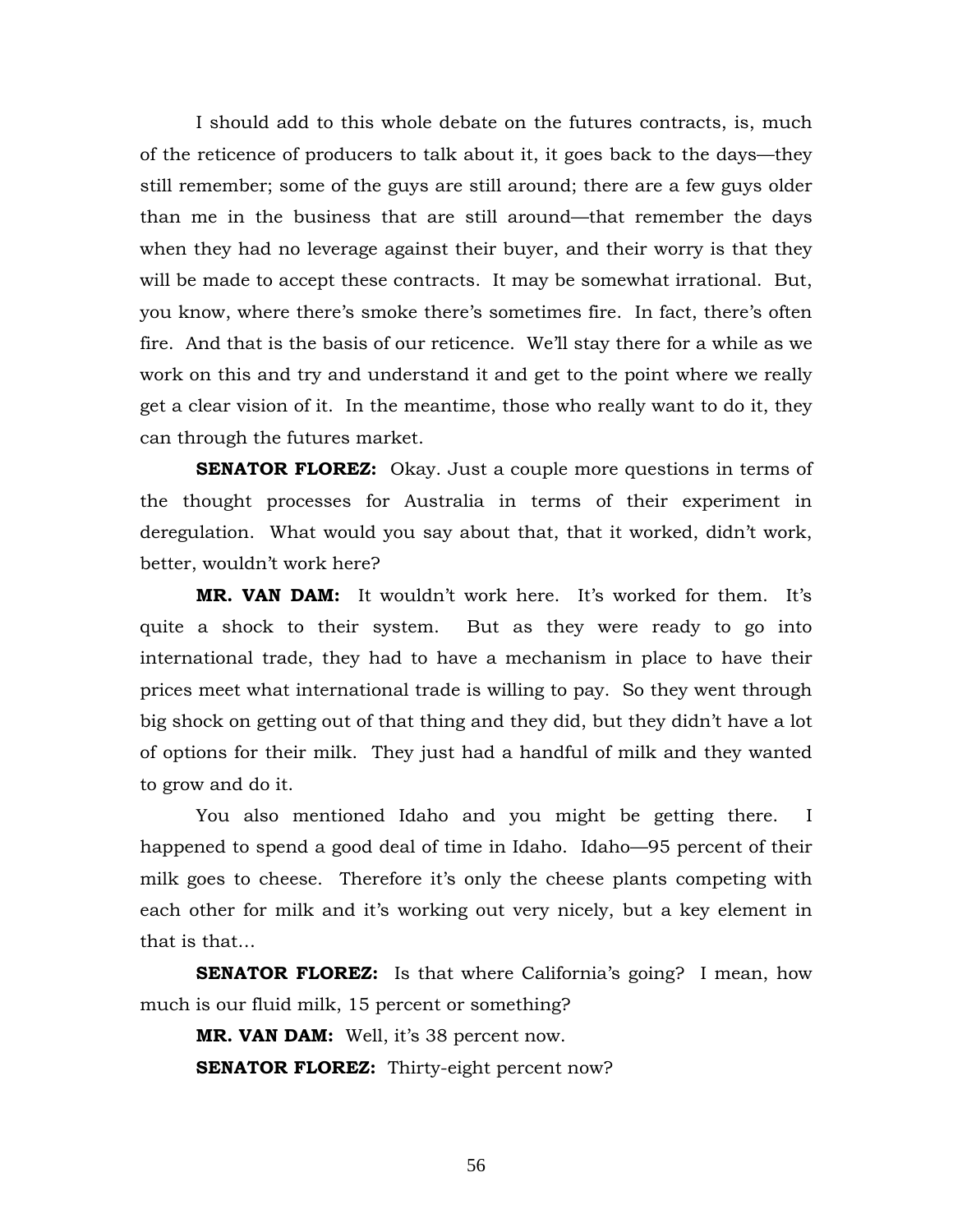**MR. VAN DAM:** Well, 38 percent that's in there. It's shifted downward quite dramatically. It's 42 percent if you do it on a solid basis, 42 percent of our milk. It used to be 50, but our powder is growing and our cheese is—what's that?

**MS. LaMENDOLA:** Class 1.

**MR. VAN DAM:** Did I say Class 1?

**MS. LaMENDOLA:** He asked.

**SENATOR FLOREZ:** I'm asking about Class 1.

**MR. VAN DAM:** Did you ask about Class 1 and I gave you…

**SENATOR FLOREZ:** Fluid. I mean, I didn't give you...

**MR. VAN DAM:** It's a technique I've been taught. Give the answer I want to give. (Laughter) Sorry. You asked about Class 1?

**SENATOR FLOREZ:** Yes. I'm just asking—I mean, you mentioned Idaho and it being predominantly..

**MR. VAN DAM:** It's 3 percent. I managed a plant in Idaho for a while and I told my people, for marketing purposes, assume Idaho has no people. You've got to market it somewhere else, but 95 percent of the milk goes into cheese. And they have around them regulated areas. All the areas around them are regulated. There is a ship into our regulated—that sets the price for them without being there. It's working well. They're getting by. They're starting to have the erosion around the edges which is Salt Lake City. Salt Lake City is where the Class 1 markets are, and the people not in Salt Lake City are starting to reach over to it. Josh is giving me the eyeballs like I better shut up so I will.

**SENATOR FLOREZ:** No, not at all. The milk, treating all fluid milk the same, which his our system—correct?—whether it's raw milk or organic milk or any sort of milk you mentioned earlier, does that allow us to produce environmentally efficient dairies, given that we're treating it all the same, all the same concept?

**MR. VAN DAM:** That question sounds similar to the one you asked about efficient, Are we going to end up with efficient producers? And you said the two of us next door and I didn't answer that then, same sort of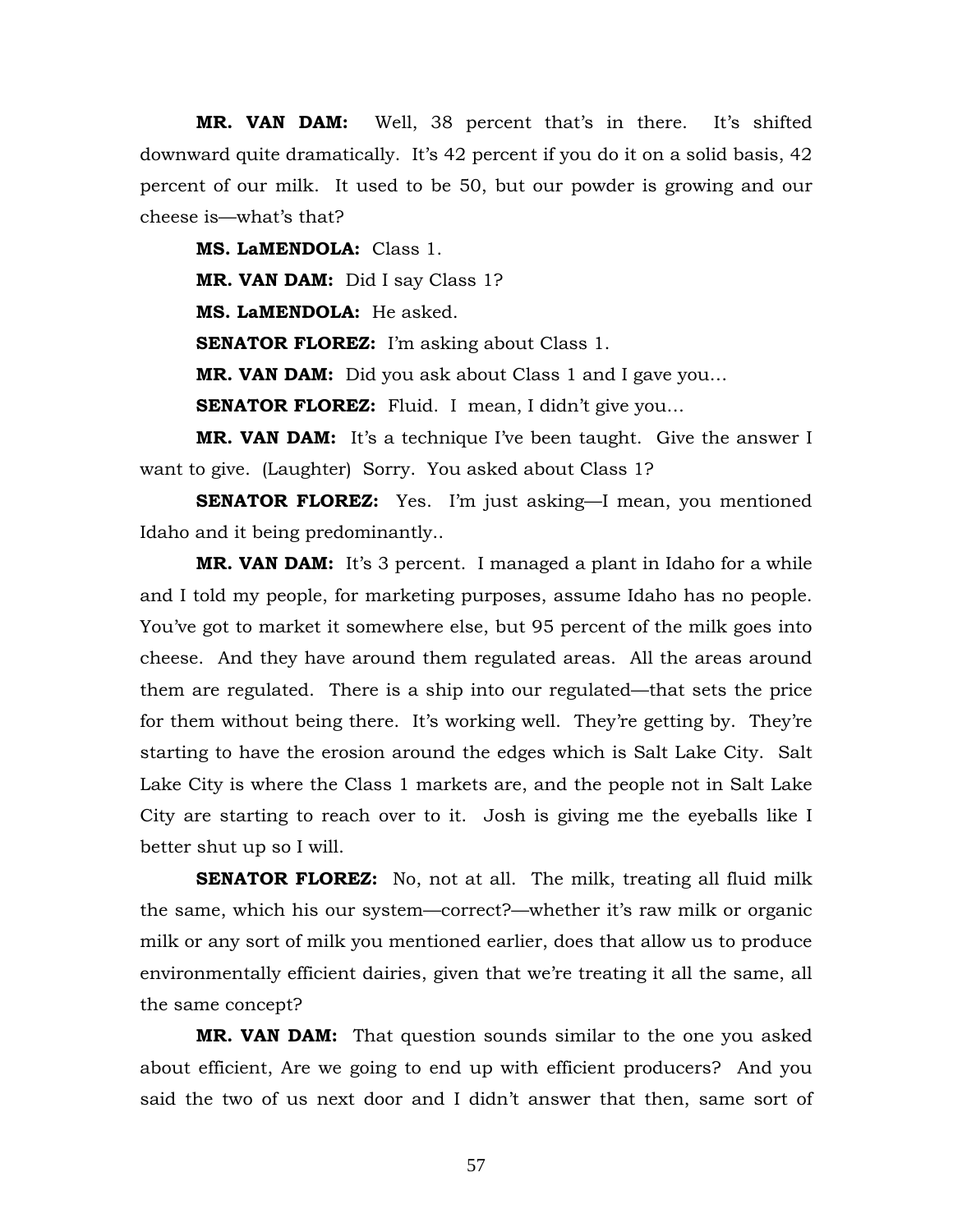thing. We're seeing substantial growth in our dairy industry in terms of size of dairies, and part of it is because they are the ones who can afford the environmental adjustments that we have to make and we'll see more of that happening because of those roles.

But the other thing is, if you have two dairies side by side and they're getting the same price for their milk but they're not the same efficiency, the one who's more efficient and a better producer will be the one who wins the game in the long run, and we will gradually move in that direction and it has worked that way for years now.

**SENATOR MALDONADO:** How could that person be more efficient if they're getting the same price? Is the administrator better?

**MS. LaMENDOLA:** I'd like to add to that, though. Again, and I kind of mentioned this earlier, it's a minimum price. Those producers who have chosen to do organic or so forth are receiving premiums for that milk. The over-base price coming out of the pool for that that producer is the same but that is not what those producers are being paid. They are receiving a premium for that product, and they need to receive a premium to produce that product. It costs them more and so forth—so just to clarify that.

**SENATOR FLOREZ:** So you're saying that these folks are rewarded with a premium; they're rewarded to be more environmentally efficient, dairy is being rewarded?

**SENATOR MALDONADO:** Can you explain the reward?

**MS. LaMENDOLA:** Sure. Up and down the state—I mean, it doesn't matter if you talk to a co-op or a processor, they all have different premium structures. Some of them give premiums for quality; they give bonuses.

**SENATOR FLOREZ:** What about talking to an organic...

**MS. LaMENDOLA:** So the organic producers receive a higher price for their milk than their conventional neighbor.

**SENATOR MALDONADO:** So they're in the pool but they just get higher…

**MS. LaMENDOLA:** Yes. So the processor pays the Class 1 into the pool. Out of the pool, they receive the over base. They are required to give

58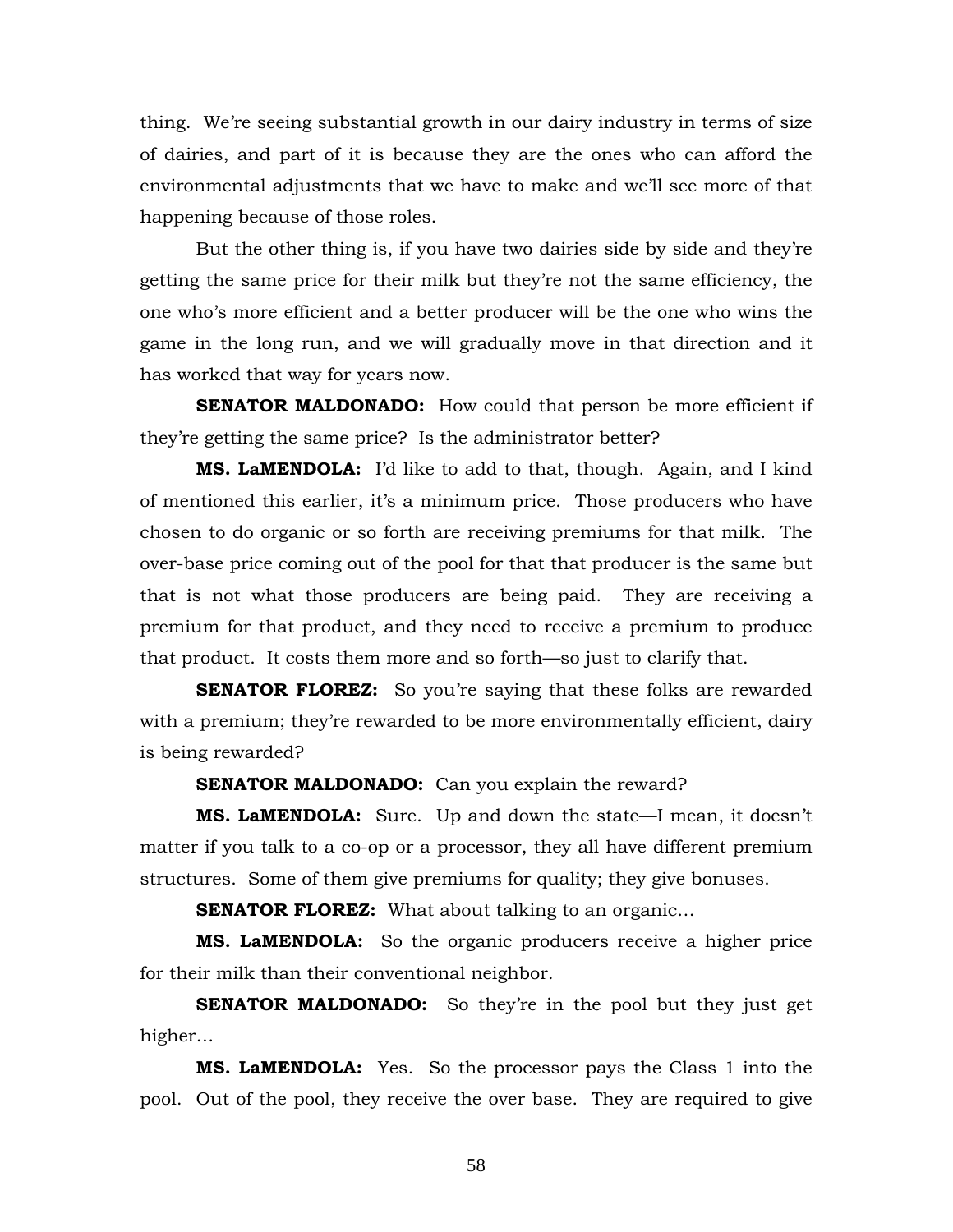that to the producer. But on top of that, they can add whatever they want to get an adequate supply of that milk.

**SENATOR MALDONADO:** Can they do that to any grower? **MS. LaMENDOLA:** Yes.

**SENATOR MALDONADO:** So let's say, I just happen to have a nicer dairy. Can I have a bonus price for my milk if my dairy is nicer than my neighbor's?

**MS. LaMENDOLA:** Yes. Many of the co-ops have quality bonuses. I mean, it's up to their discretion; it's up to their discretion if they add to that minimum price. Some of them do; some of them don't. Some years they do; some years they don't. It's up to their—it's their discretion.

**SENATOR MALDONADO:** So it's a minimum pool, plus?

**MS. LaMENDOLA:** For some people.

**SENATOR MALDONADO:** For some people?

**MS. LaMENDOLA:** Yes.

**SENATOR FLOREZ:** Okay. Who are the people that don't get the plus for some? I mean, those are people that just aren't doing anything?

**MS. LaMENDOLA:** Yes. I guess it would be hard to say, depends on who they ship to, if they ship to an independent processor, that may be a premium, a cheese-yield premium, based on components of that milk, some co-ops paid quality premium; some don't. I guess it just depends on where they…

**SENATOR FLOREZ:** So why would an organic dairy come up and testify earlier that they want out of the milk pool then? I mean, given that they're getting, you know, a reward?

**MR. VAN DAM:** Well, they're getting…

**SENATOR FLOREZ:** So why would they argue to be...

**MR. VAN DAM:** John was pretty clear that he was paid above the minimum prices.

**SENATOR FLOREZ:** So why would they argue it?

59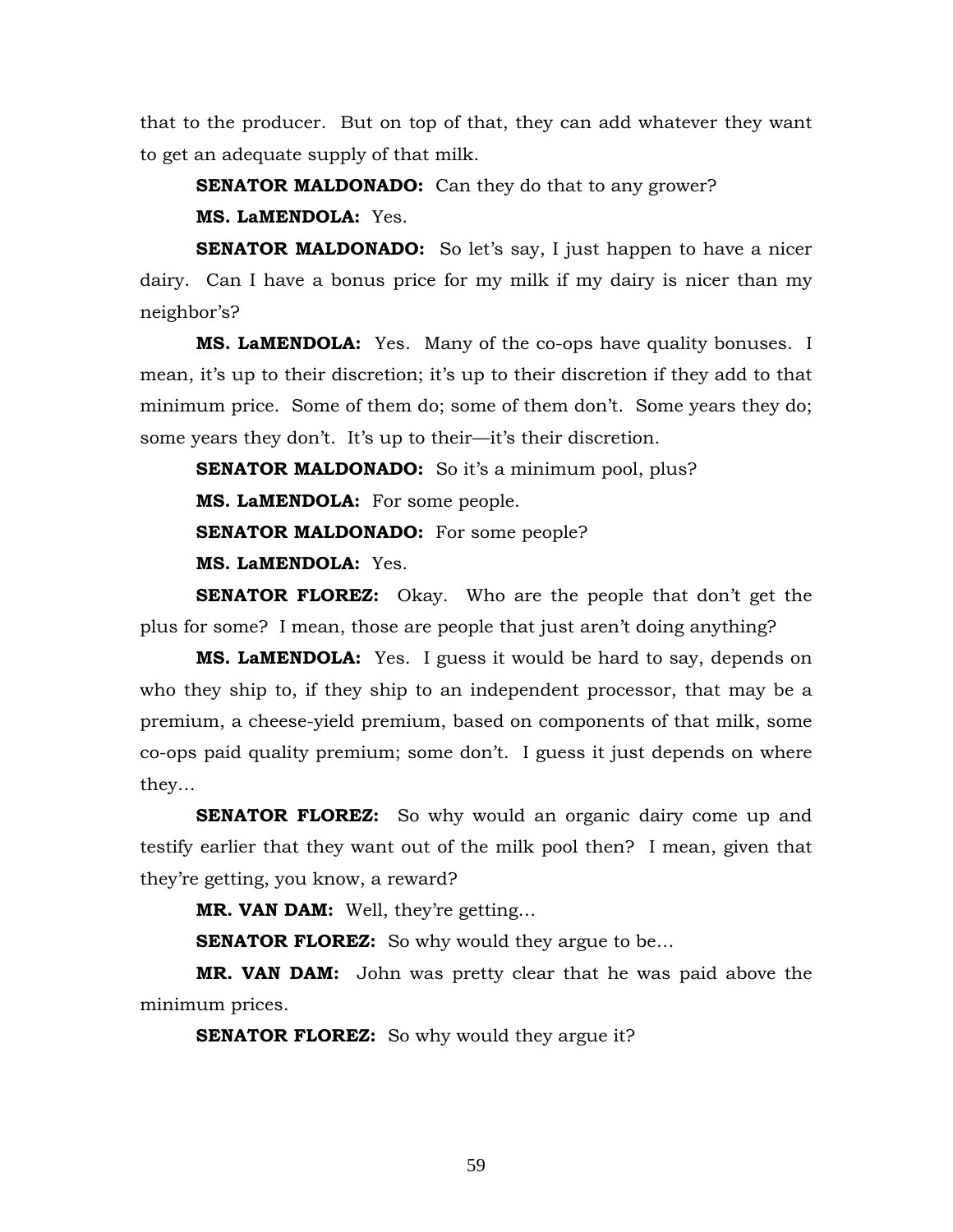**MR. VAN DAM:** Because he's—it's quite simple. He wants to get that little bit that gets paid into the pool, the difference between the over-base price and the Class 1. He would like to have that too.

**SENATOR FLOREZ:** And that's, in your mind, that's a no-no?

**MR. VAN DAM:** Yes. And it's not those few dollars that we're talking about. It's the principle of having a pool where all the milk is regulated so you've got a good handle and you keep your arms wrapped around it.

**SENATOR FLOREZ:** And if you don't, because if you don't keep your arms around it…

**MR. VAN DAM:** Then every one of those little holes…

**SENATOR FLOREZ:** These will proliferate?

**MR. VAN DAM:** Every little hole you left will start expanding.

**SENATOR FLOREZ:** Right. Let me ask a question on it. Do you really think, do you really believe that would happen with raw-milk dairies, that they would just pop up all over California if indeed we—we have two of them. I mean, do you really think, given your premise that raw-milk dairies would just proliferate in California?

**MR. VAN DAM:** I've been around the block, like Senator Maldonado said. In almost every crease you leave in the system, it gets exploited by somebody.

**SENATOR MALDONADO:** See, Senator Florez, the way I look at this…

**SENATOR FLOREZ:** Yes, go ahead. I'm sorry.

**SENATOR MALDONADO:** The way I look at this, Senator Florez, is that, to the raw people, it doesn't matter to them because they're getting the minimum plus a bonus. So why would the raw people be afraid to be in the pool? Or why would the organic people be afraid to be in the pool if at the end of the day they're going to get a bonus? So I don't understand why they would say that they're…

**MR. VAN DAM:** And it is those, the difference in those dollars that they would like to have instead of sharing with the pool because it is shared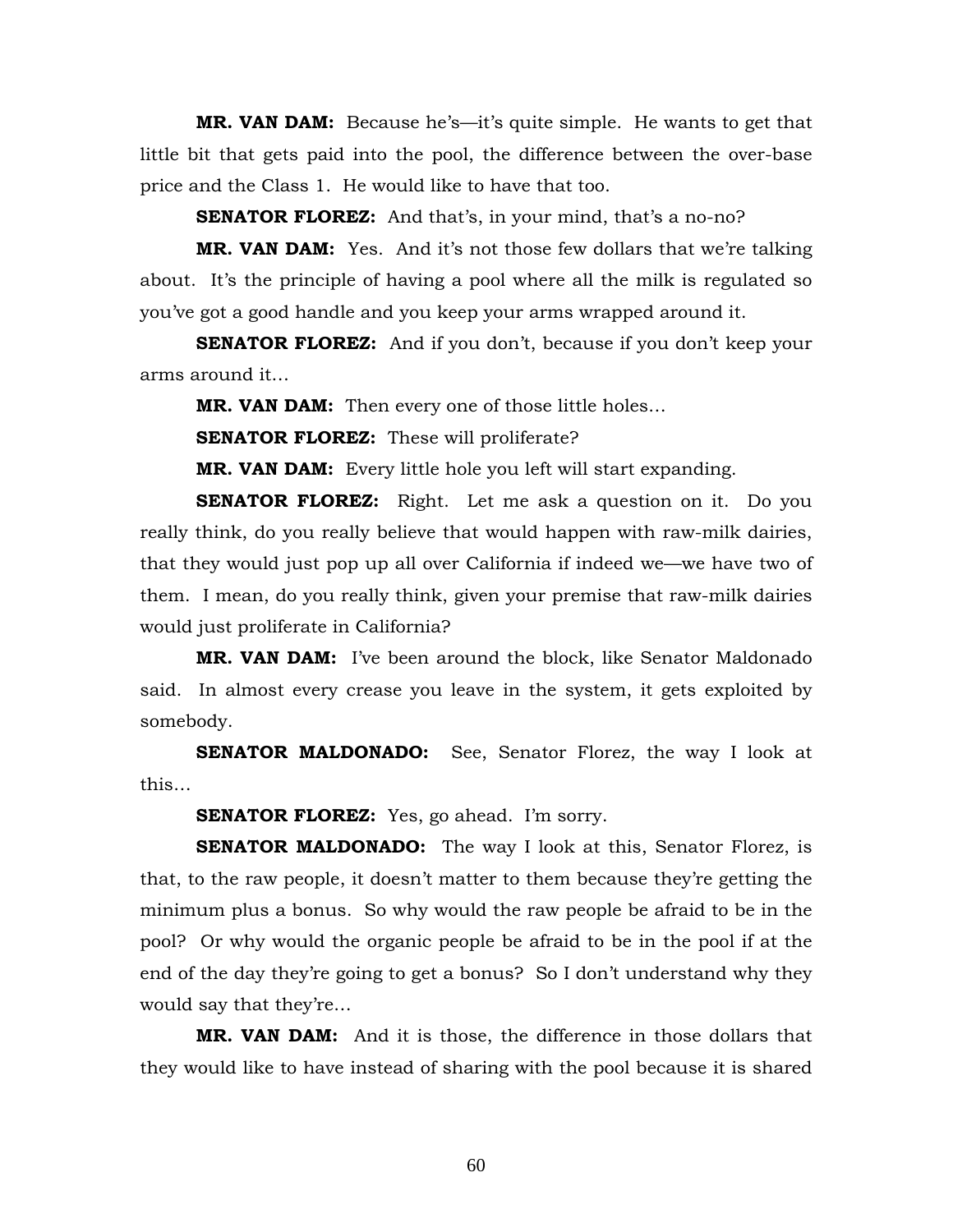with the pool; then it goes to all producers and adds to the pool level. But it is a principle of regulation and you guys are the regulators.

**SENATOR FLOREZ:** No, no. And we're not master planners either. I mean, I think what you're saying to me is that—it's an interesting argument, when we began the hearing, about the purpose of the milk pools provide stability, I mean, absolute stability. And you seem to be arguing, that if we took folks out of this, you know, organic, raw, that it would create—I assume you're saying it would create an unstable environment because folks would rush into these and exploit this, you know, raw milk.

**MR. VAN DAM:** They might rush in. They might…

**SENATOR FLOREZ:** Raw-milk dairies would just, you know…

**MR. VAN DAM:** Yes. They might rush in; they might creep in but they'll come in.

## **SENATOR FLOREZ:** Really?

**MR. VAN DAM:** These exceptions will be found and they will be used…

**SENATOR MALDONADO:** Can I ask you, Why would they do that? Why would they creep in? What would be the benefit of…

**MR. VAN DAM:** Well, the benefit would be taking the Class 1 price that's what they would get for all their milk if they could be exempt from it, assuming they could get it all sold and you touched on that with John a while ago—assuming that they get it all sold, they get the Class 1 price instead of the over-base price or the quota price if they happen to have quota.

**SENATOR FLOREZ:** All right. Now I get it. Let me turn it around, upside down, for a minute so I can understand this. So I get, I completely get your argument. Let's talk about the consumer for a moment, because we haven't mentioned them, for a little bit, other than Senator Maldonado's dual price, which I kind of like.

 What if the consumers in California, for whatever reason, wanted more organic milk and wanted more raw milk in droves? Let's assume this market just exploded? Could we not argue that the milk pool itself limits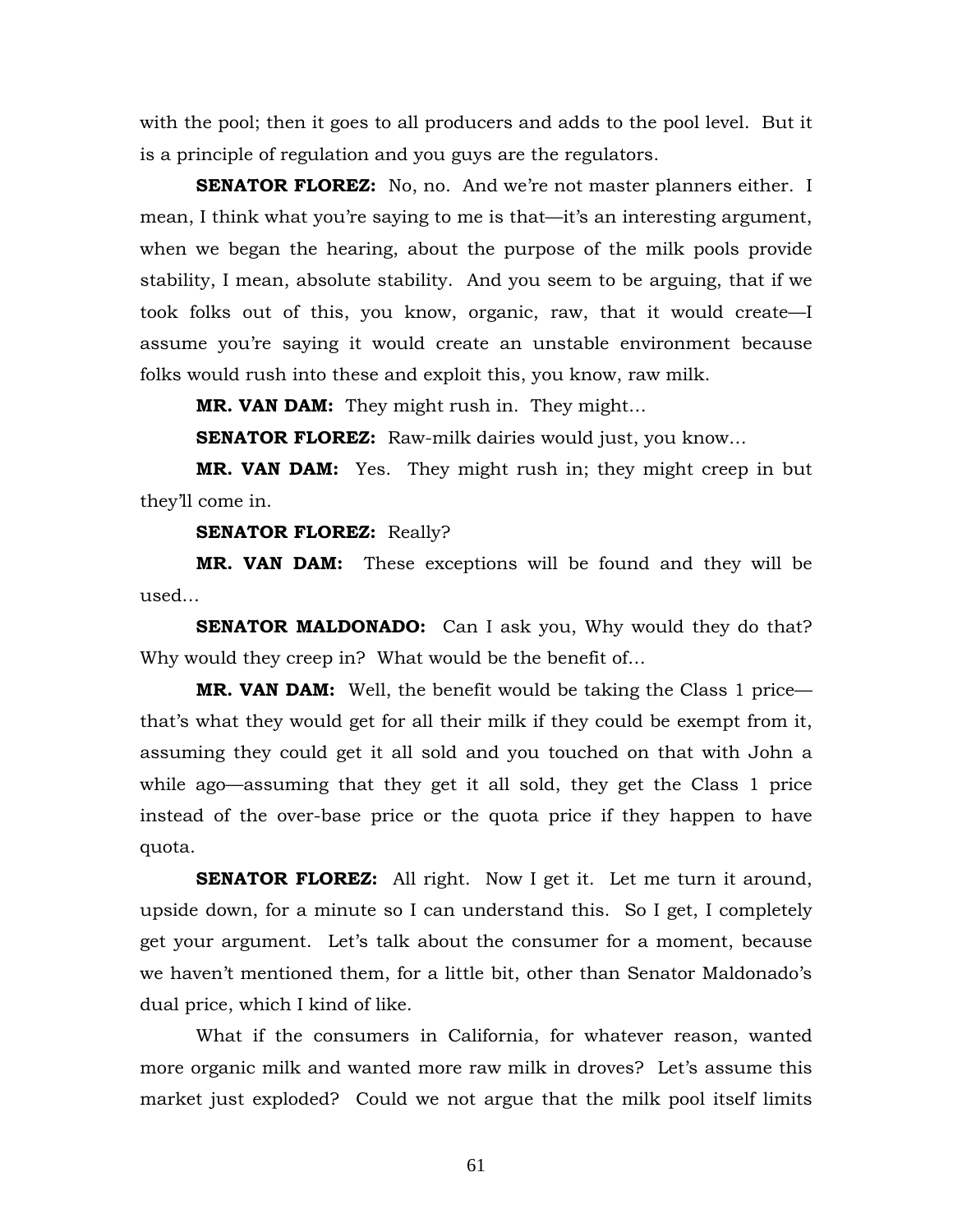raw milk from expanding in California? Because if we took them out and allowed them to—you say they would pop up all over. I mean, I would assume they would pop up all over only if there was consumer demand for either organic or raw milk. And what would be bad about that? What would be wrong if more consumers wanted to see more raw-milk dairies, but yet the very pool that we're talking about limits their growth or wants them out altogether? I mean, what if consumers wanted to see this? How would consumers get more raw milk in California if they were at capacity, for example, and they couldn't because the raw-milk system that they work under right now, the milk pool, wouldn't allow them to expand? Because I think the opposite of what you're saying is that the raw milk—excuse me the system we have now provides stability by not allowing some of these folks to go off in these little niches and grow. But if there's consumer demand for these and they need to grow and they can't grow because they're under this milk pool, aren't we denying consumers something that they might want to see?

**MS. LaMENDOLA:** I just can't understand how the milk pool would limit growth of any certain segment of the industry. Again, it just sets this minimum price. The amounts those folks are extracting from the market are there. There is a premium there and you may want to ask them that. I don't see the pool being…

**SENATOR FLOREZ:** The limiting factor?

**MS. LaMENDOLA:** The limiting factor in their growth.

**MR. VAN DAM:** Not at all.

**SENATOR FLOREZ:** But you were just arguing that the pool should be the limiting factors so everybody didn't go off and do what they needed to do outside the pool?

**MS. LaMENDOLA:** And that's what I kind of wanted to add Bill. I don't think the argument there is that raw milk producers would pop up everywhere. I think the argument is that you start. And, again, milk being milk, if you start segmenting and pulling out little segments here, little segments there—you know, some producers will come forward and say, well,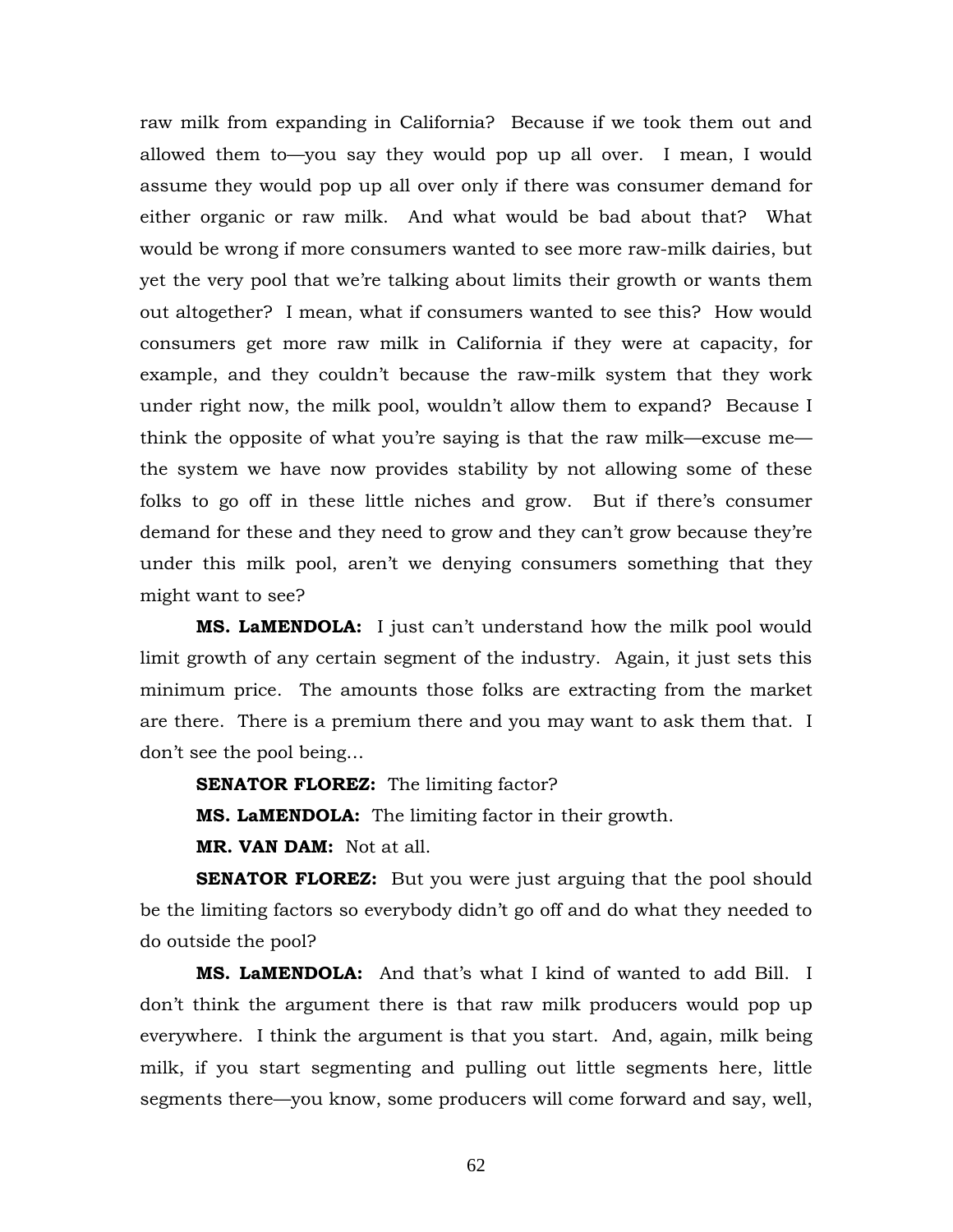I have a higher fat test to my milk; I think I should be exempt or I have a higher quality premium; or more cheese can be made from my milk—it just starts splintering the system. It's not that we're concerned about more raw milk or more organic milk. It's just concern about splintering the system.

**SENATOR FLOREZ:** No, I get it. So I guess you would be arguing that none of these folks should be able to argue some value in their product because that's what they would be doing—you just mentioned. They would go out and say, I have this because my milk does this, or I do this because my milk does that. They would be able to segment and the raw milk excuse me—the milk pool doesn't allow any sort of market segmentation at a certain level. It just kind of, all of it's milk, right? Is that what consumers want right now? I thought they wanted a little differentiation in terms of their product on the shelf.

**MR. VAN DAM:** They can have all the differentiation they want. It still works.

**MS. LaMENDOLA:** Yes, and I think they're paying for that.

**MR. VAN DAM:** It's just a matter of making sure that the regulatory system contains all the milk. I'm sorry. I said it enough times. Maybe I made my point.

**SENATOR MALDONADO:** Raw milk is where everyone starts? **MR. VAN DAM:** Yes. **SENATOR MALDONADO:** Everybody starts with raw milk? **MR. VAN DAM:** Right.

**SENATOR MALDONADO:** And then from the raw milk, that's where you have a choice of where you're going to go with it. So what's the difference between Dairy A and Dairy B on raw milk? There's no difference in the milk?

**MR. VAN DAM:** Well, there's always some difference in the milk. It's the different dairies.

**SENATOR MALDONADO:** Raw milk's raw milk. What's the difference?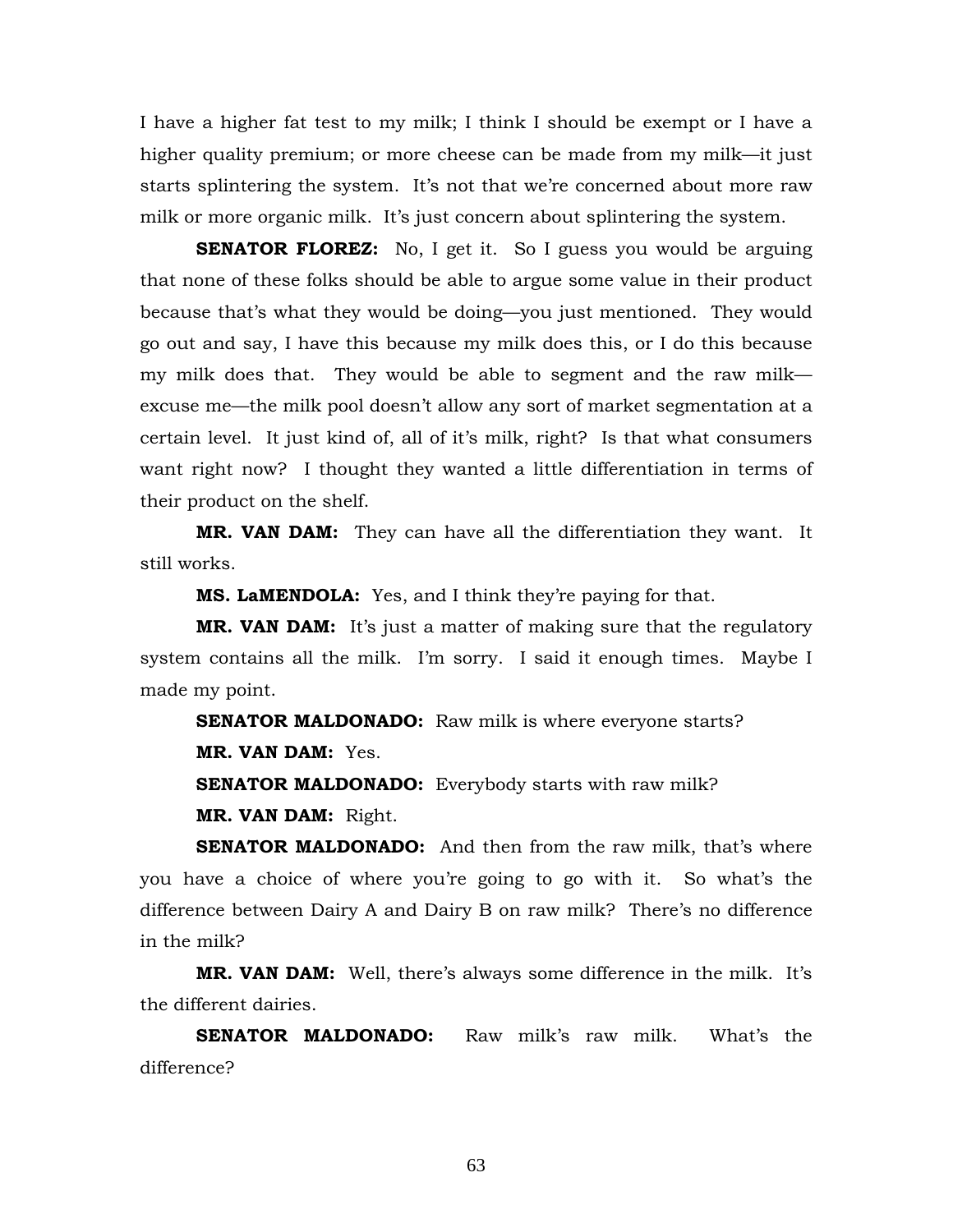**MR. VAN DAM:** They're raw milk but they'll have different coliform standards, a hot topic here.

**SENATOR MALDONADO:** Different colored cow raw milk?

**MR. VAN DAM:** But much, much of the milk produced in California, a lot of it produced, maybe as much as 35 percent, meets the raw-milk standards and could be sold as raw milk under today's standards.

### **SENATOR MALDONADO:** Okay.

**MR. VAN DAM:** But it isn't because—well, we won't go there.

**SENATOR MALDONADO:** Senator Florez, I think, if you want to drop the price in organic milk or raw milk, you have truth in labeling because I believe that there's a lot of producers that produce more organic milk than they can market. So what they do is that they punted off into the conventional milk to stabilize their price because, if there is a glut of organic milk at the stores, the price will go down.

**SENATOR FLOREZ:** Okay. Any other comments from—thank you, Senator Maldonado.

Any other comments from the panel?

**SENATOR MALDONADO:** Just one more comment.

**SENATOR FLOREZ:** Yes, of course.

**SENATOR MALDONADO:** I want to know, I'm going to take a little different tack than Senator Florez on this. Can a farmer—if I wanted to be a dairy farmer, what's the minimum head that justifies being a small dairy?

**MR. VAN DAM:** You qualified that pretty interestingly. I suppose you mean a small dairy with ten head, but you to know if it's economically feasible.

**SENATOR MALDONADO:** Well, what's economically feasible?

**MR. VAN DAM:** It's difficult to say, but I would throw a number out there and say, if you're less than 500 and you're just starting up, you're going to have a difficult time making…

**SENATOR MALDONADO:** Okay. Let's say 500.

**MR. VAN DAM:** Yes. And the average size of a herd in California is almost 1,000 now.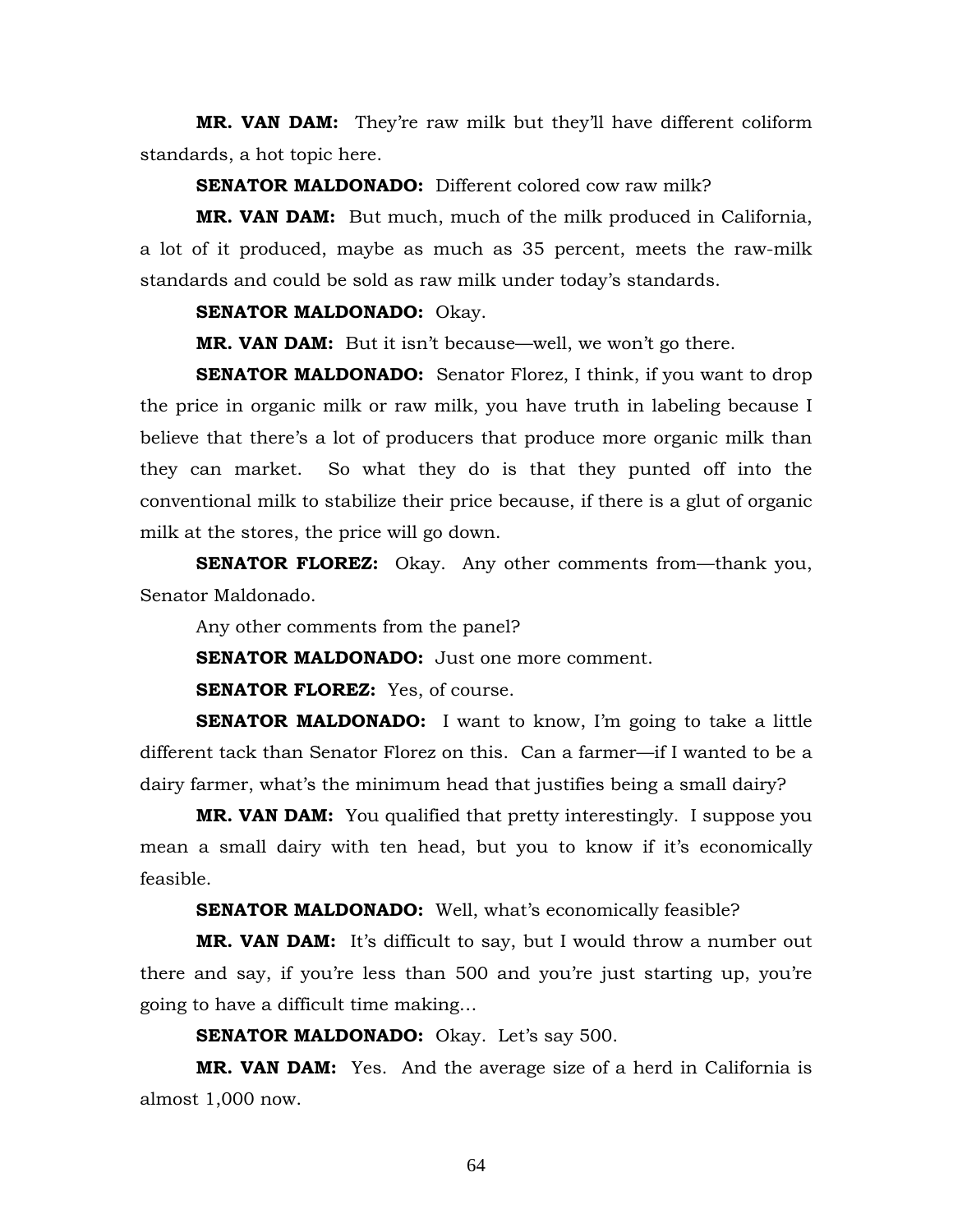**SENATOR MALDONADO:** Let's say I want to start my dairy with 500 head of cattle. Does the pool prevent me from—let's say I can't afford 500. I want to do a 250-head dairy. The milk pool prevents me from getting into the business, doesn't it?

**MR. VAN DAM:** No, it doesn't.

**SENATOR MALDONADO:** It doesn't?

**MR. VAN DAM:** No, not at all. What prevents you right now is you won't find a home for your milk so likely. But once that's solved and we've got enough homes for milk, that nothing in the pool would prevent you. If you can find a place to ship the milk, you can be in the pool.

**SENATOR MALDONADO:** How about the two brothers that were here earlier? I don't know how many head they've got, but they're looking integrated.

**MR. VAN DAM:** Right. These folks produce; these folks transport to their processing plant, they process it, they probably do the pasteurization, homogenization, whatever you call it, they put it on a truck, and they deliver it to Costco.

**SENATOR MALDONADO:** Now why should they be penalized in the pool?

**MR. VAN DAM:** They aren't penalized. The point is, that on all their milk…

**SENATOR MALDONADO:** They said that they were.

**MR. VAN DAM:** Oh, of course.

**SENATOR MALDONADO:** Tell me why. Why are they saying that they are?

**MR. VAN DAM:** Because they don't want to pay that money into the pool. They would rather have the full Class 1 price for themselves. But the deal they made…

**SENATOR MALDONADO:** What's wrong…

**MR. VAN DAM:** But all their growth, they are competing on absolutely equal footing on all their growth with all other processors. That's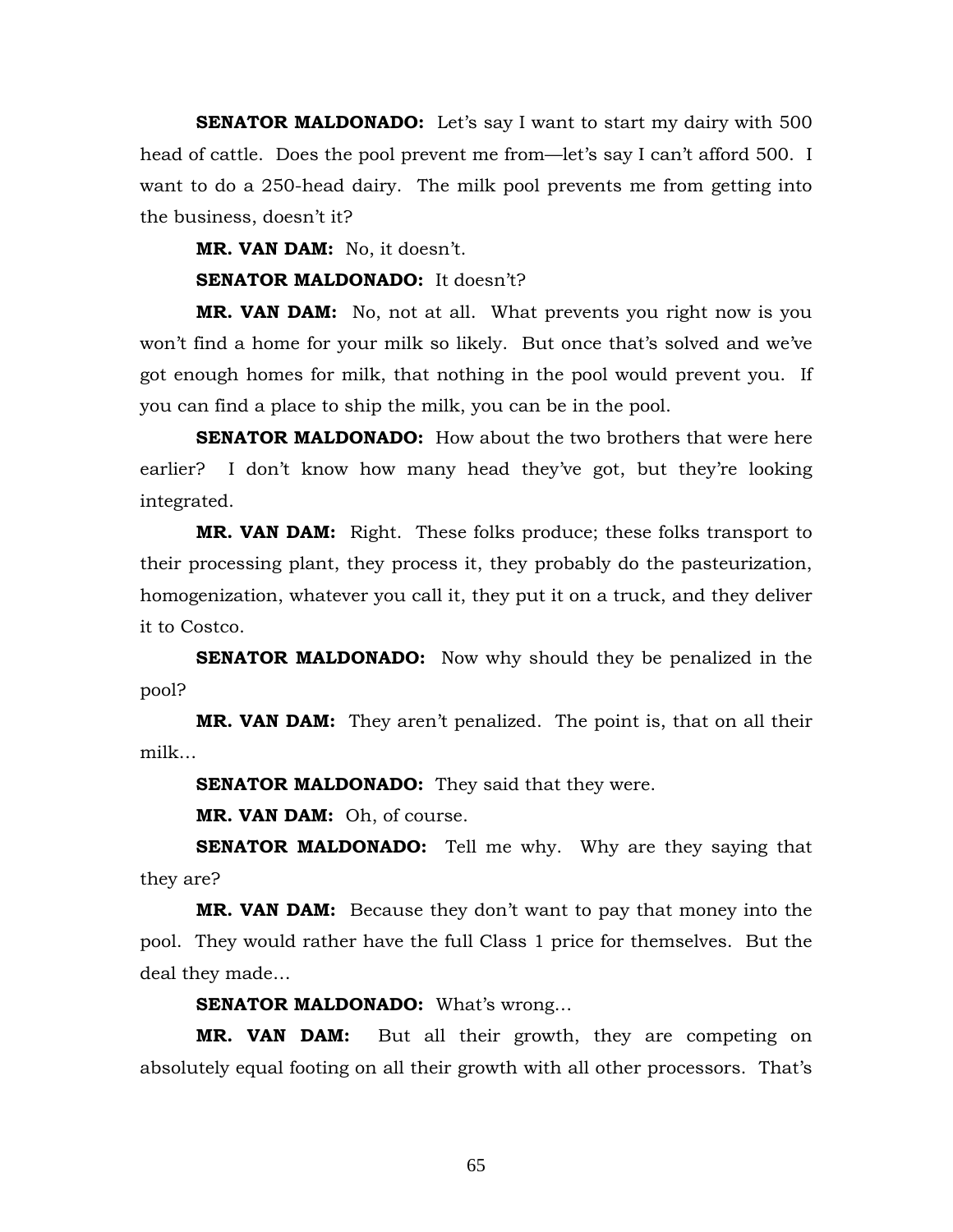the key to this thing. They do not have an advantage over everybody else. They are competing on the same.

**SENATOR MALDONADO:** So the advantage that they have is, that once they produce, once they've processed the milk, they can go higher on their price at that level?

**MR. VAN DAM:** Certainly.

**SENATOR MALDONADO:** Not at pool level.

**MR. VAN DAM:** Right. But I can't afford a processing plant, so I'm stuck at the pool.

**MS. LaMENDOLA:** With all due respect…

**MR. VAN DAM:** Even if you did, you'd be in the pool.

**MS. LaMENDOLA:** With all due respect to them, I think, also if you listen carefully, their issue is with competition with out-of-state milk, and we have issues with interstate commerce that are very difficult to deal with. I think before this plant in Nevada came up, I'm not sure that that same concern would have been there for them but maybe they could testify to that.

**SENATOR FLOREZ:** Okay. Thank you. Appreciate the testimony. **MR. VAN DAM:** It was great fun.

**SENATOR MALDONADO:** Great fun, huh?

**SENATOR FLOREZ:** All right. Let's hear from a raw-milk dairy and a consumer, if we could. Let's go ahead and have the next panel.

 Mark McAfee and Christine Chessen come up, and this will be the last panel of the day. Oh, and we have some public testimony as well. I'm sorry.

Mr. McAfee, welcome.

**MR. MARK McAFEE:** Good afternoon.

**SENATOR FLOREZ:** Why don't you give us your thought process of what you've heard here. I have just a few questions. And obviously this was really a bigger issue, and we had the organic folks here earlier. We were going to include you on that panel. But as you know, I have a special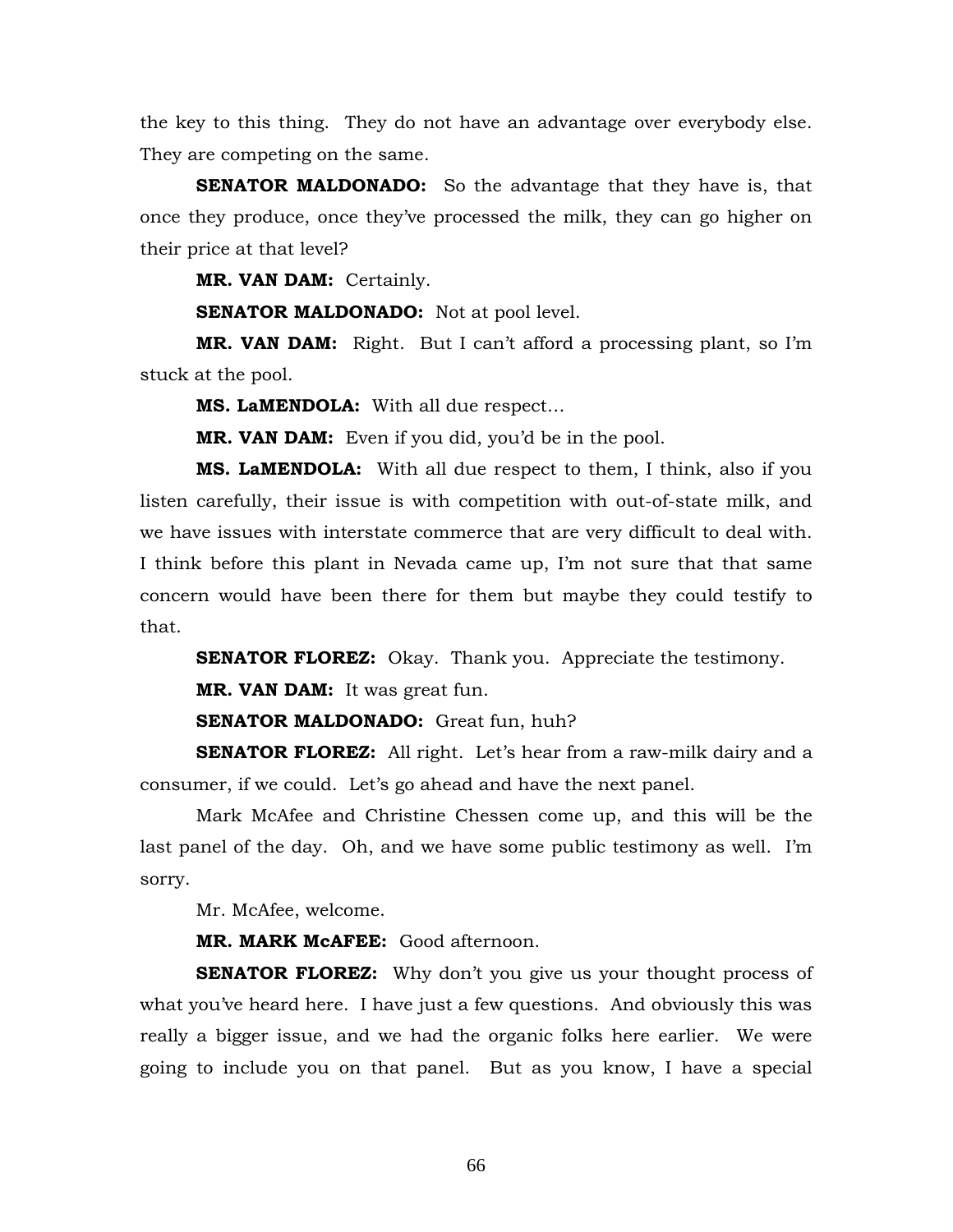affinity to raw milk and I'd like to ask you—I'd like to get your overall opinion on this…

## **MR. McAFEE:** Sure.

**SENATOR FLOREZ:** Senator Maldonado and I are trying to get—why don't you just do what, you know, make all this money that everybody's saying that you should make in the current system, given the premium?

**SENATOR MALDONADO:** I'd like to hear too, Senator, from the rawmilk folks of why it's bad to be in the pool.

## **SENATOR FLOREZ:** Right.

**MR. McAFEE:** Well, it's indeed an honor to be here and thank you for the invitation to be here. We're a very small part of the very large market segment of two producers. One dairy is less than 50 cows. Claravale Dairy, they're not here today, and we milk about 350 cows at Organic Pastures Dairy in Fresno, California. I actually prepared a statement, comments, so that I wouldn't miss anything so I'd like to distribute that, if I can, so you have that before you in reference for later when you do some bedtime reading.

 I've marveled at the comments made today. I've been in contact with many of the organic, vertically integrated operations in California, including Rockview Dairy \_\_\_\_\_ operation in Southern California. The Cloverstrand operation which is represented here today—I don't know if they're going to be able to speak or not—Albert Straus and Organic Valley and others. And I can't speak for them officially, but the comments I got from them was, we want out of the milk pool desperately and there were a lot of comments about being undercut from out-of-state pricing and so on and so forth. So those were kind of the general comments that I was given when I called others to kind of talk about these proceedings today.

 As far as raw-milk producers are concerned, I think we are quantumly different than the balance of the pool. And I will kind of set forth the different issues that are very, very important and relevant today to talk about. There's actually eight points and some subpoints which I'd like to touch upon. I can't co-mingle any of my milk with the common milk pool. I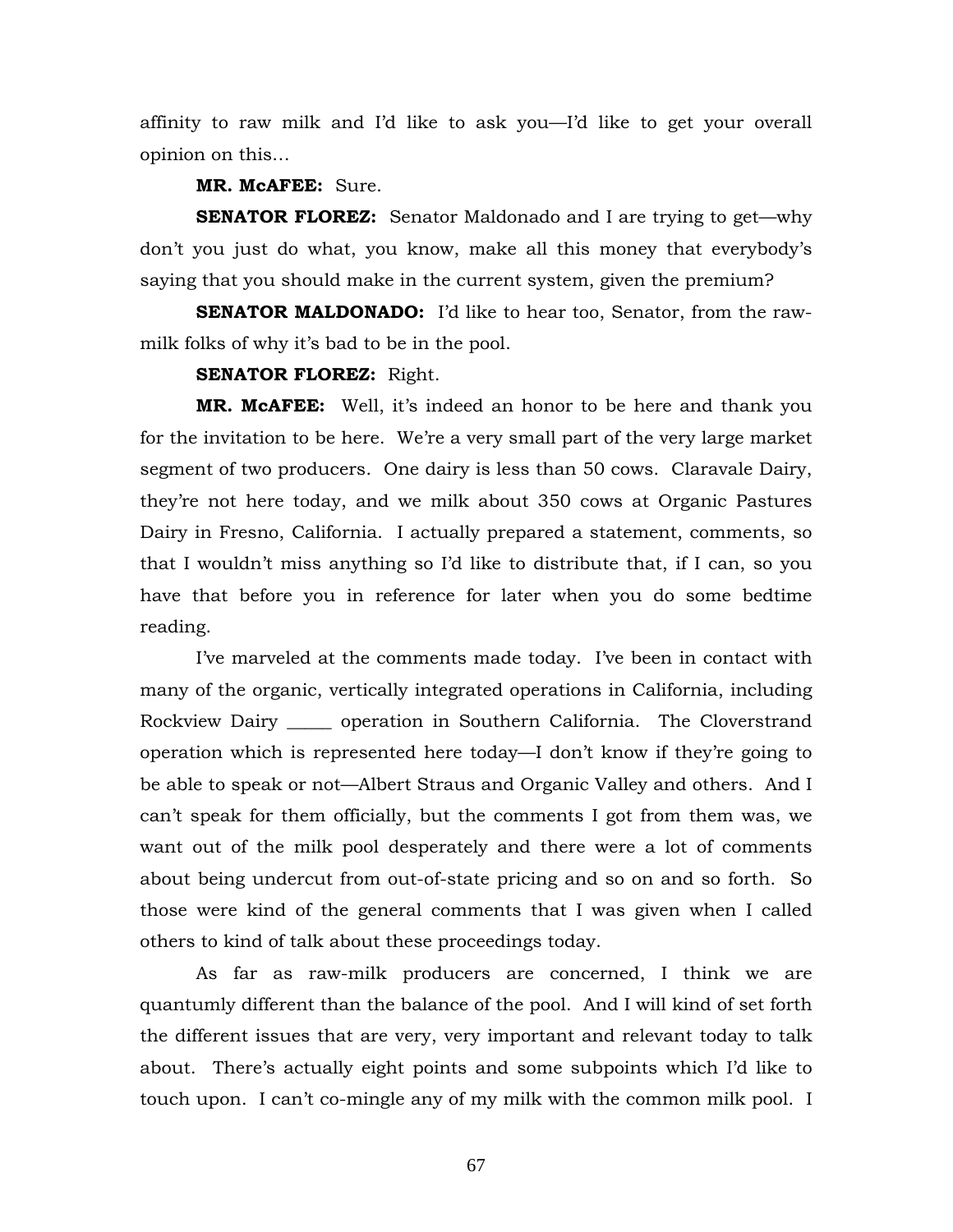have to meet and exceed pasteurized milk standards without pasteurizing it. I have to have less than ten coliforms per milliliter of milk. And that's the same result you get after pasteurization when my neighbor down the street can have 750 coliforms per milliliter of milk when shipping it to a common milk tank at the local creamery. So there's a quantum difference. I cannot purchase milk from the milk pool, bring it to my small creamery, and process it into any of my products. So there is a massive departure from the milk pool. I can't participate in the milk pool, but yet I am required to pay \$13,000 to \$15,000 a month into the milk pool, and I can't even make all five products, all five classifications of product. I am prohibited from making any Class 3 products because they're pasteurized. So that's just the tip of the iceberg, and there's about six or seven more really very important points to make.

**SENATOR MALDONADO:** I just heard testimony that said raw milk is raw milk.

**MR. McAFEE:** Raw milk—there's two kinds of raw milk out there in the world today. Under the regulatory scheme in California, there's raw milk intended for people, which is what I do, human consumption, and there's raw milk intended for pasteurization and then people. There are two different steps of laws completely—different standards. The best of the best California milk producers averaged about a 30-coliform count in their milk tank on the dairy before being trucked to a common tank at a creamery. None of that milk would qualify to be bottled as raw whole in California under state law. So I take exception to the early comment that raw milk is raw milk. It is not. There are two different distinct sets of laws in California—one for pasteurization and one for human consumption.

**SENATOR MALDONADO:** But the raw milk that you use is the raw milk that you produce?

**MR. McAFEE:** We are vertically integrated from the earthworms in the soil, to the pastures, to the cows, to our milk barn, to our creamery, to our bottle, to our trucks, all the way to the consumer.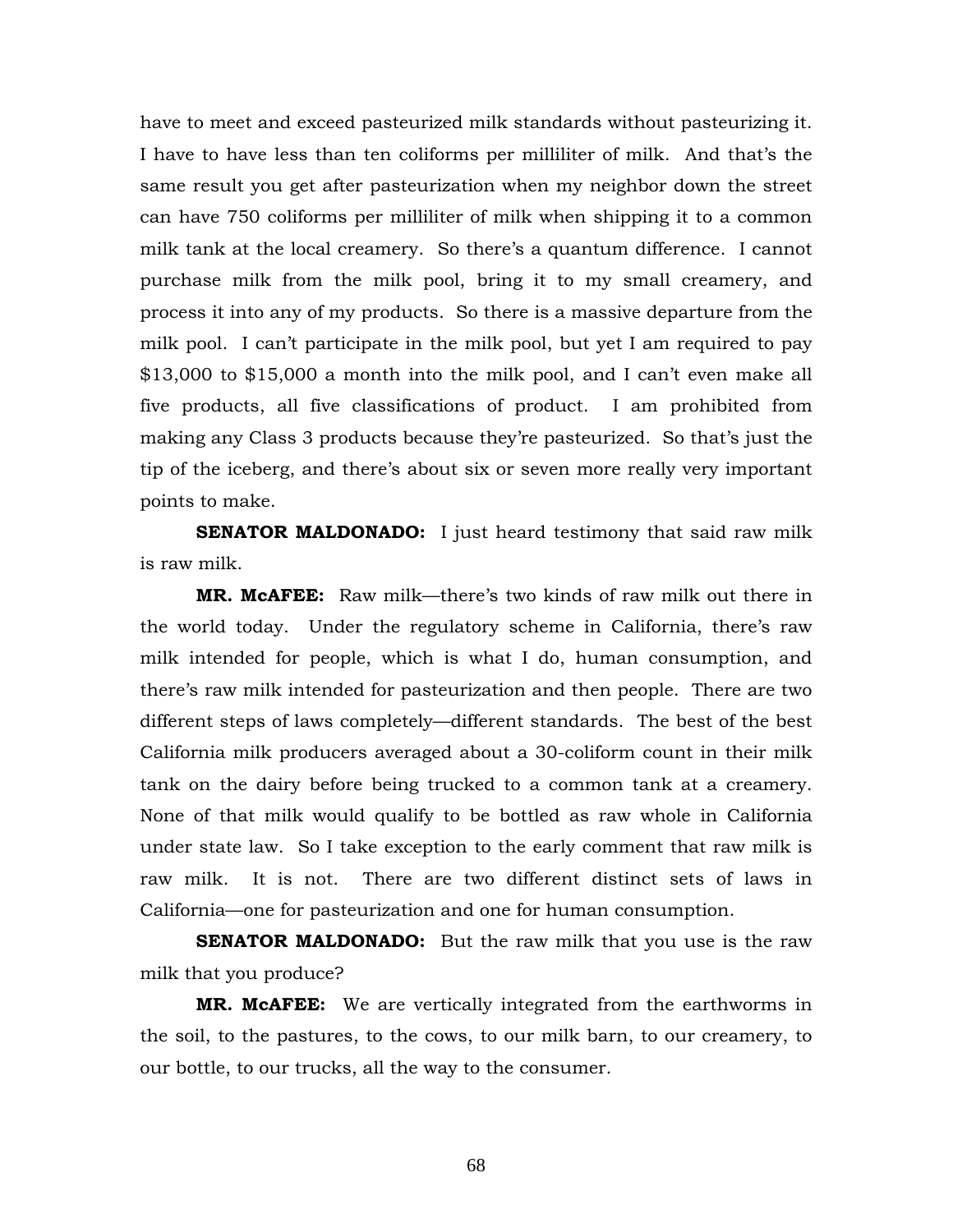**SENATOR MALDONADO:** But the milk that you use is the milk that you produce?

**MR. McAFEE:** Correct, and it cannot come from any other dairy.

**SENATOR FLOREZ:** And the milk that you produce goes into the pool?

**MR. McAFEE:** It does not go to the pool, but I am…

**SENATOR MALDONADO:** But they pay into the pool.

**SENATOR FLOREZ:** No. He pays into it but...

**MR. McAFEE:** I have to pay into the pool for a benefit I cannot in any way, shape, or form benefit from. It is completely—I can use many words to describe it. Today I'll be kind. It's not just. It's just wrong. Why would I pay \$15 or \$15,000 a month into a milk pool? I can't structurally—under AB 1735, the law that was passed a year and a half ago—participate in the milk pool or purchase any milk to make products. And then furthermore, I can't make all of the debits and credits balance between all the classes of milk—Class 1, 2, 3, 4, 4a, 4b—which give you kind of this balancing act to keep perhaps to build down. I can't participate in that like all other producers might.

**SENATOR MALDONADO:** So the statement that was made earlier, all milk goes into the pool; and that once the milk is in the pool, there is a base price for the pool milk. And once the base price is there, if you have a commodity that somebody wants to buy, there is a plus. You're saying that that's not a correct statement?

**MR. McAFEE:** It is for 1,998 dairies in California but not the two that participate. It's vertically integrated raw dairies. And to a certain extent for the organic dairies, because they have a premium on top of this guaranteed milk price—the guaranteed milk price right now is guaranteed bankruptcy. If you're \$9.50 or \$10 per hundred weight, there's no way you can sustain your operation at that level. So they ride a rollercoaster, unfortunately, where last year was a pretty good milk price year; it was great; had a lot of dairymen clean up some old debt and did okay. But now dairymen are literally committing suicide from the milk prices being so low.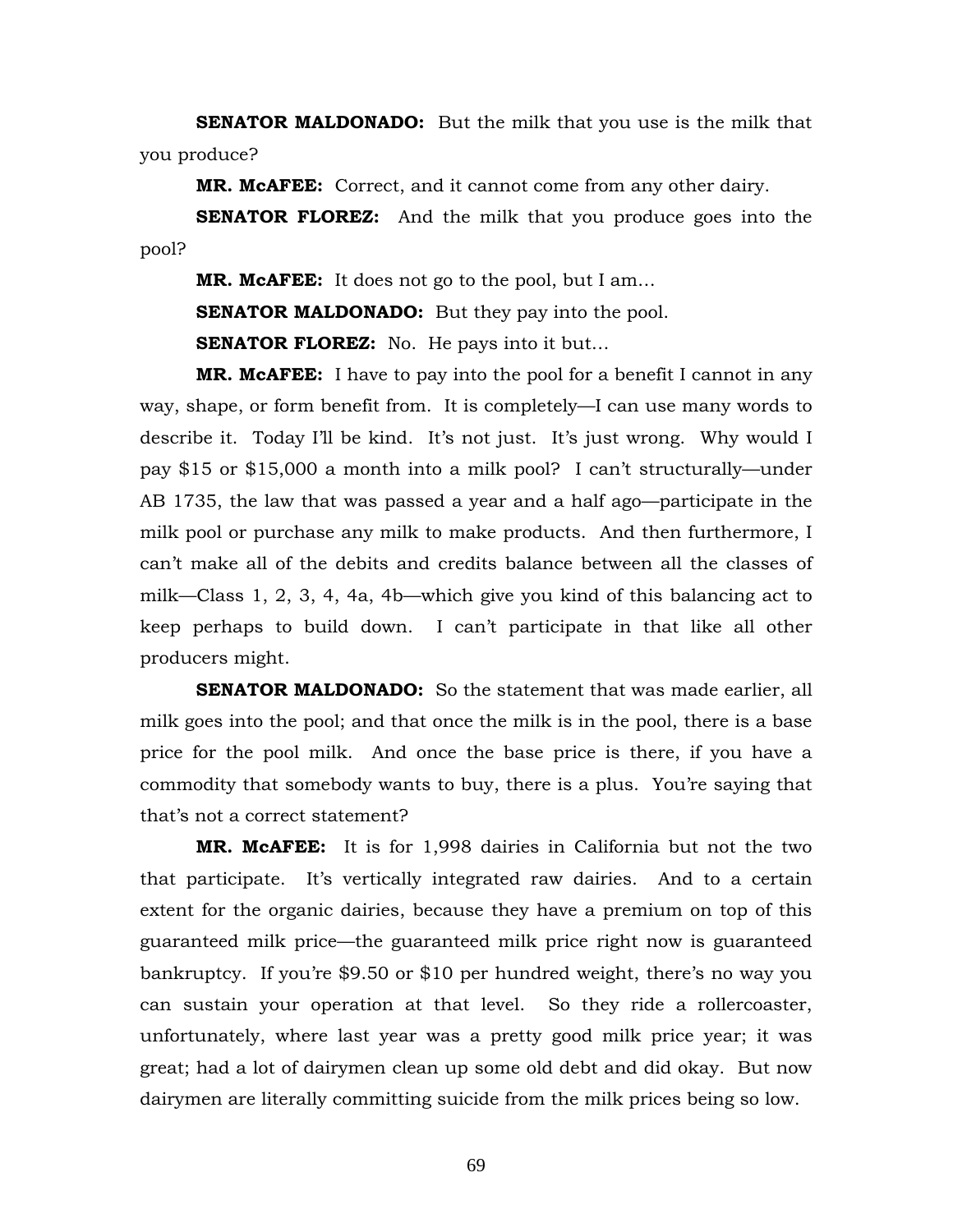#### **SENATOR MALDONADO:** Suicide?

**MR. McAFEE:** Yes. It was in the *Modesto Bee*, *Merced Sun Star* a couple of months ago.

**MS. CHESSEN:** The *Merced Sun Star*.

**MR. McAFEE:** Yes. Two dairymen committed suicide.

**SENATOR MALDONADO:** I'm selling broccoli for \$2.50. I'm still here.

**MR. McAFEE:** I was trying to make a point here that it is a desperate time, and hopefully it will recover quickly because our dairymen need to have a living price for the hard work they do.

**SENATOR MALDONADO:** But the point where I'm confused here and please help me—because I believe you. Where I'm confused is that you're saying that your milk never goes to the pool but yet you pay into the pool.

**MR. McAFEE:** Correct. And this pool is kind of a—it's a theoretical construct. So I never commingled my milk and I can't…

**SENATOR MALDONADO:** But you're vertically integrated.

**MR. McAFEE:** I'm vertically integrated…

**SENATOR MALDONADO:** Those two dairies that do that, you said of the 1998, two of them do that, are both vertically integrated.

**MR. McAFEE:** Correct.

**SENATOR MALDONADO:** So they're vertically integrated. So once that milk goes to your processing plant and you process it, you get a huge bonus on that milk.

**MR. McAFEE:** Yes, I do. I get to sell my milk into a free-market system in 420 stores in California. With all of my own sweat and equity, I manage all, every drop of milk we produce. It goes into a free market that either wants it or doesn't want it. And for that, I get a premium. But the problem I have is, I cannot participate in the milk pool by buying milk like other creameries might, and they do. They buy and sell truckloads of milk all the time. And I can't participate structurally and inherently in the milk pool.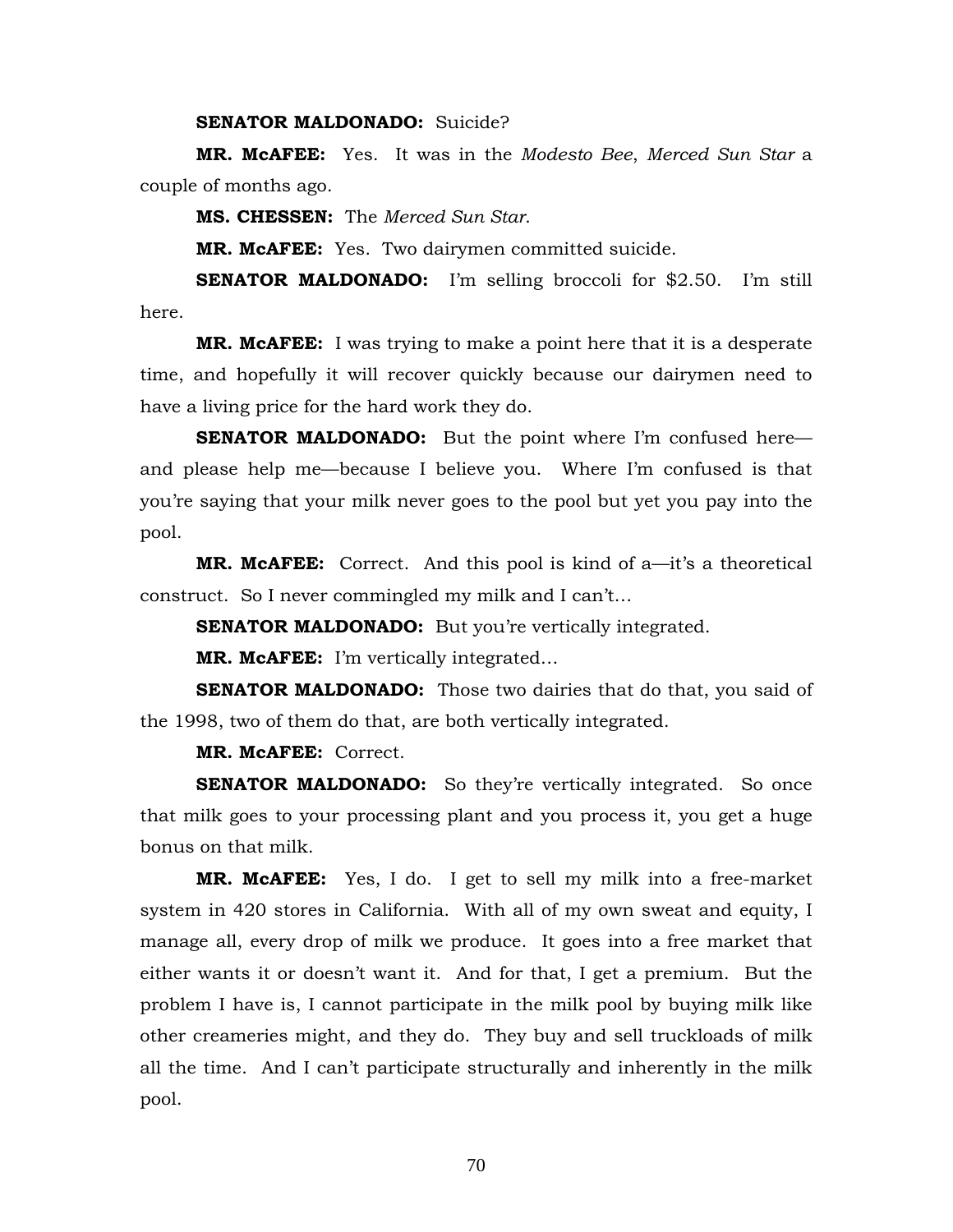**SENATOR MALDONADO:** So the bottom line, your point is that you produce milk, raw milk; you're in the pool system today, but you can't buy it from the pool system because the quality of the milk doesn't go to your standards?

**MR. McAFEE:** By law, correct. I cannot bring—there's a certain number of pathogens that would be statistically relevant to talk about—the coliform counts, the standard bacteria counts. When you've trucked it to a creamery, put it on a truck, pump it two or three times, get it to my dairy, it would not qualify. I can't do it. And then beyond that, my insurance company would freak out if I was to buy milk and bring it to our dairy because whose responsibility would it be if there was a pathogen and someone would be come ill?

# **SENATOR MALDONADO:** So raw milk is not raw milk?

**MR. McAFEE:** No, it's not, absolutely. And clearly I think that, I think maybe I don't want to condemn what you said earlier because in its simplistic manner, it is, you know, raw milk is kind of like raw milk. But when you look at the details, it is not, absolutely, and the regulations and standards clearly state that. Remember that in 1967, Altadena was producing, I don't know, 15,000, 20,000 gallons of raw milk in the California/Arizona/Nevada markets. They went out of business in 1996 partially because of the pressures of this kind of an environment, but they were given the producer-distributor exemption. In fact, there's never been a raw-milk producer in California that did not have the PD exemption.

 When I applied to CDFA to have my PD exemption, they told me, no thanks, and we even litigated over it. And the judge says, you need to change the law because I don't want to sit here at the bench and change the law. You shouldn't be in the milk pool because no previous milk pool—rawmilk producer—was ever in the milk pool because the milk pool and you are distinctively, can't, associated. So in '67 this was thought of and they were given an exemption because they didn't fit; they couldn't participate in that process. And that kind of brings me to my point. I mean, there's lots of points to be made here. But historically it's really important to understand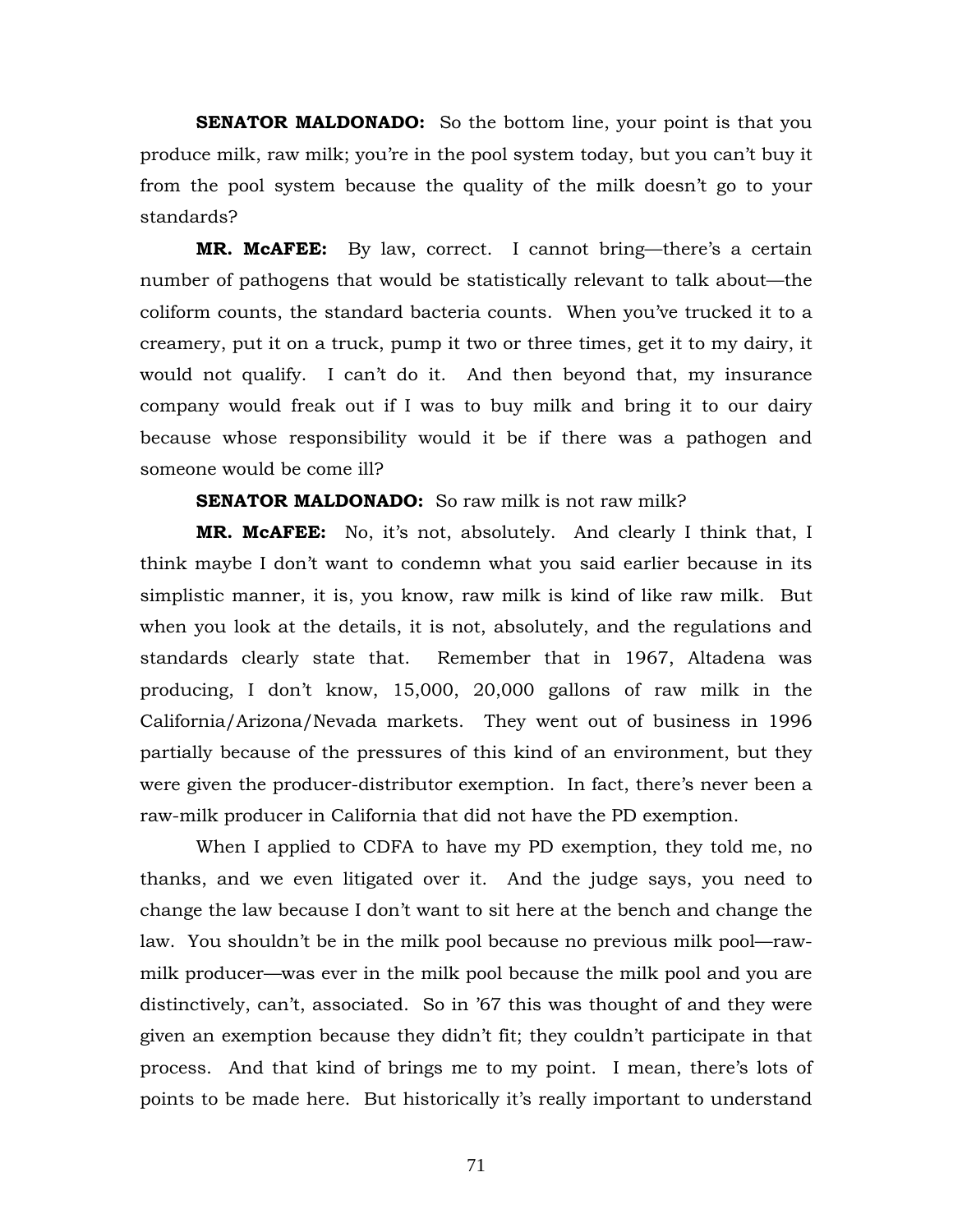that producers-distributors that produce raw milk could not inherently structurally participate. And I think it's grossly unfair for me to be forced with my intensive testing protocols I have to adhere to, the different kind of milk that I produce, all the different costs I had, the insurance costs I had, the responsibilities I have to consumers to participate in a milk pool that takes a bunch of money from us, and I cannot get—cannot get—any benefit from the milk pool structurally. And I think that this argument can simply be made also for organic producers to a certain degree as well. I think if Albert Straus was here—he may be here at the next hearings—would elucidate a lot of these same comments because he's a vertically integrated yet pasteurized milk producer, and he would have a lot of the same concerns.

**SENATOR MALDONADO:** Do you have surplus raw milk?

**MR. McAFEE:** We are so short, it's not even funny. We struggle to keep our milk on our shelves. There's no lactose intolerance associated with raw milk. And if you do a good job of producing raw milk, it's extremely safe. So there's a market opportunity there and we're growing rapidly; but at the same time, it's burdened by the milk pool.

**SENATOR MALDONADO:** Senator Florez, where I was confused was that I really thought, that if you got Cow A and Cow B and you go over there and milk it, I thought you were milking raw milk. I still believe that raw milk was coming out of that cow.

**MR. McAFEE:** You are right. There is raw milk coming out of the cow.

**SENATOR MALDONADO:** You're saying, that if it's in a green barn and this cow's in a red barn because this one might have better sunlight, this one's considered different from this milk?

**MR. McAFEE:** It has to do with the conditions and the standards in which the milk is produced. If the expectations for that raw milk is to have a high-bacteria count, all the pathogens—who cares—it doesn't matter—and high levels of coliforms—you know, it's kind of a loose standard. And when you have that kind of production standard, which the dairy industry has—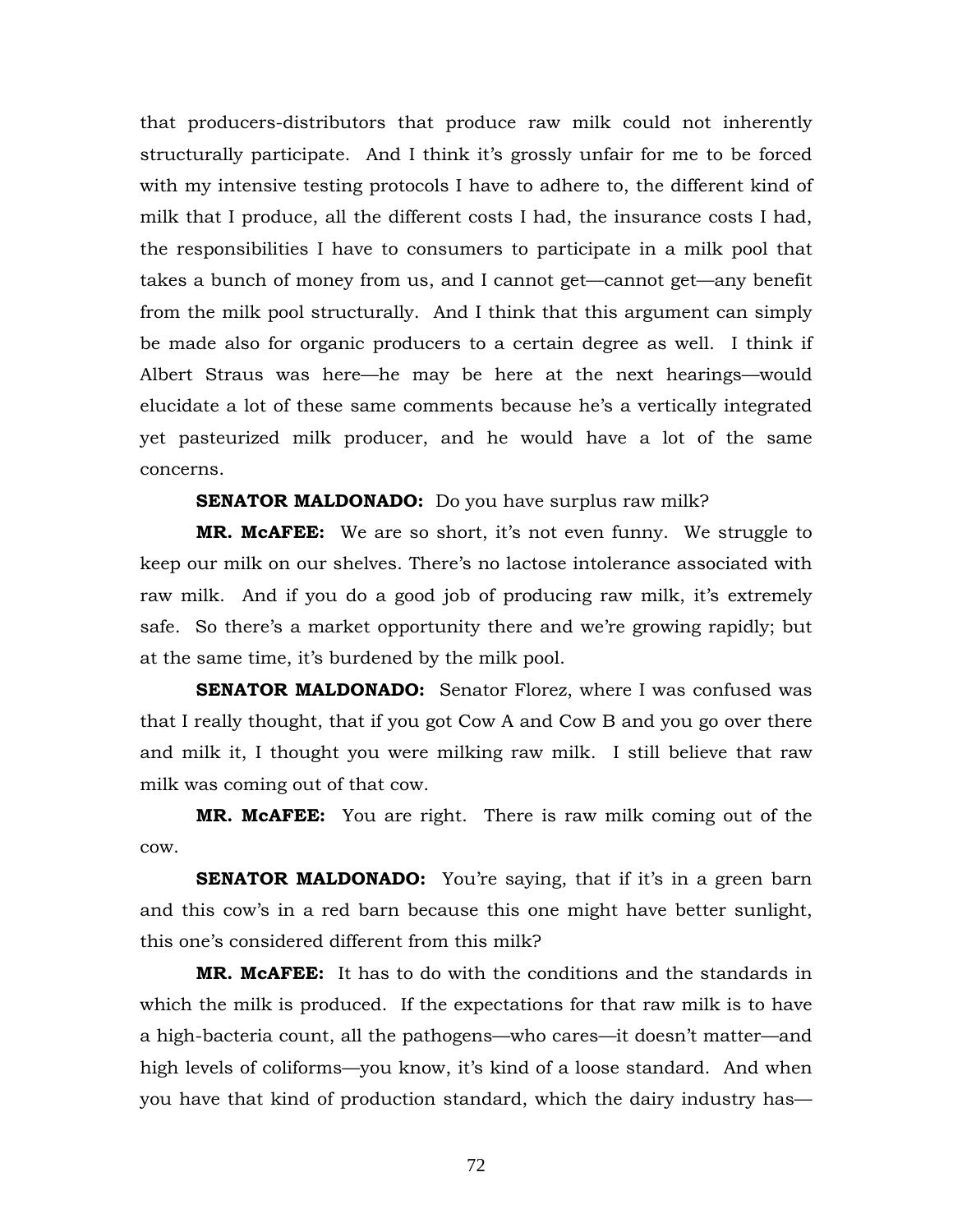we actually have a higher standard than the rest of the country, so we have a very high-quality milk shed in California for conventionally produced milk—it doesn't meet and exceed pasteurized standards and that's there for a reason. Pasteurization extends shelf life; it takes care of the liability issues. There's a reason for pasteurization. There's also a place for both people at the table, in terms of the, you know, the dinner table where pasteurized and raw milk can coexist together.

 Raw milk takes a very specialized set of circumstances and environment—special care, testing, insurance—we use green-grass pastures, all organic technology—to make sure that the manure that the cow actually produces doesn't have pathogens in it. We actually test the pathogens in the manure to make sure it doesn't get in the milk. So we're doing—I mean we're doing laps around the track when other people are taking a couple of steps to make sure what we're doing is safe for the consumer.

**SENATOR MALDONADO:** I'm still not convinced but...

**MR. McAFEE:** If you go and drink raw milk, you'll think these thoughts because, if you read the studies, you'll understand that you want to trust that farmer that it comes from one place and it's safe.

**SENATOR MALDONADO:** I think what you're saying is that your raw milk has a different standard or your raw milk has a different farming practice. That's what you're saying to me here because, if I go to a dairy and the milk comes out and goes into a tank and I get a glass of raw milk, it's going to taste just like yours? Or yours might taste a little bit different because you give your cows different kind of feed or something?

**MR. McAFEE:** Well, we're not talking about how it tastes. We're talking about…

**SENATOR MALDONADO:** The coliform.

**MR. McAFEE:** …the bacterial elements in it.

**SENATOR MALDONADO:** See, that, I don't know.

**MR. McAFEE:** Well, here's the thing, CDFA does a great job of inspecting our dairy every month, and we inspect our dairies five times a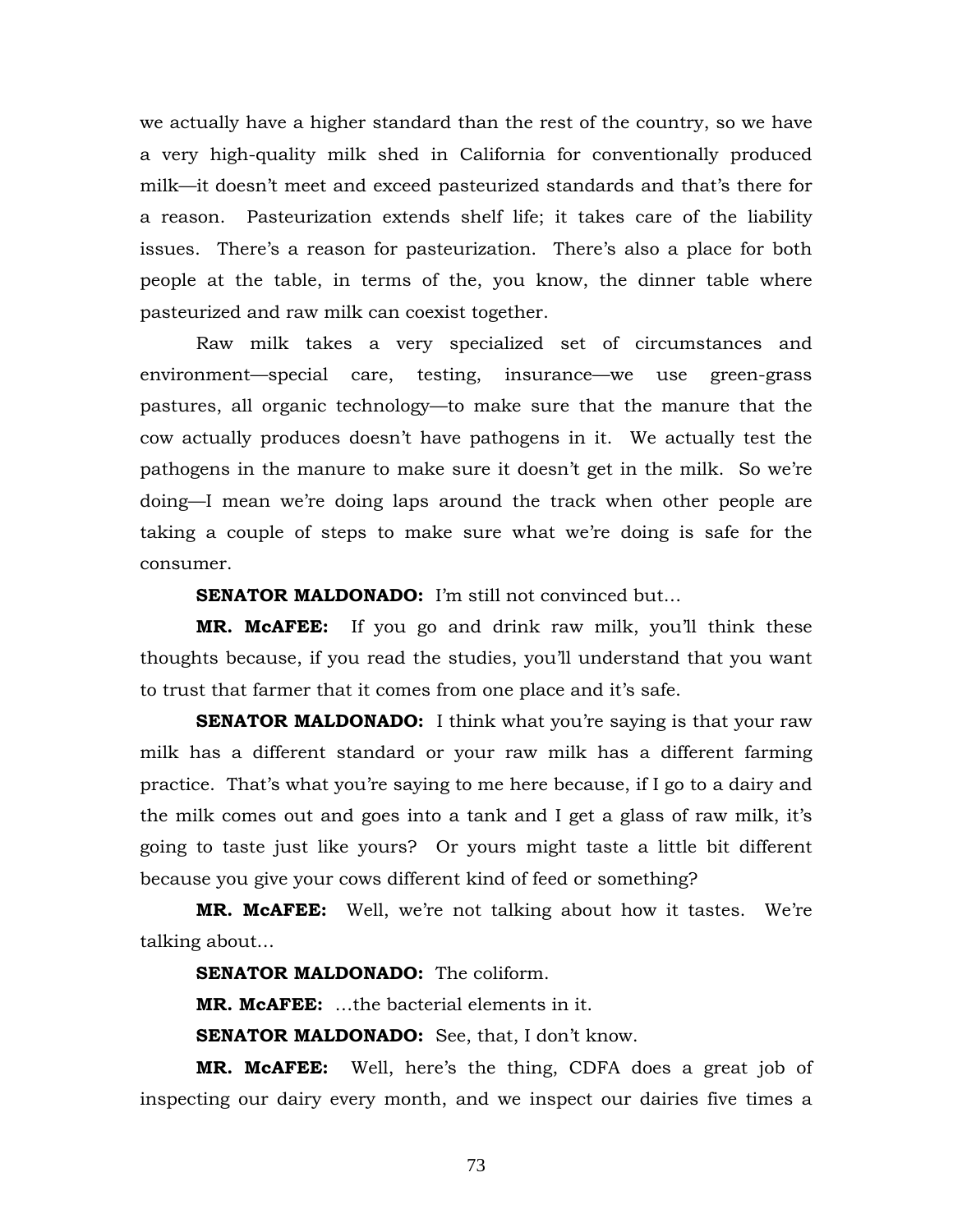week. We do pathogen testing. And that doesn't happen on the other dairies; there's no pathogen testing going on in these dairies at all, none, zero. There's no pathogen testing, but they intensively test our dairies for pathogens all the time, and we'll be shut down if they find a pathogen. One pathogen, you're shut down, period. They ask questions, recalls. So it's an entirely different process that we go through, very, very rigorous process. And this is not Mark McAfee talking today. These are state regulations; these are state statute; this is in the milk code, two different kinds of milk by regulation. And it's no stretch of the imagination. I'm not making this up here.

 I think I've touched on most everything. But it's essential to understand that my cost to production is not even near what a mega-dairy down the street might be for 10,000 cows. I have 350 cow that I treat like 4H projects, you know, and really diligently manage the udders and manage the milk to make sure that I get the resulting bacterial counts, so it's a very intensive, very costly process.

 We are also very, very consumer connected. One of the things that the McKinsey report really talked about was value added, consumer connected. We are that person, that entity. We have people touring our farms constantly wanting to know where their milk came from because my mug shot's on the side of my milk carton and I take personal responsibility. There's no pasteurizer between me and my consumer. I am fully responsible. If somebody's sick, I'm on the phone with them. I'm talking to them. I'm responsible. I wear the badge of honor or not if somebody gets ill from my milk. And so there is a very intimate relationship in the marketplace. Now that's putting the culture back in agriculture, and that's not for everybody. I'm not suggesting everybody goes out and does this because it's a specialized product; it has specialized markets; and people that want to build their immune systems, go drink it; people that don't, don't. But it's a very specialized thing that is for people that want to be involved in that.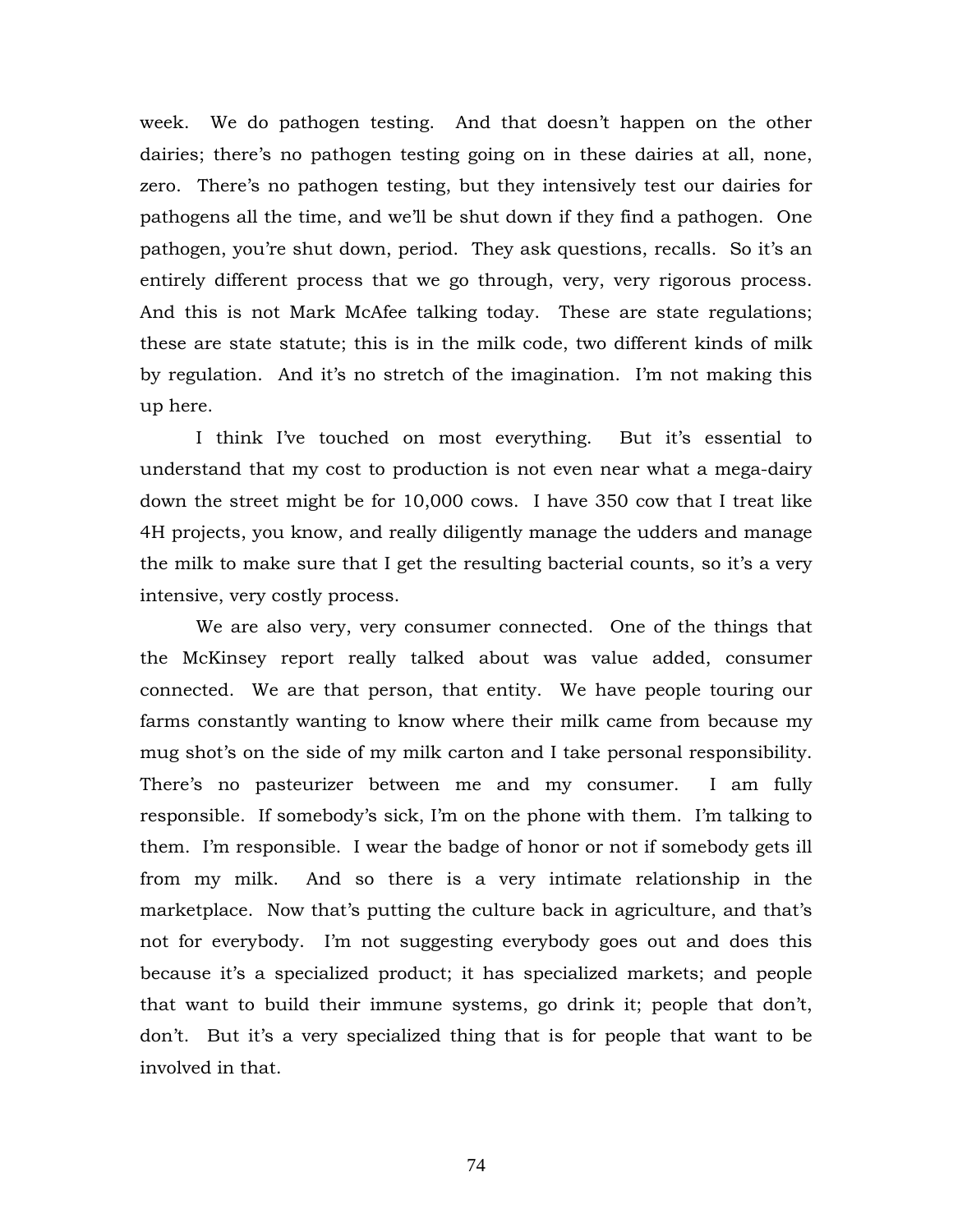Got questions, I'd be more than happy to answer them. I would ask that the old producer-distributor exemption be allowed to be arisen from the sunset and be brought back to activity for those people who want to be vertically integrated and produce raw milk. I would argue also that I think you're going to hear quite a few arguments from the organic community that they're going to want to be out of the milk pool as well and perhaps even the conventional communities so they can compete better because of this whole issue with Nevada, but that's for another day.

## **SENATOR FLOREZ:** Great. Any questions?

Ms. Chessen.

## **MS. CHRISTINE CHESSEN:** Thank you.

 Thanks, Senators, for inviting a consumer perspective here today on something that consumers drink every day across the country

**SENATOR MALDONADO:** What's your organization name?

**MS. CHESSEN:** CReMA. It stands for the California Raw Milk Association. My name is Christine Chessen. I represent over 40,000 consumers of raw milk in California. I'm also a certified nutrition educator with 350 hours of education in holistic nutrition. And most important, I'm the mom of three young kids. And it's as a mom that I always try to provide the highest quality food that I can get for my family. We've seen so much growth over the last several years in consumer demand for organic milk, and now we're seeing similar growth in raw milk which is what I give to my family whenever I can find it. It flies off the shelves.

 The last panel here, if I saw raw dairies popping up all over this state, I would be thrilled, really. Parents hear over and over from nutritionists: if you can afford one thing organic, it should probably be dairy, dairy that's free of antibiotics, free or hormones, free of pesticides, and dairy that's more likely to have their cows have access to green pasture. However, I think it's unfortunate and also unfair that some of this more nutritious milk is not affordable for everyone, especially now, during the economic crisis.

 Last week I cruised the dairy aisle at my grocery store, and I found that the average price of a half gallon of organic milk at \$3.54 for a half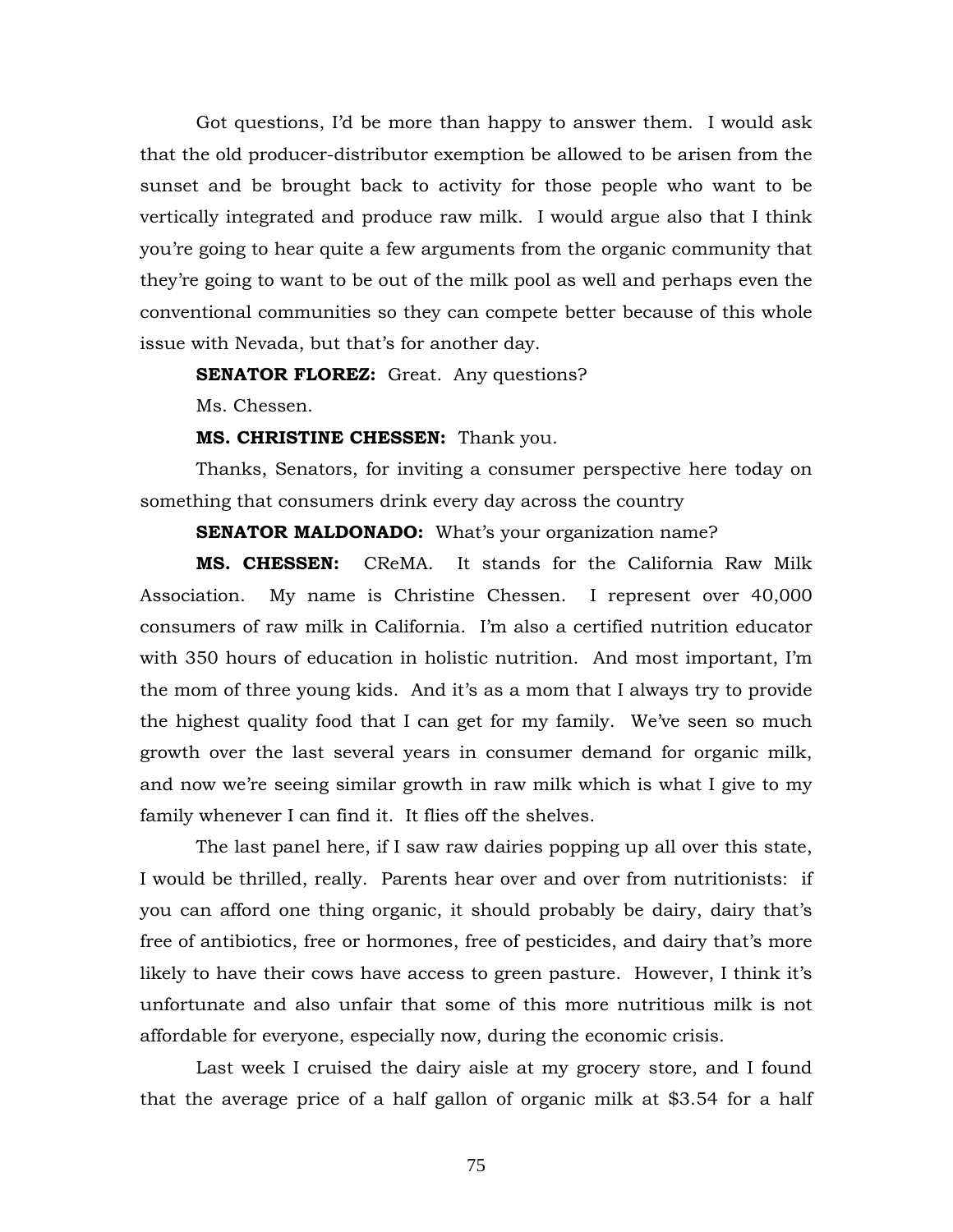gallon was more than double the price of regular milk at \$1.64 per half gallon. And the price of a half gallon of raw milk at that same store at the same time was \$7.99 a gallon. So \$1.64 for conventional milk, \$3.54 for organic, and \$8 for raw milk. It's quite a variety.

**SENATOR MALDONADO:** So the pool has not come to you. **MR. McAFEE:** Try writing a \$15,000 check every month when… **SENATOR MALDONADO:** That kind of money.

**MS. CHESSEN:** It's expensive. As a nutrition educator, a concerned citizen, and a mom, I'm an active part of this movement towards wholesome, natural foods, and local, sustainable food systems. I want to know where my milk comes from; I want to know what the cows ate; I want to know how they were treated; and I want to support producers that minimize their impact on the environment. I'm starting to buy—I think a lot of people have already seen the growth in artisan products, like artisan bread, artisan cheese, and I kind of view the same thing with milk. It's like artisan milk. I want to know who made it. I've toured the farms. I want to know what the cows ate. There's actually—I cut this out of the paper the other day—in Sonoma, in a couple of weeks, there's an artisan cheese festival so people get together and celebrate these artisan foods now.

 Although I live in San Francisco now, I did grow up in Fresno on local producer's milk that was delivered every week in purple cartons on our doorstep. Now I buy a lot of Straus organic products, like yogurt, which is local to me in Marin County. And I also buy raw milk whenever I can find it on the shelves. It just seems unfair to me that these conscientious producers of high-quality products are being burdened by the milk pool. It's not good for them; and more importantly, it's not good for me and consumers across the state.

 I found it ironic in early January when I came across a few articles about dairies struggling in California to the point that the federal government is paying to store surplus dry milk in Fallon ??, and there are reports of a couple of suicides among dairy farmers due to hardship. I have a couple of those articles here, *Dire Times for Dairy Farmers; Some Even*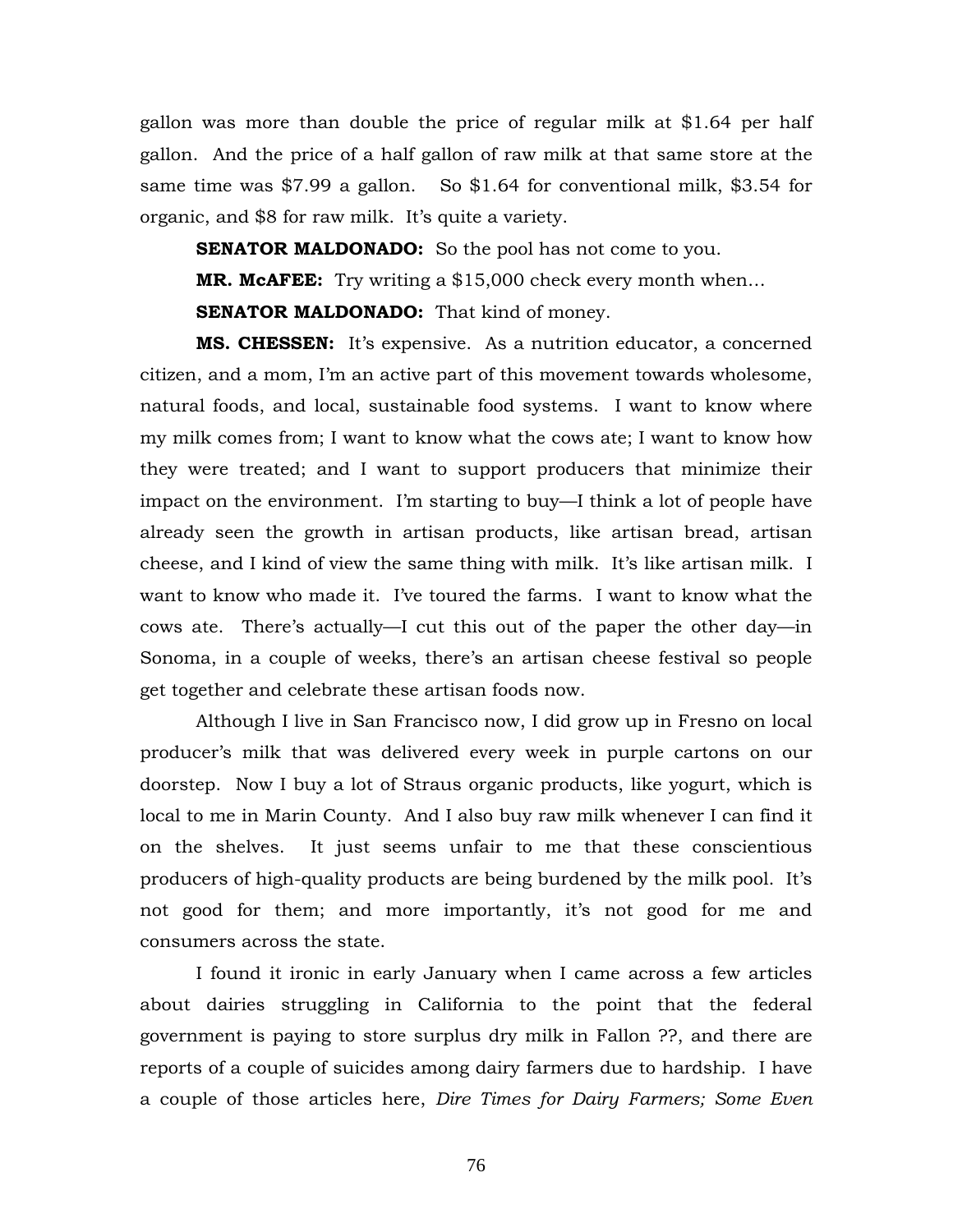*Committed Suicide; Dairies Struggle as Milk Prices Plunge; As Recession Deepens, so Does Milk Surplus*, from the New York *Times*. It just seems to me that there is a glut of a certain kind of milk. Maybe this is just their regular, conventional milk that we've always produced. But there's certainly a shortage of affordable milk of the quality that consumers are now demanding.

 So in an effort to understand the milk pool, I went online to read the CDFA documents, and I have to tell you, I also have an MBA with a background in accounting and information systems, and I found it very complicated and confusing and I couldn't understand it. But the one thing I did read on Page 1 of the *History of the California Milk Pooling Program* document was that the milk pool was meant to address, "The concerns of equitable prices among producers for compositionally similar milk." And I don't think we can view milk any longer as compositionally similar, or consumers wouldn't be paying anywhere from \$1.64 to \$8 for a half gallon of it.

 So in the 40 years that the milk pool has been around, there's no question that food and dairy production and consumption patterns have changed dramatically. And I think now may be the time to evaluate the dairy regulations and the market structure of the dairy industry and see if they should start to catch up. Thank you.

**SENATOR FLOREZ:** Any questions? **SENATOR MALDONADO:** I like your name, CReMA.

**MS. CHESSEN:** Yes, CReMA.

**SENATOR FLOREZ:** Okay. Seeing no questions, we will put this for the record, and I would say that we do have some public testimony.

 We do have a bill, as you know, and so we would ask everyone to reconvene with us when we actually have the bill. Before us, we've heard a lot today, so we'll try to figure out how to make some sense out of it now, but I do think that on the organic and raw-milk side, that we should look at that. You know, we don't have to blow things up maybe, but we can maybe make some adjustments or make adjustments to make some sense 40 years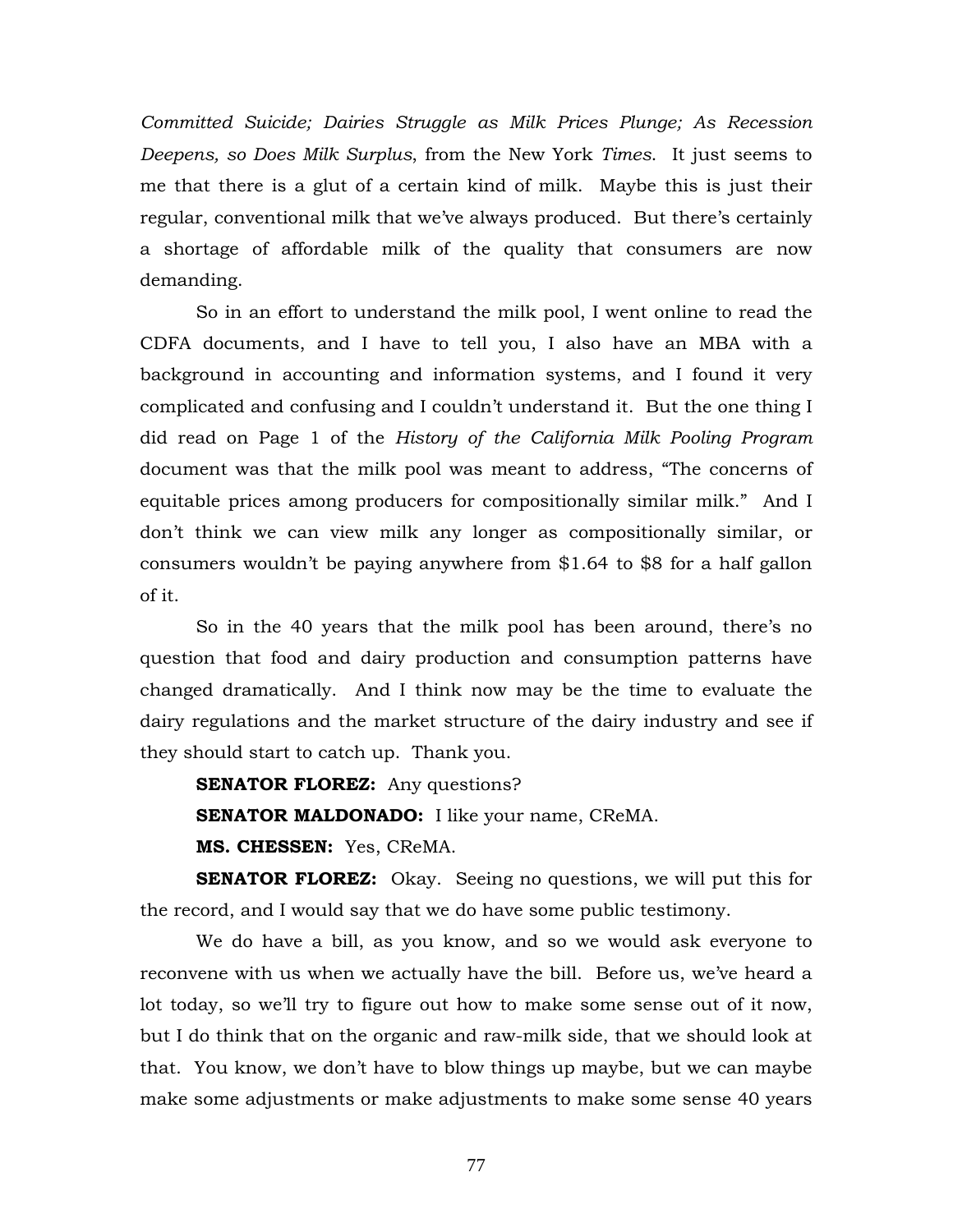later, so we look forward to working with both of you on that, as well as the organic milk producers to see if there's any sort of opportunities here to make some sense of this.

 And let me just make sure for the record, your milk can't be pooled with other milk in California?

**MR. McAFEE:** It cannot be commingled or shared.

**SENATOR FLOREZ:** You can't commingle. So this isn't—the pool is, in a sense…

**MR. McAFEE:** That theoretical pool out there, this is commonly traded. I cannot participate.

**SENATOR FLOREZ:** Right. You pour milk into a big vat; and all of a sudden, you're paying into it because your milk is actually pooled. This is simply an accounting mechanism, but you're not in any part and parcel part of this, the regular milk chain, in other words, even though it's milk? And the reason I would say that, for Senator Maldonado, your product isn't the product where I could walk into a store and really see it as a substitution, right? It's not like I go to the market at Whole Foods and I see milk and I go, wow, they're all out of milk, so I'll just grab a gallon of raw milk. It's milk.

**MS. CHESSEN:** People stand in line in some grocery stores for raw milk.

**SENATOR FLOREZ:** No, I get it, but it's not a substitution, per se. Raw milk, if you have a pool, it means kind of, regardless of price, milk is somewhat milk right? So if I go and I see Lucerne there and I see something else is there and they're out and I grab another gallon, it's homogenized milk, right? Do you see people going to the store and, for whatever reason, seeing the milk, the homogenized-milk portion of the, pasteurized milk portion of this market empty and then looking to your left and seeing a whole section of raw milk?

 I mean, I don't see Senator Maldonado saying, well, you know, I'm just going to get the raw milk because the regular milk's not here. So it is a different product, correct?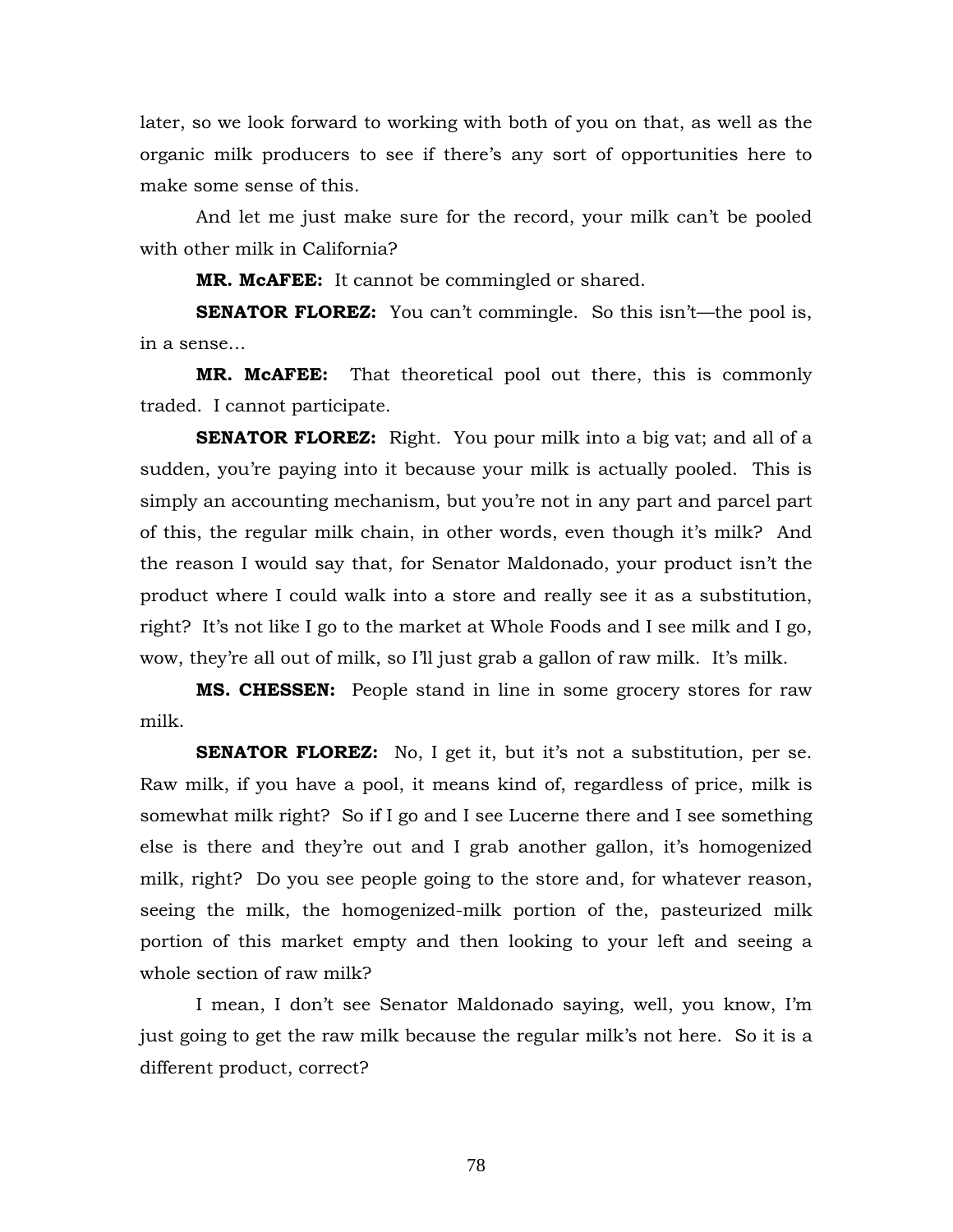**MR. McAFEE:** To really understand that best, if you stand at an active dairy case like Rainbow Market or Briarpatch up in Nevada City and watch the raw-milk consumer come in, they'll go right to the dairy case, grab the raw milk. If it's gone, they won't grab anything else. Maybe they go to some yogurt or some ice cream but the milk will be raw. And the reason is that many of them have lactose intolerance and can't drink pasteurized milk. Some of them can, and I'm not suggesting everybody, but many of them don't. And they're buying raw milk because of the probiotic value of what it does to the immune systems, especially their growing children.

**SENATOR FLOREZ:** I get the value of it. I'm just trying to get—I'm trying to get for Senator Maldonado who's not particular me. You know, when we heard earlier, it's kind of like you're in the pool because you're a milk product like everyone else. And so the next level of that is, regardless of the price you're getting, you're really not in the milk—you shouldn't be in the milk pool because you're a completely different item; is that correct?

**MR. McAFEE:** That is absolutely correct. We should not be in the milk pool.

**SENATOR FLOREZ:** Let me ask another question. I mean, I don't know if anybody agrees with me, but there's a thing called soy milk out there—soy milk isn't been part of the milk pool, right? Right. And the reason for that is, it's not really a direct substitute for milk.

**MS. CHESSEN:** Soy milk's not milk.

**SENATOR FLOREZ:** I get it, but I'm just saying, the point is, is that there's a lot of products we can call milk and a lot of products can be substituted in many cases, could function as milk, depending on how you want your own personal views, but we're not putting soy milk or…

**MR. McAFEE:** Or almond milk or rice milk.

**SENATOR FLOREZ:** ...almond milk in the milk pool. We're not doing that because it's never commingled. It doesn't make sense to commingle it, correct?

**MR. McAFEE:** Correct.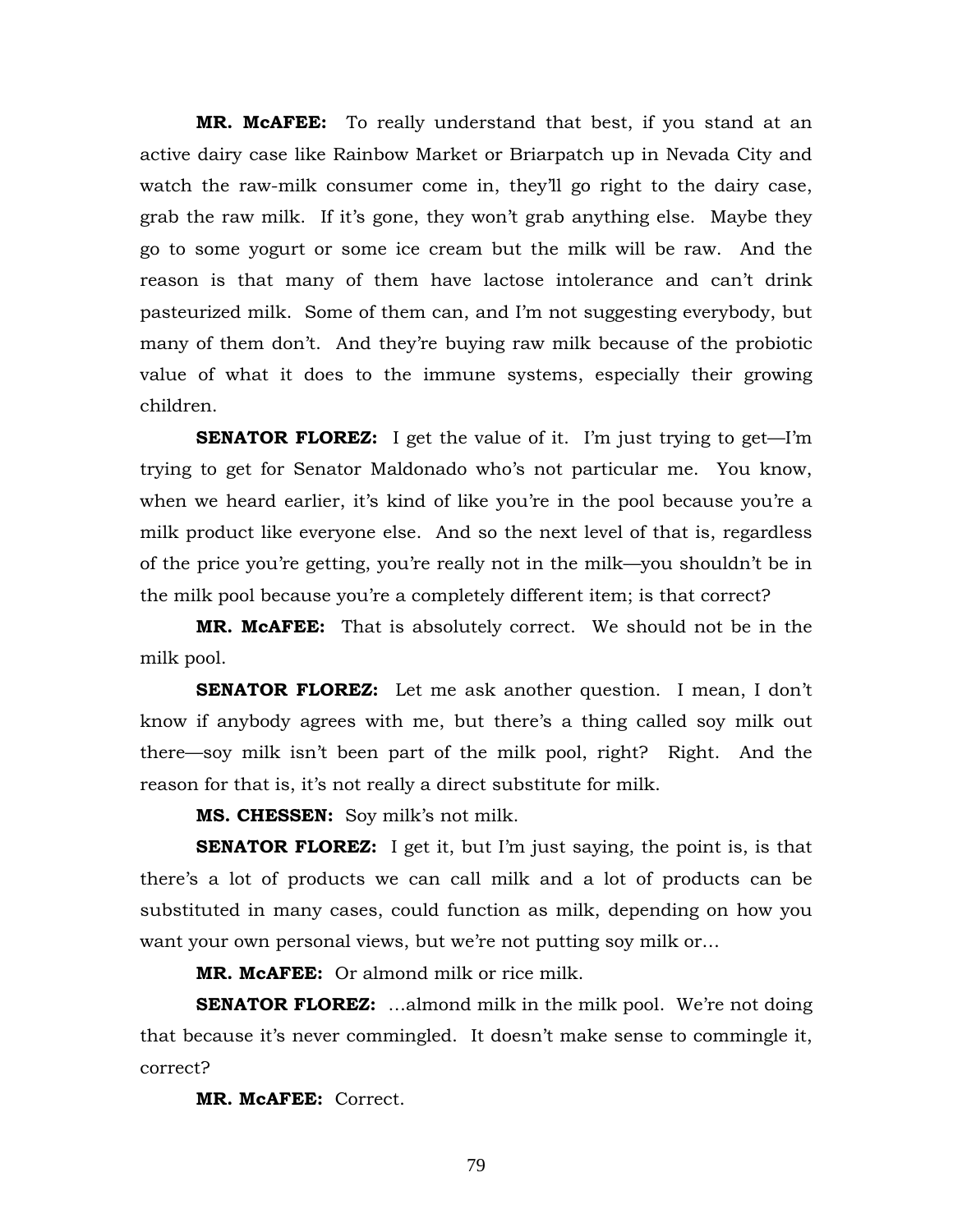**SENATOR FLOREZ:** So why would we include raw milk, given that you're not a natural substitute?

**MR. McAFEE:** We are a financial resource for the milk pool and we're small, and we're having a hard time objecting, you know. We're here objecting, along with other people, for forced participation in this process.

**SENATOR MALDONADO:** So you're saying that if you didn't exist, the milk pool would be broke because of your money that you're sending to the…

**MR. McAFEE:** I don't think so. I don't \$15,000 a month is going to break the milk pool. I mean, if you look at the kind of dollars that producers shared with you today, a million dollars a month, that's some serious cash that I'm sure they can do some great stuff with their products—buy some new trucks, keep some chillers running, whatever it is.

## **SENATOR FLOREZ:** Got it.

**MR. McAFEE:** Employ some new employees.

**SENATOR FLOREZ:** And the opposite is, if you're out of the milk pool, it wouldn't break the milk pool either?

**MR. McAFEE:** It would have virtually no effect, that I can think.

**SENATOR FLOREZ:** And in fact, your product is distinctly different as a completely different product than milk. You're not a substitute for milk. If people, if Senator Maldonado goes to his grocery store and the milk aisle is empty, he's not going to walk to the raw-milk section and pick up raw milk and say it doesn't matter; I'm going to give this to my kids, right?

**MR. McAFEE:** I will say this: Our milk has specialized insurance, has a government warning on it, that says, do not drink; one drop will kill you basically. I'm exaggerating but I mean, it's got this big warning that says it maybe contain bacteria that cause people with a depressed immune system to become ill. No other dairy-case product has that product that's been processed and pasteurized. So it's a distinct choice people make to have a bio-diverse, enzyme-rich whole food versus others. It is not the same product.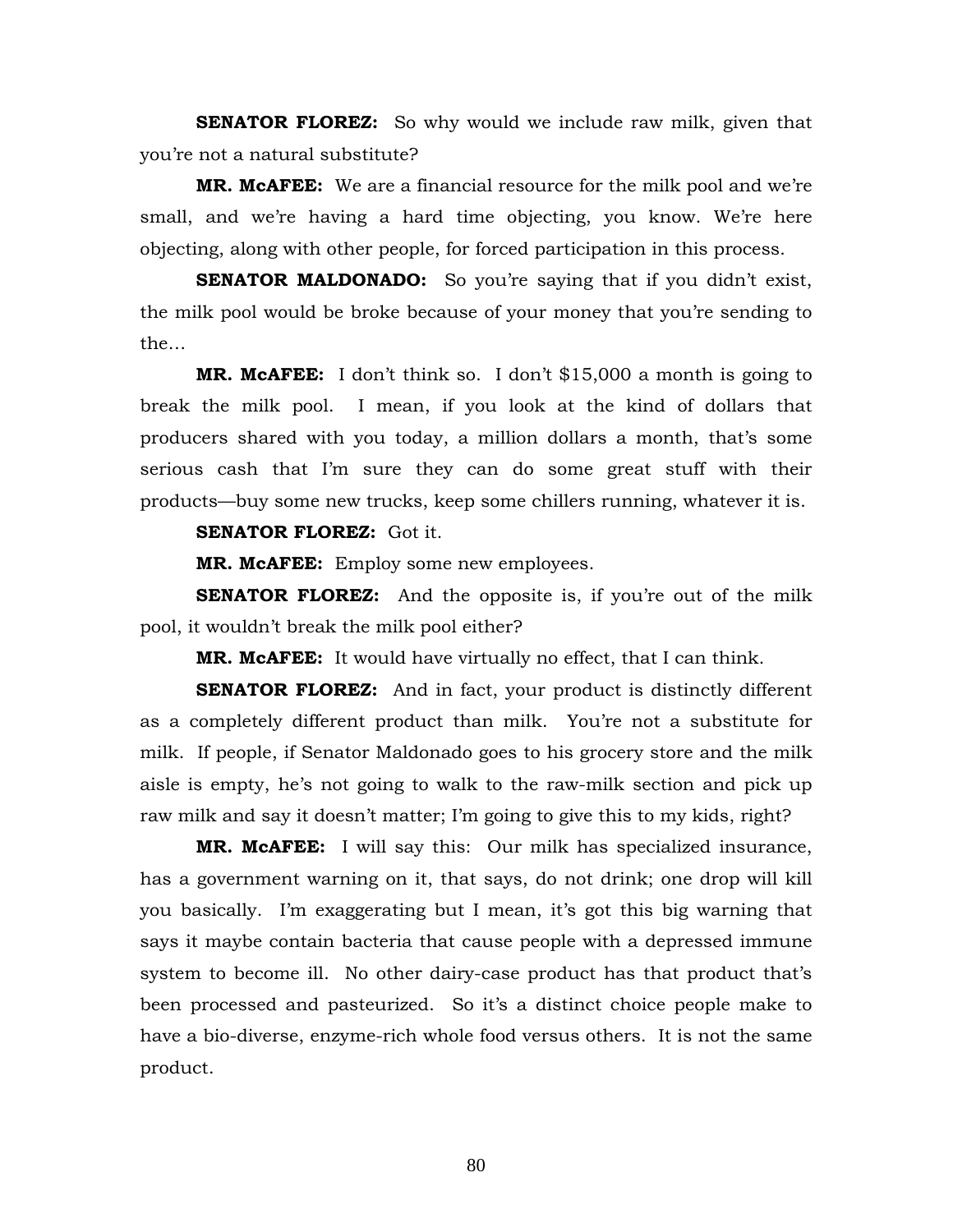**SENATOR FLOREZ:** But the point is, you're paying into the milk pool as though were just a regular milk product?

**MR. McAFEE:** Exactly.

**SENATOR FLOREZ:** Okay. I guess that's my thought process.

**SENATOR MALDONADO:** I've never had raw milk so…

**MS. CHESSEN:** It's good.

**SENATOR MALDONADO:** I'm sure it is. I'll leave you with this. My grandfather, when I first ran for office, he says, because he speaks Spanish, CReMA is the cream.

**MS. CHESSEN:** Right.

**SENATOR MALDONADO:** And he said, son, why are you getting into this political business? You know what the difference between the dairy business and politics is? I said, no, grandpa; tell me. He says, every morning in the dairy business, the cream rises to the top. He says, not in politics. (Laughter)

**MS. CHESSEN:** That's not true.

**SENATOR FLOREZ:** With that, we will excuse this panel and thank you very much.

**MS. CHESSEN:** Thank you.

**MR. McAFEE:** Thank you very, very much. Appreciate it.

**SENATOR FLOREZ:** We do have Glenn Gleason who would like to give some public testimony. Thank you, Mr. Gleason, for being here.

Oh, and also, yes, we do, and Robert. Okay.

(Inaudible Comments)

Thank you for joining us.

 And for the audience, this is our—we have public comment. This is our final and only person on public comment and then we'll adjourn the hearing.

**MR. GLENN GLEASON:** Good afternoon, Senators. My name is Glenn Gleason. My background is, I'm retired after 43 years with the California Department of Food and Agriculture. Thirty years of that time, I ran the milk pool so I have a little bit of knowledge, and really I'm here to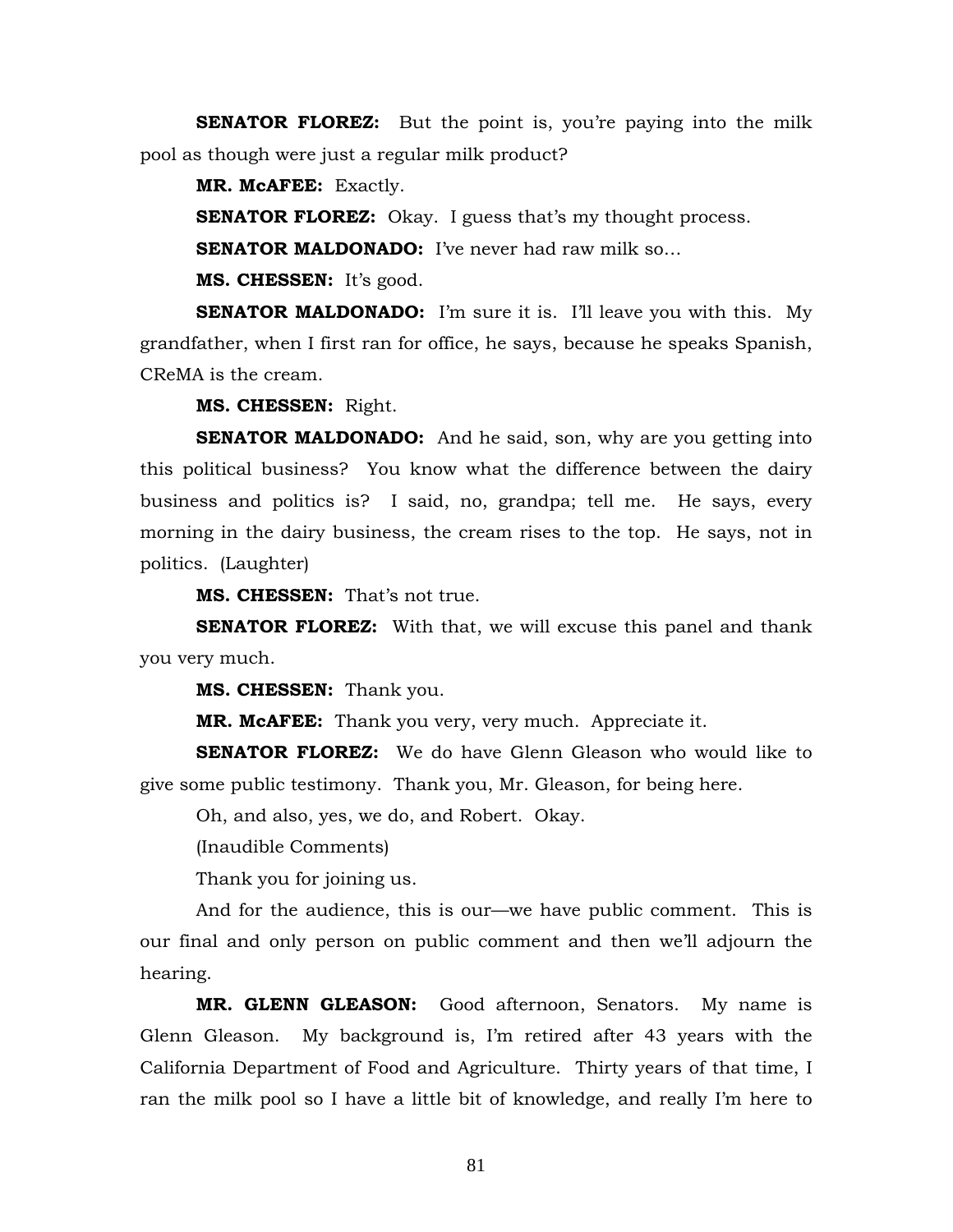help you understand the regulatory structure in California. I actually started with the state in 1959 and worked with the what we call the distributor cost section at that time. And in '69 I was appointed to the milk pooling branch before it actually became an active branch. I was involved in the regulatory and structure.

 Listening today, the one thing I think you need to separate is the pricing of the milk products—cheese, butter, powder—is a separate section of the regulatory structure from the milk pool. It's that pricing structure under the Code Chapters of 2 and the Code Chapters 1 and 2 that set the basis for the pool. And the pool merely redistributes funds derived from the pricing structures of Chapter 2. And how that happens is, every processor of all products within California report their activities monthly into the pool; and using those established prices under those formulas in Chapter 2 creates a value of all of the milk production within the state; it then uses the quota to take a portion of that money and set aside a premium to the quota holders of \$1.70 a hundred weight for their production and all of the rest of the producers and production within the state yet the rest of that blend price. And of course the price blend comes from the utilization each month of the production that's coming in, whether it's going into cheese, whether it's going into butter, powder, or whatever.

 The initiation of the pool program in 1967 came from a lot of abuses, as has already been mentioned, in the marketing of milk, predominantly fluid, Class 1 milk, prior to the pool. There were extractions being taken by even major companies in order for the producers to be able to allow to supply their product to them. We also, when the pool was created, we had about an 80 percent Class 1, or the fluid value, within the state, the balance going into some minor products. What the concept was, that taking those contracts that had been negotiated and paid for that created a Class 1 payout to the producers during 1966 or 1967, to convert those Class 1 contracts into quota, once that conversion was made, if they also were given another element which was called the total production that they had, the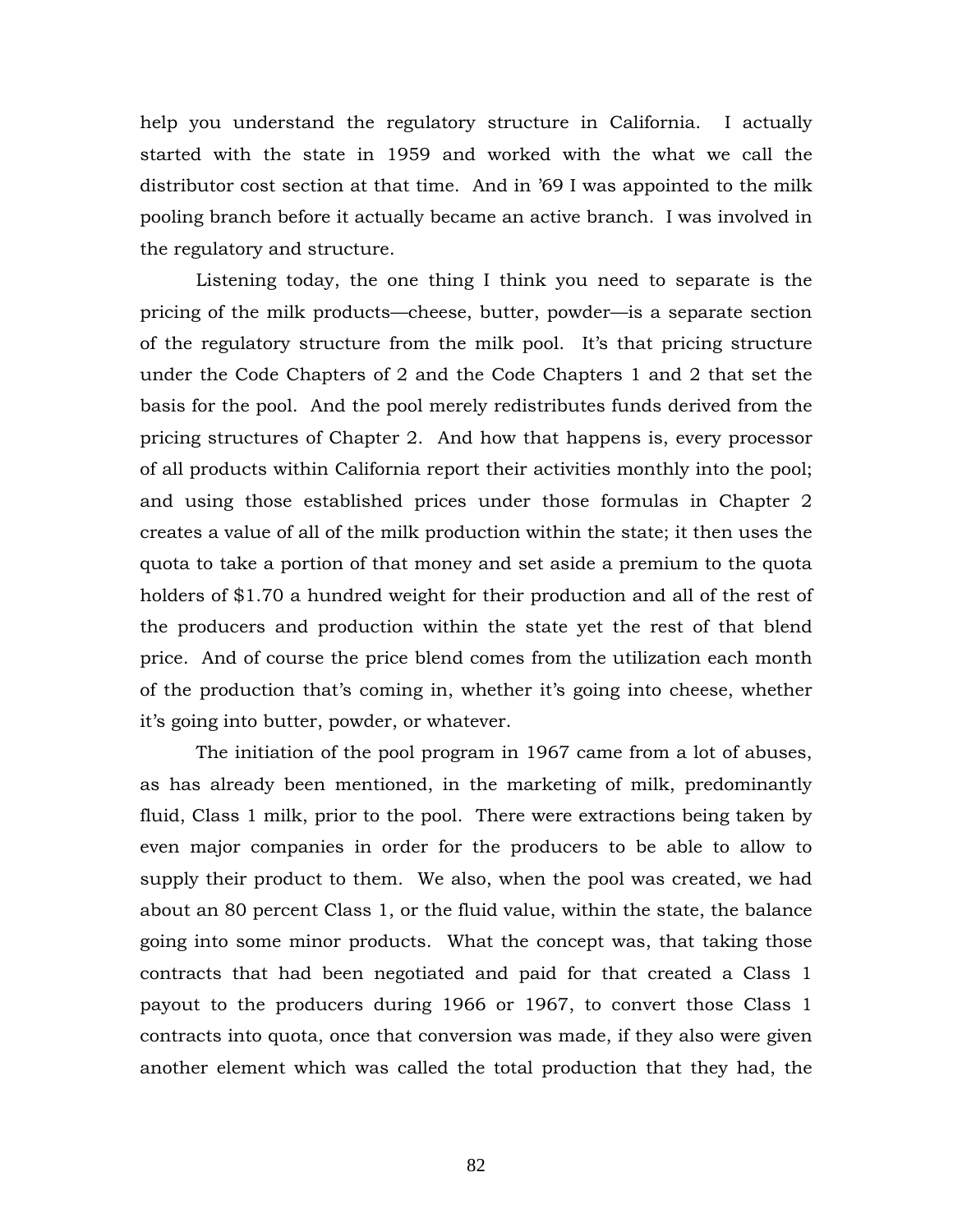quota represented the fluid premium they were getting for the Class 1 milk, and then you put that over total production.

 When that relationship of quota to total production was at the 95 percent-or-better level, that individual producer's quota at that time was frozen. All of the Class 1 sales that were generated in addition to the base line would be shared by those producers who were in the business and did not have the 95 percent level. So it was there—that was the equalization process that was provided for, to provide that you would grow to that level.

 In addition, you brought all of the production in. You gave a few people, producers and handlers, special exemptions that they could maintain the Class 1 price level and not have to participate in the blend for a portion of their production. That today gives them an advantage in the production in the raw-product cost for that portion of their milk that they're still extracting the Class 1 price for is a premium they have to operate their processing plant over and above what other processors have. So they still have that premium even though they have competitive conditions with their correct ?? with out of state. Out of state is a major problem today. It was tried to be corrected with some pool language and we lost in court, in effect, so out of state is coming in as a problem for it.

 The only way you could really correct that problem would be to go to a federal order. And producers and many meetings have not felt that that that the problem was so significant, that they wanted to go to federal order because there's some other negatives in the federal order, particularly if they lose their quota. That quota, we need to remember, currently on the market, which is a market, producer to producer, is worth over \$1 billion. The calculation that was had by the Quota Review Committee, it was \$1,058,000,000 at the current value that it is being sold at. So it's a significant issue, when you, politically or whatever, are going to look at changing that. I'm not saying that there's changes that shouldn't happen. There are some.

 Listening to the issue with the raw milk and the organic milk, just to give you an example, there used to be a time when you could buy jersey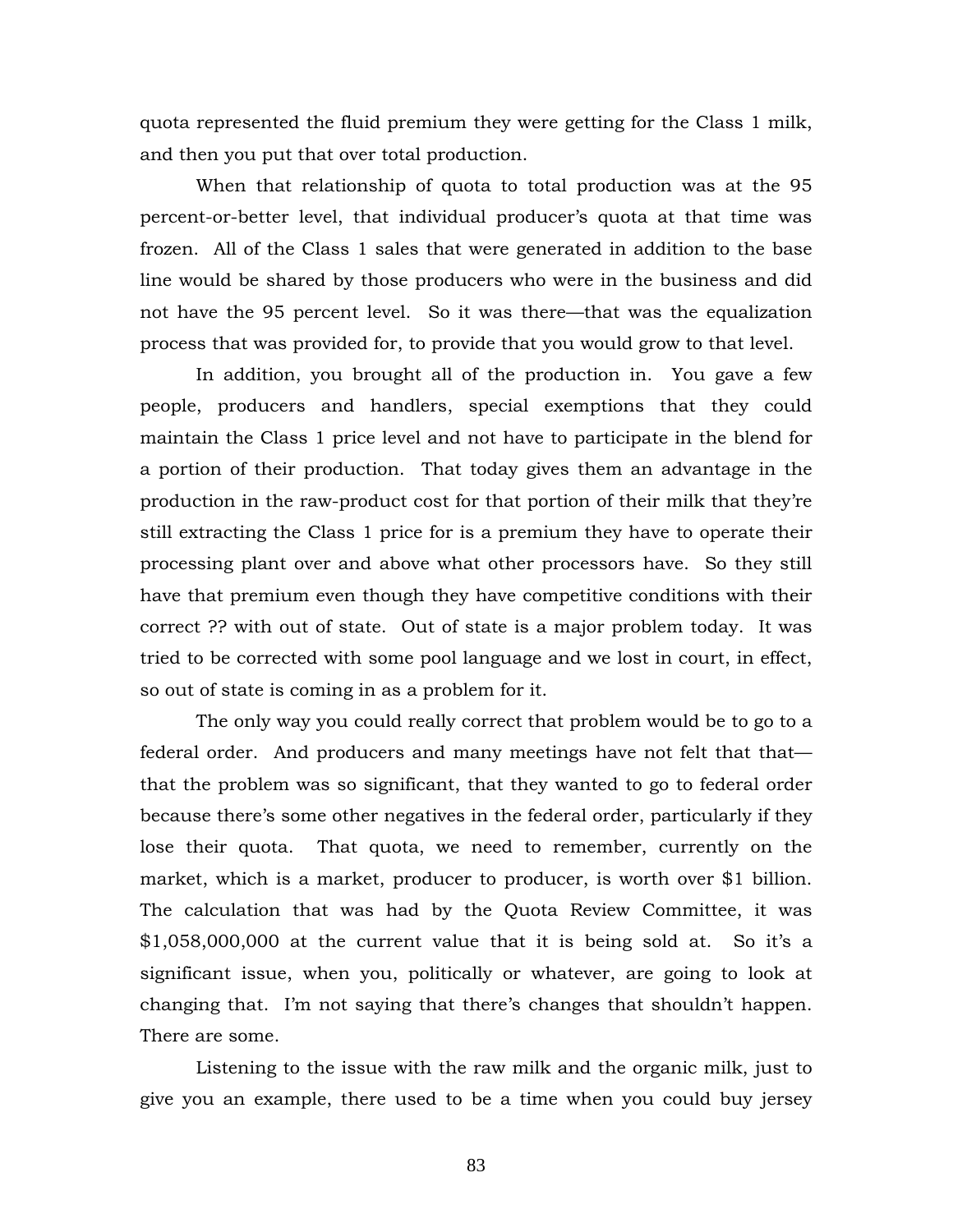milk at a premium. So would all the jersey milk producers be exempt? You get into all these little segments. And the concept being, that if you come into business and start supplying a product, Class 1 product or fluid that will develop a fluid milk, that's a sale that's being taken from the other producers in the state. So you're removing that sale. You're not creating a new sale. And that's the concept of trying to keep everything in the pool. There probably is room for the process, such as a small raw-milk producerhandler you have, had here. Probably you could look at the regulation or law and make some adjustments that would maybe take him out. In doing that, you would need to have somebody who not only produced all his own milk, as he does, and produces his own sales, not just a raw-milk producer that's shipping his raw milk to somebody else to convert it. So there's a distinction there between a producer-distributor doing raw milk and just a raw-milk producer.

 The same thing is with organic milk. You know, he needs to be doing 100 percent organic milk, you know, and all of that and not have any way to go pasteurized. So you do it but with some very, very restrictive provisions to protect those sales from leaving the pool which is hurting all the other producers that are in the pool. With that, I'll be glad to take questions.

**SENATOR FLOREZ:** I have no questions. Very good testimony.

**SENATOR MALDONADO:** I appreciate your testimony.

**MR. GLEASON:** Okay. And I stand ready with your committees too. I've given both committees my information and I'll be glad to work with them. Just give me a call.

## **SENATOR FLOREZ: Great.**

**SENATOR MALDONADO:** Thank you so very much.

**MR. GLEASON:** You're more than welcome.

**SENATOR FLOREZ:** Thank you.

Okay. We'll go ahead and close the hearing. I would like to say obviously we've learned a lot, and I appreciate the testimony and even more so would appreciate reading the transcript. So whenever we can get that completed, that would be great.